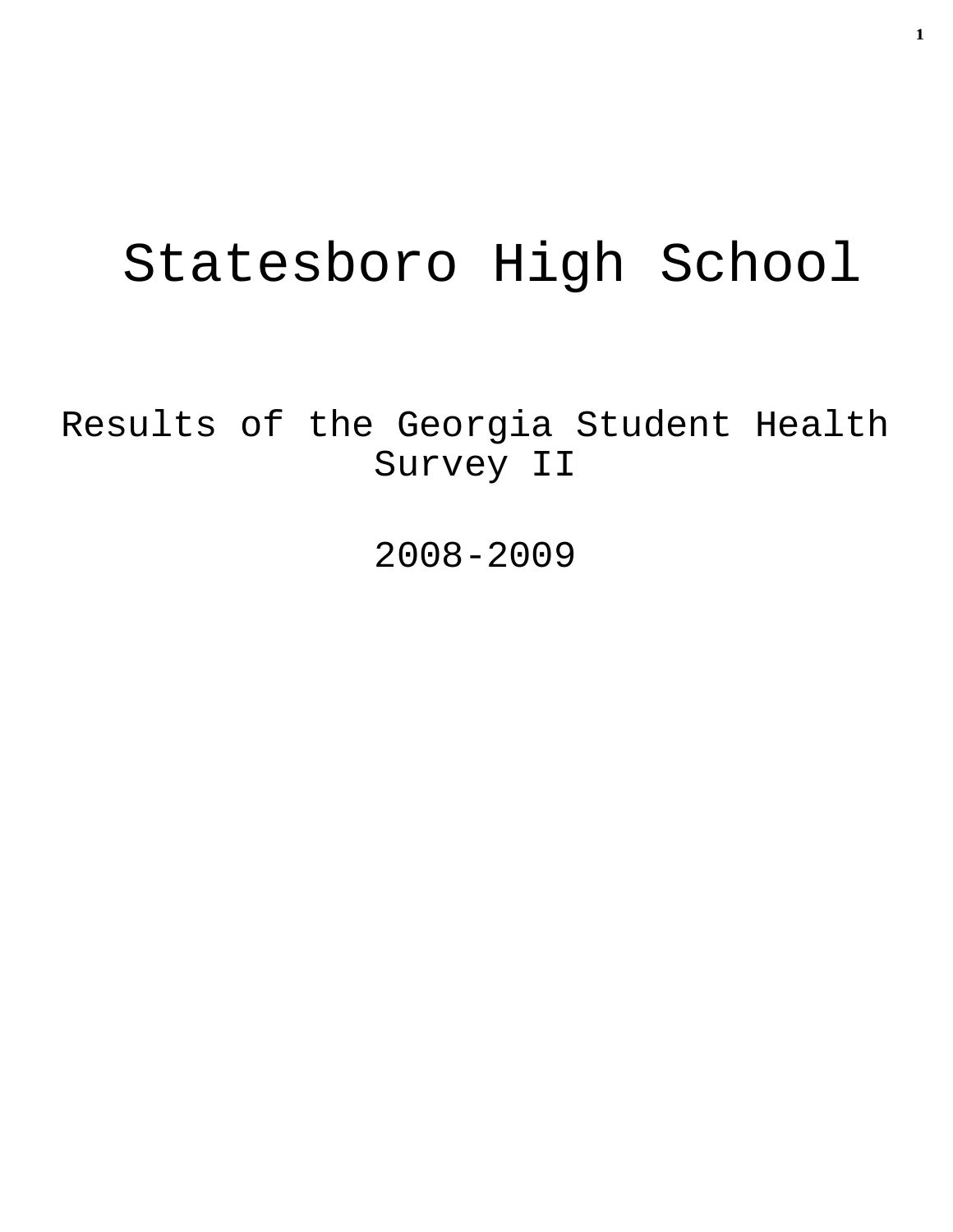# *Demographics* **2**

| Grade                    |     |  |  |
|--------------------------|-----|--|--|
| <b>Grade   Frequency</b> |     |  |  |
| 10                       | 189 |  |  |
| 12                       | 160 |  |  |

| Frequency      | <b>Table of Gender by Grade</b> |              |             |              |  |
|----------------|---------------------------------|--------------|-------------|--------------|--|
| <b>Col Pct</b> |                                 | Grade(Grade) |             |              |  |
|                | Gender(Gender)                  | 10           | 12          | <b>Total</b> |  |
|                | <b>Female</b>                   | 93<br>49.21  | 78<br>48.75 | 171          |  |
|                | <b>Male</b>                     | 96<br>50.79  | 82<br>51.25 | 178          |  |
|                | <b>Total</b>                    | 189          | 160         | 349          |  |

| Frequency<br>Col Pct |
|----------------------|

| <b>Table of Ethnicity by Grade</b> |                        |             |              |  |  |  |
|------------------------------------|------------------------|-------------|--------------|--|--|--|
|                                    | Grade(Grade)           |             |              |  |  |  |
| <b>Ethnicity</b> (Ethnicity)       | 10                     | 12          | <b>Total</b> |  |  |  |
| <b>Black</b>                       | 107<br>56.61           | 80<br>50.00 | 187          |  |  |  |
| <b>Hispanic</b>                    | 2<br>1.06              | 4<br>2.50   | 6            |  |  |  |
| White                              | 75<br>39.68            | 67<br>41.88 | 142          |  |  |  |
| <b>Asian</b>                       | $\overline{2}$<br>1.06 | 5<br>3.13   |              |  |  |  |
| <b>Other</b>                       | 3<br>1.59              | 4<br>2.50   | 7            |  |  |  |
| <b>Total</b>                       | 189                    | 160         | 349          |  |  |  |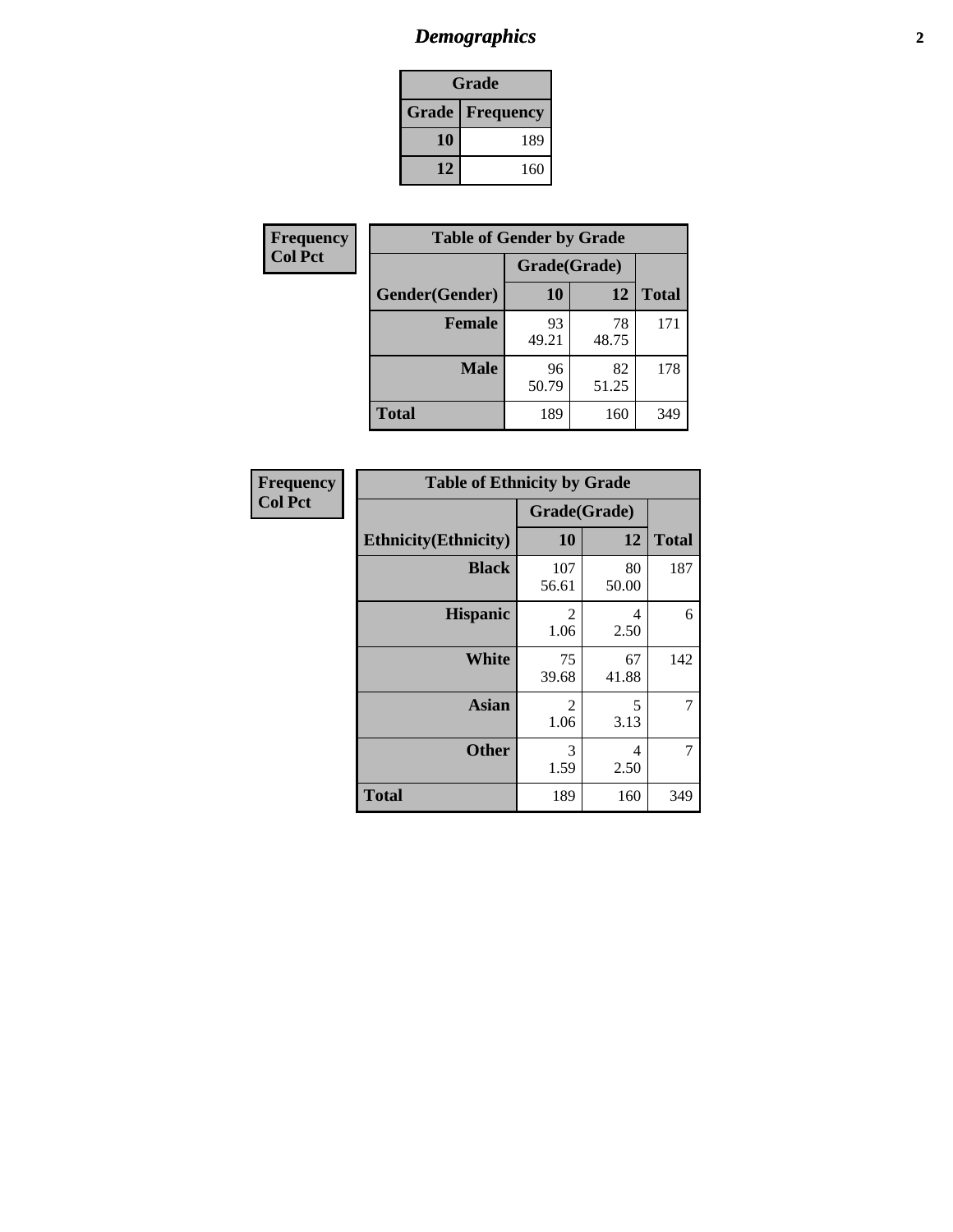#### *Title IV, Part A, Schedule A* **3** *Goal 1: Ensure that all schools are drug-free Baseline Data: Year 2008-2009 Prevalence of Drug Use*

| Frequency<br><b>Col Pct</b> | <b>Table of AlcoholAlt by Grade</b> |              |              |              |  |
|-----------------------------|-------------------------------------|--------------|--------------|--------------|--|
|                             | AlcoholAlt(Alcohol                  | Grade(Grade) |              |              |  |
|                             | use, past 30 days)                  | <b>10</b>    | 12           | <b>Total</b> |  |
|                             | Yes                                 | 53<br>28.04  | 40<br>25.00  | 93           |  |
|                             | N <sub>0</sub>                      | 136<br>71.96 | 120<br>75.00 | 256          |  |
|                             | Total                               | 189          | 160          | 349          |  |

| Frequency<br><b>Col Pct</b> | <b>Table of TobaccoAny by Grade</b> |              |              |              |  |  |
|-----------------------------|-------------------------------------|--------------|--------------|--------------|--|--|
|                             | TobaccoAny(Tobacco                  | Grade(Grade) |              |              |  |  |
|                             | use, past 30 days)                  | 10           | 12           | <b>Total</b> |  |  |
|                             | <b>Yes</b>                          | 47<br>24.87  | 24<br>15.00  | 71           |  |  |
|                             | N <sub>0</sub>                      | 142<br>75.13 | 136<br>85.00 | 278          |  |  |
|                             | <b>Total</b>                        | 189          | 160          | 349          |  |  |

| Frequency<br><b>Col Pct</b> | <b>Table of MarijuanaAlt by Grade</b> |              |              |              |  |
|-----------------------------|---------------------------------------|--------------|--------------|--------------|--|
|                             | MarijuanaAlt(Marijuana                | Grade(Grade) |              |              |  |
|                             | use, past 30 days)                    | <b>10</b>    | 12           | <b>Total</b> |  |
|                             | <b>Yes</b>                            | 32<br>16.93  | 10<br>6.25   | 42           |  |
|                             | N <sub>0</sub>                        | 157<br>83.07 | 150<br>93.75 | 307          |  |
|                             | <b>Total</b>                          | 189          | 160          | 349          |  |

| Frequency<br><b>Col Pct</b> | <b>Table of OtherDrugAny by Grade</b>                  |              |              |              |  |
|-----------------------------|--------------------------------------------------------|--------------|--------------|--------------|--|
|                             | <b>OtherDrugAny(Other</b><br>Grade(Grade)<br>drug use, |              |              |              |  |
|                             | past 30 days)                                          | 10           | 12           | <b>Total</b> |  |
|                             | Yes                                                    | 19<br>10.05  | 4.38         | 26           |  |
|                             | N <sub>0</sub>                                         | 170<br>89.95 | 153<br>95.63 | 323          |  |
|                             | <b>Total</b>                                           | 189          | 160          | 349          |  |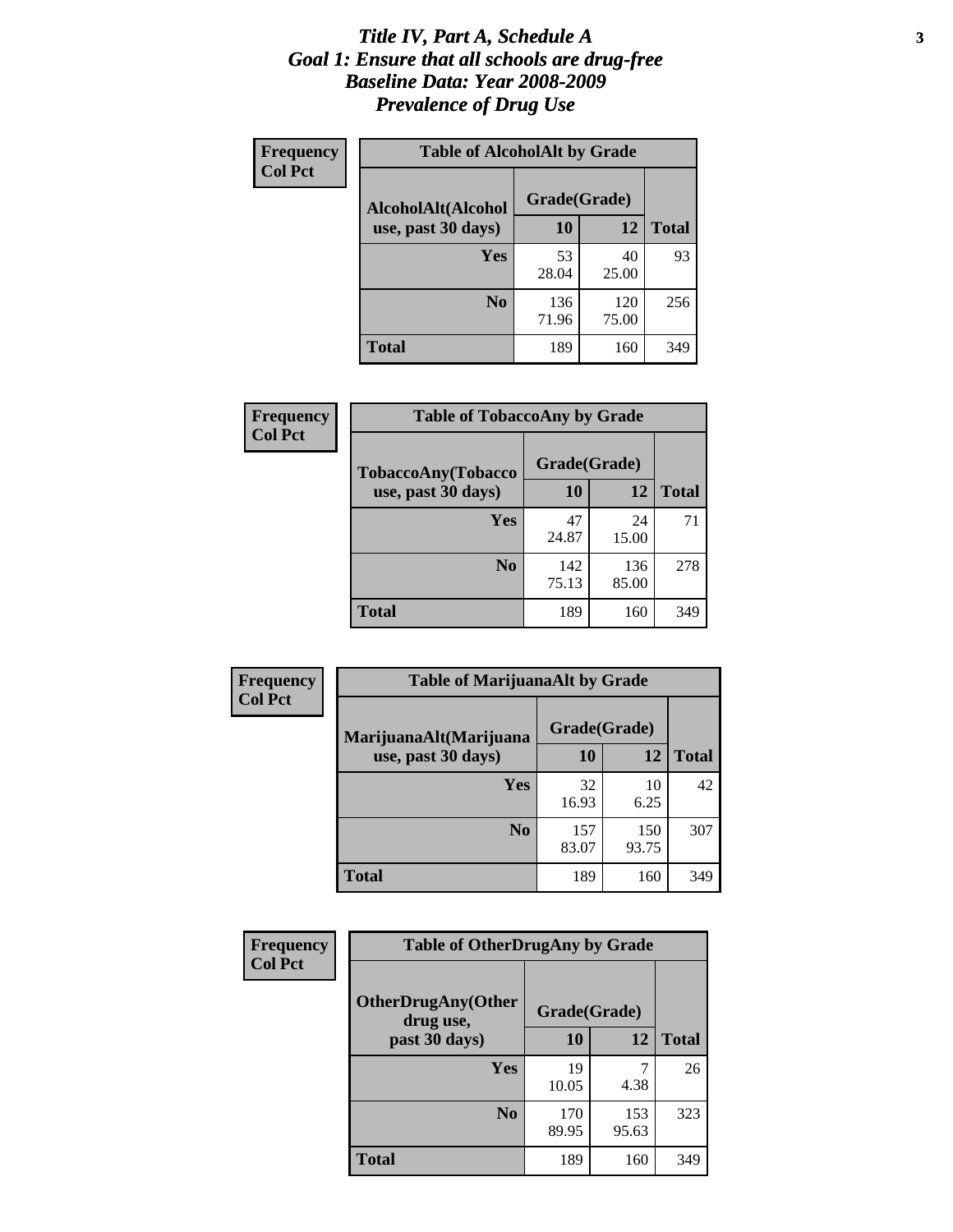### *Average Age of Onset of Use* **4** *Results for "Average Age of Onset of Use" questions exclude students who said they did not use that substance*

| <b>Variable</b>    | Label                                                              | <b>Mean</b> |
|--------------------|--------------------------------------------------------------------|-------------|
| Alcoholinit2       | I started using alcohol when I was                                 | 13.90       |
| Cigarettesinit2    | I started smoking tobacco when I was                               | 14.01       |
| Smokelessinit2     | I started chewing tobacco when I was                               | 13.97       |
| Marijuanainit2     | I started using marijuana when I was                               | 14.14       |
| Cocaineinit2       | I started using cocaine when I was                                 | 14.20       |
| Inhalantsinit2     | I started using inhalants when I was                               | 10.57       |
| Steroidsinit2      | I started using steroids when I was                                | 8.00        |
| Ecstasyinit2       | I started using ecstasy when I was                                 | 13.33       |
| Methinit2          | I started using methamphetamines when I was                        | 12.00       |
| Hallucinogensinit2 | I started using hallucinogens when I was                           | 11.50       |
| Prescriptioninit2  | I started using prescription drugs not prescribed to me when I was | 13.95       |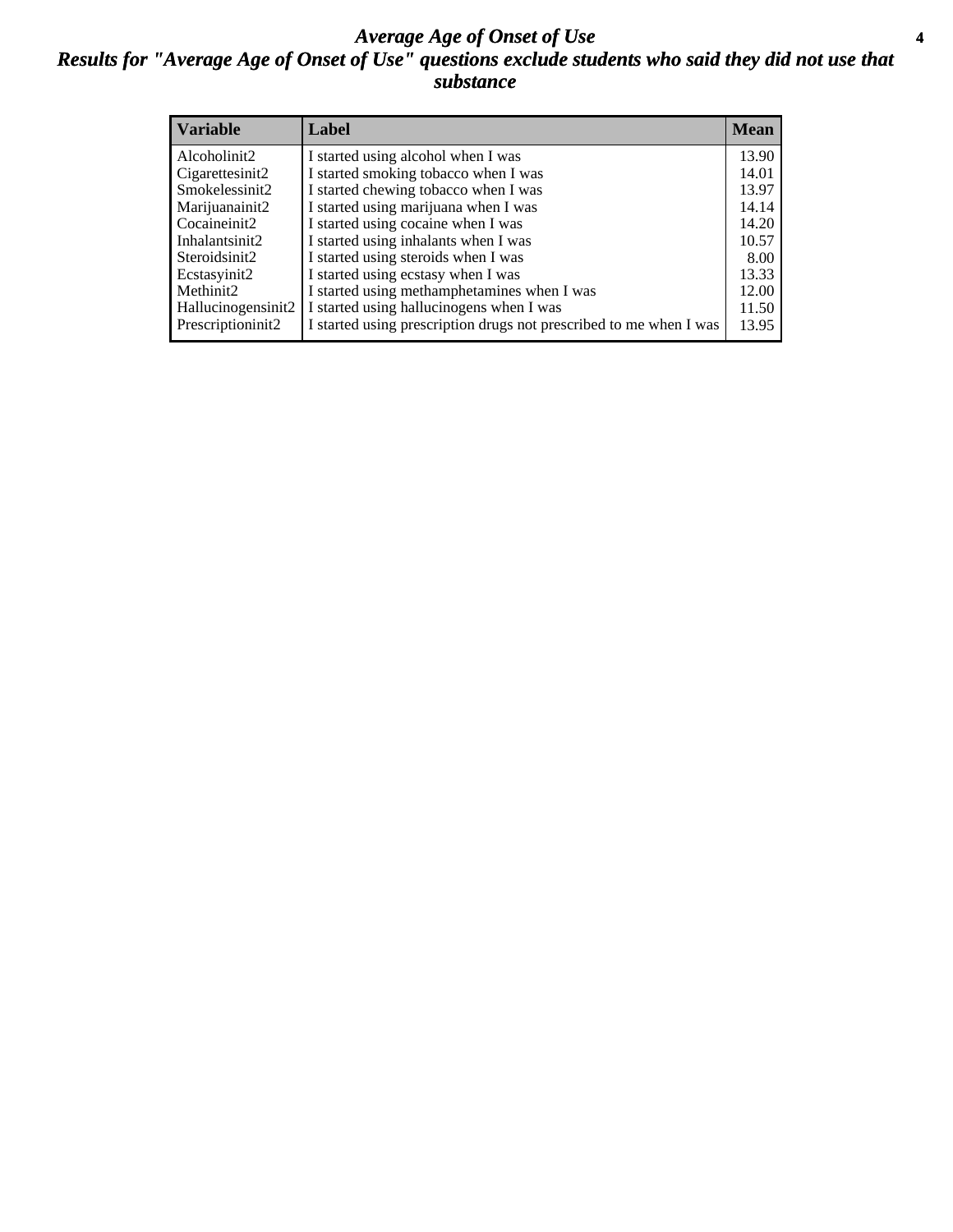# *Perception of Health Risk* **5**

| <b>Frequency</b> | <b>Table of Alcoholharmdich by Grade</b> |              |              |              |  |
|------------------|------------------------------------------|--------------|--------------|--------------|--|
| <b>Col Pct</b>   | Alcoholharmdich(I<br>think alcohol is    | Grade(Grade) |              |              |  |
|                  | harmful)                                 | 10           | 12           | <b>Total</b> |  |
|                  | Yes                                      | 146<br>77.25 | 130<br>81.25 | 276          |  |
|                  | N <sub>0</sub>                           | 43<br>22.75  | 30<br>18.75  | 73           |  |
|                  | <b>Total</b>                             | 189          | 160          | 349          |  |

| <b>Frequency</b> | <b>Table of Tobaccoharmdich by Grade</b> |              |              |              |
|------------------|------------------------------------------|--------------|--------------|--------------|
| <b>Col Pct</b>   | Tobaccoharmdich(I<br>think tobacco is    | Grade(Grade) |              |              |
|                  | harmful)                                 | 10           | 12           | <b>Total</b> |
|                  | Yes                                      | 178<br>94.18 | 156<br>97.50 | 334          |
|                  | N <sub>0</sub>                           | 11<br>5.82   | 4<br>2.50    | 15           |
|                  | <b>Total</b>                             | 189          | 160          | 349          |

| Frequency      | <b>Table of Marijuanaharmdich by Grade</b> |              |              |              |  |  |
|----------------|--------------------------------------------|--------------|--------------|--------------|--|--|
| <b>Col Pct</b> | Marijuanaharmdich(I<br>think marijuana is  | Grade(Grade) |              |              |  |  |
|                | harmful)                                   | 10           | 12           | <b>Total</b> |  |  |
|                | Yes                                        | 143<br>75.66 | 139<br>86.88 | 282          |  |  |
|                | N <sub>0</sub>                             | 46<br>24.34  | 21<br>13.13  | 67           |  |  |
|                | <b>Total</b>                               | 189          | 160          | 349          |  |  |

| Frequency      | <b>Table of Otherdrugharmdich by Grade</b>   |              |              |              |  |  |  |  |
|----------------|----------------------------------------------|--------------|--------------|--------------|--|--|--|--|
| <b>Col Pct</b> | Otherdrugharmdich(I<br>think other drugs are | Grade(Grade) |              |              |  |  |  |  |
|                | harmful)                                     | 10           | 12           | <b>Total</b> |  |  |  |  |
|                | Yes                                          | 179<br>94.71 | 158<br>98.75 | 337          |  |  |  |  |
|                | N <sub>0</sub>                               | 10<br>5.29   | 2<br>1.25    | 12           |  |  |  |  |
|                | <b>Total</b>                                 | 189          | 160          | 349          |  |  |  |  |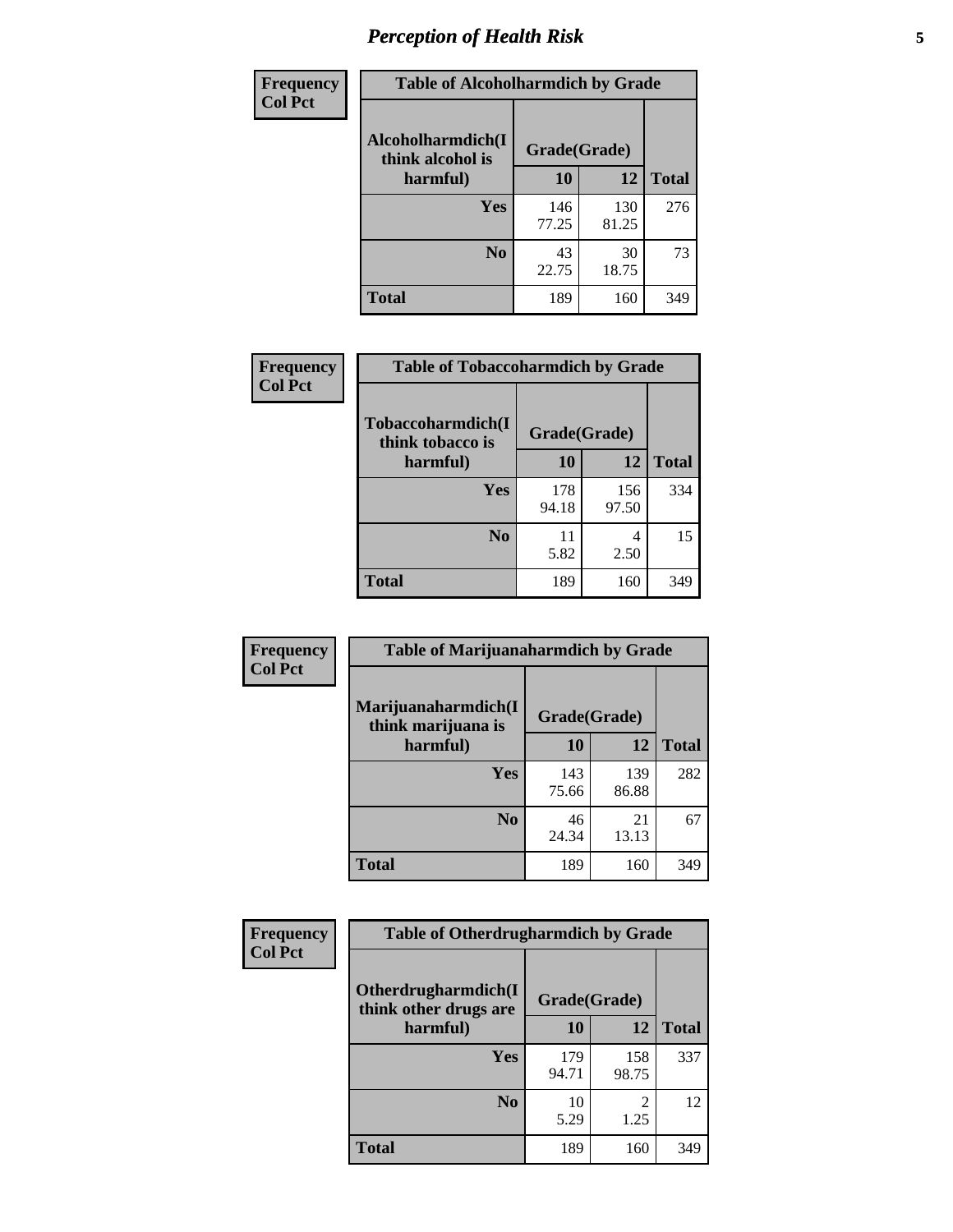# *Social Disapproval* **6**

| Frequency      | <b>Table of Alcoholpeerdich by Grade</b>                    |              |              |              |  |  |  |  |
|----------------|-------------------------------------------------------------|--------------|--------------|--------------|--|--|--|--|
| <b>Col Pct</b> | Alcoholpeerdich(My<br>friends would<br>disapprove if I used | Grade(Grade) |              |              |  |  |  |  |
|                | alcohol)                                                    | 10           | 12           | <b>Total</b> |  |  |  |  |
|                | <b>Yes</b>                                                  | 80<br>42.33  | 59<br>36.88  | 139          |  |  |  |  |
|                | N <sub>0</sub>                                              | 109<br>57.67 | 101<br>63.13 | 210          |  |  |  |  |
|                | <b>Total</b>                                                | 189          | 160          | 349          |  |  |  |  |

| <b>Frequency</b> |
|------------------|
| <b>Col Pct</b>   |

| <b>Table of Tobaccopeerdich by Grade</b>                            |              |             |              |  |  |  |  |
|---------------------------------------------------------------------|--------------|-------------|--------------|--|--|--|--|
| <b>Tobaccopeerdich</b> (My<br>friends would<br>disapprove if I used | Grade(Grade) |             |              |  |  |  |  |
| tobacco)                                                            | 10           | 12          | <b>Total</b> |  |  |  |  |
| Yes                                                                 | 109<br>57.67 | 82<br>51.25 | 191          |  |  |  |  |
| N <sub>0</sub>                                                      | 80<br>42.33  | 78<br>48.75 | 158          |  |  |  |  |
| <b>Total</b>                                                        | 189          | 160         | 349          |  |  |  |  |

| <b>Frequency</b> | <b>Table of Marijuanapeerdich by Grade</b>                    |              |             |              |  |  |  |  |
|------------------|---------------------------------------------------------------|--------------|-------------|--------------|--|--|--|--|
| <b>Col Pct</b>   | Marijuanapeerdich(My<br>friends would<br>disapprove if I used | Grade(Grade) |             |              |  |  |  |  |
|                  | marijuana)                                                    | 10           | 12          | <b>Total</b> |  |  |  |  |
|                  | <b>Yes</b>                                                    | 108<br>57.14 | 94<br>58.75 | 202          |  |  |  |  |
|                  | N <sub>0</sub>                                                | 81<br>42.86  | 66<br>41.25 | 147          |  |  |  |  |
|                  | <b>Total</b>                                                  | 189          | 160         | 349          |  |  |  |  |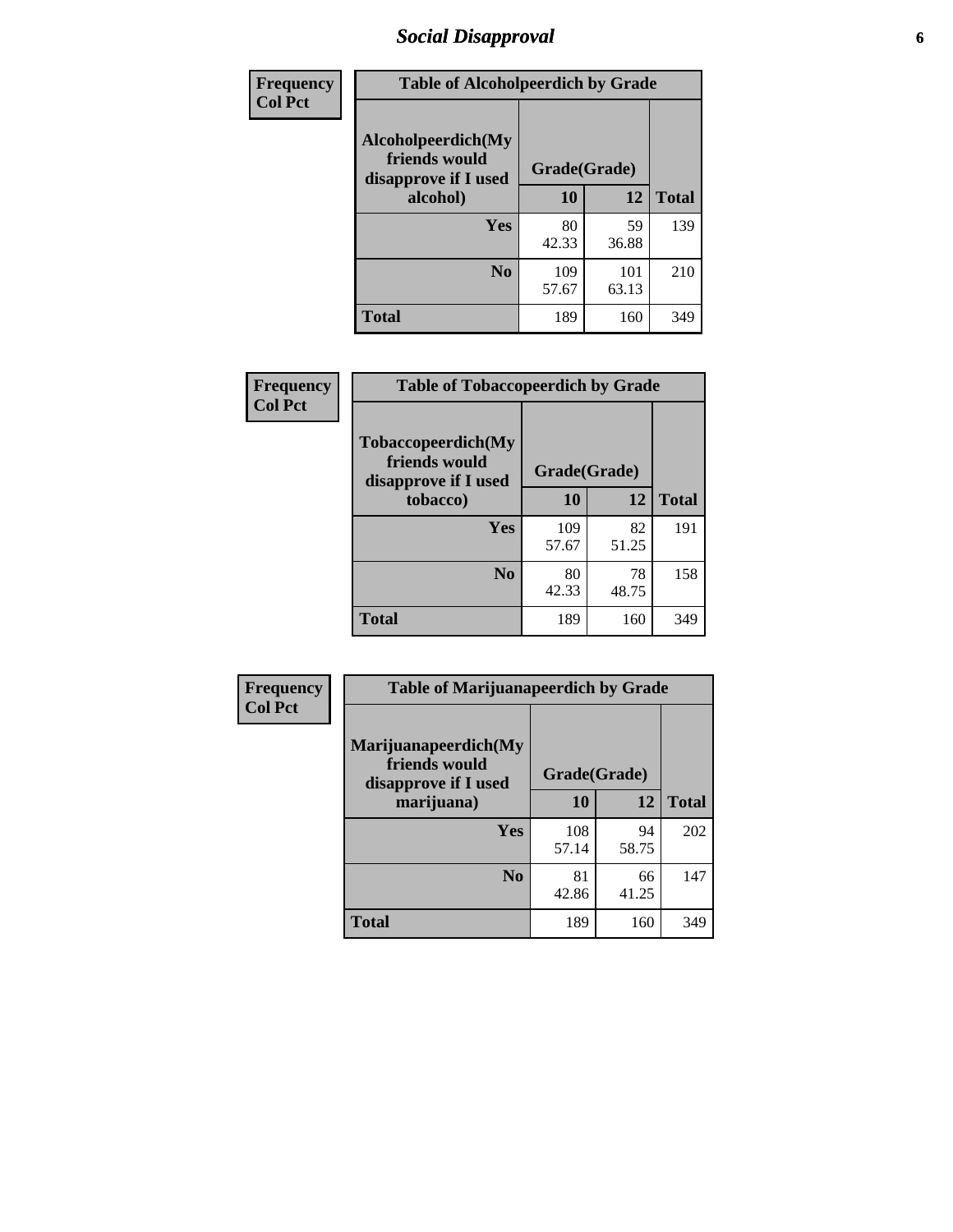# *Social Disapproval* **7**

| Frequency      | <b>Table of Otherdrugpeerdich by Grade</b>                    |              |              |              |  |  |  |  |
|----------------|---------------------------------------------------------------|--------------|--------------|--------------|--|--|--|--|
| <b>Col Pct</b> | Otherdrugpeerdich(My<br>friends would<br>disapprove if I used | Grade(Grade) |              |              |  |  |  |  |
|                | other drugs)                                                  | 10           | 12           | <b>Total</b> |  |  |  |  |
|                | Yes                                                           | 140<br>74.07 | 125<br>78.13 | 265          |  |  |  |  |
|                | N <sub>0</sub>                                                | 49<br>25.93  | 35<br>21.88  | 84           |  |  |  |  |
|                | <b>Total</b>                                                  | 189          | 160          | 349          |  |  |  |  |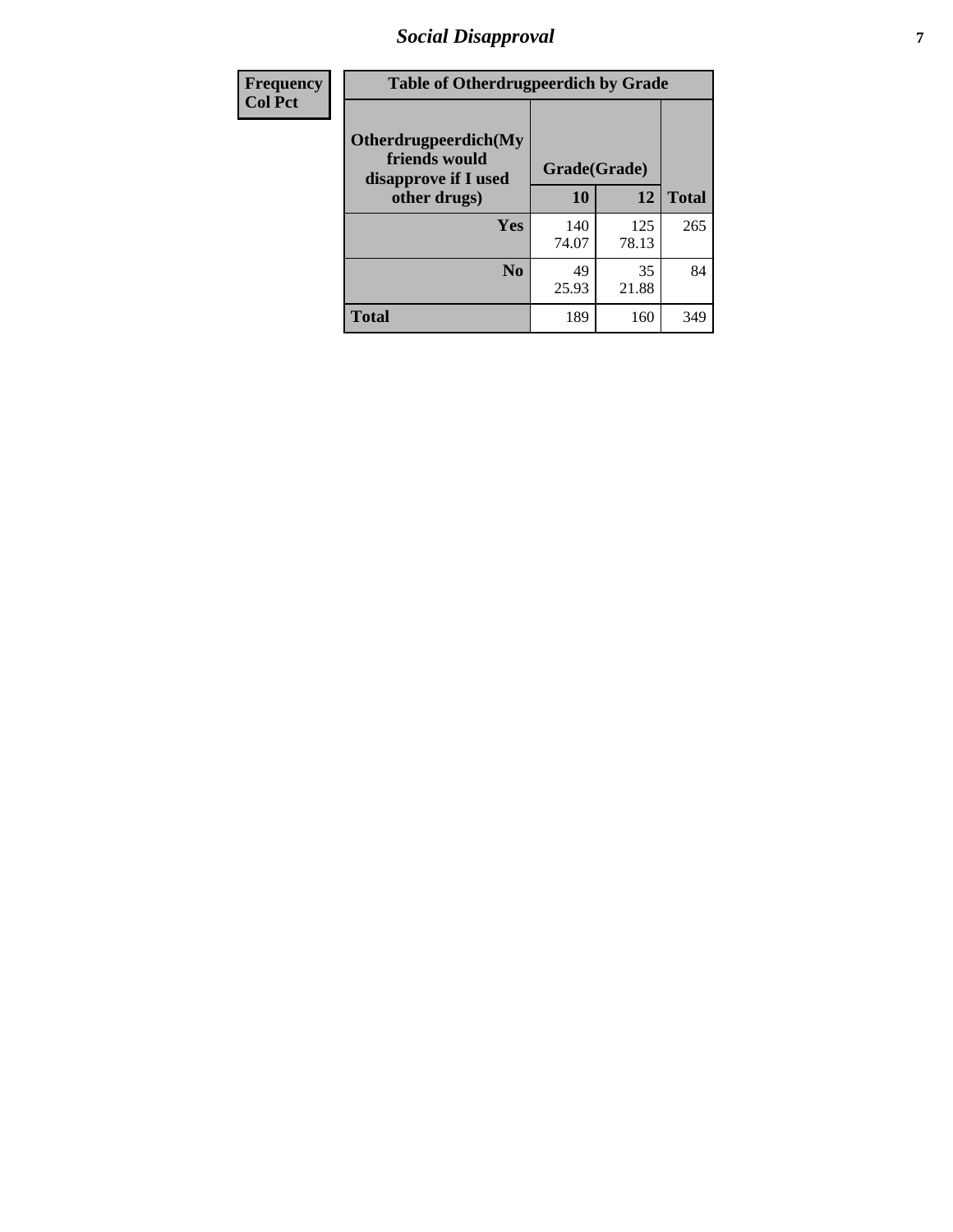### Title IV, Part A, Schedule A **8** *Goal 2: To help ensure that all schools are safe and disciplined Baseline Data: Year 2008-2009 Student Involvement in Gang Activity*

| Frequency      | <b>Table of Gangself by Grade</b>                                                                 |                    |              |              |
|----------------|---------------------------------------------------------------------------------------------------|--------------------|--------------|--------------|
| <b>Col Pct</b> | Gangself(I<br>have<br>participated<br>in illegal<br>gang<br>activities in<br>the past 30<br>days) | Grade(Grade)<br>10 | 12           | <b>Total</b> |
|                | Yes                                                                                               | 11<br>5.82         | 5<br>3.13    | 16           |
|                | N <sub>0</sub>                                                                                    | 178<br>94.18       | 155<br>96.88 | 333          |
|                | <b>Total</b>                                                                                      | 189                | 160          | 349          |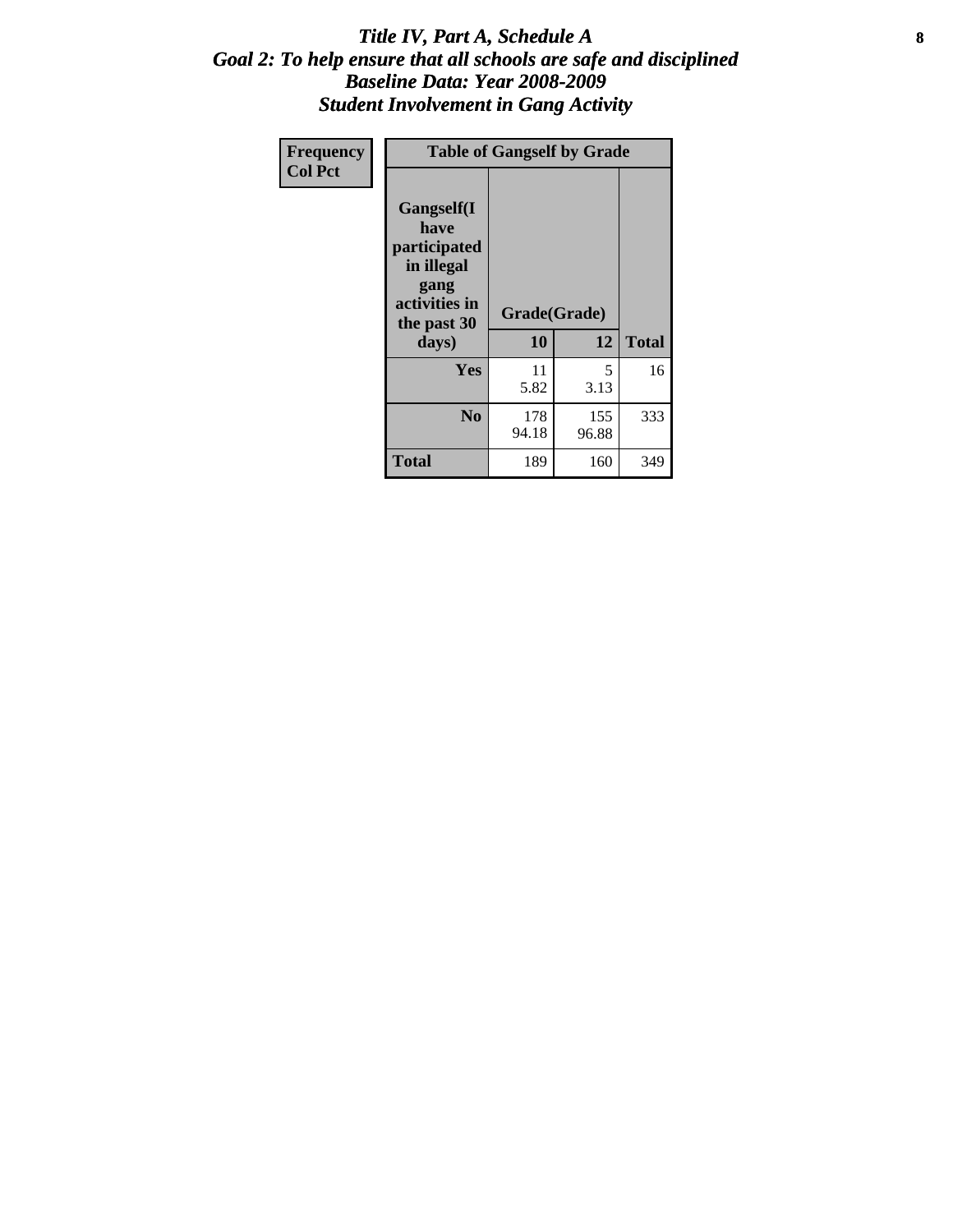# *Student Perception of School Safety* **9**

| <b>Frequency</b><br>Row Pct |
|-----------------------------|
|                             |

| <b>Table of Grade by Safeschool</b> |                                                                                                                   |             |             |             |     |  |  |
|-------------------------------------|-------------------------------------------------------------------------------------------------------------------|-------------|-------------|-------------|-----|--|--|
|                                     | Safeschool (School is a place at which I feel<br>safe)                                                            |             |             |             |     |  |  |
| Grade(Grade)                        | <b>Somewhat   Somewhat</b><br><b>Strongly</b><br><b>Strongly</b><br><b>Disagree</b><br>Agree<br>Disagree<br>Agree |             |             |             |     |  |  |
| 10                                  | 31<br>16.40                                                                                                       | 88<br>46.56 | 48<br>25.40 | 22<br>11.64 | 189 |  |  |
| 12                                  | 17<br>10.63                                                                                                       | 97<br>60.63 | 23<br>14.38 | 23<br>14.38 | 160 |  |  |
| <b>Total</b>                        | 48                                                                                                                | 185         | 71          | 45          | 349 |  |  |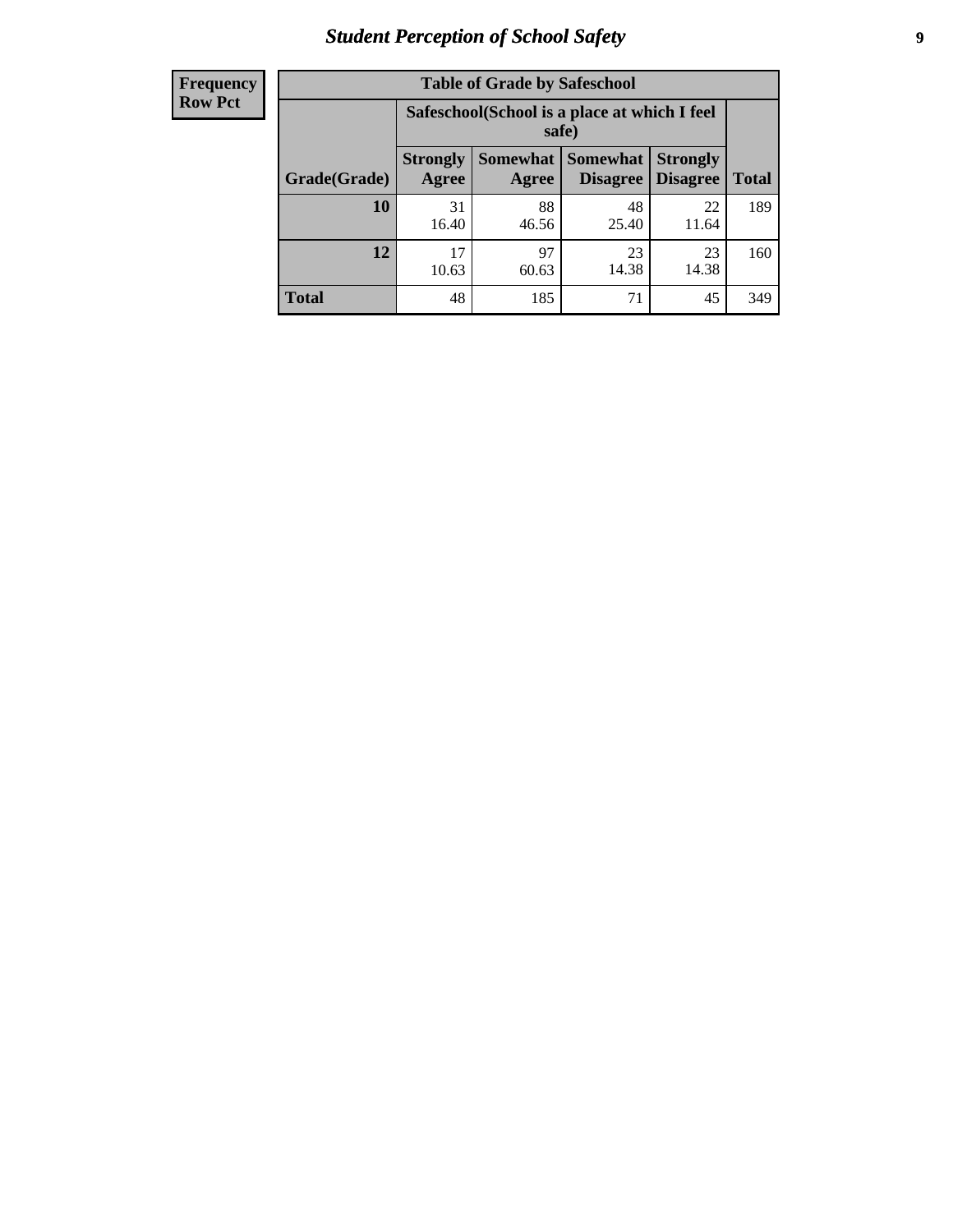### *Students Who Have Been Bullied* **10**

| <b>Frequency</b> |
|------------------|
| Row Pct          |

| <b>Table of Grade by Bullied</b> |                  |                                                                               |                              |                        |                        |                        |                   |              |
|----------------------------------|------------------|-------------------------------------------------------------------------------|------------------------------|------------------------|------------------------|------------------------|-------------------|--------------|
|                                  |                  | <b>Bullied</b> (I have been bullied by other<br>students in the past 30 days) |                              |                        |                        |                        |                   |              |
| Grade(Grade)                     | 0<br><b>Days</b> | 1 or<br>2<br>days                                                             | 3 <sub>to</sub><br>5<br>days | 6 to<br>9<br>days      | 10<br>to<br>19<br>days | 20<br>to<br>29<br>days | All<br>30<br>days | <b>Total</b> |
| 10                               | 170<br>89.95     | 10<br>5.29                                                                    | $\Omega$<br>0.00             | $\overline{2}$<br>1.06 | 0.53                   | 3<br>1.59              | 3<br>1.59         | 189          |
| 12                               | 153<br>95.63     | $\overline{2}$<br>1.25                                                        | 2<br>1.25                    | $\Omega$<br>0.00       | 2<br>1.25              | 0.63                   | $\theta$<br>0.00  | 160          |
| <b>Total</b>                     | 323              | 12                                                                            | 2                            | $\overline{2}$         | 3                      | 4                      | 3                 | 349          |

 $\blacksquare$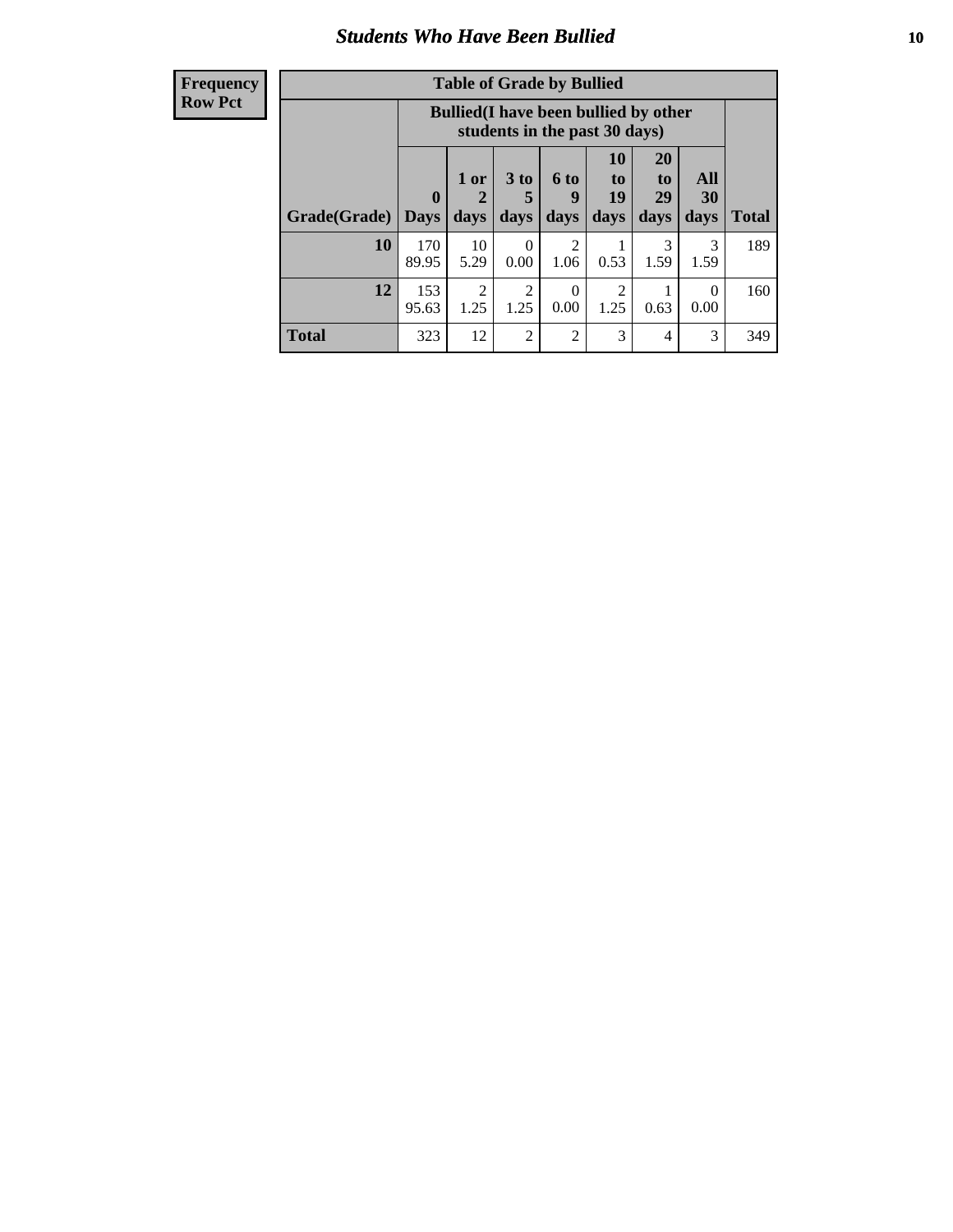### *School Climate* **11**

| Frequency      | <b>Table of SchoolClimate1 by Grade</b> |                    |             |              |  |  |
|----------------|-----------------------------------------|--------------------|-------------|--------------|--|--|
| <b>Col Pct</b> | SchoolClimate1(I<br>like school)        | Grade(Grade)<br>10 | 12          | <b>Total</b> |  |  |
|                | <b>Strongly Agree</b>                   | 40<br>21.16        | 29<br>18.13 | 69           |  |  |
|                | <b>Somewhat Agree</b>                   | 115<br>60.85       | 97<br>60.63 | 212          |  |  |
|                | <b>Somewhat Disagree</b>                | 21<br>11.11        | 22<br>13.75 | 43           |  |  |
|                | <b>Strongly Disagree</b>                | 13<br>6.88         | 12<br>7.50  | 25           |  |  |
|                | <b>Total</b>                            | 189                | 160         | 349          |  |  |

| Frequency      | <b>Table of SchoolClimate2 by Grade</b> |                    |             |                     |
|----------------|-----------------------------------------|--------------------|-------------|---------------------|
| <b>Col Pct</b> | SchoolClimate2(I<br>feel successful at  | Grade(Grade)<br>10 | 12          |                     |
|                | school)<br><b>Strongly Agree</b>        | 71<br>37.57        | 55<br>34.38 | <b>Total</b><br>126 |
|                | <b>Somewhat Agree</b>                   | 103<br>54.50       | 98<br>61.25 | 201                 |
|                | <b>Somewhat Disagree</b>                | 14<br>7.41         | 4<br>2.50   | 18                  |
|                | <b>Strongly Disagree</b>                | 0.53               | 3<br>1.88   | 4                   |
|                | <b>Total</b>                            | 189                | 160         | 349                 |

| Frequency<br><b>Col Pct</b> | <b>Table of SchoolClimate3 by Grade</b>                      |              |             |              |  |
|-----------------------------|--------------------------------------------------------------|--------------|-------------|--------------|--|
|                             | <b>SchoolClimate3(My</b><br>school has high<br>standards for | Grade(Grade) |             |              |  |
|                             | achievement)                                                 | <b>10</b>    | 12          | <b>Total</b> |  |
|                             | <b>Strongly Agree</b>                                        | 71<br>37.57  | 38<br>23.75 | 109          |  |
|                             | <b>Somewhat Agree</b>                                        | 85<br>44.97  | 76<br>47.50 | 161          |  |
|                             | <b>Somewhat Disagree</b>                                     | 24<br>12.70  | 34<br>21.25 | 58           |  |
|                             | <b>Strongly Disagree</b>                                     | 9<br>4.76    | 12<br>7.50  | 21           |  |
|                             | Total                                                        | 189          | 160         | 349          |  |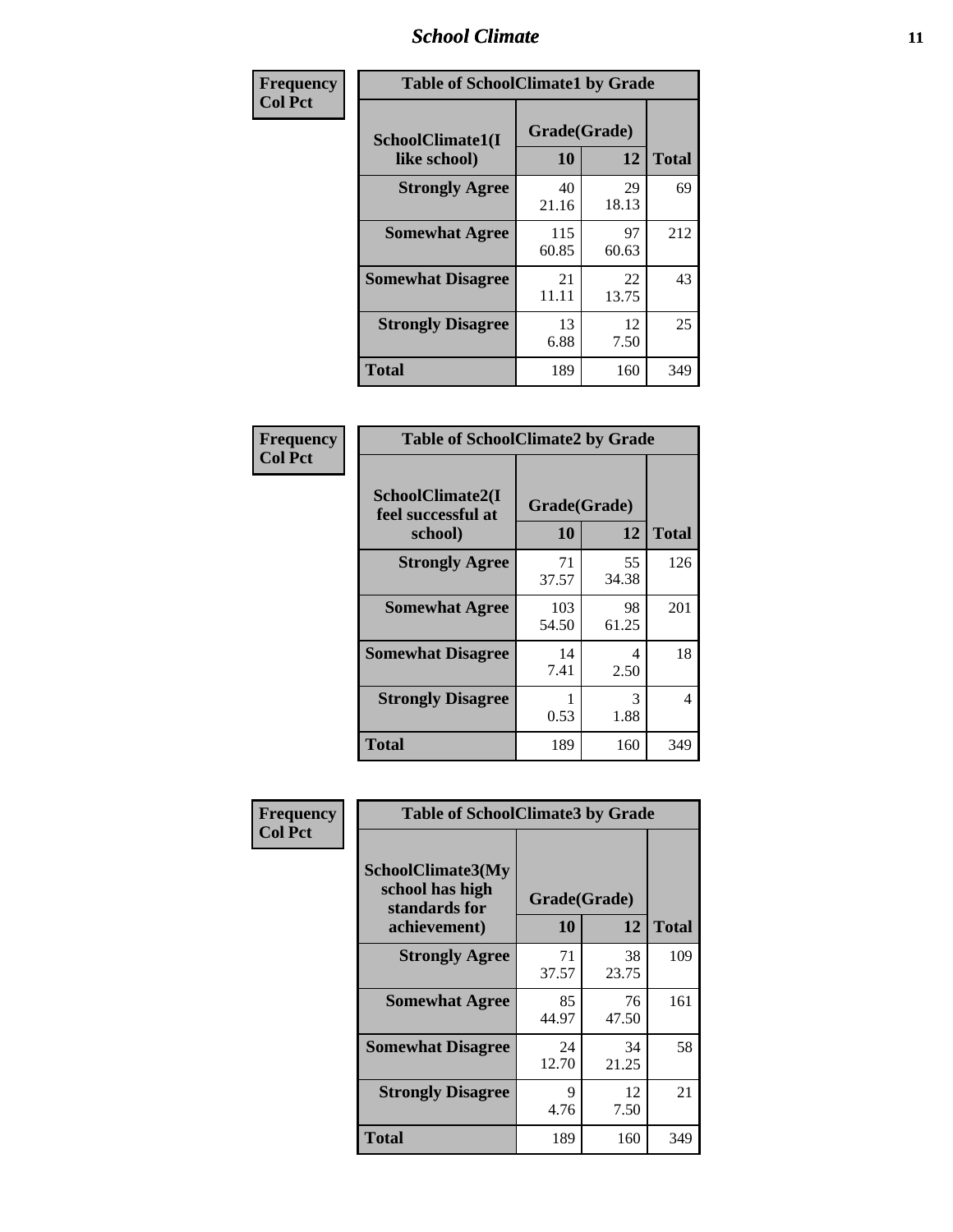### *School Climate* **12**

| Frequency      | <b>Table of SchoolClimate4 by Grade</b>                       |                    |             |              |
|----------------|---------------------------------------------------------------|--------------------|-------------|--------------|
| <b>Col Pct</b> | SchoolClimate4(My<br>school sets clear<br>rules for behavior) | Grade(Grade)<br>10 | 12          | <b>Total</b> |
|                | <b>Strongly Agree</b>                                         | 66<br>34.92        | 55<br>34.38 | 121          |
|                | <b>Somewhat Agree</b>                                         | 82<br>43.39        | 81<br>50.63 | 163          |
|                | <b>Somewhat Disagree</b>                                      | 29<br>15.34        | 18<br>11.25 | 47           |
|                | <b>Strongly Disagree</b>                                      | 12<br>6.35         | 6<br>3.75   | 18           |
|                | <b>Total</b>                                                  | 189                | 160         | 349          |

| <b>Table of SchoolClimate5 by Grade</b>                              |                    |              |     |  |
|----------------------------------------------------------------------|--------------------|--------------|-----|--|
| SchoolClimate5(I<br>know what to do in<br>an emergency at<br>school) | Grade(Grade)<br>10 | <b>Total</b> |     |  |
| <b>Strongly Agree</b>                                                | 111<br>58.73       | 89<br>55.63  | 200 |  |
| <b>Somewhat Agree</b>                                                | 65<br>34.39        | 54<br>33.75  | 119 |  |
| <b>Somewhat Disagree</b>                                             | 7<br>3.70          | 14<br>8.75   | 21  |  |
| <b>Strongly Disagree</b>                                             | 6<br>3.17          | 3<br>1.88    | 9   |  |
| <b>Total</b>                                                         | 189                | 160          | 349 |  |

| Frequency      | <b>Table of SchoolClimate6 by Grade</b>                  |                    |             |              |
|----------------|----------------------------------------------------------|--------------------|-------------|--------------|
| <b>Col Pct</b> | <b>SchoolClimate6(Teachers</b><br>treat me with respect) | Grade(Grade)<br>10 | 12          | <b>Total</b> |
|                | <b>Strongly Agree</b>                                    | 47<br>24.87        | 52<br>32.50 | 99           |
|                | <b>Somewhat Agree</b>                                    | 96<br>50.79        | 71<br>44.38 | 167          |
|                | <b>Somewhat Disagree</b>                                 | 31<br>16.40        | 24<br>15.00 | 55           |
|                | <b>Strongly Disagree</b>                                 | 15<br>7.94         | 13<br>8.13  | 28           |
|                | <b>Total</b>                                             | 189                | 160         | 349          |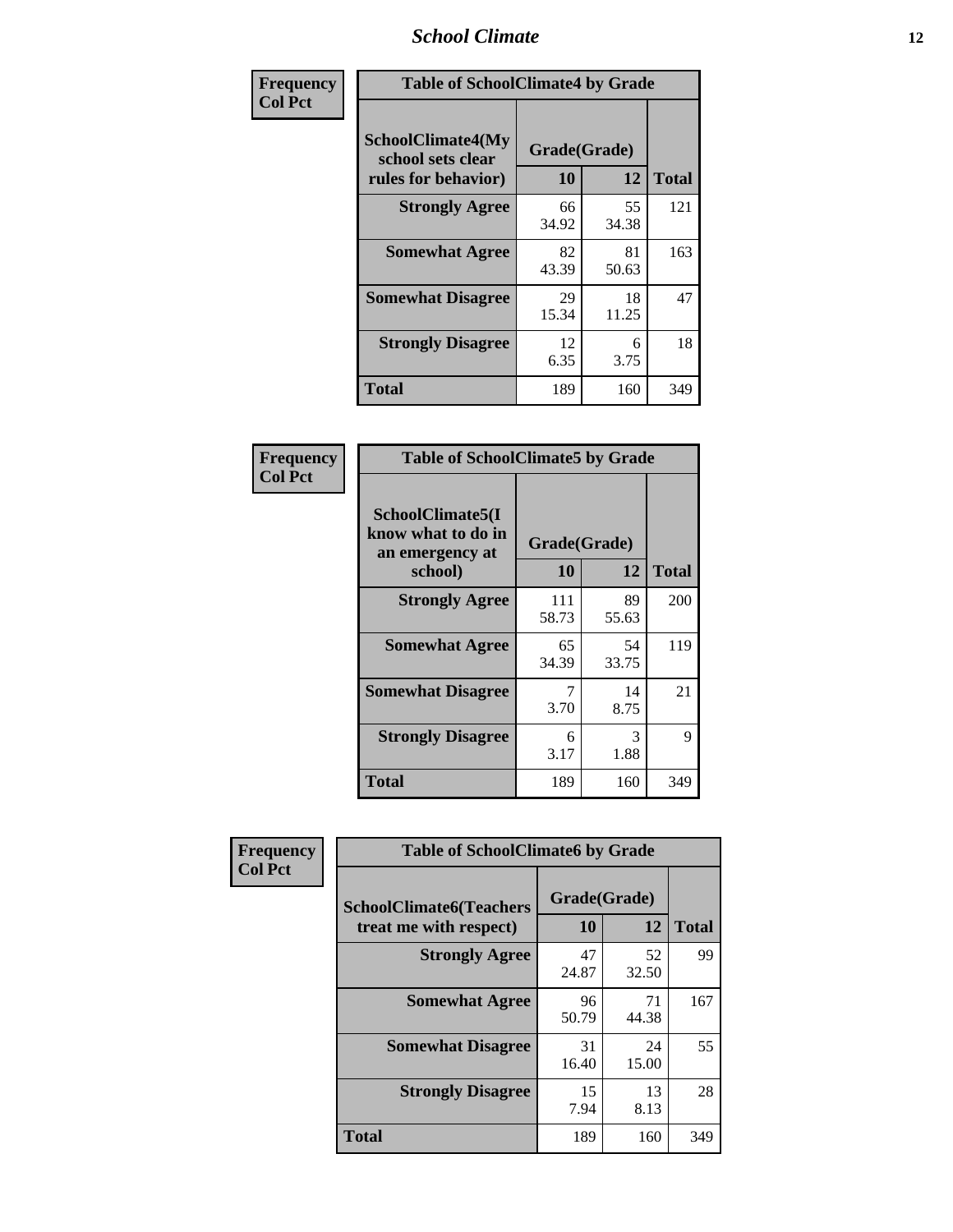### *School Climate* **13**

| Frequency      | <b>Table of SchoolClimate7 by Grade</b>                                       |                           |             |              |
|----------------|-------------------------------------------------------------------------------|---------------------------|-------------|--------------|
| <b>Col Pct</b> | <b>SchoolClimate7(Behaviors</b><br>in my class allow the<br>teacher to teach) | Grade(Grade)<br><b>10</b> | 12          | <b>Total</b> |
|                | <b>Strongly Agree</b>                                                         | 35<br>18.52               | 22<br>13.75 | 57           |
|                | <b>Somewhat Agree</b>                                                         | 85<br>44.97               | 82<br>51.25 | 167          |
|                | <b>Somewhat Disagree</b>                                                      | 48<br>25.40               | 40<br>25.00 | 88           |
|                | <b>Strongly Disagree</b>                                                      | 21<br>11.11               | 16<br>10.00 | 37           |
|                | <b>Total</b>                                                                  | 189                       | 160         | 349          |

| Frequency      | <b>Table of SchoolClimate8 by Grade</b>                                              |                    |             |              |
|----------------|--------------------------------------------------------------------------------------|--------------------|-------------|--------------|
| <b>Col Pct</b> | <b>SchoolClimate8(Students</b><br>are frequently<br>recognized for good<br>behavior) | Grade(Grade)<br>10 | 12          | <b>Total</b> |
|                | <b>Strongly Agree</b>                                                                | 29<br>15.34        | 15<br>9.38  | 44           |
|                | <b>Somewhat Agree</b>                                                                | 79<br>41.80        | 60<br>37.50 | 139          |
|                | <b>Somewhat Disagree</b>                                                             | 41<br>21.69        | 51<br>31.88 | 92           |
|                | <b>Strongly Disagree</b>                                                             | 40<br>21.16        | 34<br>21.25 | 74           |
|                | <b>Total</b>                                                                         | 189                | 160         | 349          |

| Frequency      | <b>Table of SchoolClimate9 by Grade</b>                                           |                    |             |              |
|----------------|-----------------------------------------------------------------------------------|--------------------|-------------|--------------|
| <b>Col Pct</b> | SchoolClimate9(School<br>counselor would be<br>helpful if I needed<br>assistance) | Grade(Grade)<br>10 | 12          | <b>Total</b> |
|                | <b>Strongly Agree</b>                                                             | 116<br>61.38       | 91<br>56.88 | 207          |
|                | <b>Somewhat Agree</b>                                                             | 59<br>31.22        | 49<br>30.63 | 108          |
|                | <b>Somewhat Disagree</b>                                                          | 8<br>4.23          | 13<br>8.13  | 21           |
|                | <b>Strongly Disagree</b>                                                          | 6<br>3.17          | 7<br>4.38   | 13           |
|                | <b>Total</b>                                                                      | 189                | 160         | 349          |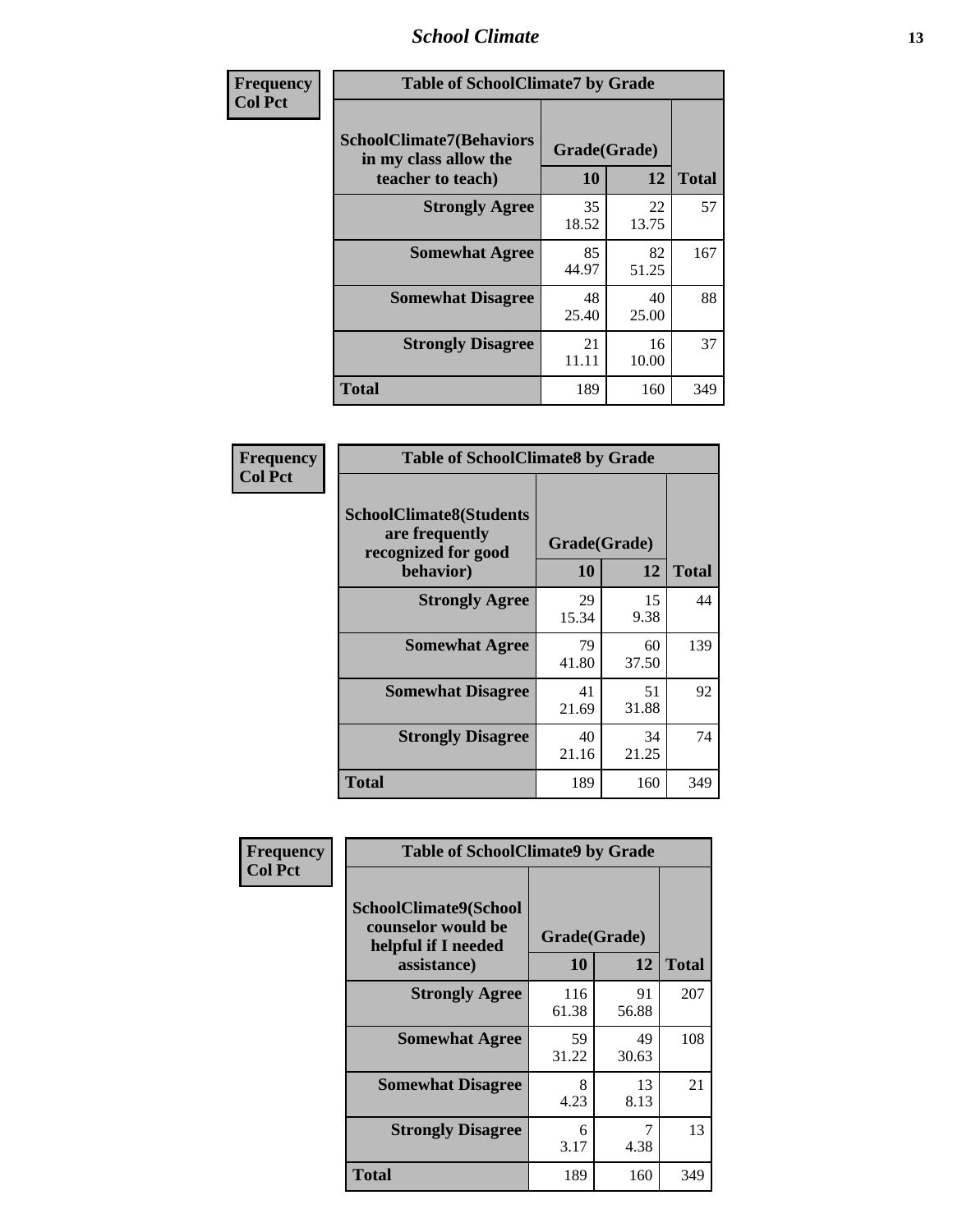### *Reasons for Dropping Out* **14**

| Frequency      | <b>Table of Dropoutreason by Grade</b>                                   |                    |             |              |
|----------------|--------------------------------------------------------------------------|--------------------|-------------|--------------|
| <b>Col Pct</b> | Dropoutreason(If<br>I dropped out the<br>reason would<br>most likely be) | Grade(Grade)<br>10 | 12          | <b>Total</b> |
|                | Won't Drop out                                                           | 104<br>55.03       | 99<br>61.88 | 203          |
|                | <b>Bored</b>                                                             | 31<br>16.40        | 29<br>18.13 | 60           |
|                | <b>Family Reasons</b>                                                    | 16<br>8.47         | 8<br>5.00   | 24           |
|                | <b>Being Bullied</b>                                                     | 3<br>1.59          | 0<br>0.00   | 3            |
|                | <b>Other</b>                                                             | 35<br>18.52        | 24<br>15.00 | 59           |
|                | Total                                                                    | 189                | 160         | 349          |

| Frequency      | <b>Table of Dropout by Grade</b>                                       |                    |              |     |  |
|----------------|------------------------------------------------------------------------|--------------------|--------------|-----|--|
| <b>Col Pct</b> | Dropout(I<br>have<br>thought<br>about<br>dropping<br>out of<br>school) | Grade(Grade)<br>10 | <b>Total</b> |     |  |
|                |                                                                        |                    | 12           |     |  |
|                | Yes                                                                    | 59                 | 41           | 100 |  |
|                |                                                                        | 31.22              | 25.63        |     |  |
|                | N <sub>0</sub>                                                         | 130<br>68.78       | 119<br>74.38 | 249 |  |
|                |                                                                        |                    |              |     |  |
|                | <b>Total</b>                                                           | 189                | 160          | 349 |  |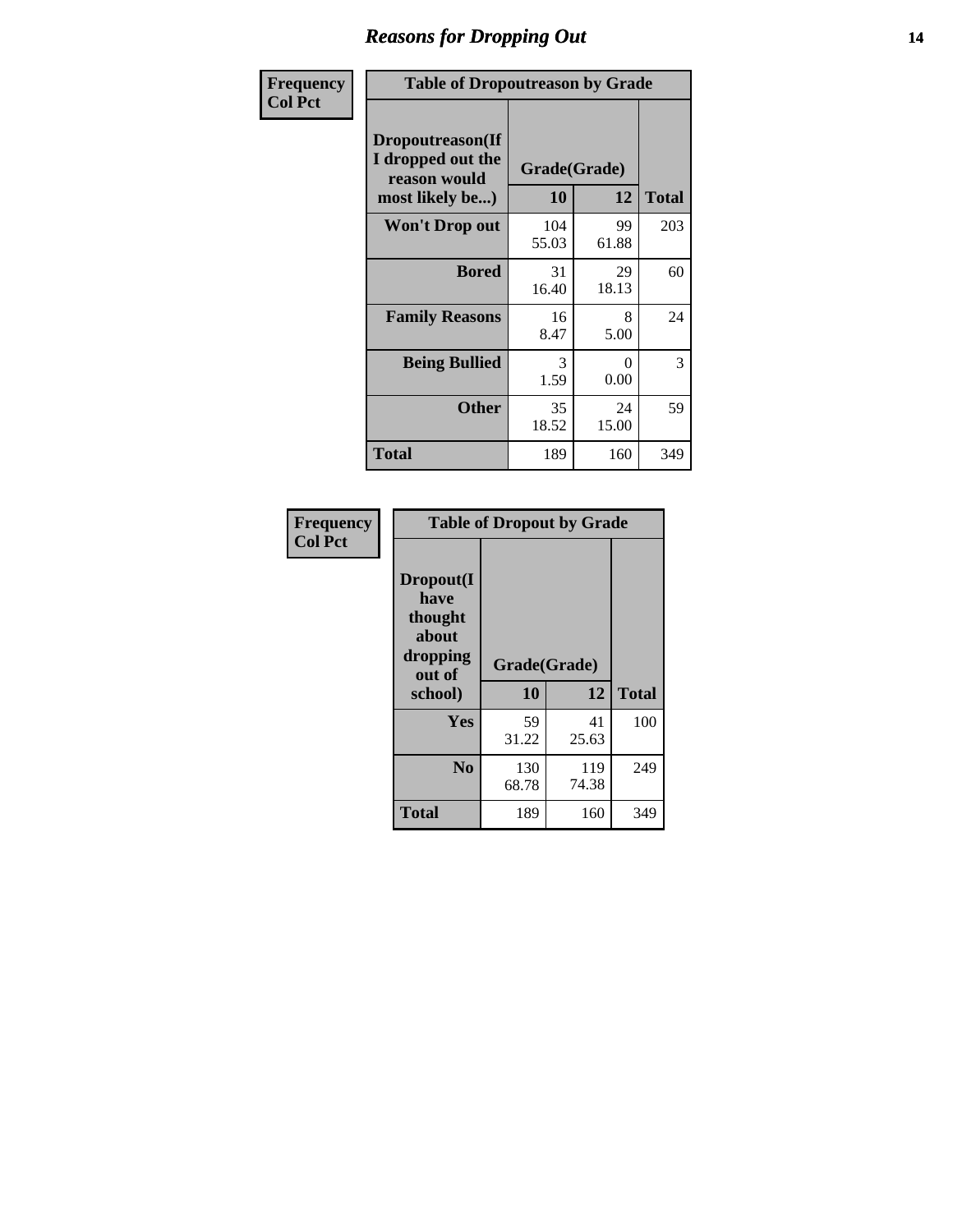*School Safety* **15**

| Frequency      | <b>Table of Gangself by Grade</b>                                                        |                          |              |              |
|----------------|------------------------------------------------------------------------------------------|--------------------------|--------------|--------------|
| <b>Col Pct</b> | Gangself(I<br>have<br>participated<br>in illegal<br>gang<br>activities in<br>the past 30 | Grade(Grade)<br>10<br>12 |              |              |
|                | days)                                                                                    |                          |              | <b>Total</b> |
|                | Yes                                                                                      | 11<br>5.82               | 5<br>3.13    | 16           |
|                | N <sub>o</sub>                                                                           | 178<br>94.18             | 155<br>96.88 | 333          |
|                | Total                                                                                    | 189                      | 160          | 349          |

| Frequency<br><b>Col Pct</b> | <b>Table of Gangpeers by Grade</b>                                                                                             |                    |              |              |
|-----------------------------|--------------------------------------------------------------------------------------------------------------------------------|--------------------|--------------|--------------|
|                             | <b>Gangpeers</b> (I<br>have friends<br>who have<br>participated<br>in illegal<br>gang<br>activities in<br>the past 30<br>days) | Grade(Grade)<br>10 | 12           | <b>Total</b> |
|                             | Yes                                                                                                                            | 64<br>33.86        | 19<br>11.88  | 83           |
|                             | N <sub>0</sub>                                                                                                                 | 125<br>66.14       | 141<br>88.13 | 266          |
|                             | Total                                                                                                                          | 189                | 160          | 349          |

| Frequency      |                                                                    | <b>Table of Pickedon by Grade</b> |             |              |  |  |  |  |  |  |  |
|----------------|--------------------------------------------------------------------|-----------------------------------|-------------|--------------|--|--|--|--|--|--|--|
| <b>Col Pct</b> | <b>Pickedon(I have</b><br>been picked on or<br>teased at school in | Grade(Grade)                      |             |              |  |  |  |  |  |  |  |
|                | the past 30 days)                                                  | 10                                | 12          | <b>Total</b> |  |  |  |  |  |  |  |
|                | <b>Strongly Agree</b>                                              | 17<br>8.99                        | 11<br>6.88  | 28           |  |  |  |  |  |  |  |
|                | <b>Somewhat Agree</b>                                              | 39<br>20.63                       | 17<br>10.63 | 56           |  |  |  |  |  |  |  |
|                | <b>Somewhat Disagree</b>                                           | 24<br>12.70                       | 27<br>16.88 | 51           |  |  |  |  |  |  |  |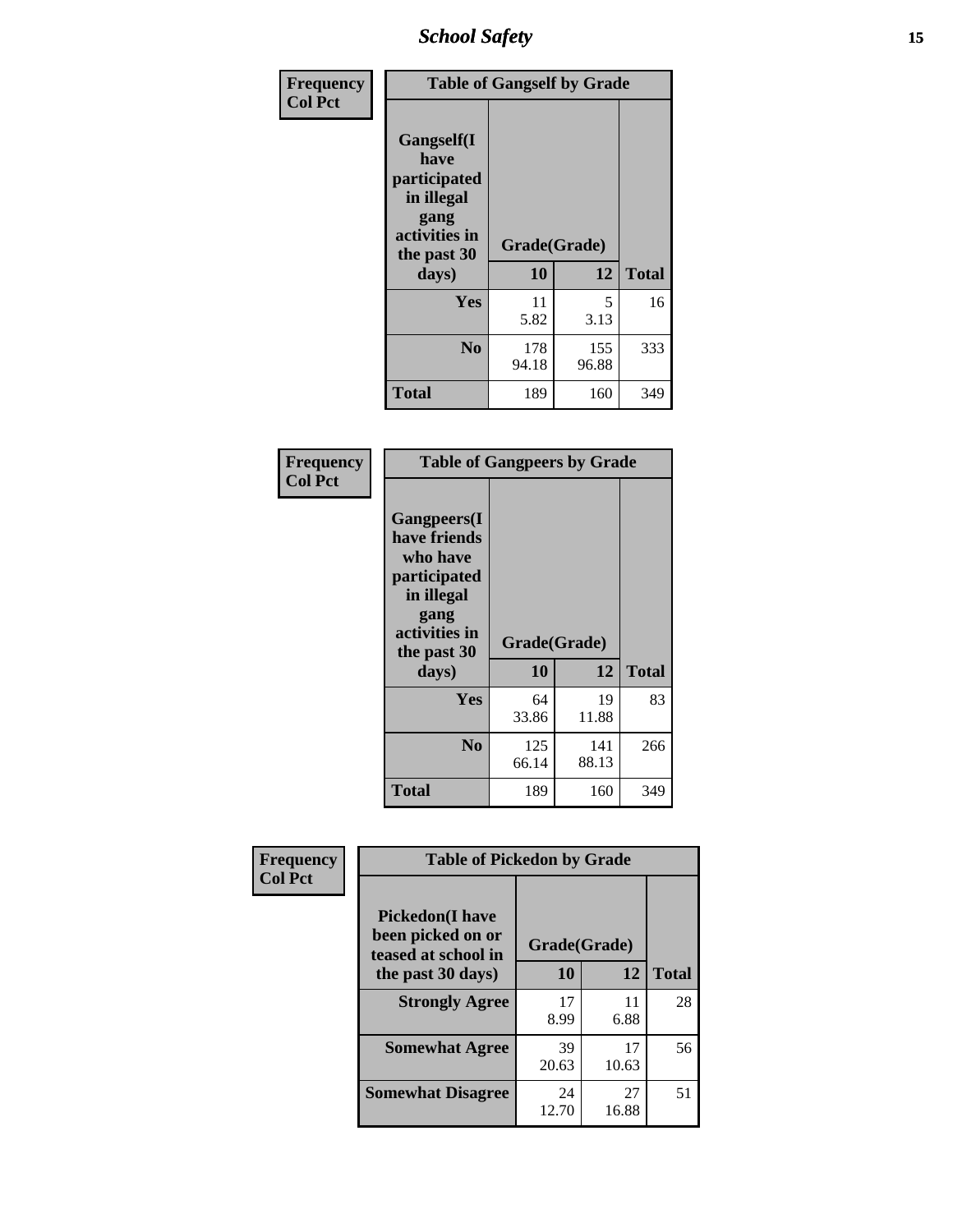# *School Safety* **16**

| Frequency      | <b>Table of Pickedon by Grade</b>                                                        |                    |              |     |
|----------------|------------------------------------------------------------------------------------------|--------------------|--------------|-----|
| <b>Col Pct</b> | <b>Pickedon</b> (I have<br>been picked on or<br>teased at school in<br>the past 30 days) | Grade(Grade)<br>10 | <b>Total</b> |     |
|                | <b>Strongly Disagree</b>                                                                 | 109<br>57.67       | 105<br>65.63 | 214 |
|                | Total                                                                                    | 189                | 160          | 349 |

| Frequency      |                                                          | <b>Table of Safeschool by Grade</b> |                    |     |  |  |  |  |  |  |  |  |
|----------------|----------------------------------------------------------|-------------------------------------|--------------------|-----|--|--|--|--|--|--|--|--|
| <b>Col Pct</b> | Safeschool(School<br>is a place at which I<br>feel safe) | 10                                  | Grade(Grade)<br>12 |     |  |  |  |  |  |  |  |  |
|                | <b>Strongly Agree</b>                                    | 31<br>16.40                         | 17<br>10.63        | 48  |  |  |  |  |  |  |  |  |
|                | <b>Somewhat Agree</b>                                    | 88<br>46.56                         | 97<br>60.63        | 185 |  |  |  |  |  |  |  |  |
|                | <b>Somewhat Disagree</b>                                 | 48<br>25.40                         | 23<br>14.38        | 71  |  |  |  |  |  |  |  |  |
|                | <b>Strongly Disagree</b>                                 | 22<br>11.64                         | 23<br>14.38        | 45  |  |  |  |  |  |  |  |  |
|                | <b>Total</b>                                             | 189                                 | 160                | 349 |  |  |  |  |  |  |  |  |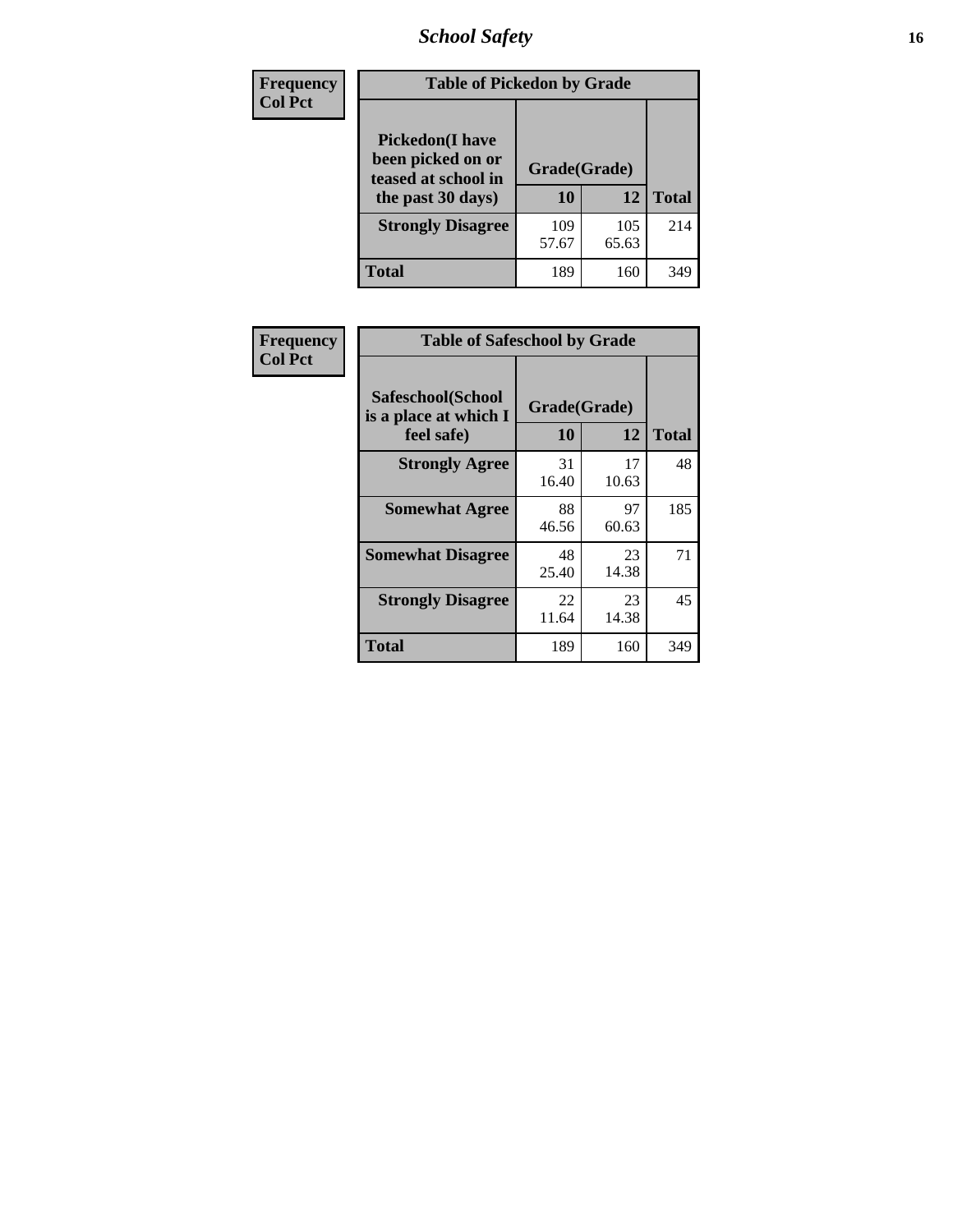*School Safety* **17**

**Frequency Row Pct**

| <b>Table of Grade by Bullied</b> |                        |                                                                               |                              |                   |                        |                               |                          |              |  |  |
|----------------------------------|------------------------|-------------------------------------------------------------------------------|------------------------------|-------------------|------------------------|-------------------------------|--------------------------|--------------|--|--|
|                                  |                        | <b>Bullied</b> (I have been bullied by other<br>students in the past 30 days) |                              |                   |                        |                               |                          |              |  |  |
| Grade(Grade)                     | $\mathbf{0}$<br>  Days | 1 or<br>2<br>days                                                             | 3 <sub>to</sub><br>5<br>days | 6 to<br>9<br>days | 10<br>to<br>19<br>days | <b>20</b><br>to<br>29<br>days | All<br><b>30</b><br>days | <b>Total</b> |  |  |
| 10                               | 170<br>89.95           | 10<br>5.29                                                                    | $\Omega$<br>0.00             | 2<br>1.06         | 0.53                   | 3<br>1.59                     | 3<br>1.59                | 189          |  |  |
| 12                               | 153<br>95.63           | $\overline{2}$<br>1.25                                                        | 2<br>1.25                    | 0<br>0.00         | 2<br>1.25              | 0.63                          | 0<br>0.00                | 160          |  |  |
| Total                            | 323                    | 12                                                                            | $\overline{2}$               | $\overline{2}$    | 3                      | 4                             | 3                        | 349          |  |  |

| <b>Table of Grade by Bulliedothers</b> |              |                                                                         |                        |                        |                        |                |                        |                     |  |  |
|----------------------------------------|--------------|-------------------------------------------------------------------------|------------------------|------------------------|------------------------|----------------|------------------------|---------------------|--|--|
|                                        |              | <b>Bulliedothers</b> (I bullied others in the past<br>$30 \text{ days}$ |                        |                        |                        |                |                        |                     |  |  |
|                                        | $\mathbf 0$  | 1 or                                                                    | 3 <sub>to</sub><br>5   | 6 to<br>9              | <b>10</b><br>to<br>19  | 20<br>to<br>29 | All<br>30              |                     |  |  |
| Grade(Grade)   Days<br><b>10</b>       | 172          | days                                                                    | days<br>3              | days<br>$\mathfrak{D}$ | days<br>$\mathfrak{D}$ | days           | days<br>$\mathfrak{D}$ | <b>Total</b><br>189 |  |  |
|                                        | 91.01        | 3.70                                                                    | 1.59                   | 1.06                   | 1.06                   | 0.53           | 1.06                   |                     |  |  |
| 12                                     | 156<br>97.50 | 0<br>0.00                                                               | $\overline{2}$<br>1.25 | 0<br>0.00              | 0<br>0.00              | 0.63           | 0.63                   | 160                 |  |  |
| Total                                  | 328          | 7                                                                       | 5                      | $\mathfrak{D}$         | $\overline{2}$         | $\mathfrak{D}$ | 3                      | 349                 |  |  |

| <b>Frequency</b> | <b>Table of Grade by Weaponschool</b> |                                                                |                   |                        |                   |              |
|------------------|---------------------------------------|----------------------------------------------------------------|-------------------|------------------------|-------------------|--------------|
| <b>Row Pct</b>   |                                       | Weaponschool(I<br>brought a weapon to<br>school in the past 30 |                   |                        |                   |              |
|                  | Grade(Grade)                          | $\bf{0}$<br><b>Days</b>                                        | 1 or<br>2<br>days | 10<br>to<br>19<br>days | All<br>30<br>days | <b>Total</b> |
|                  | 10                                    | 186<br>98.41                                                   | $\Omega$<br>0.00  | 0<br>0.00              | 3<br>1.59         | 189          |
|                  | 12                                    | 157<br>98.13                                                   | 0.63              | 0.63                   | 0.63              | 160          |
|                  | <b>Total</b>                          | 343                                                            | 1                 |                        | 4                 | 349          |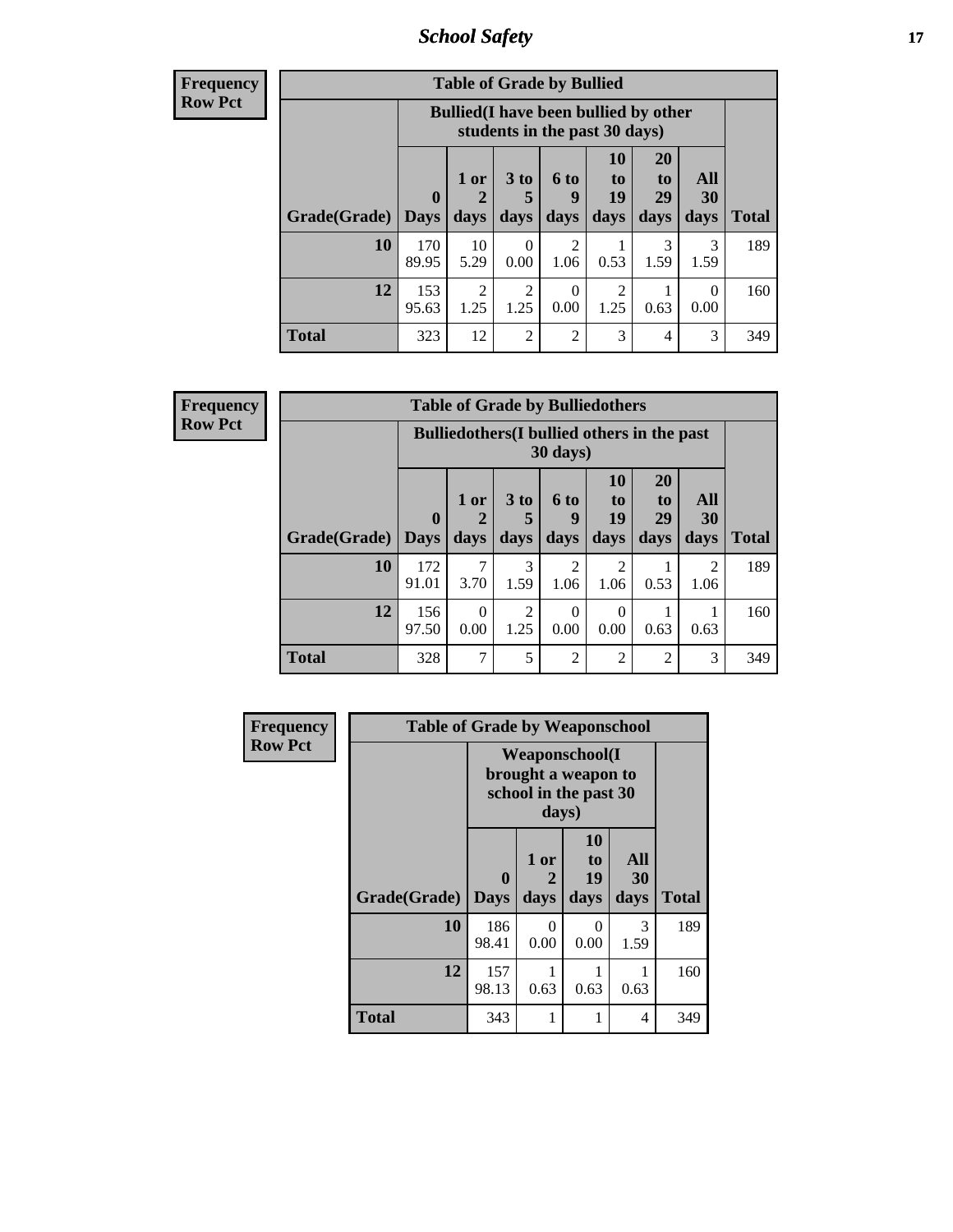*School Safety* **18**

| <b>Frequency</b> |              | <b>Table of Grade by Absentunsafe</b>                                |                   |                   |                        |                        |              |
|------------------|--------------|----------------------------------------------------------------------|-------------------|-------------------|------------------------|------------------------|--------------|
| <b>Row Pct</b>   |              | <b>Absentunsafe(I have missed</b><br>school because I felt unsafe in |                   |                   |                        |                        |              |
|                  | Grade(Grade) | $\mathbf{0}$<br><b>Days</b>                                          | 1 or<br>2<br>days | 6 to<br>9<br>days | 20<br>to<br>29<br>days | All<br>30<br>days      | <b>Total</b> |
|                  | 10           | 184<br>97.35                                                         | 2<br>1.06         | 0.53              | 0.00                   | $\mathfrak{D}$<br>1.06 | 189          |
|                  | 12           | 159<br>99.38                                                         | $\Omega$<br>0.00  | 0<br>0.00         | 0.63                   | $\Omega$<br>0.00       | 160          |
|                  | Total        | 343                                                                  | $\overline{2}$    |                   | 1                      | 2                      | 349          |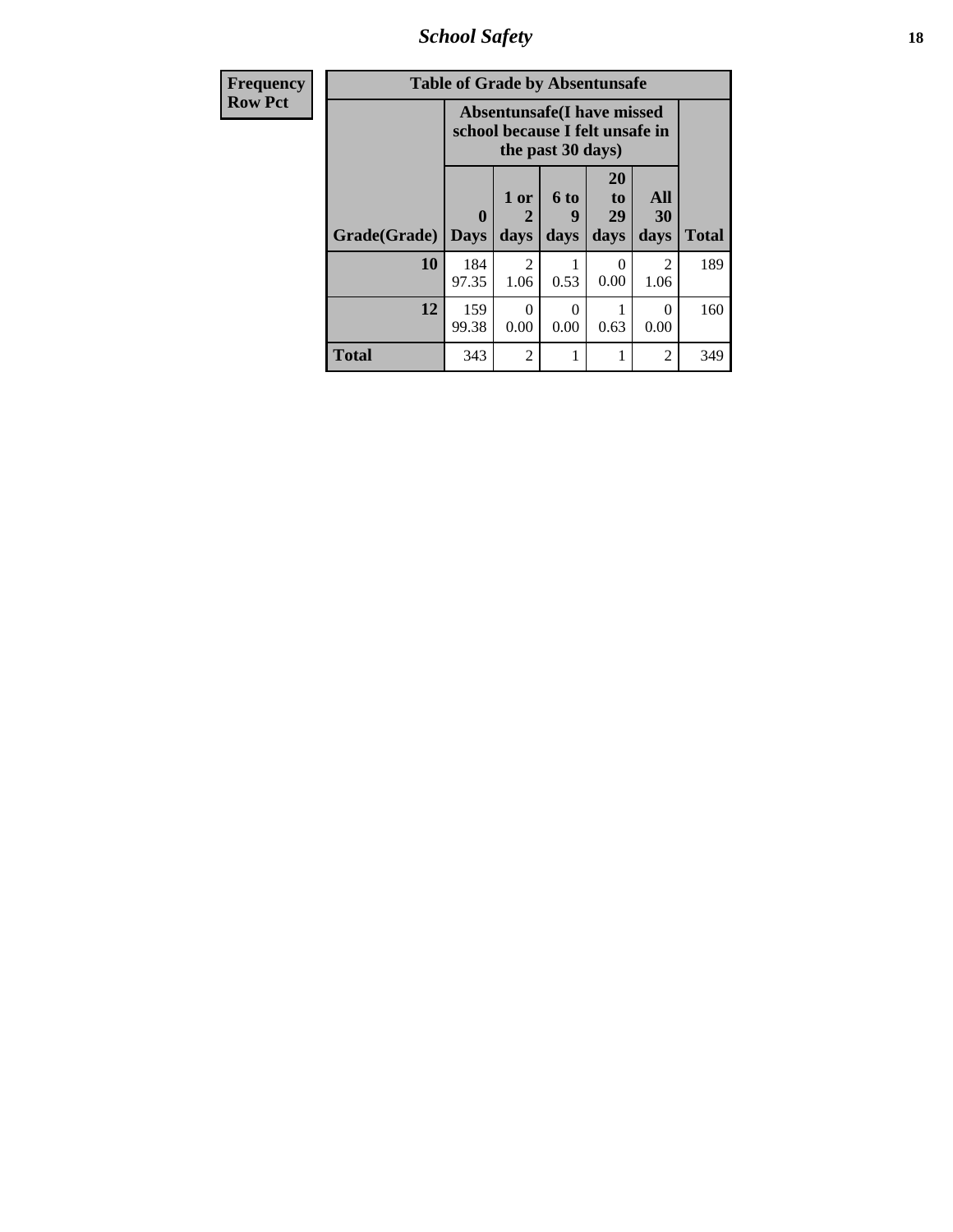# *Drug Use During Last 30 Days* **19**

#### **Frequency Row Pct**

| <b>Table of Grade by Alcohol</b> |                                 |                                     |                 |               |                 |                        |                     |              |  |  |  |
|----------------------------------|---------------------------------|-------------------------------------|-----------------|---------------|-----------------|------------------------|---------------------|--------------|--|--|--|
|                                  |                                 | Alcohol (Alcohol use, past 30 days) |                 |               |                 |                        |                     |              |  |  |  |
| Grade(Grade)                     | <b>Did</b><br>not<br><b>use</b> | $1 - 2$<br>days                     | $3 - 5$<br>days | $6-9$<br>days | $10-19$<br>days | $20 - 29$<br>days      | <b>Every</b><br>day | <b>Total</b> |  |  |  |
| 10                               | 136<br>71.96                    | 15<br>7.94                          | 3.70            | 4<br>2.12     | 13<br>6.88      | $\mathcal{D}$<br>1.06  | 12<br>6.35          | 189          |  |  |  |
| 12                               | 120<br>75.00                    | 10<br>6.25                          | 13<br>8.13      | 5<br>3.13     | 8<br>5.00       | $\overline{2}$<br>1.25 | 2<br>1.25           | 160          |  |  |  |
| <b>Total</b>                     | 256                             | 25                                  | 20              | 9             | 21              | 4                      | 14                  | 349          |  |  |  |

| <b>Table of Grade by Cigarettes</b> |                                                                                                                                                                |                                                   |            |                  |                        |                        |           |     |  |  |  |
|-------------------------------------|----------------------------------------------------------------------------------------------------------------------------------------------------------------|---------------------------------------------------|------------|------------------|------------------------|------------------------|-----------|-----|--|--|--|
|                                     |                                                                                                                                                                | Cigarettes (Smoking tobacco use,<br>past 30 days) |            |                  |                        |                        |           |     |  |  |  |
| Grade(Grade)                        | <b>Did</b><br>$10-19$<br>$6-9$<br>$20 - 29$<br>$3 - 5$<br>$1 - 2$<br><b>Every</b><br>not<br>days<br>Total<br>days<br>days<br>days<br>day<br>days<br><b>use</b> |                                                   |            |                  |                        |                        |           |     |  |  |  |
| 10                                  | 149<br>78.84                                                                                                                                                   | 11<br>5.82                                        | 11<br>5.82 | 4<br>2.12        | 2<br>1.06              | 3<br>1.59              | 9<br>4.76 | 189 |  |  |  |
| 12                                  | 138<br>86.25                                                                                                                                                   | 11<br>6.88                                        | 3<br>1.88  | $\theta$<br>0.00 | $\overline{2}$<br>1.25 | $\overline{2}$<br>1.25 | 4<br>2.50 | 160 |  |  |  |
| <b>Total</b>                        | 287                                                                                                                                                            | 22                                                | 14         | 4                | $\overline{4}$         | 5                      | 13        | 349 |  |  |  |

| Frequency      |              |                                                         |                 | <b>Table of Grade by Smokeless</b> |                       |                     |              |  |  |
|----------------|--------------|---------------------------------------------------------|-----------------|------------------------------------|-----------------------|---------------------|--------------|--|--|
| <b>Row Pct</b> |              | <b>Smokeless</b> (Chewing tobacco<br>use, past 30 days) |                 |                                    |                       |                     |              |  |  |
|                | Grade(Grade) | Did<br>not<br><b>use</b>                                | $1 - 2$<br>days | $3 - 5$<br>days                    | $20 - 29$<br>days     | <b>Every</b><br>day | <b>Total</b> |  |  |
|                | 10           | 178<br>94.18                                            | 6<br>3.17       | $\mathbf{\Omega}$<br>0.00          | $\mathcal{O}$<br>0.00 | 5<br>2.65           | 189          |  |  |
|                | 12           | 152<br>95.00                                            | 4<br>2.50       | $\mathfrak{D}$<br>1.25             | 0.63                  | 0.63                | 160          |  |  |
|                | <b>Total</b> | 330                                                     | 10              | $\overline{2}$                     |                       | 6                   | 349          |  |  |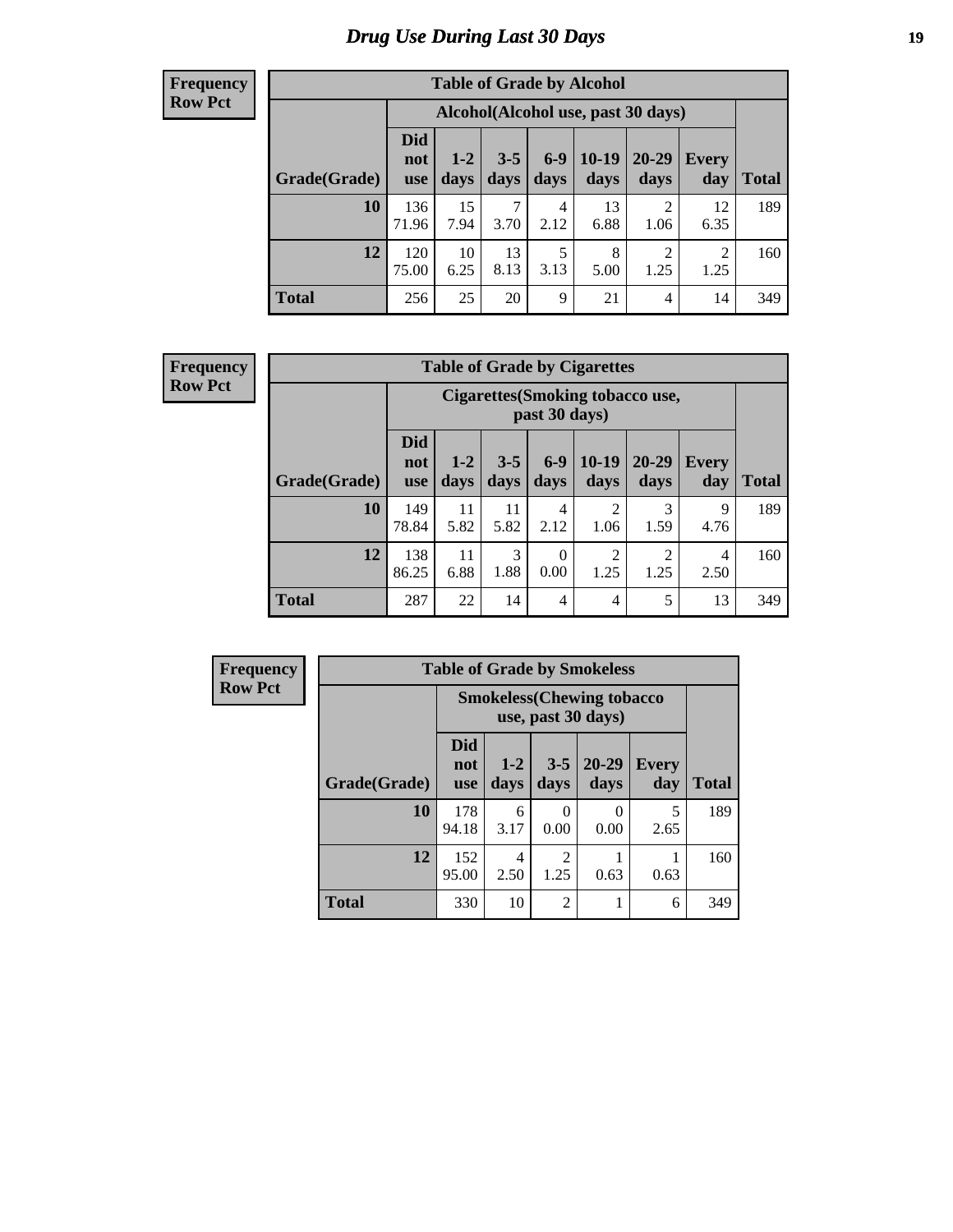| <b>Table of Grade by Marijuana</b> |                                 |                                                                                                               |           |                        |           |           |     |  |  |  |  |
|------------------------------------|---------------------------------|---------------------------------------------------------------------------------------------------------------|-----------|------------------------|-----------|-----------|-----|--|--|--|--|
|                                    |                                 | Marijuana (Marijuana use,<br>past 30 days)                                                                    |           |                        |           |           |     |  |  |  |  |
| Grade(Grade)                       | <b>Did</b><br>not<br><b>use</b> | 20-29<br>$6 - 9$<br>$1 - 2$<br>$3 - 5$<br><b>Every</b><br>days<br>days<br>day<br><b>Total</b><br>days<br>days |           |                        |           |           |     |  |  |  |  |
| 10                                 | 157<br>83.07                    | 7<br>3.70                                                                                                     | 3.70      | 6<br>3.17              | 3<br>1.59 | 9<br>4.76 | 189 |  |  |  |  |
| 12                                 | 150<br>93.75                    | 3<br>1.88                                                                                                     | 3<br>1.88 | $\overline{2}$<br>1.25 | 0.63      | 0.63      | 160 |  |  |  |  |
| <b>Total</b>                       | 307                             | 10                                                                                                            | 10        | 8                      | 4         | 10        | 349 |  |  |  |  |

| <b>Frequency</b> | <b>Table of Grade by Cocaine</b> |                          |                                        |                       |                     |              |  |  |  |  |
|------------------|----------------------------------|--------------------------|----------------------------------------|-----------------------|---------------------|--------------|--|--|--|--|
| <b>Row Pct</b>   |                                  |                          | Cocaine (Cocaine use,<br>past 30 days) |                       |                     |              |  |  |  |  |
|                  | Grade(Grade)                     | Did<br>not<br><b>use</b> | days                                   | $1-2$   10-19<br>days | <b>Every</b><br>day | <b>Total</b> |  |  |  |  |
|                  | 10                               | 185<br>97.88             | 0.53                                   | 0.00                  | 3<br>1.59           | 189          |  |  |  |  |
|                  | 12                               | 159<br>99.38             | 0.00                                   | 0.63                  | 0<br>0.00           | 160          |  |  |  |  |
|                  | <b>Total</b>                     | 344                      |                                        | 1                     | 3                   | 349          |  |  |  |  |

| Frequency      | <b>Table of Grade by Inhalants</b> |                                 |               |                                                  |                     |              |
|----------------|------------------------------------|---------------------------------|---------------|--------------------------------------------------|---------------------|--------------|
| <b>Row Pct</b> |                                    |                                 |               | <b>Inhalants</b> (Inhalant use,<br>past 30 days) |                     |              |
|                | Grade(Grade)                       | <b>Did</b><br>not<br><b>use</b> | $1-2$<br>days | $20 - 29$<br>days                                | <b>Every</b><br>day | <b>Total</b> |
|                | 10                                 | 185<br>97.88                    | 0.53          | $\mathbf{\Omega}$<br>0.00                        | 3<br>1.59           | 189          |
|                | 12                                 | 159<br>99.38                    | 0.00          | 0.63                                             | 0<br>0.00           | 160          |
|                | <b>Total</b>                       | 344                             |               |                                                  | 3                   | 349          |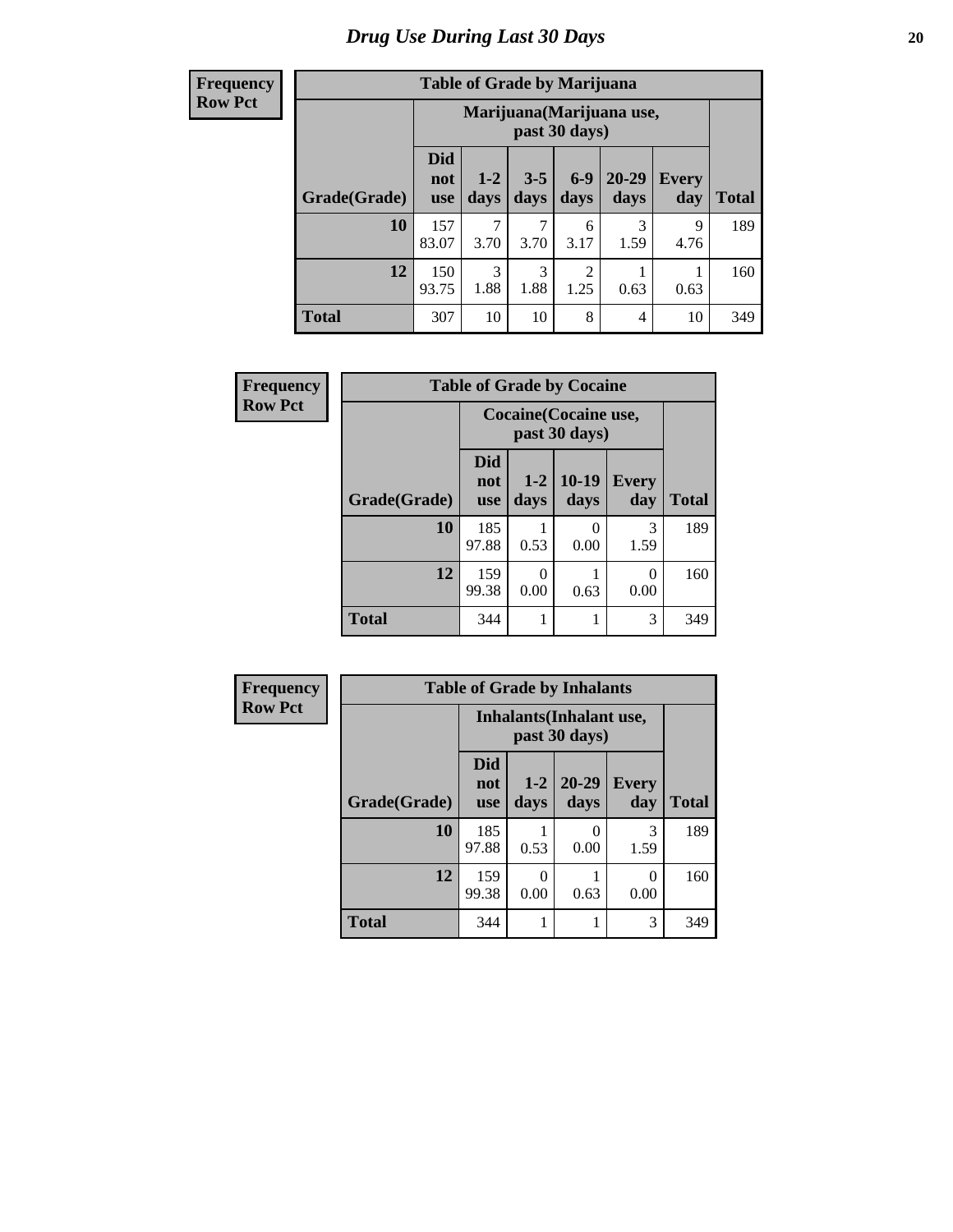| <b>Frequency</b> | <b>Table of Grade by Steroids</b> |                                                |                        |       |  |  |
|------------------|-----------------------------------|------------------------------------------------|------------------------|-------|--|--|
| <b>Row Pct</b>   |                                   | <b>Steroids</b> (Steroid<br>use, past 30 days) |                        |       |  |  |
|                  | Grade(Grade)                      | Did not<br><b>use</b>                          | <b>Every</b><br>day    | Total |  |  |
|                  | <b>10</b>                         | 187<br>98.94                                   | $\mathfrak{D}$<br>1.06 | 189   |  |  |
|                  | 12                                | 159<br>99.38                                   | 0.63                   | 160   |  |  |
|                  | <b>Total</b>                      | 346                                            | 3                      | 349   |  |  |

| Frequency      | <b>Table of Grade by Ecstasy</b> |                                        |                 |                   |                        |              |
|----------------|----------------------------------|----------------------------------------|-----------------|-------------------|------------------------|--------------|
| <b>Row Pct</b> |                                  | Ecstasy (Ecstasy use,<br>past 30 days) |                 |                   |                        |              |
|                | Grade(Grade)                     | <b>Did</b><br>not<br>use               | $1 - 2$<br>days | $20 - 29$<br>days | <b>Every</b><br>day    | <b>Total</b> |
|                | 10                               | 185<br>97.88                           | 0.53            | 0.53              | $\overline{2}$<br>1.06 | 189          |
|                | 12                               | 158<br>98.75                           | 0.63            | 0.63              | $\left($<br>0.00       | 160          |
|                | <b>Total</b>                     | 343                                    | $\mathfrak{D}$  | $\overline{2}$    | $\overline{2}$         | 349          |

| <b>Frequency</b> |              | <b>Table of Grade by Meth</b> |                                                    |                     |              |
|------------------|--------------|-------------------------------|----------------------------------------------------|---------------------|--------------|
| <b>Row Pct</b>   |              |                               | <b>Meth</b> (Methamphetamine<br>use, past 30 days) |                     |              |
|                  | Grade(Grade) | Did not<br><b>use</b>         | 20-29<br>days                                      | <b>Every</b><br>day | <b>Total</b> |
|                  | 10           | 186<br>98.41                  | 0.00                                               | 3<br>1.59           | 189          |
|                  | 12           | 159<br>99.38                  | 0.63                                               | 0<br>0.00           | 160          |
|                  | <b>Total</b> | 345                           |                                                    | 3                   | 349          |

| Frequency      | <b>Table of Grade by Hallucinogens</b> |                                                   |                   |                     |              |  |  |
|----------------|----------------------------------------|---------------------------------------------------|-------------------|---------------------|--------------|--|--|
| <b>Row Pct</b> |                                        | Hallucinogens (Hallucinogen<br>use, past 30 days) |                   |                     |              |  |  |
|                | Grade(Grade)                           | Did not<br><b>use</b>                             | $20 - 29$<br>days | <b>Every</b><br>day | <b>Total</b> |  |  |
|                | <b>10</b>                              | 186<br>98.41                                      | 0.00              | 3<br>1.59           | 189          |  |  |
|                | 12                                     | 159<br>99.38                                      | 0.63              | $\Omega$<br>0.00    | 160          |  |  |
|                | <b>Total</b>                           | 345                                               |                   | 3                   | 349          |  |  |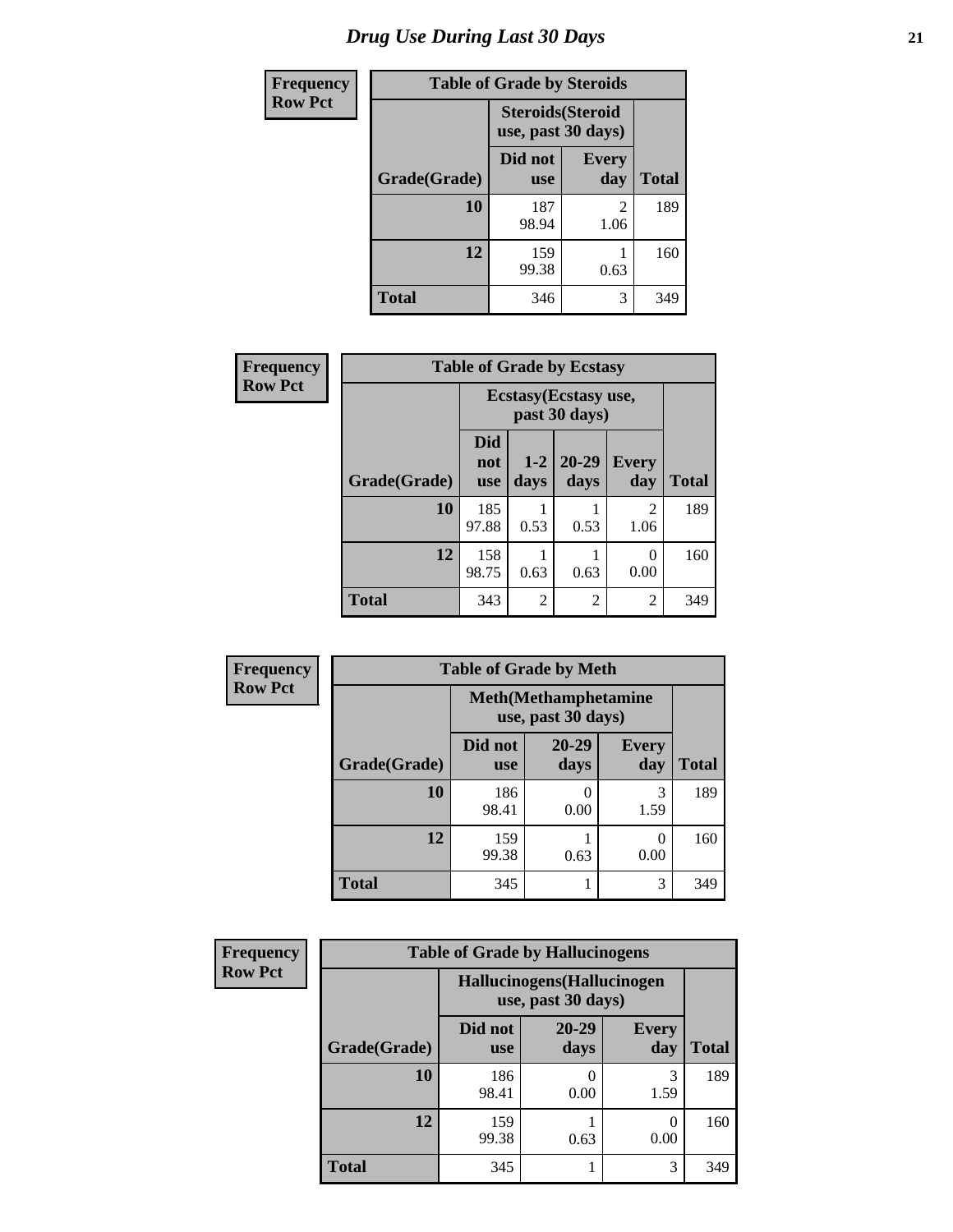| <b>Table of Grade by Prescription</b> |                          |                                                                                |                 |                 |               |              |              |
|---------------------------------------|--------------------------|--------------------------------------------------------------------------------|-----------------|-----------------|---------------|--------------|--------------|
|                                       |                          | <b>Prescription</b> (Prescription drugs not<br>prescribed to me, past 30 days) |                 |                 |               |              |              |
| Grade(Grade)                          | Did<br>not<br><b>use</b> | $1-2$<br>days                                                                  | $3 - 5$<br>days | $10-19$<br>days | 20-29<br>days | Every<br>day | <b>Total</b> |
| 10                                    | 174<br>92.06             | 7<br>3.70                                                                      | 0.53            | 0.53            | 3<br>1.59     | 3<br>1.59    | 189          |
| 12                                    | 154<br>96.25             | 3<br>1.88                                                                      | 0.63            | 0<br>0.00       | 0.63          | 0.63         | 160          |
| <b>Total</b>                          | 328                      | 10                                                                             | $\mathfrak{D}$  |                 | 4             | 4            | 349          |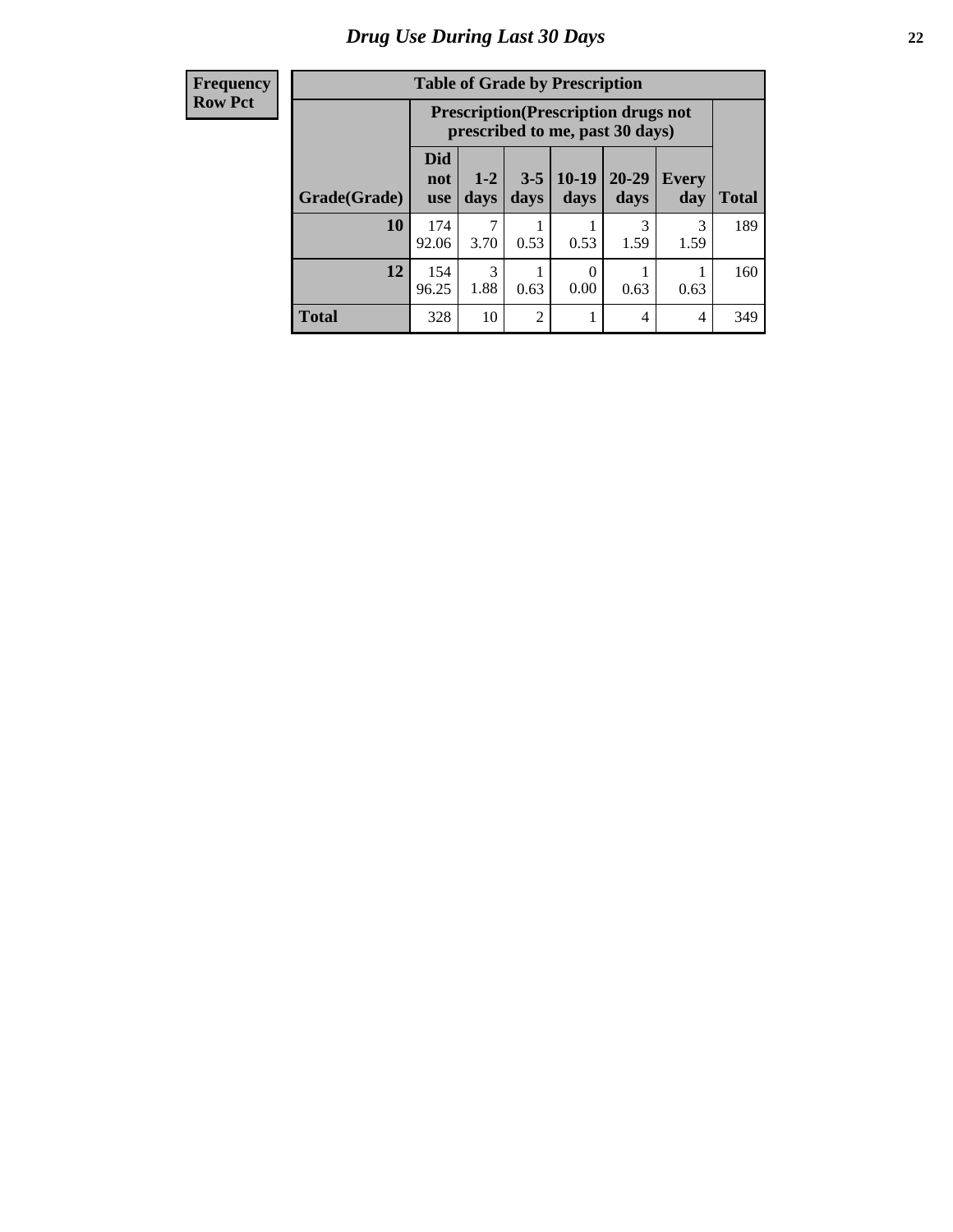| Frequency      | <b>Table of Alcoholease by Grade</b>                                    |             |             |              |  |  |
|----------------|-------------------------------------------------------------------------|-------------|-------------|--------------|--|--|
| <b>Col Pct</b> | Grade(Grade)<br><b>Alcoholease</b> (It is<br>10<br>easy to get alcohol) |             | 12          | <b>Total</b> |  |  |
|                | <b>Strongly Agree</b>                                                   | 84<br>44.44 | 59<br>36.88 | 143          |  |  |
|                | <b>Somewhat Agree</b>                                                   | 56<br>29.63 | 63<br>39.38 | 119          |  |  |
|                | <b>Somewhat Disagree</b>                                                | 21<br>11.11 | 14<br>8.75  | 35           |  |  |
|                | <b>Strongly Disagree</b>                                                | 28<br>14.81 | 24<br>15.00 | 52           |  |  |
|                | <b>Total</b>                                                            | 189         | 160         | 349          |  |  |

| Frequency      | <b>Table of Cigarettesease by Grade</b>                  |                           |             |              |  |
|----------------|----------------------------------------------------------|---------------------------|-------------|--------------|--|
| <b>Col Pct</b> | Cigarettesease (It is<br>easy to get smoking<br>tobacco) | Grade(Grade)<br><b>10</b> | 12          | <b>Total</b> |  |
|                | <b>Strongly Agree</b>                                    | 81<br>42.86               | 85<br>53.13 | 166          |  |
|                | <b>Somewhat Agree</b>                                    | 46<br>24.34               | 48<br>30.00 | 94           |  |
|                | <b>Somewhat Disagree</b>                                 | 25<br>13.23               | 9<br>5.63   | 34           |  |
|                | <b>Strongly Disagree</b>                                 | 37<br>19.58               | 18<br>11.25 | 55           |  |
|                | <b>Total</b>                                             | 189                       | 160         | 349          |  |

| Frequency      | <b>Table of Smokelessease by Grade</b>                         |                                 |             |              |  |  |
|----------------|----------------------------------------------------------------|---------------------------------|-------------|--------------|--|--|
| <b>Col Pct</b> | <b>Smokelessease</b> (It is<br>easy to get chewing<br>tobacco) | Grade(Grade)<br><b>10</b><br>12 |             | <b>Total</b> |  |  |
|                | <b>Strongly Agree</b>                                          | 61<br>32.28                     | 74<br>46.25 | 135          |  |  |
|                | <b>Somewhat Agree</b>                                          | 39<br>20.63                     | 45<br>28.13 | 84           |  |  |
|                | <b>Somewhat Disagree</b>                                       | 25<br>13.23                     | 11<br>6.88  | 36           |  |  |
|                | <b>Strongly Disagree</b>                                       | 64<br>33.86                     | 30<br>18.75 | 94           |  |  |
|                | <b>Total</b>                                                   | 189                             | 160         | 349          |  |  |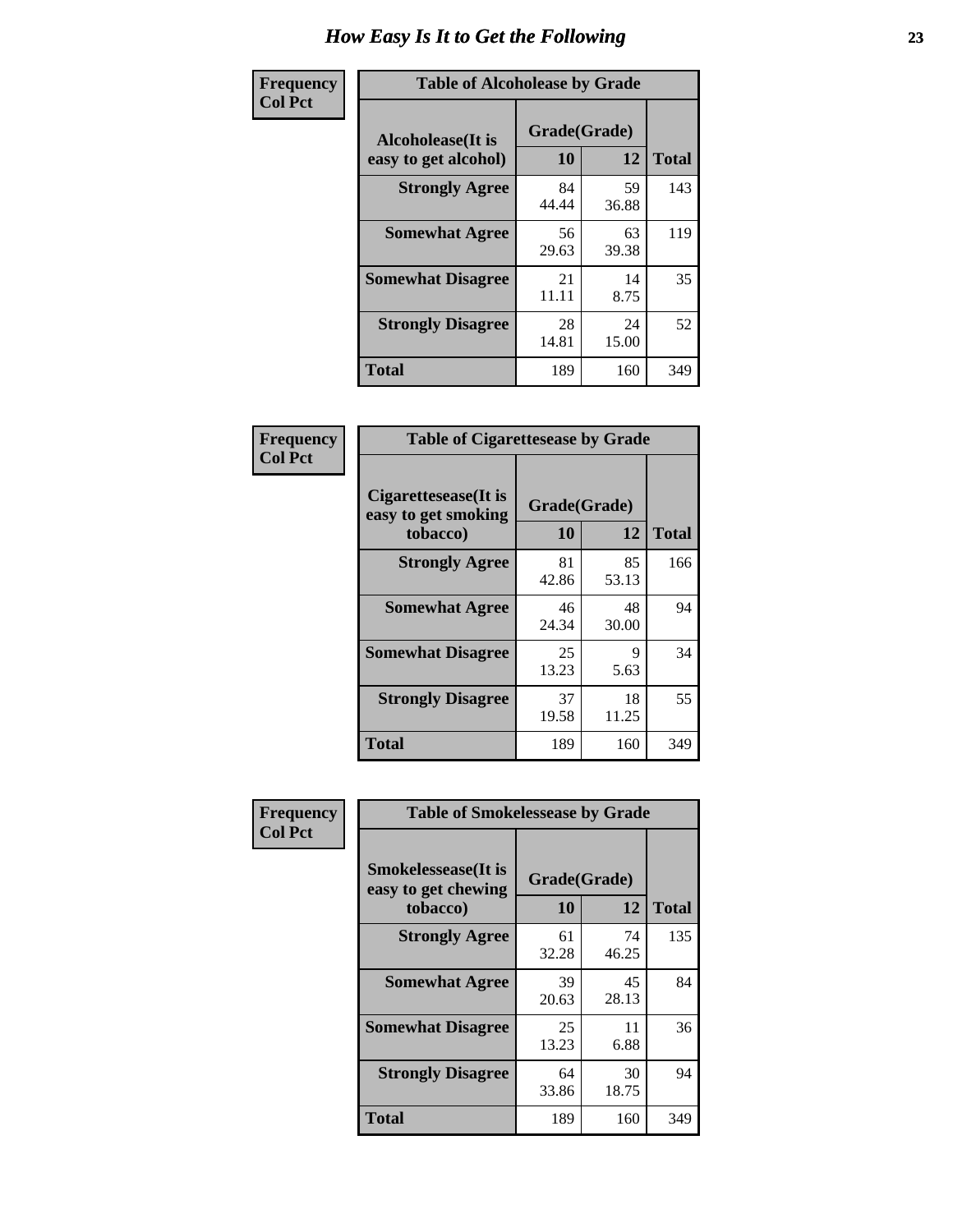| Frequency      | <b>Table of Marijuanaease by Grade</b>           |                           |             |              |  |
|----------------|--------------------------------------------------|---------------------------|-------------|--------------|--|
| <b>Col Pct</b> | Marijuanaease(It is<br>easy to get<br>marijuana) | Grade(Grade)<br><b>10</b> | 12          | <b>Total</b> |  |
|                | <b>Strongly Agree</b>                            | 76<br>40.21               | 58<br>36.25 | 134          |  |
|                | <b>Somewhat Agree</b>                            | 38<br>20.11               | 45<br>28.13 | 83           |  |
|                | <b>Somewhat Disagree</b>                         | 23<br>12.17               | 24<br>15.00 | 47           |  |
|                | <b>Strongly Disagree</b>                         | 52<br>27.51               | 33<br>20.63 | 85           |  |
|                | <b>Total</b>                                     | 189                       | 160         | 349          |  |

| <b>Table of Cocaineease by Grade</b>      |                    |              |     |  |  |  |  |
|-------------------------------------------|--------------------|--------------|-----|--|--|--|--|
| Cocaineease(It is<br>easy to get cocaine) | Grade(Grade)<br>10 | <b>Total</b> |     |  |  |  |  |
| <b>Strongly Agree</b>                     | 29<br>15.34        | 22<br>13.75  | 51  |  |  |  |  |
| <b>Somewhat Agree</b>                     | 27<br>14.29        | 35<br>21.88  | 62  |  |  |  |  |
| <b>Somewhat Disagree</b>                  | 40<br>21.16        | 50<br>31.25  | 90  |  |  |  |  |
| <b>Strongly Disagree</b>                  | 93<br>49.21        | 53<br>33.13  | 146 |  |  |  |  |
| <b>Total</b>                              | 189                | 160          | 349 |  |  |  |  |

| Frequency      | <b>Table of Inhalantsease by Grade</b>                   |                           |             |              |  |
|----------------|----------------------------------------------------------|---------------------------|-------------|--------------|--|
| <b>Col Pct</b> | <b>Inhalantsease</b> (It is<br>easy to get<br>inhalants) | Grade(Grade)<br><b>10</b> | 12          | <b>Total</b> |  |
|                | <b>Strongly Agree</b>                                    | 56<br>29.63               | 46<br>28.75 | 102          |  |
|                | <b>Somewhat Agree</b>                                    | 30<br>15.87               | 36<br>22.50 | 66           |  |
|                | <b>Somewhat Disagree</b>                                 | 31<br>16.40               | 29<br>18.13 | 60           |  |
|                | <b>Strongly Disagree</b>                                 | 72<br>38.10               | 49<br>30.63 | 121          |  |
|                | Total                                                    | 189                       | 160         | 349          |  |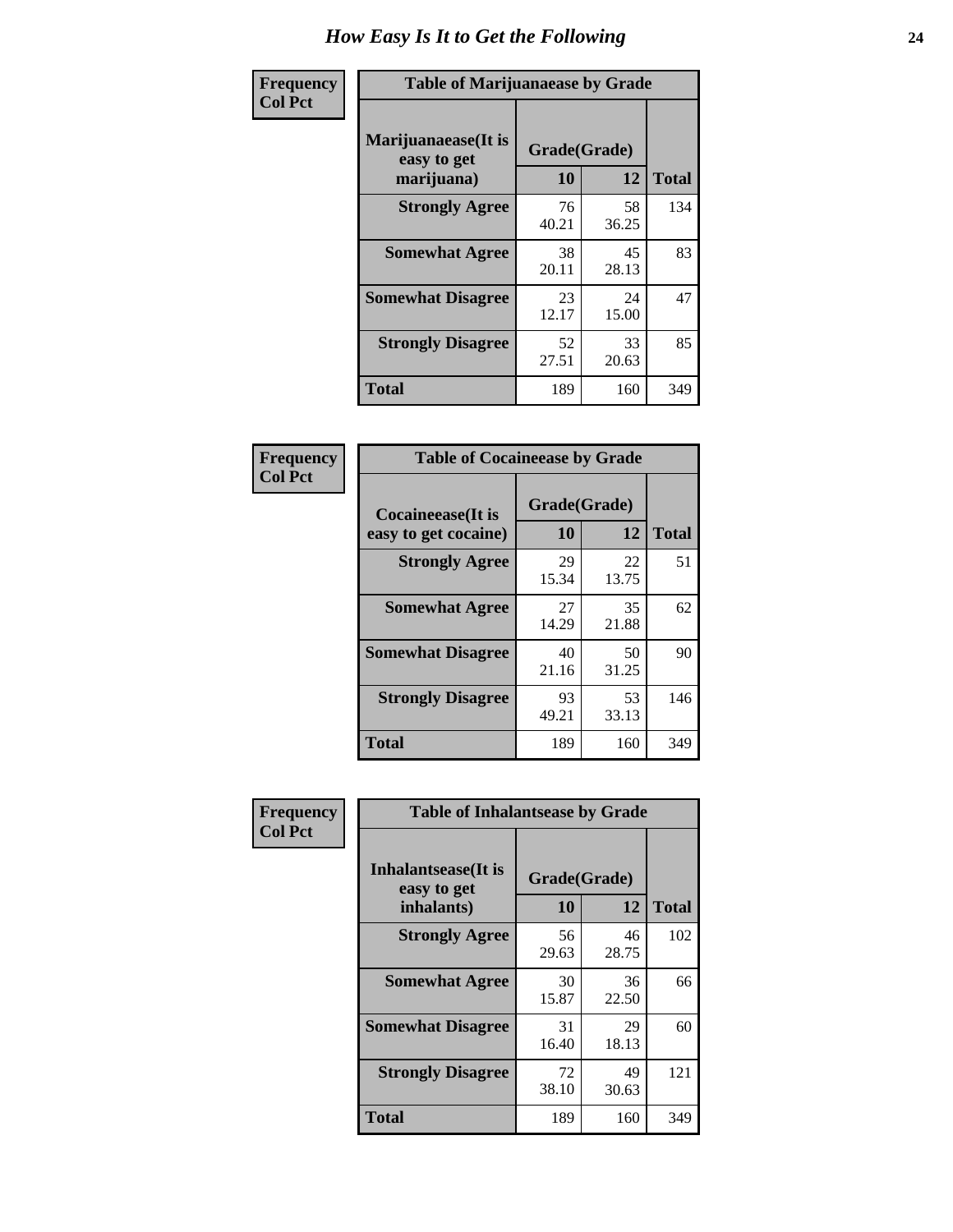| Frequency      | <b>Table of Steroidsease by Grade</b>               |                    |             |              |  |  |  |  |  |
|----------------|-----------------------------------------------------|--------------------|-------------|--------------|--|--|--|--|--|
| <b>Col Pct</b> | <b>Steroidsease</b> (It is<br>easy to get steroids) | Grade(Grade)<br>10 | 12          | <b>Total</b> |  |  |  |  |  |
|                | <b>Strongly Agree</b>                               | 25<br>13.23        | 19<br>11.88 | 44           |  |  |  |  |  |
|                | <b>Somewhat Agree</b>                               | 27<br>14.29        | 38<br>23.75 | 65           |  |  |  |  |  |
|                | <b>Somewhat Disagree</b>                            | 40<br>21.16        | 47<br>29.38 | 87           |  |  |  |  |  |
|                | <b>Strongly Disagree</b>                            | 97<br>51.32        | 56<br>35.00 | 153          |  |  |  |  |  |
|                | <b>Total</b>                                        | 189                | 160         | 349          |  |  |  |  |  |

| Frequency      | <b>Table of Ecstasyease by Grade</b>              |                    |              |     |  |  |  |  |  |  |  |
|----------------|---------------------------------------------------|--------------------|--------------|-----|--|--|--|--|--|--|--|
| <b>Col Pct</b> | <b>Ecstasyease</b> (It is<br>easy to get ecstasy) | Grade(Grade)<br>10 | <b>Total</b> |     |  |  |  |  |  |  |  |
|                | <b>Strongly Agree</b>                             | 31<br>16.40        | 27<br>16.88  | 58  |  |  |  |  |  |  |  |
|                | <b>Somewhat Agree</b>                             | 31<br>16.40        | 38<br>23.75  | 69  |  |  |  |  |  |  |  |
|                | <b>Somewhat Disagree</b>                          | 39<br>20.63        | 40<br>25.00  | 79  |  |  |  |  |  |  |  |
|                | <b>Strongly Disagree</b>                          | 88<br>46.56        | 55<br>34.38  | 143 |  |  |  |  |  |  |  |
|                | Total                                             | 189                | 160          | 349 |  |  |  |  |  |  |  |

| Frequency      | <b>Table of Methease by Grade</b>                          |                    |             |              |
|----------------|------------------------------------------------------------|--------------------|-------------|--------------|
| <b>Col Pct</b> | <b>Methease</b> (It is easy<br>to get<br>methamphetamines) | Grade(Grade)<br>10 | 12          | <b>Total</b> |
|                | <b>Strongly Agree</b>                                      | 23<br>12.17        | 18<br>11.25 | 41           |
|                | <b>Somewhat Agree</b>                                      | 20<br>10.58        | 34<br>21.25 | 54           |
|                | <b>Somewhat Disagree</b>                                   | 39<br>20.63        | 37<br>23.13 | 76           |
|                | <b>Strongly Disagree</b>                                   | 107<br>56.61       | 71<br>44.38 | 178          |
|                | Total                                                      | 189                | 160         | 349          |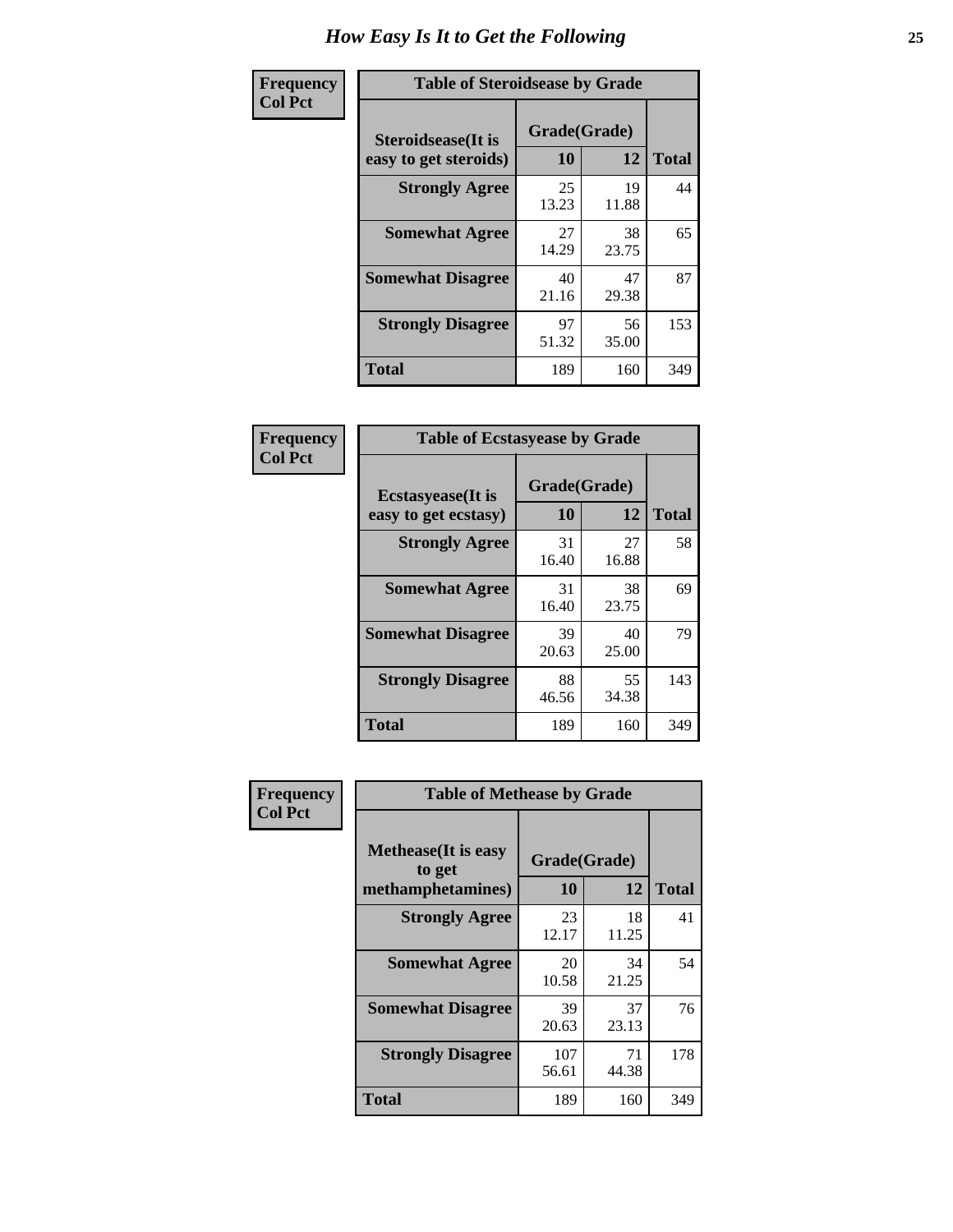| <b>Frequency</b> | <b>Table of Hallucinogensease by Grade</b>               |                    |             |              |  |  |  |  |  |  |
|------------------|----------------------------------------------------------|--------------------|-------------|--------------|--|--|--|--|--|--|
| <b>Col Pct</b>   | Hallucinogensease(It<br>is easy to get<br>hallucinogens) | Grade(Grade)<br>10 | 12          | <b>Total</b> |  |  |  |  |  |  |
|                  | <b>Strongly Agree</b>                                    | 24<br>12.70        | 14<br>8.75  | 38           |  |  |  |  |  |  |
|                  | <b>Somewhat Agree</b>                                    | 23<br>12.17        | 34<br>21.25 | 57           |  |  |  |  |  |  |
|                  | <b>Somewhat Disagree</b>                                 | 36<br>19.05        | 40<br>25.00 | 76           |  |  |  |  |  |  |
|                  | <b>Strongly Disagree</b>                                 | 106<br>56.08       | 72<br>45.00 | 178          |  |  |  |  |  |  |
|                  | <b>Total</b>                                             | 189                | 160         | 349          |  |  |  |  |  |  |

| Frequency<br>Col Pct |
|----------------------|
|                      |

| <b>Table of Prescriptionease by Grade</b>                                                |                    |             |              |  |  |  |  |  |  |
|------------------------------------------------------------------------------------------|--------------------|-------------|--------------|--|--|--|--|--|--|
| <b>Prescriptionease</b> (It<br>is easy to get<br>prescription drugs<br>not prescribed to | Grade(Grade)<br>10 | 12          | <b>Total</b> |  |  |  |  |  |  |
| me)<br><b>Strongly Agree</b>                                                             | 65                 | 51          | 116          |  |  |  |  |  |  |
|                                                                                          | 34.39              | 31.88       |              |  |  |  |  |  |  |
| <b>Somewhat Agree</b>                                                                    | 41<br>21.69        | 43<br>26.88 | 84           |  |  |  |  |  |  |
| <b>Somewhat Disagree</b>                                                                 | 23<br>12.17        | 21<br>13.13 | 44           |  |  |  |  |  |  |
| <b>Strongly Disagree</b>                                                                 | 60<br>31.75        | 45<br>28.13 | 105          |  |  |  |  |  |  |
| Total                                                                                    | 189                | 160         | 349          |  |  |  |  |  |  |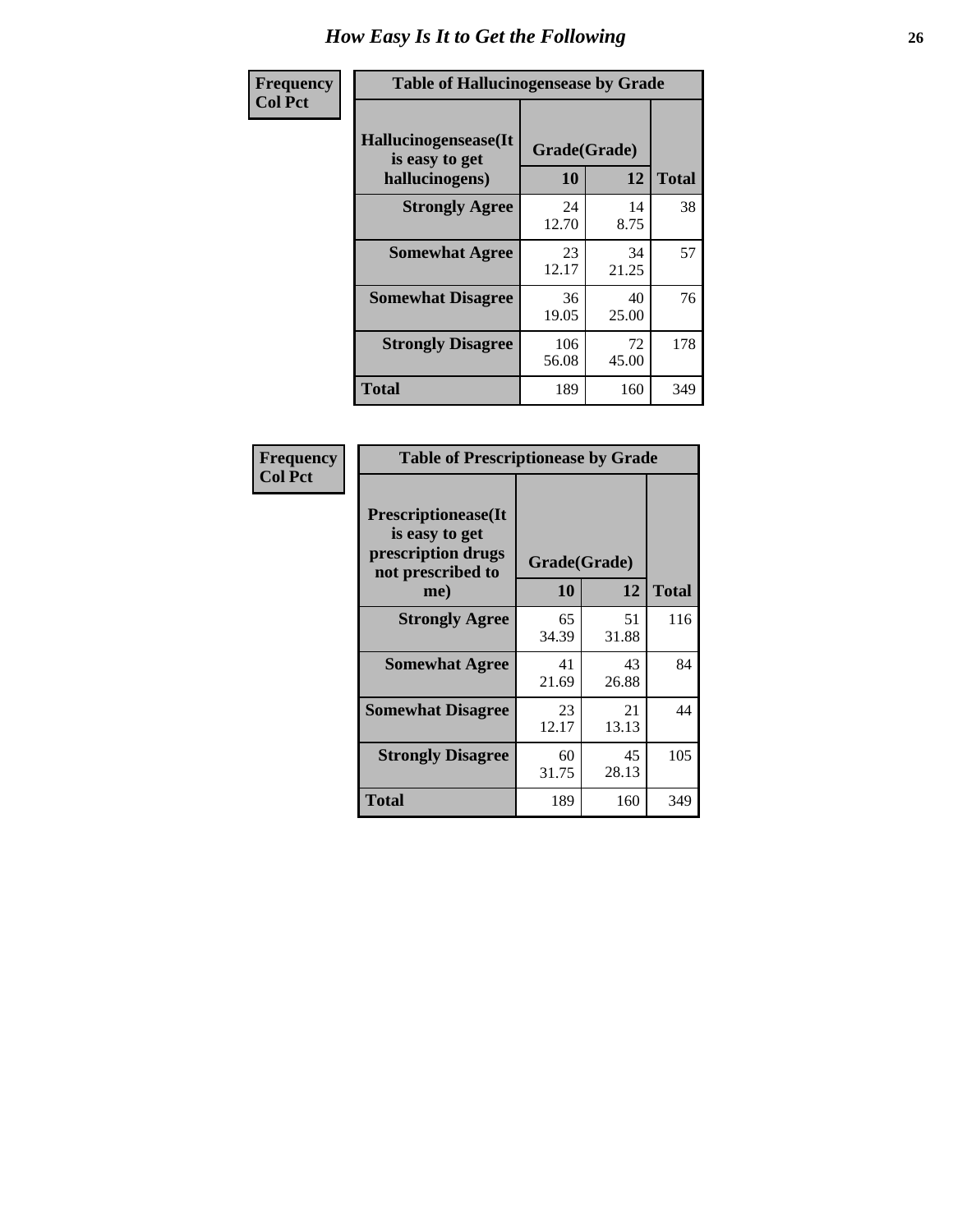*Age at Onset of Use* **27** *Results for "Age at Onset of Use" questions exclude students who said they did not use that substance*

| <b>Frequency</b> | <b>Table of Grade by Alcoholinit</b> |                        |                  |           |      |                        |                           |                                                  |             |             |            |                       |              |
|------------------|--------------------------------------|------------------------|------------------|-----------|------|------------------------|---------------------------|--------------------------------------------------|-------------|-------------|------------|-----------------------|--------------|
| <b>Row Pct</b>   |                                      |                        |                  |           |      |                        |                           | Alcoholinit (I started using alcohol when I was) |             |             |            |                       |              |
|                  | Grade(Grade)                         | <b>8 or</b><br>younger | 9                | <b>10</b> | 11   | <b>12</b>              | 13                        | 14                                               | 15          | <b>16</b>   | 17         | <b>18 or</b><br>older | <b>Total</b> |
|                  | 10                                   | 8<br>8.60              | 3<br>3.23        | 1.08      | 5.38 | 11<br>11.83            | 8<br>8.60                 | 24<br>25.81                                      | 20<br>21.51 | 11<br>11.83 | 1.08       | 1.08                  | 93           |
|                  | 12                                   | 3<br>4.84              | $\Omega$<br>0.00 | 1.61      | 1.61 | $\overline{c}$<br>3.23 | 9<br>14.52                | 6<br>9.68                                        | 12<br>19.35 | 15<br>24.19 | 9<br>14.52 | 4<br>6.45             | 62           |
|                  | <b>Total</b>                         | 11                     | 3                | 2         | 6    | 13                     | 17                        | 30                                               | 32          | 26          | 10         | 5                     | 155          |
|                  |                                      |                        |                  |           |      |                        | Frequency Missing $= 194$ |                                                  |             |             |            |                       |              |

| <b>Frequency</b> |
|------------------|
| <b>Row Pct</b>   |

| <b>Table of Grade by Cigarettesinit</b> |                 |                                                       |           |                  |           |                                |                        |             |            |                         |                       |              |
|-----------------------------------------|-----------------|-------------------------------------------------------|-----------|------------------|-----------|--------------------------------|------------------------|-------------|------------|-------------------------|-----------------------|--------------|
|                                         |                 | Cigarettesinit (I started smoking tobacco when I was) |           |                  |           |                                |                        |             |            |                         |                       |              |
| Grade(Grade)                            | 8 or<br>younger | 9                                                     | 10        | 11               | 12        | 13                             | 14                     | 15          | 16         | 17                      | <b>18 or</b><br>older | <b>Total</b> |
| 10                                      | 4.76            | 1.59                                                  | 1.59      | 2<br>3.17        | 6<br>9.52 | 11<br>17.46                    | 14<br>22.22            | 18<br>28.57 | 7.94       | 1.59                    | 1.59                  | 63           |
| 12                                      | 2.86            | 2.86                                                  | 2<br>5.71 | $\theta$<br>0.00 | 2<br>5.71 | $\Omega$<br>0.00               | $\mathcal{I}$<br>20.00 | 9<br>25.71  | 6<br>17.14 | $\overline{4}$<br>11.43 | 3<br>8.57             | 35           |
| <b>Total</b>                            | $\overline{4}$  | 2                                                     | 3         | 2                | 8         | 11                             | 21                     | 27          | 11         | 5                       | $\overline{4}$        | 98           |
|                                         |                 |                                                       |           |                  |           | <b>Frequency Missing = 251</b> |                        |             |            |                         |                       |              |

| <b>Frequency</b> | <b>Table of Grade by Smokelessinit</b> |                                                     |                  |                                 |      |                           |           |       |            |                       |              |
|------------------|----------------------------------------|-----------------------------------------------------|------------------|---------------------------------|------|---------------------------|-----------|-------|------------|-----------------------|--------------|
| <b>Row Pct</b>   |                                        | Smokelessinit(I started chewing tobacco when I was) |                  |                                 |      |                           |           |       |            |                       |              |
|                  | Grade(Grade)                           | 8 or<br>younger                                     | 9                | <b>10</b>                       | 12   | 13                        | <b>14</b> | 15    | 16         | <b>18 or</b><br>older | <b>Total</b> |
|                  | 10                                     | 5.88                                                | 5.88             | $\boldsymbol{0}$<br>$0.00\vert$ | 5.88 | 11.76                     | 41.18     | 17.65 | 0<br>0.00  | 11.76                 | 17           |
|                  | 12                                     | $\theta$<br>0.00                                    | $\theta$<br>0.00 | 6.67                            | 6.67 | 4<br>26.67                | 0<br>0.00 | 33.33 | 4<br>26.67 | 0.00                  | 15           |
|                  | <b>Total</b>                           |                                                     |                  |                                 | 2    | 6                         | 7         | 8     | 4          | 2                     | 32           |
|                  |                                        |                                                     |                  |                                 |      | Frequency Missing $= 317$ |           |       |            |                       |              |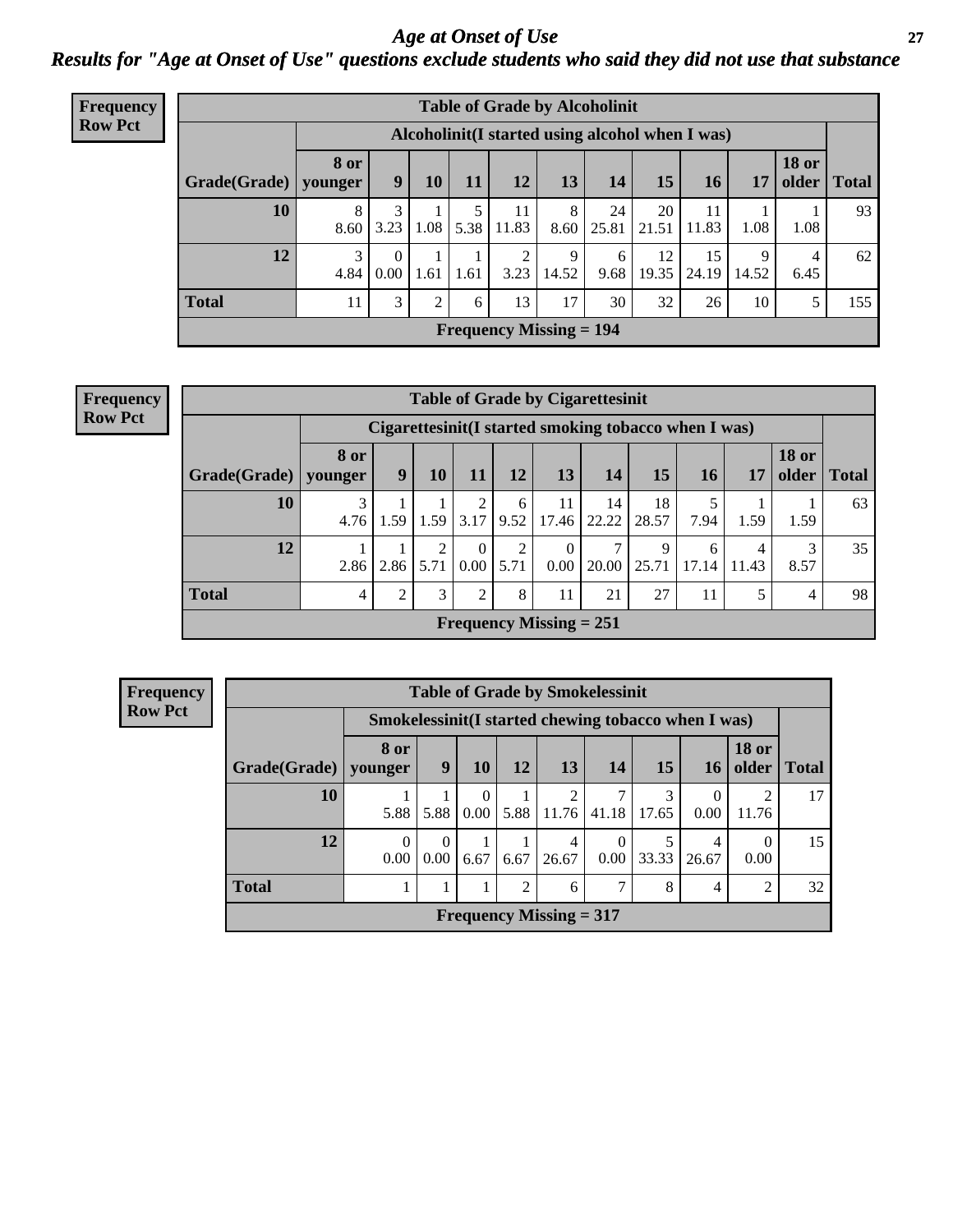#### *Age at Onset of Use* **28**

*Results for "Age at Onset of Use" questions exclude students who said they did not use that substance*

| <b>Frequency</b> | <b>Table of Grade by Marijuanainit</b> |                  |           |           |           |             |                           |                                                      |            |            |                  |               |
|------------------|----------------------------------------|------------------|-----------|-----------|-----------|-------------|---------------------------|------------------------------------------------------|------------|------------|------------------|---------------|
| <b>Row Pct</b>   |                                        |                  |           |           |           |             |                           | Marijuanainit (I started using marijuana when I was) |            |            |                  |               |
|                  | Grade(Grade)   younger                 | <b>8 or</b>      | 9         | 11        | 12        | 13          | 14                        | 15 <sup>15</sup>                                     | 16         | 17         | <b>18 or</b>     | older   Total |
|                  | 10                                     | 6.52             | 2.17      | 2.17      | 6.52      | 6<br>13.04  | 13<br>28.26               | 16<br>34.78                                          | 3<br>6.52  | 0.00       | $\theta$<br>0.00 | 46            |
|                  | 12                                     | $\Omega$<br>0.00 | 0<br>0.00 | 0<br>0.00 | ◠<br>7.69 | 4<br> 15.38 | 19.23                     | $\overline{4}$<br>15.38                              | 4<br>15.38 | 6<br>23.08 | 3.85             | 26            |
|                  | <b>Total</b>                           | 3                |           |           | 5         | 10          | 18                        | 20                                                   | 7          | 6          |                  | 72            |
|                  |                                        |                  |           |           |           |             | Frequency Missing $= 277$ |                                                      |            |            |                  |               |

| Frequency      |              | <b>Table of Grade by Cocaineinit</b>                          |                         |                       |              |
|----------------|--------------|---------------------------------------------------------------|-------------------------|-----------------------|--------------|
| <b>Row Pct</b> |              | <b>Cocaineinit</b> (I started<br>using cocaine when I<br>was) |                         |                       |              |
|                | Grade(Grade) | 8 or<br>younger                                               | 15                      | <b>18 or</b><br>older | <b>Total</b> |
|                | 10           | 25.00                                                         | $\mathfrak{D}$<br>50.00 | 25.00                 | 4            |
|                | 12           | 0<br>0.00                                                     | 100.00                  | 0<br>0.00             |              |
|                | <b>Total</b> | 1                                                             | 3                       |                       | 5            |
|                |              | <b>Frequency Missing = 344</b>                                |                         |                       |              |

| <b>Frequency</b> | <b>Table of Grade by Inhalantsinit</b> |                                                         |                |               |                       |                |  |  |
|------------------|----------------------------------------|---------------------------------------------------------|----------------|---------------|-----------------------|----------------|--|--|
| <b>Row Pct</b>   |                                        | Inhalantsinit (I started using<br>inhalants when I was) |                |               |                       |                |  |  |
|                  | Grade(Grade)   younger                 | 8 or                                                    | 9              | 11            | <b>18 or</b><br>older | <b>Total</b>   |  |  |
|                  | <b>10</b>                              | 2<br>40.00                                              | 20.00          | 20.00         | 20.00                 | 5              |  |  |
|                  | 12                                     | 0<br>0.00                                               | 50.00          | 50.00         | 0.00                  | $\overline{c}$ |  |  |
|                  | <b>Total</b>                           | $\overline{c}$                                          | $\overline{2}$ | $\mathcal{D}$ |                       |                |  |  |
|                  | Frequency Missing $= 342$              |                                                         |                |               |                       |                |  |  |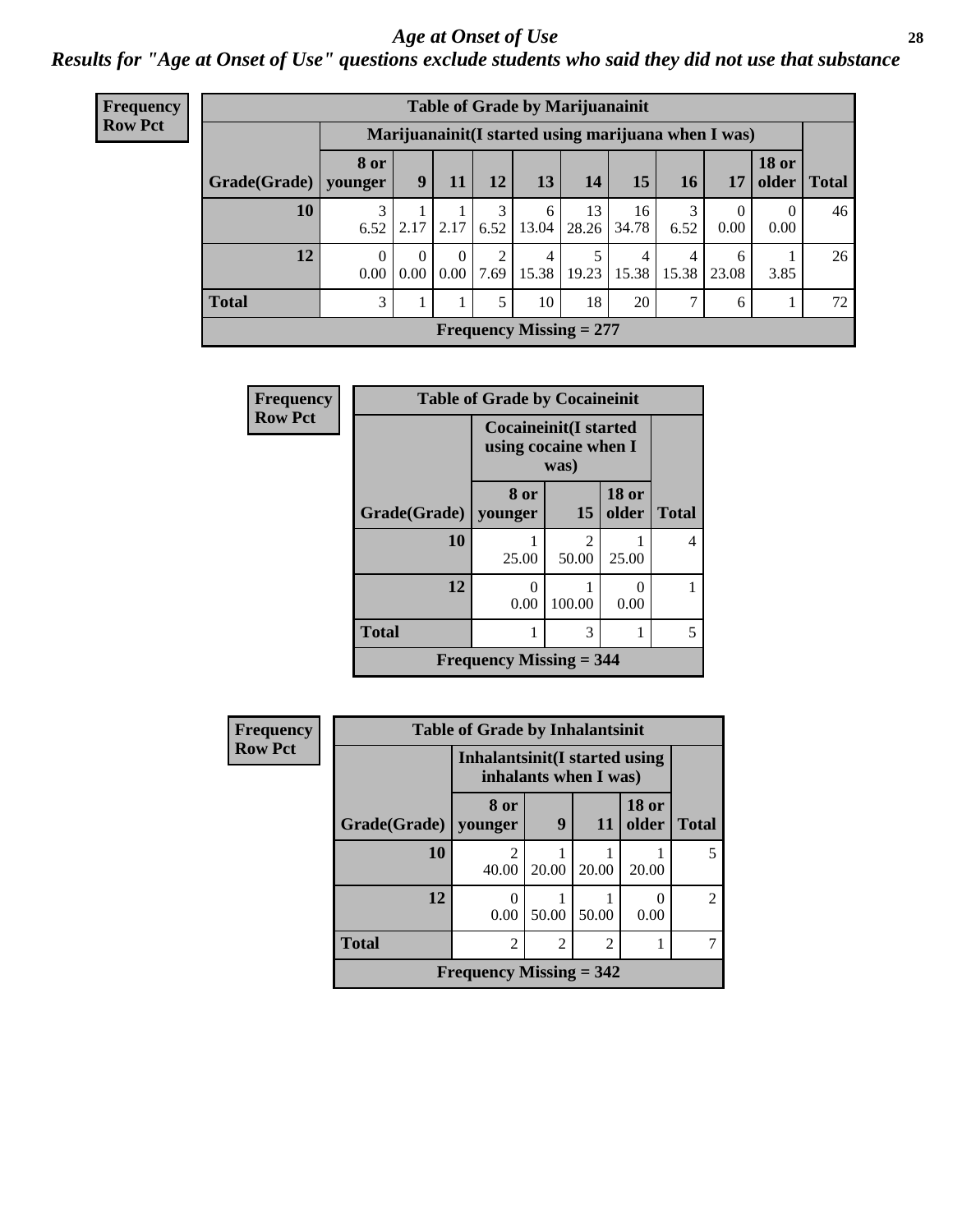#### *Age at Onset of Use* **29**

*Results for "Age at Onset of Use" questions exclude students who said they did not use that substance*

| Frequency      | <b>Table of Grade by Steroidsinit</b> |                                                            |              |  |  |  |
|----------------|---------------------------------------|------------------------------------------------------------|--------------|--|--|--|
| <b>Row Pct</b> |                                       | Steroidsinit(I<br>started using<br>steroids<br>when I was) |              |  |  |  |
|                | Grade(Grade)                          | 8 or younger                                               | <b>Total</b> |  |  |  |
|                | 10                                    | 100.00                                                     |              |  |  |  |
|                | 12                                    | 0                                                          | 0            |  |  |  |
|                | <b>Total</b>                          | 1                                                          |              |  |  |  |
|                | <b>Frequency Missing = 348</b>        |                                                            |              |  |  |  |

| <b>Frequency</b> |  |
|------------------|--|
| <b>Row Pct</b>   |  |

| <b>V</b> | <b>Table of Grade by Ecstasyinit</b> |                                                     |           |                           |           |            |       |              |
|----------|--------------------------------------|-----------------------------------------------------|-----------|---------------------------|-----------|------------|-------|--------------|
|          |                                      | Ecstasyinit (I started using ecstasy when<br>I was) |           |                           |           |            |       |              |
|          | Grade(Grade)   younger               | 8 or                                                | <b>10</b> | 14                        | 15        | 16         | 17    | <b>Total</b> |
|          | 10                                   | 2<br>40.00                                          | 20.00     | 0.00                      | 20.00     | 20.00      | 0.00  | 5            |
|          | 12                                   | $\Omega$<br>0.00                                    | 0.00      | 25.00                     | 0<br>0.00 | 2<br>50.00 | 25.00 | 4            |
|          | <b>Total</b>                         | $\overline{2}$                                      |           |                           |           | 3          |       | 9            |
|          |                                      |                                                     |           | Frequency Missing $= 340$ |           |            |       |              |

| <b>Frequency</b> | <b>Table of Grade by Methinit</b> |                                                                        |        |                |  |  |
|------------------|-----------------------------------|------------------------------------------------------------------------|--------|----------------|--|--|
| <b>Row Pct</b>   |                                   | <b>Methinit</b> (I started<br>using<br>methamphetamines<br>when I was) |        |                |  |  |
|                  | Grade(Grade)                      | 8 or<br>younger                                                        | 16     | <b>Total</b>   |  |  |
|                  | 10                                | 100.00                                                                 | 0.00   |                |  |  |
|                  | 12                                | 0.00                                                                   | 100.00 |                |  |  |
|                  | <b>Total</b>                      |                                                                        |        | $\mathfrak{D}$ |  |  |
|                  |                                   | Frequency Missing $=$ 347                                              |        |                |  |  |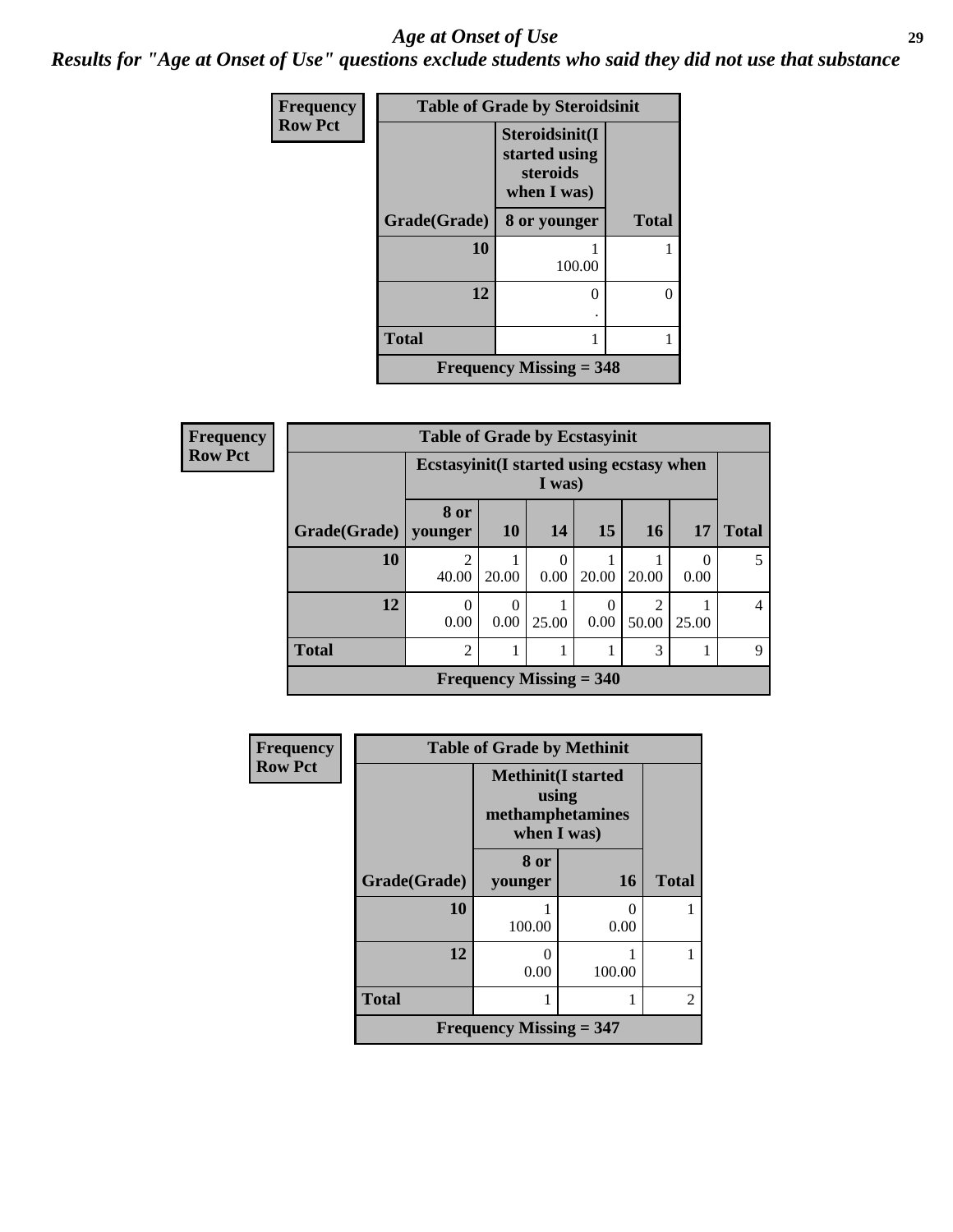#### Age at Onset of Use **30**

*Results for "Age at Onset of Use" questions exclude students who said they did not use that substance*

| Frequency      | <b>Table of Grade by Hallucinogensinit</b> |                                                                      |           |                |  |  |
|----------------|--------------------------------------------|----------------------------------------------------------------------|-----------|----------------|--|--|
| <b>Row Pct</b> |                                            | Hallucinogensinit(I<br>started using<br>hallucinogens when<br>I was) |           |                |  |  |
|                | Grade(Grade)                               | 8 or<br>younger                                                      | 15        | <b>Total</b>   |  |  |
|                | 10                                         | 100.00                                                               | 0<br>0.00 |                |  |  |
|                | 12                                         | 0<br>0.00                                                            | 100.00    |                |  |  |
|                | <b>Total</b>                               | 1                                                                    | 1         | $\overline{2}$ |  |  |
|                | Frequency Missing $=$ 347                  |                                                                      |           |                |  |  |

| Frequency      | <b>Table of Grade by Prescriptioninit</b> |                                                                                                    |                  |                           |            |           |                         |              |
|----------------|-------------------------------------------|----------------------------------------------------------------------------------------------------|------------------|---------------------------|------------|-----------|-------------------------|--------------|
| <b>Row Pct</b> |                                           | <b>Prescriptioninit (I started using</b><br>prescription drugs not prescribed to me<br>when I was) |                  |                           |            |           |                         |              |
|                | Grade(Grade)                              | 8 or<br>vounger                                                                                    | <b>11</b>        | 14                        | 15         | <b>16</b> | 17                      | <b>Total</b> |
|                | 10                                        | 3<br>20.00                                                                                         | 6.67             | 4<br>26.67                | 4<br>26.67 | 20.00     | $\Omega$<br>0.00        | 15           |
|                | 12                                        | 0<br>0.00                                                                                          | $\Omega$<br>0.00 | ി<br>28.57                | 28.57      | 14.29     | $\mathfrak{D}$<br>28.57 | 7            |
|                | <b>Total</b>                              | 3                                                                                                  |                  | 6                         | 6          | 4         | $\overline{2}$          | 22           |
|                |                                           |                                                                                                    |                  | Frequency Missing $= 327$ |            |           |                         |              |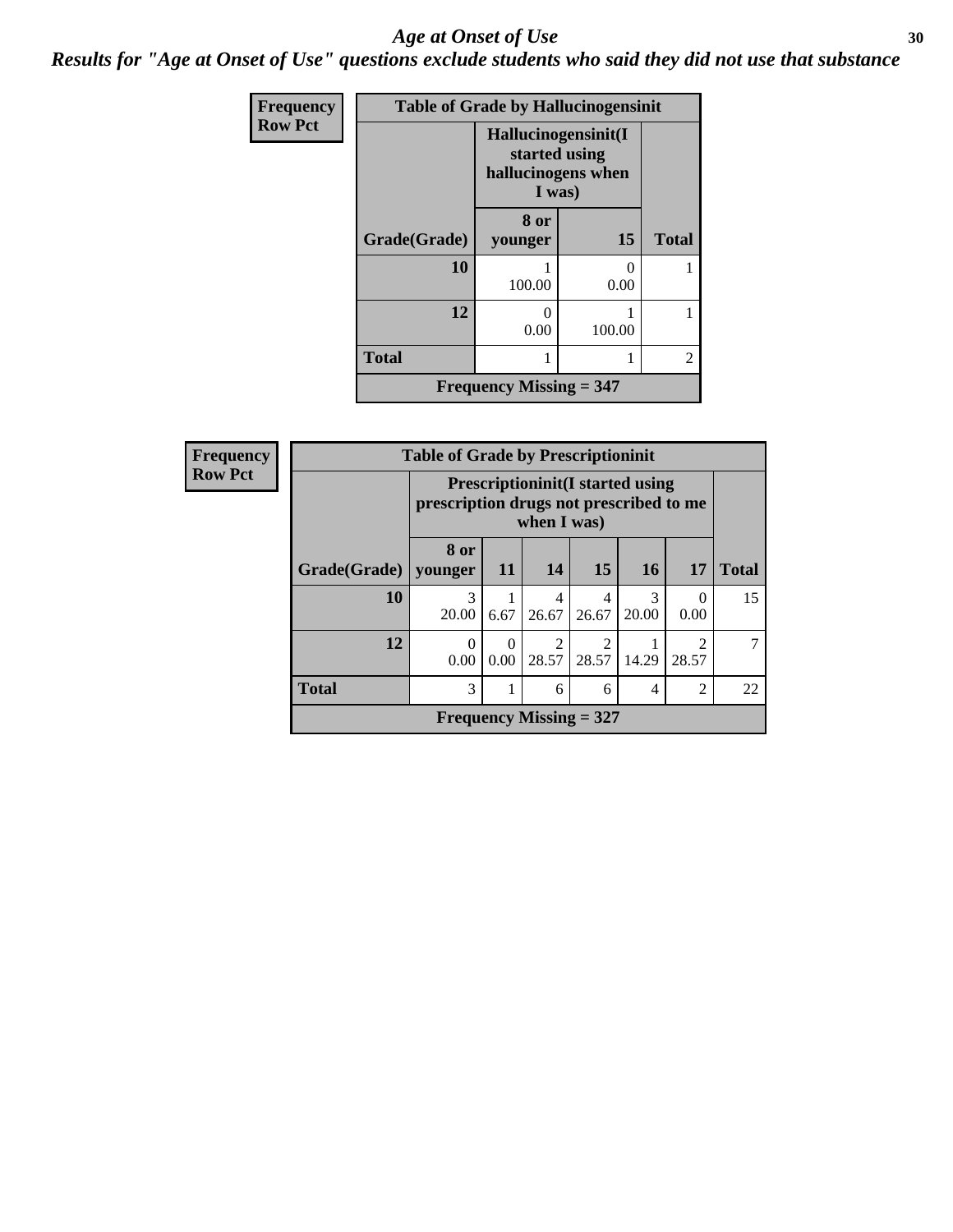| Frequency      | <b>Table of Alcoholharm by Grade</b>          |                    |             |              |  |
|----------------|-----------------------------------------------|--------------------|-------------|--------------|--|
| <b>Col Pct</b> | Alcoholharm(I<br>think alcohol is<br>harmful) | Grade(Grade)<br>10 | 12          | <b>Total</b> |  |
|                | <b>Strongly Agree</b>                         | 86<br>45.50        | 81<br>50.63 | 167          |  |
|                | <b>Somewhat Agree</b>                         | 60<br>31.75        | 49<br>30.63 | 109          |  |
|                | <b>Somewhat Disagree</b>                      | 28<br>14.81        | 26<br>16.25 | 54           |  |
|                | <b>Strongly Disagree</b>                      | 15<br>7.94         | 4<br>2.50   | 19           |  |
|                | <b>Total</b>                                  | 189                | 160         | 349          |  |

| <b>Table of Cigarettesharm by Grade</b>                  |                    |                        |     |  |  |  |
|----------------------------------------------------------|--------------------|------------------------|-----|--|--|--|
| Cigarettesharm(I<br>think smoking<br>tobacco is harmful) | Grade(Grade)<br>10 | <b>Total</b>           |     |  |  |  |
| <b>Strongly Agree</b>                                    | 142<br>75.13       | 132<br>82.50           | 274 |  |  |  |
| <b>Somewhat Agree</b>                                    | 29<br>15.34        | 23<br>14.38            | 52  |  |  |  |
| <b>Somewhat Disagree</b>                                 | 6<br>3.17          | $\mathfrak{D}$<br>1.25 | 8   |  |  |  |
| <b>Strongly Disagree</b>                                 | 12<br>6.35         | 3<br>1.88              | 15  |  |  |  |
| <b>Total</b>                                             | 189                | 160                    | 349 |  |  |  |

| Frequency      | <b>Table of Smokelessharm by Grade</b>                  |                           |                       |              |  |  |  |
|----------------|---------------------------------------------------------|---------------------------|-----------------------|--------------|--|--|--|
| <b>Col Pct</b> | Smokelessharm(I<br>think chewing<br>tobacco is harmful) | Grade(Grade)<br><b>10</b> | 12                    | <b>Total</b> |  |  |  |
|                | <b>Strongly Agree</b>                                   | 155<br>82.01              | 139<br>86.88          | 294          |  |  |  |
|                | <b>Somewhat Agree</b>                                   | 19<br>10.05               | 16<br>10.00           | 35           |  |  |  |
|                | <b>Somewhat Disagree</b>                                | 4<br>2.12                 | 3<br>1.88             | 7            |  |  |  |
|                | <b>Strongly Disagree</b>                                | 11<br>5.82                | $\mathcal{L}$<br>1.25 | 13           |  |  |  |
|                | Total                                                   | 189                       | 160                   | 349          |  |  |  |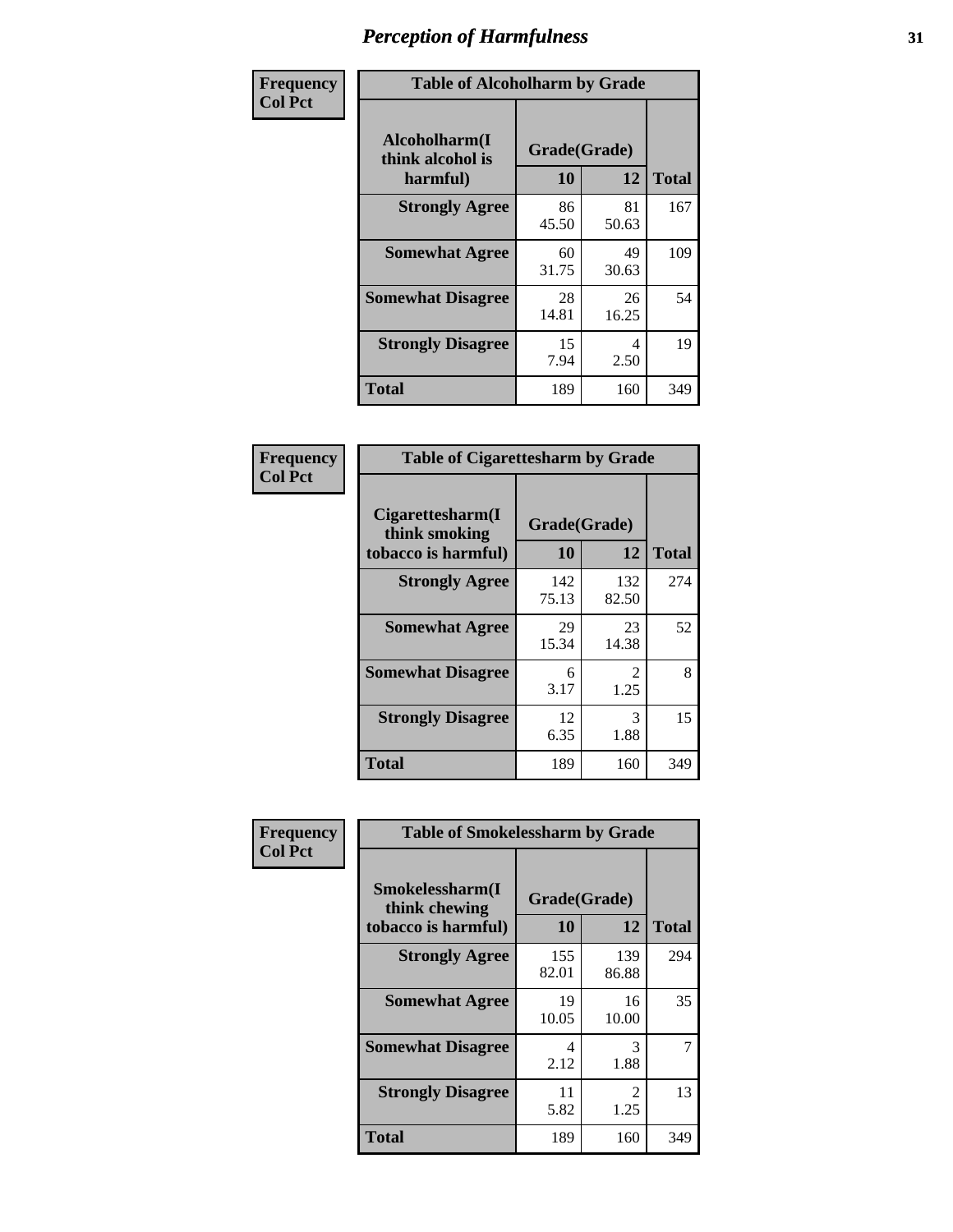| Frequency      | <b>Table of Marijuanaharm by Grade</b>            |                    |              |              |  |
|----------------|---------------------------------------------------|--------------------|--------------|--------------|--|
| <b>Col Pct</b> | Marijuanaharm(I<br>think marijuana is<br>harmful) | Grade(Grade)<br>10 | 12           | <b>Total</b> |  |
|                | <b>Strongly Agree</b>                             | 121<br>64.02       | 111<br>69.38 | 232          |  |
|                | <b>Somewhat Agree</b>                             | 22<br>11.64        | 28<br>17.50  | 50           |  |
|                | <b>Somewhat Disagree</b>                          | 18<br>9.52         | 13<br>8.13   | 31           |  |
|                | <b>Strongly Disagree</b>                          | 28<br>14.81        | 8<br>5.00    | 36           |  |
|                | <b>Total</b>                                      | 189                | 160          | 349          |  |

| <b>Table of Cocaineharm by Grade</b>          |                    |                        |                |  |  |  |
|-----------------------------------------------|--------------------|------------------------|----------------|--|--|--|
| Cocaineharm(I<br>think cocaine is<br>harmful) | Grade(Grade)<br>10 | 12                     | <b>Total</b>   |  |  |  |
| <b>Strongly Agree</b>                         | 171<br>90.48       | 154<br>96.25           | 325            |  |  |  |
| <b>Somewhat Agree</b>                         | 7<br>3.70          | 3<br>1.88              | 10             |  |  |  |
| <b>Somewhat Disagree</b>                      | 0.53               | 0.63                   | $\overline{2}$ |  |  |  |
| <b>Strongly Disagree</b>                      | 10<br>5.29         | $\mathfrak{D}$<br>1.25 | 12             |  |  |  |
| <b>Total</b>                                  | 189                | 160                    | 349            |  |  |  |

| Frequency      | <b>Table of Inhalantsharm by Grade</b>             |                           |                               |              |
|----------------|----------------------------------------------------|---------------------------|-------------------------------|--------------|
| <b>Col Pct</b> | Inhalantsharm(I<br>think inhalants are<br>harmful) | Grade(Grade)<br><b>10</b> | 12                            | <b>Total</b> |
|                | <b>Strongly Agree</b>                              | 158<br>83.60              | 145<br>90.63                  | 303          |
|                | <b>Somewhat Agree</b>                              | 15<br>7.94                | 11<br>6.88                    | 26           |
|                | <b>Somewhat Disagree</b>                           | 5<br>2.65                 | $\mathcal{D}_{\cdot}$<br>1.25 |              |
|                | <b>Strongly Disagree</b>                           | 11<br>5.82                | 2<br>1.25                     | 13           |
|                | <b>Total</b>                                       | 189                       | 160                           | 349          |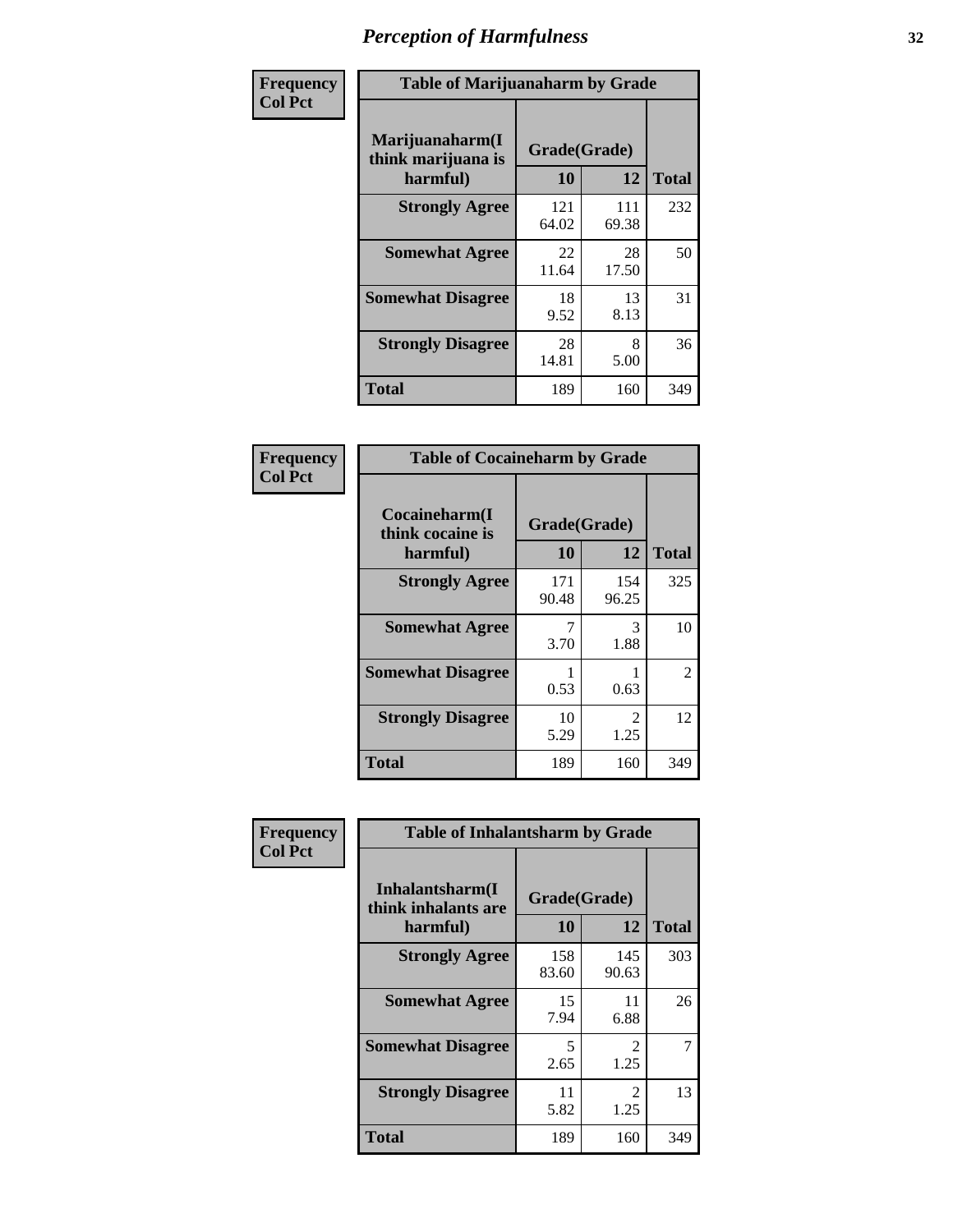| Frequency      | <b>Table of Steroidsharm by Grade</b>            |                    |                        |              |
|----------------|--------------------------------------------------|--------------------|------------------------|--------------|
| <b>Col Pct</b> | Steroidsharm(I<br>think steroids are<br>harmful) | Grade(Grade)<br>10 | 12                     | <b>Total</b> |
|                | <b>Strongly Agree</b>                            | 153<br>80.95       | 140<br>87.50           | 293          |
|                | <b>Somewhat Agree</b>                            | 20<br>10.58        | 14<br>8.75             | 34           |
|                | <b>Somewhat Disagree</b>                         | 4<br>2.12          | $\mathfrak{D}$<br>1.25 | 6            |
|                | <b>Strongly Disagree</b>                         | 12<br>6.35         | 4<br>2.50              | 16           |
|                | <b>Total</b>                                     | 189                | 160                    | 349          |

| <b>Table of Ecstasyharm by Grade</b>          |                    |                        |     |  |  |
|-----------------------------------------------|--------------------|------------------------|-----|--|--|
| Ecstasyharm(I<br>think ecstasy is<br>harmful) | Grade(Grade)<br>10 | <b>Total</b>           |     |  |  |
| <b>Strongly Agree</b>                         | 154<br>81.48       | 143<br>89.38           | 297 |  |  |
| <b>Somewhat Agree</b>                         | 20<br>10.58        | 13<br>8.13             | 33  |  |  |
| <b>Somewhat Disagree</b>                      | 2<br>1.06          | 2<br>1.25              | 4   |  |  |
| <b>Strongly Disagree</b>                      | 13<br>6.88         | $\mathfrak{D}$<br>1.25 | 15  |  |  |
| <b>Total</b>                                  | 189                | 160                    | 349 |  |  |

| Frequency      | <b>Table of Methharm by Grade</b>                            |                    |              |              |
|----------------|--------------------------------------------------------------|--------------------|--------------|--------------|
| <b>Col Pct</b> | <b>Methharm</b> (I think<br>methamphetamines<br>are harmful) | Grade(Grade)<br>10 | 12           | <b>Total</b> |
|                | <b>Strongly Agree</b>                                        | 169<br>89.42       | 151<br>94.38 | 320          |
|                | <b>Somewhat Agree</b>                                        | 8<br>4.23          | 4.38         | 15           |
|                | <b>Somewhat Disagree</b>                                     | 0.53               | 0<br>0.00    |              |
|                | <b>Strongly Disagree</b>                                     | 11<br>5.82         | 2<br>1.25    | 13           |
|                | Total                                                        | 189                | 160          | 349          |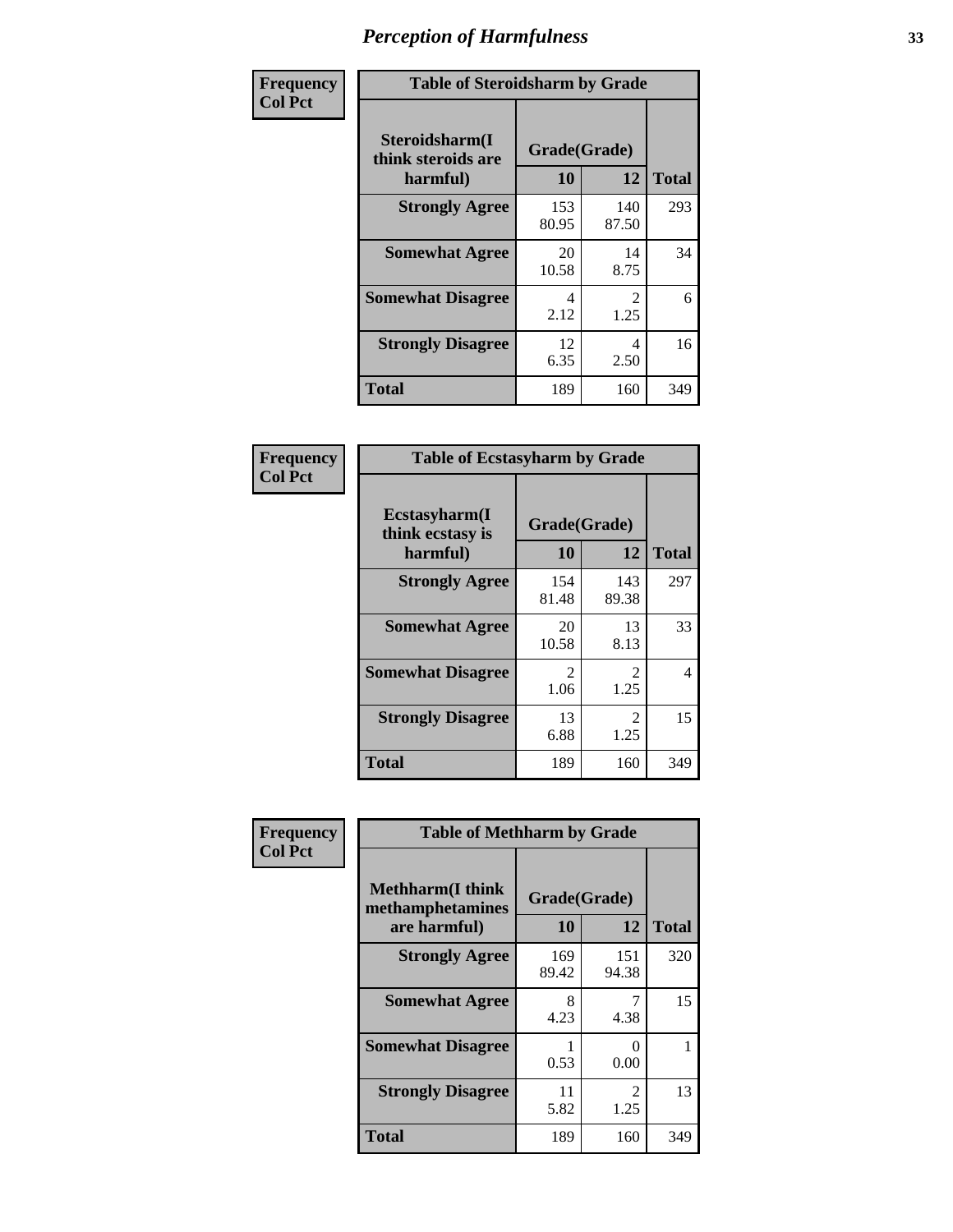| Frequency      | <b>Table of Hallucinogensharm by Grade</b>                 |                    |              |                |
|----------------|------------------------------------------------------------|--------------------|--------------|----------------|
| <b>Col Pct</b> | Hallucinogensharm(I<br>think hallucinogens<br>are harmful) | Grade(Grade)<br>10 | 12           | <b>Total</b>   |
|                | <b>Strongly Agree</b>                                      | 163<br>86.24       | 149<br>93.13 | 312            |
|                | <b>Somewhat Agree</b>                                      | 14<br>7.41         | 6<br>3.75    | 20             |
|                | <b>Somewhat Disagree</b>                                   | 0.53               | 3<br>1.88    | $\overline{4}$ |
|                | <b>Strongly Disagree</b>                                   | 11<br>5.82         | 2<br>1.25    | 13             |
|                | <b>Total</b>                                               | 189                | 160          | 349            |

| <b>Table of Prescriptionharm by Grade</b>                                         |              |              |              |  |  |
|-----------------------------------------------------------------------------------|--------------|--------------|--------------|--|--|
| <b>Prescriptionharm</b> (I<br>think prescription<br>drugs not<br>prescribed to me | Grade(Grade) |              |              |  |  |
| are harmful)                                                                      | 10           | 12           | <b>Total</b> |  |  |
| <b>Strongly Agree</b>                                                             | 137<br>72.49 | 126<br>78.75 | 263          |  |  |
| <b>Somewhat Agree</b>                                                             | 24<br>12.70  | 22<br>13.75  | 46           |  |  |
| <b>Somewhat Disagree</b>                                                          | 14<br>7.41   | 9<br>5.63    | 23           |  |  |
| <b>Strongly Disagree</b>                                                          | 14<br>7.41   | 3<br>1.88    | 17           |  |  |
| <b>Total</b>                                                                      | 189          | 160          | 349          |  |  |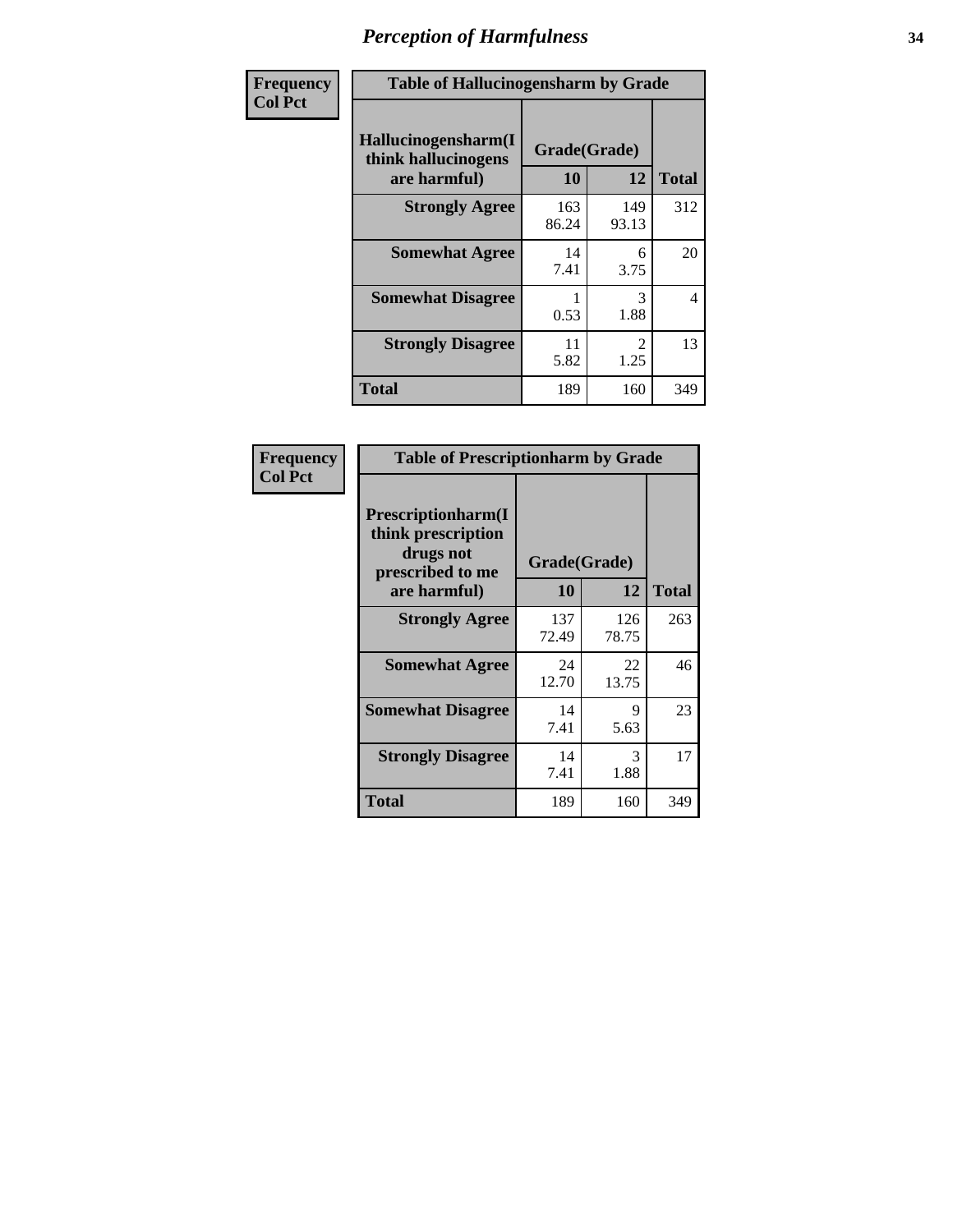# *Disapproval by Adults* **35**

| Frequency      | <b>Table of Alcoholadult by Grade</b>                                 |                    |             |              |
|----------------|-----------------------------------------------------------------------|--------------------|-------------|--------------|
| <b>Col Pct</b> | <b>Alcoholadult</b> (Adults<br>would disapprove if<br>I used alcohol) | Grade(Grade)<br>10 | 12          | <b>Total</b> |
|                | <b>Strongly Agree</b>                                                 | 104<br>55.03       | 95<br>59.38 | 199          |
|                | <b>Somewhat Agree</b>                                                 | 45<br>23.81        | 34<br>21.25 | 79           |
|                | <b>Somewhat Disagree</b>                                              | 26<br>13.76        | 20<br>12.50 | 46           |
|                | <b>Strongly Disagree</b>                                              | 14<br>7.41         | 11<br>6.88  | 25           |
|                | <b>Total</b>                                                          | 189                | 160         | 349          |

| <b>Table of Tobaccoadult by Grade</b>                                 |                    |              |              |  |  |
|-----------------------------------------------------------------------|--------------------|--------------|--------------|--|--|
| <b>Tobaccoadult</b> (Adults<br>would disapprove if<br>I used tobacco) | Grade(Grade)<br>10 | 12           | <b>Total</b> |  |  |
| <b>Strongly Agree</b>                                                 | 137<br>72.49       | 111<br>69.38 | 248          |  |  |
| <b>Somewhat Agree</b>                                                 | 23<br>12.17        | 27<br>16.88  | 50           |  |  |
| <b>Somewhat Disagree</b>                                              | 15<br>7.94         | 16<br>10.00  | 31           |  |  |
| <b>Strongly Disagree</b>                                              | 14<br>7.41         | 6<br>3.75    | 20           |  |  |
| Total                                                                 | 189                | 160          | 349          |  |  |

| Frequency      | <b>Table of Marijuanaadult by Grade</b>                           |                    |              |              |
|----------------|-------------------------------------------------------------------|--------------------|--------------|--------------|
| <b>Col Pct</b> | Marijuanaadult(Adults<br>would disapprove if I<br>used marijuana) | Grade(Grade)<br>10 | 12           | <b>Total</b> |
|                | <b>Strongly Agree</b>                                             | 144<br>76.19       | 132<br>82.50 | 276          |
|                | <b>Somewhat Agree</b>                                             | 18<br>9.52         | 15<br>9.38   | 33           |
|                | <b>Somewhat Disagree</b>                                          | 11<br>5.82         | 6<br>3.75    | 17           |
|                | <b>Strongly Disagree</b>                                          | 16<br>8.47         | 7<br>4.38    | 23           |
|                | <b>Total</b>                                                      | 189                | 160          | 349          |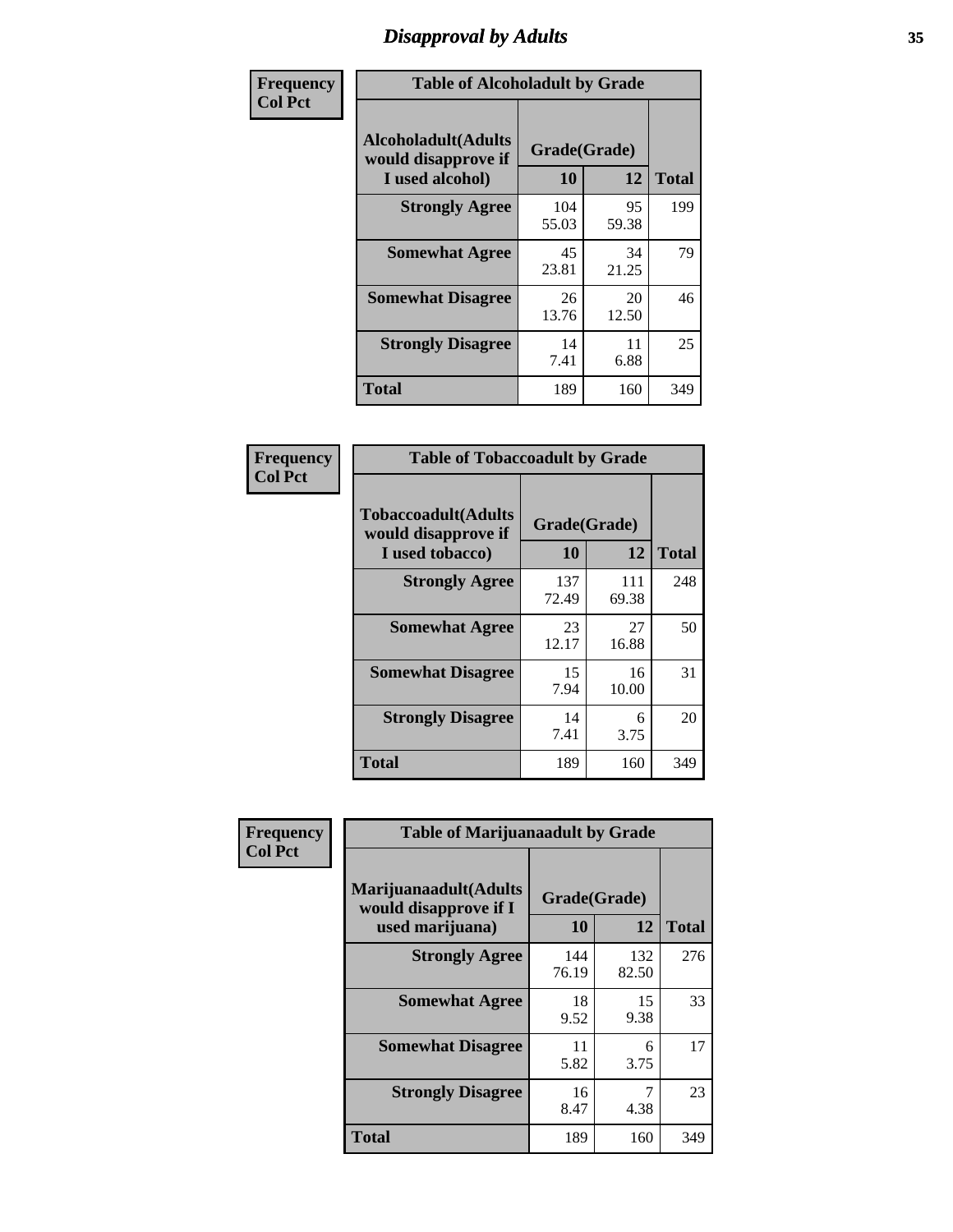### *Disapproval by Adults* **36**

| <b>Frequency</b> | <b>Table of Otherdrugadult by Grade</b>                                     |                        |              |              |
|------------------|-----------------------------------------------------------------------------|------------------------|--------------|--------------|
| <b>Col Pct</b>   | <b>Otherdrugadult</b> (Adults<br>would disapprove if I<br>used other drugs) | Grade(Grade)<br>10     | 12           | <b>Total</b> |
|                  | <b>Strongly Agree</b>                                                       | 169<br>89.42           | 149<br>93.13 | 318          |
|                  | <b>Somewhat Agree</b>                                                       | $\mathcal{D}$<br>1.06  | 5<br>3.13    | 7            |
|                  | <b>Somewhat Disagree</b>                                                    | $\mathfrak{D}$<br>1.06 | 0.63         | 3            |
|                  | <b>Strongly Disagree</b>                                                    | 16<br>8.47             | 5<br>3.13    | 21           |
|                  | <b>Total</b>                                                                | 189                    | 160          | 349          |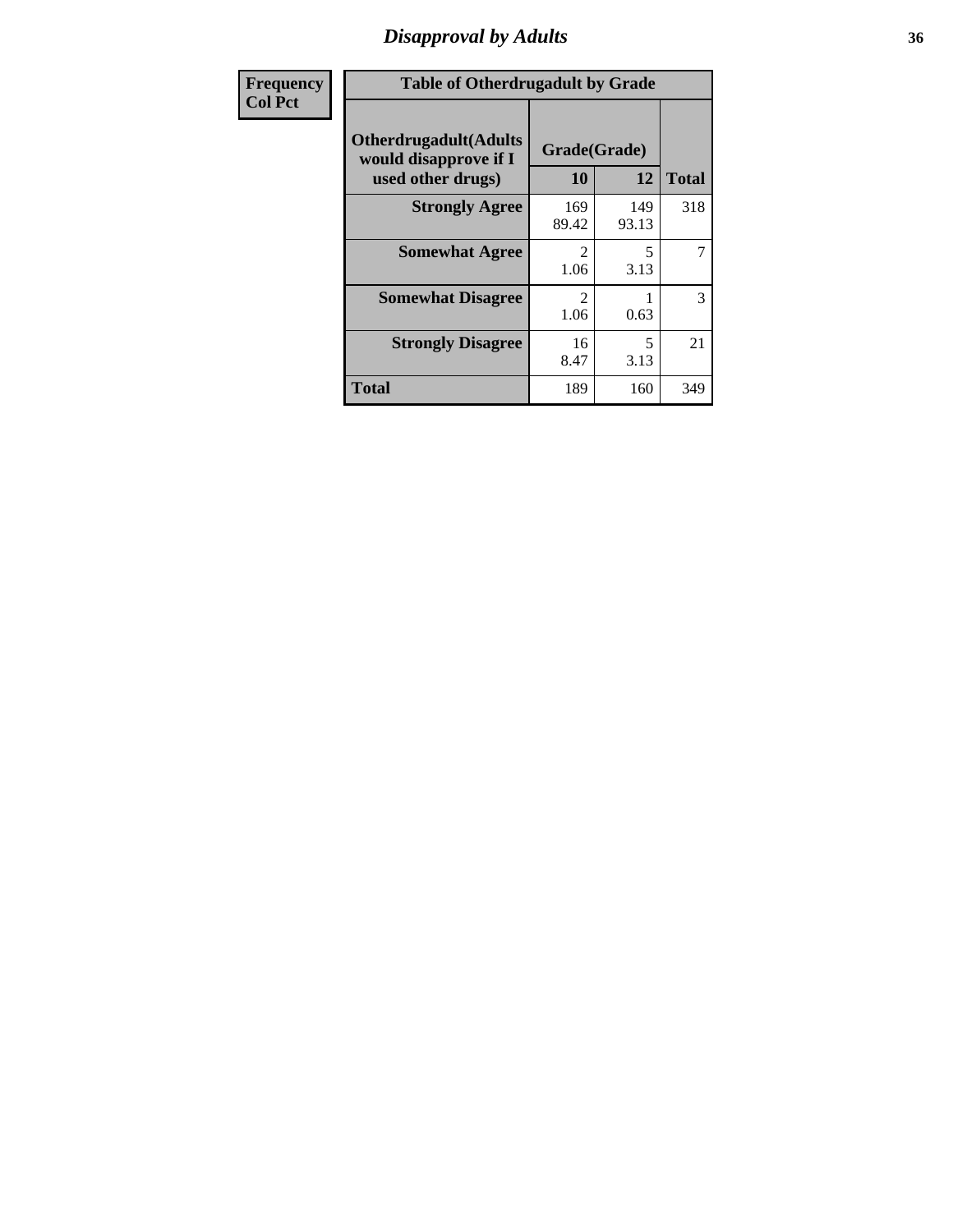# *Disapproval by Peers* **37**

| Frequency      | <b>Table of Alcoholpeer by Grade</b>                    |              |             |              |  |
|----------------|---------------------------------------------------------|--------------|-------------|--------------|--|
| <b>Col Pct</b> | Alcoholpeer(My<br>friends would<br>disapprove if I used | Grade(Grade) |             |              |  |
|                | alcohol)                                                | 10           | 12          | <b>Total</b> |  |
|                | <b>Strongly Agree</b>                                   | 40<br>21.16  | 31<br>19.38 | 71           |  |
|                | <b>Somewhat Agree</b>                                   | 40<br>21.16  | 28<br>17.50 | 68           |  |
|                | <b>Somewhat Disagree</b>                                | 51<br>26.98  | 52<br>32.50 | 103          |  |
|                | <b>Strongly Disagree</b>                                | 58<br>30.69  | 49<br>30.63 | 107          |  |
|                | Total                                                   | 189          | 160         | 349          |  |

| Frequency      | <b>Table of Tobaccopeer by Grade</b>                                |                    |             |              |  |
|----------------|---------------------------------------------------------------------|--------------------|-------------|--------------|--|
| <b>Col Pct</b> | Tobaccopeer(My<br>friends would<br>disapprove if I used<br>tobacco) | Grade(Grade)<br>10 | 12          | <b>Total</b> |  |
|                | <b>Strongly Agree</b>                                               | 64<br>33.86        | 51<br>31.88 | 115          |  |
|                | <b>Somewhat Agree</b>                                               | 45<br>23.81        | 31<br>19.38 | 76           |  |
|                | <b>Somewhat Disagree</b>                                            | 36<br>19.05        | 37<br>23.13 | 73           |  |
|                | <b>Strongly Disagree</b>                                            | 44<br>23.28        | 41<br>25.63 | 85           |  |
|                | <b>Total</b>                                                        | 189                | 160         | 349          |  |

| Frequency      | <b>Table of Marijuanapeer by Grade</b>                    |              |             |              |  |
|----------------|-----------------------------------------------------------|--------------|-------------|--------------|--|
| <b>Col Pct</b> | Marijuanapeer(My<br>friends would<br>disapprove if I used | Grade(Grade) |             |              |  |
|                | marijuana)                                                | 10           | 12          | <b>Total</b> |  |
|                | <b>Strongly Agree</b>                                     | 69<br>36.51  | 61<br>38.13 | 130          |  |
|                | <b>Somewhat Agree</b>                                     | 39<br>20.63  | 33<br>20.63 | 72           |  |
|                | <b>Somewhat Disagree</b>                                  | 33<br>17.46  | 36<br>22.50 | 69           |  |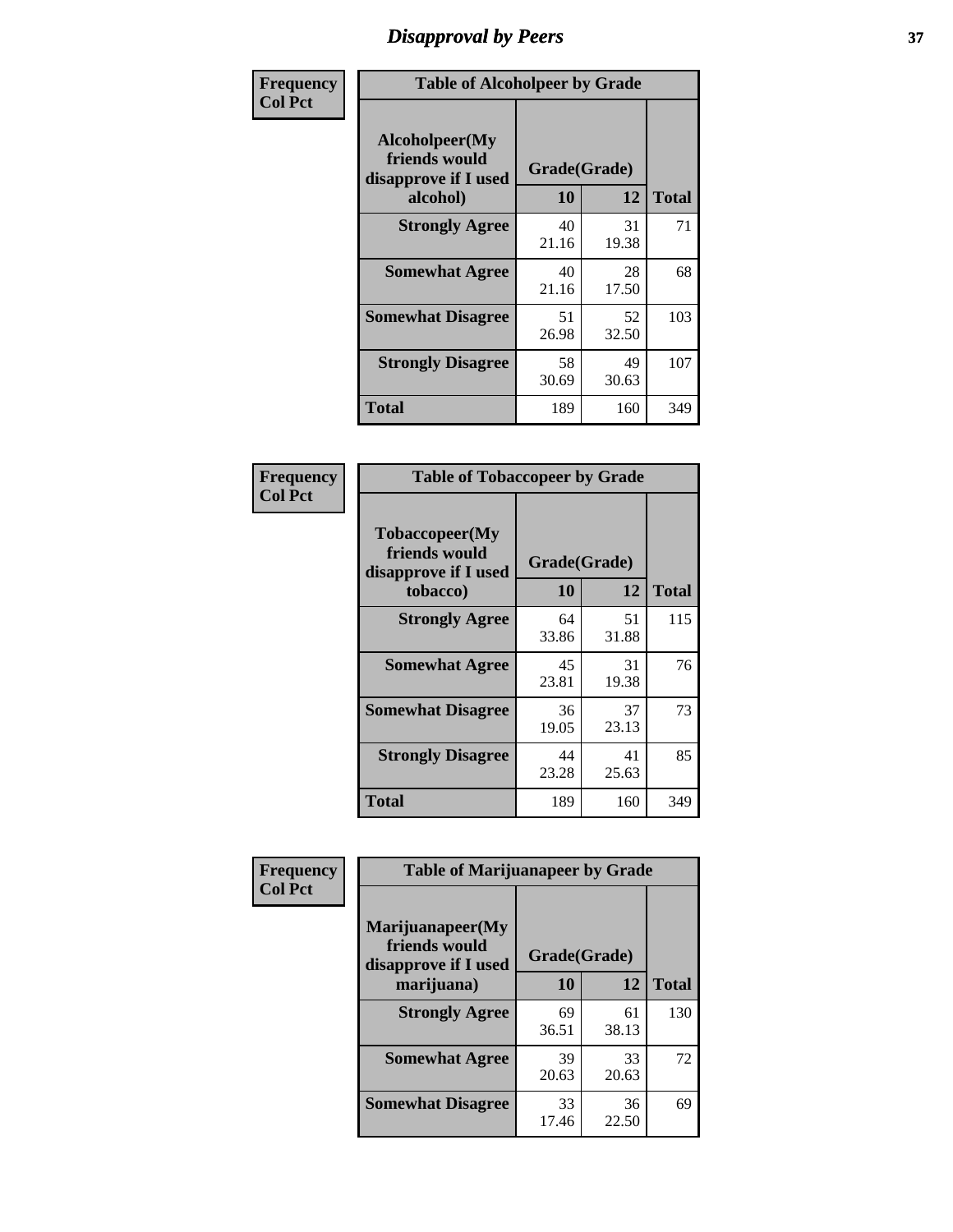# *Disapproval by Peers* **38**

| <b>Frequency</b> | <b>Table of Marijuanapeer by Grade</b>                                  |                    |             |              |  |
|------------------|-------------------------------------------------------------------------|--------------------|-------------|--------------|--|
| <b>Col Pct</b>   | Marijuanapeer(My<br>friends would<br>disapprove if I used<br>marijuana) | Grade(Grade)<br>10 | 12          | <b>Total</b> |  |
|                  | <b>Strongly Disagree</b>                                                | 48<br>25.40        | 30<br>18.75 | 78           |  |
|                  | <b>Total</b>                                                            | 189                | 160         | 349          |  |

| Frequency      | <b>Table of Otherdrugpeer by Grade</b>                                    |                    |             |              |
|----------------|---------------------------------------------------------------------------|--------------------|-------------|--------------|
| <b>Col Pct</b> | Otherdrugpeer(My<br>friends would<br>disapprove if I used<br>other drugs) | Grade(Grade)<br>10 | 12          | <b>Total</b> |
|                | <b>Strongly Agree</b>                                                     | 104<br>55.03       | 97<br>60.63 | 201          |
|                | <b>Somewhat Agree</b>                                                     | 36<br>19.05        | 28<br>17.50 | 64           |
|                | <b>Somewhat Disagree</b>                                                  | 18<br>9.52         | 22<br>13.75 | 40           |
|                | <b>Strongly Disagree</b>                                                  | 31<br>16.40        | 13<br>8.13  | 44           |
|                | <b>Total</b>                                                              | 189                | 160         | 349          |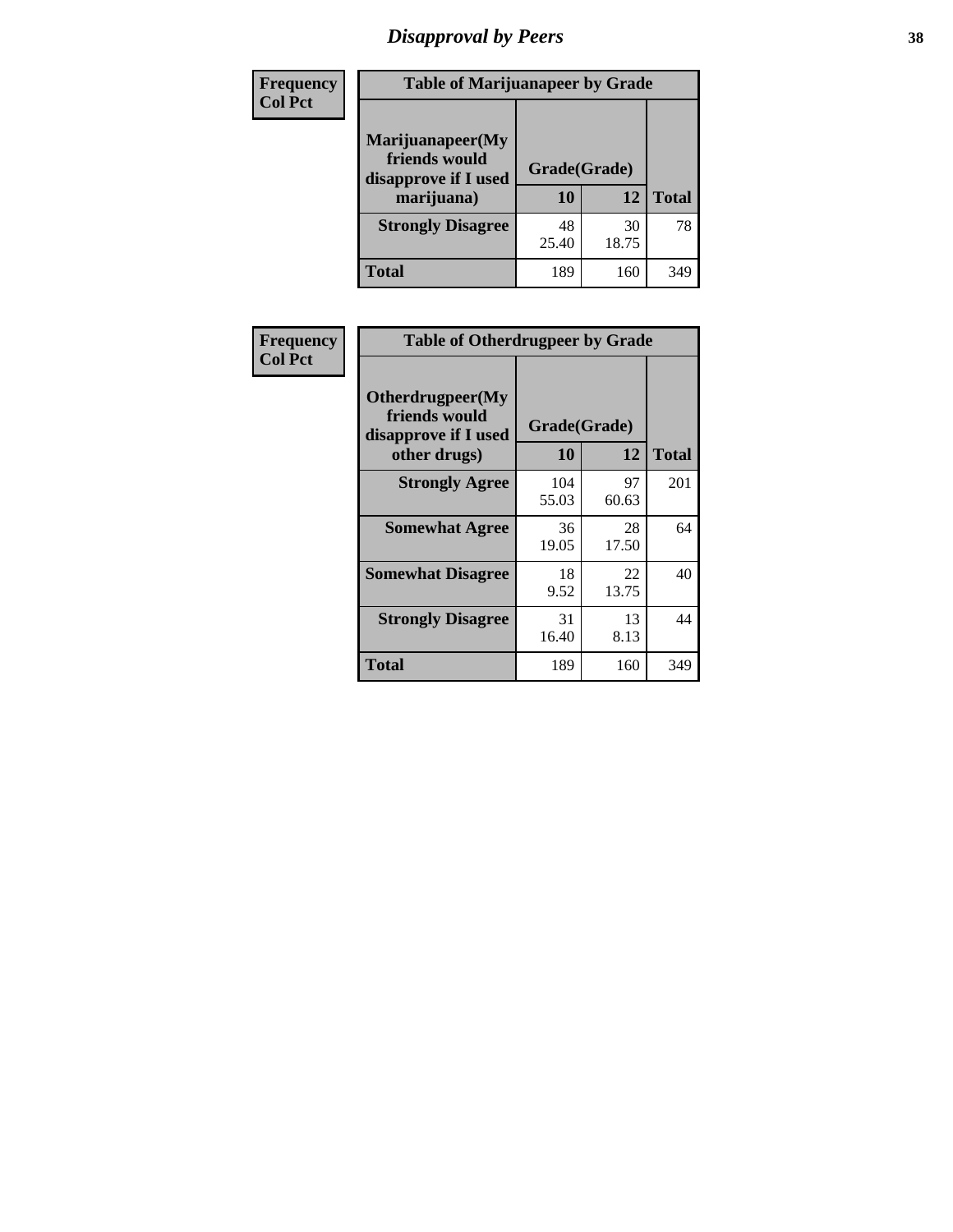| Frequency      | <b>Table of Alcohollocation1 by Grade</b><br>Grade(Grade)<br><b>Alcohollocation1(Places</b> |              |              |              |  |
|----------------|---------------------------------------------------------------------------------------------|--------------|--------------|--------------|--|
| <b>Col Pct</b> |                                                                                             |              |              |              |  |
|                | <b>Friends Use Alcohol)</b>                                                                 | 10           | 12           | <b>Total</b> |  |
|                |                                                                                             | 120<br>63.49 | 107<br>66.88 | 227          |  |
|                | Do Not Use                                                                                  | 69<br>36.51  | 53<br>33.13  | 122          |  |
|                | <b>Total</b>                                                                                | 189          | 160          | 349          |  |

| Frequency      | <b>Table of Alcohollocation2 by Grade</b>                     |                    |             |              |
|----------------|---------------------------------------------------------------|--------------------|-------------|--------------|
| <b>Col Pct</b> | <b>Alcohollocation2(Places</b><br><b>Friends Use Alcohol)</b> | Grade(Grade)<br>10 | 12          | <b>Total</b> |
|                |                                                               | 118<br>62.43       | 95<br>59.38 | 213          |
|                | Home                                                          | 71<br>37.57        | 65<br>40.63 | 136          |
|                | Total                                                         | 189                | 160         | 349          |

| Frequency<br><b>Col Pct</b> | <b>Table of Alcohollocation 3 by Grade</b>                    |                    |              |              |
|-----------------------------|---------------------------------------------------------------|--------------------|--------------|--------------|
|                             | <b>Alcohollocation3(Places</b><br><b>Friends Use Alcohol)</b> | Grade(Grade)<br>10 | 12           | <b>Total</b> |
|                             |                                                               | 171<br>90.48       | 150<br>93.75 | 321          |
|                             | <b>School</b>                                                 | 18<br>9.52         | 10<br>6.25   | 28           |
|                             | <b>Total</b>                                                  | 189                | 160          | 349          |

| <b>Frequency</b> | <b>Table of Alcohollocation4 by Grade</b> |              |              |              |  |
|------------------|-------------------------------------------|--------------|--------------|--------------|--|
| <b>Col Pct</b>   | <b>Alcohollocation4(Places</b>            | Grade(Grade) |              |              |  |
|                  | <b>Friends Use Alcohol)</b>               | 10           | 12           | <b>Total</b> |  |
|                  |                                           | 148<br>78.31 | 122<br>76.25 | 270          |  |
|                  | Car                                       | 41<br>21.69  | 38<br>23.75  | 79           |  |
|                  | <b>Total</b>                              | 189          | 160          | 349          |  |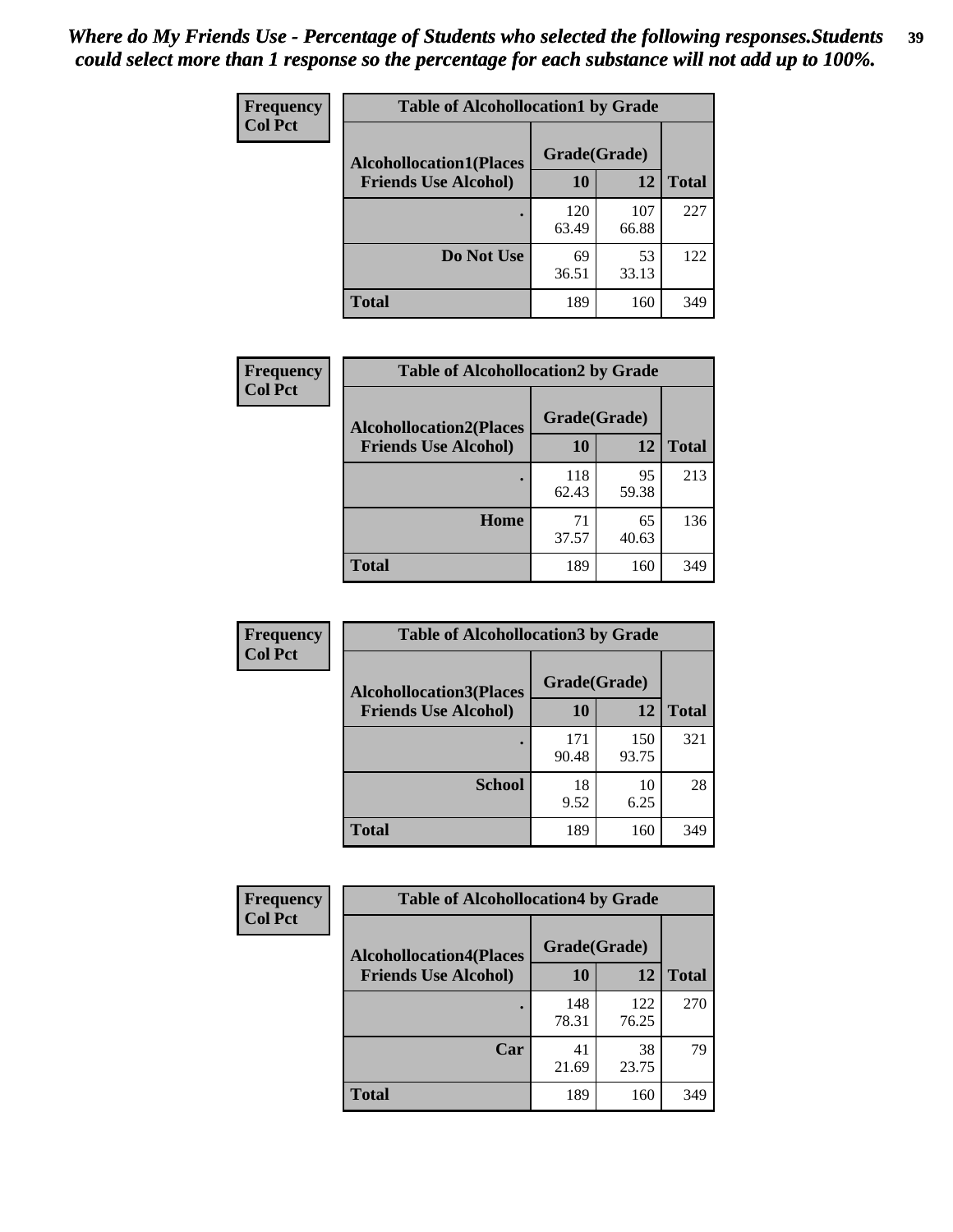| Frequency<br><b>Col Pct</b> | <b>Table of Alcohollocation5 by Grade</b>      |             |             |              |  |
|-----------------------------|------------------------------------------------|-------------|-------------|--------------|--|
|                             | Grade(Grade)<br><b>Alcohollocation5(Places</b> |             |             |              |  |
|                             | <b>Friends Use Alcohol)</b>                    | 10          | 12          | <b>Total</b> |  |
|                             |                                                | 90<br>47.62 | 68<br>42.50 | 158          |  |
|                             | <b>Friend's House</b>                          | 99<br>52.38 | 92<br>57.50 | 191          |  |
|                             | <b>Total</b>                                   | 189         | 160         | 349          |  |

| <b>Frequency</b> | <b>Table of Alcohollocation6 by Grade</b> |              |             |              |
|------------------|-------------------------------------------|--------------|-------------|--------------|
| <b>Col Pct</b>   | <b>Alcohollocation6(Places</b>            | Grade(Grade) |             |              |
|                  | <b>Friends Use Alcohol)</b>               | 10           | 12          | <b>Total</b> |
|                  |                                           | 117<br>61.90 | 96<br>60.00 | 213          |
|                  | <b>Other</b>                              | 72<br>38.10  | 64<br>40.00 | 136          |
|                  | <b>Total</b>                              | 189          | 160         | 349          |

| Frequency      | <b>Table of Tobaccolocation1 by Grade</b> |              |             |              |
|----------------|-------------------------------------------|--------------|-------------|--------------|
| <b>Col Pct</b> | <b>Tobaccolocation1(Places</b>            | Grade(Grade) |             |              |
|                | <b>Friends Use Tobacco)</b>               | 10           | 12          | <b>Total</b> |
|                |                                           | 86<br>45.50  | 86<br>53.75 | 172          |
|                | Do Not Use                                | 103<br>54.50 | 74<br>46.25 | 177          |
|                | <b>Total</b>                              | 189          | 160         | 349          |

| <b>Frequency</b> | <b>Table of Tobaccolocation2 by Grade</b> |              |              |              |  |
|------------------|-------------------------------------------|--------------|--------------|--------------|--|
| <b>Col Pct</b>   | <b>Tobaccolocation2(Places</b>            | Grade(Grade) |              |              |  |
|                  | <b>Friends Use Tobacco)</b>               | 10           | 12           | <b>Total</b> |  |
|                  |                                           | 117<br>61.90 | 100<br>62.50 | 217          |  |
|                  | Home                                      | 72<br>38.10  | 60<br>37.50  | 132          |  |
|                  | <b>Total</b>                              | 189          | 160          | 349          |  |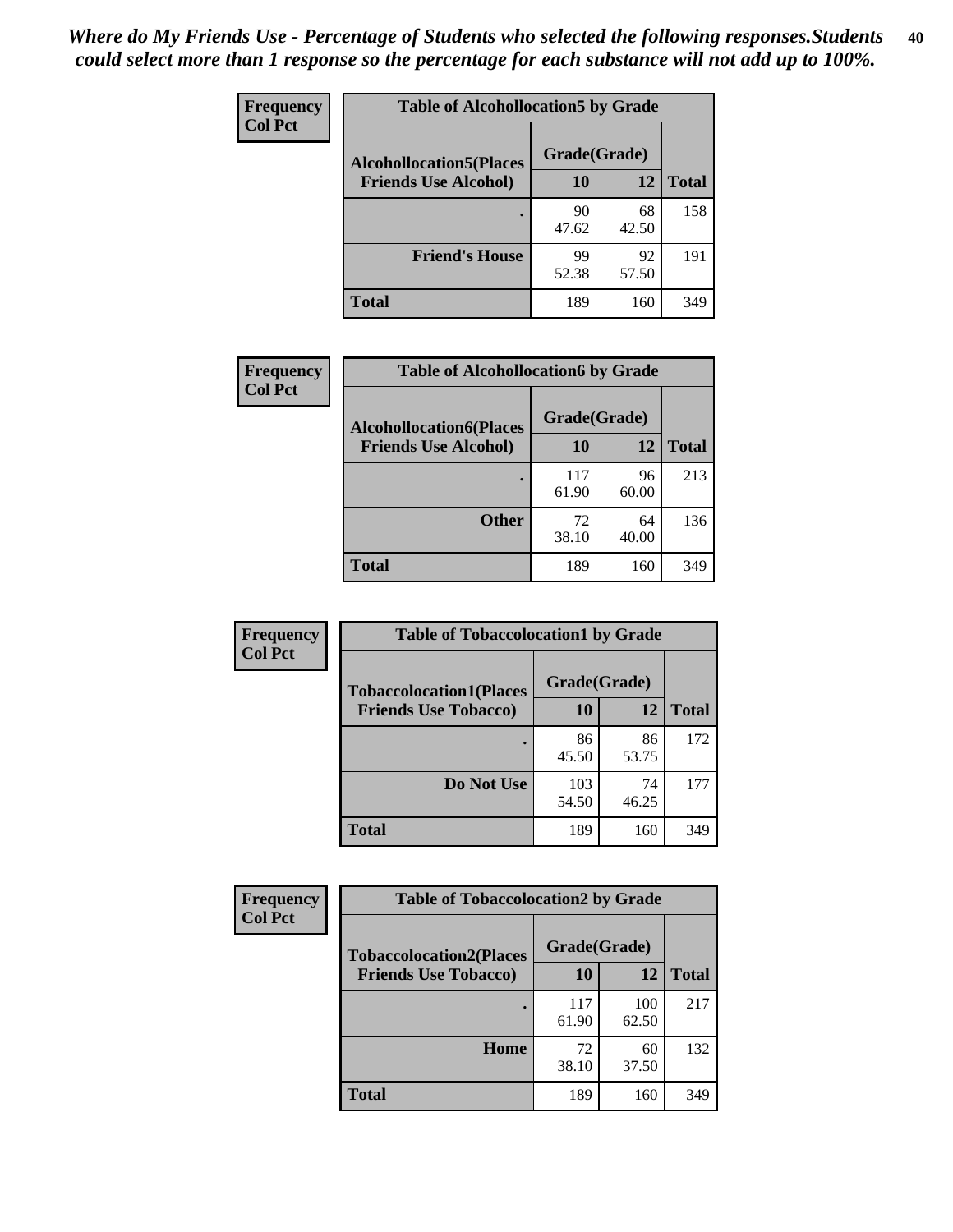| Frequency      | <b>Table of Tobaccolocation 3 by Grade</b> |              |              |              |  |
|----------------|--------------------------------------------|--------------|--------------|--------------|--|
| <b>Col Pct</b> | <b>Tobaccolocation3(Places</b>             | Grade(Grade) |              |              |  |
|                | <b>Friends Use Tobacco)</b>                | 10           | 12           | <b>Total</b> |  |
|                |                                            | 157<br>83.07 | 122<br>76.25 | 279          |  |
|                | <b>School</b>                              | 32<br>16.93  | 38<br>23.75  | 70           |  |
|                | <b>Total</b>                               | 189          | 160          | 349          |  |

| Frequency      | <b>Table of Tobaccolocation4 by Grade</b> |              |             |              |
|----------------|-------------------------------------------|--------------|-------------|--------------|
| <b>Col Pct</b> | <b>Tobaccolocation4(Places</b>            | Grade(Grade) |             |              |
|                | <b>Friends Use Tobacco)</b>               | 10           | 12          | <b>Total</b> |
|                |                                           | 133<br>70.37 | 94<br>58.75 | 227          |
|                | Car                                       | 56<br>29.63  | 66<br>41.25 | 122          |
|                | <b>Total</b>                              | 189          | 160         | 349          |

| Frequency      | <b>Table of Tobaccolocation5 by Grade</b>                     |                    |             |              |
|----------------|---------------------------------------------------------------|--------------------|-------------|--------------|
| <b>Col Pct</b> | <b>Tobaccolocation5(Places</b><br><b>Friends Use Tobacco)</b> | Grade(Grade)<br>10 | 12          | <b>Total</b> |
|                |                                                               | 121<br>64.02       | 92<br>57.50 | 213          |
|                | <b>Friend's House</b>                                         | 68<br>35.98        | 68<br>42.50 | 136          |
|                | <b>Total</b>                                                  | 189                | 160         | 349          |

| <b>Frequency</b> | <b>Table of Tobaccolocation6 by Grade</b> |              |              |              |
|------------------|-------------------------------------------|--------------|--------------|--------------|
| <b>Col Pct</b>   | <b>Tobaccolocation6(Places</b>            | Grade(Grade) |              |              |
|                  | <b>Friends Use Tobacco)</b>               | 10           | 12           | <b>Total</b> |
|                  |                                           | 133<br>70.37 | 105<br>65.63 | 238          |
|                  | <b>Other</b>                              | 56<br>29.63  | 55<br>34.38  | 111          |
|                  | <b>Total</b>                              | 189          | 160          | 349          |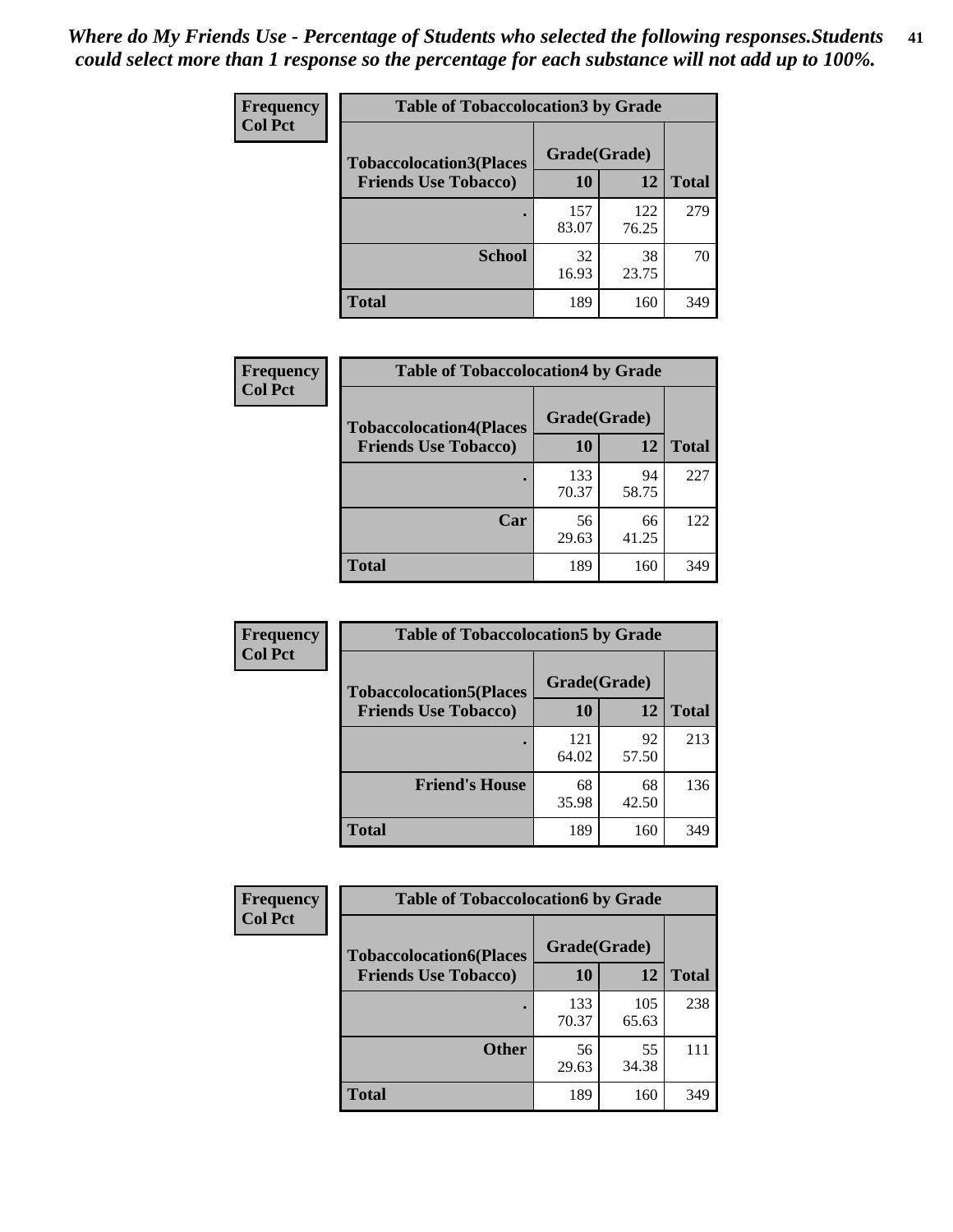| Frequency      | <b>Table of Marijuanalocation1 by Grade</b> |              |             |              |
|----------------|---------------------------------------------|--------------|-------------|--------------|
| <b>Col Pct</b> | <b>Marijuanalocation1(Places</b>            | Grade(Grade) |             |              |
|                | <b>Friends Use Marijuana</b> )              | <b>10</b>    | 12          | <b>Total</b> |
|                |                                             | 86<br>45.50  | 65<br>40.63 | 151          |
|                | Do Not Use                                  | 103<br>54.50 | 95<br>59.38 | 198          |
|                | <b>Total</b>                                | 189          | 160         | 349          |

| <b>Frequency</b> | <b>Table of Marijuanalocation2 by Grade</b>                        |                    |              |              |
|------------------|--------------------------------------------------------------------|--------------------|--------------|--------------|
| <b>Col Pct</b>   | <b>Marijuanalocation2(Places</b><br><b>Friends Use Marijuana</b> ) | Grade(Grade)<br>10 | 12           | <b>Total</b> |
|                  |                                                                    |                    |              |              |
|                  |                                                                    | 126<br>66.67       | 113<br>70.63 | 239          |
|                  | Home                                                               | 63<br>33.33        | 47<br>29.38  | 110          |
|                  | <b>Total</b>                                                       | 189                | 160          | 349          |

| Frequency<br><b>Col Pct</b> | <b>Table of Marijuanalocation3 by Grade</b> |              |              |              |
|-----------------------------|---------------------------------------------|--------------|--------------|--------------|
|                             | <b>Marijuanalocation3(Places</b>            | Grade(Grade) |              |              |
|                             | <b>Friends Use Marijuana</b> )              | 10           | 12           | <b>Total</b> |
|                             |                                             | 162<br>85.71 | 148<br>92.50 | 310          |
|                             | <b>School</b>                               | 27<br>14.29  | 12<br>7.50   | 39           |
|                             | <b>Total</b>                                | 189          | 160          | 349          |

| <b>Frequency</b> | <b>Table of Marijuanalocation4 by Grade</b> |              |              |              |  |
|------------------|---------------------------------------------|--------------|--------------|--------------|--|
| <b>Col Pct</b>   | <b>Marijuanalocation4(Places</b>            | Grade(Grade) |              |              |  |
|                  | <b>Friends Use Marijuana</b> )              | <b>10</b>    | 12           | <b>Total</b> |  |
|                  |                                             | 138<br>73.02 | 121<br>75.63 | 259          |  |
|                  | Car                                         | 51<br>26.98  | 39<br>24.38  | 90           |  |
|                  | <b>Total</b>                                | 189          | 160          | 349          |  |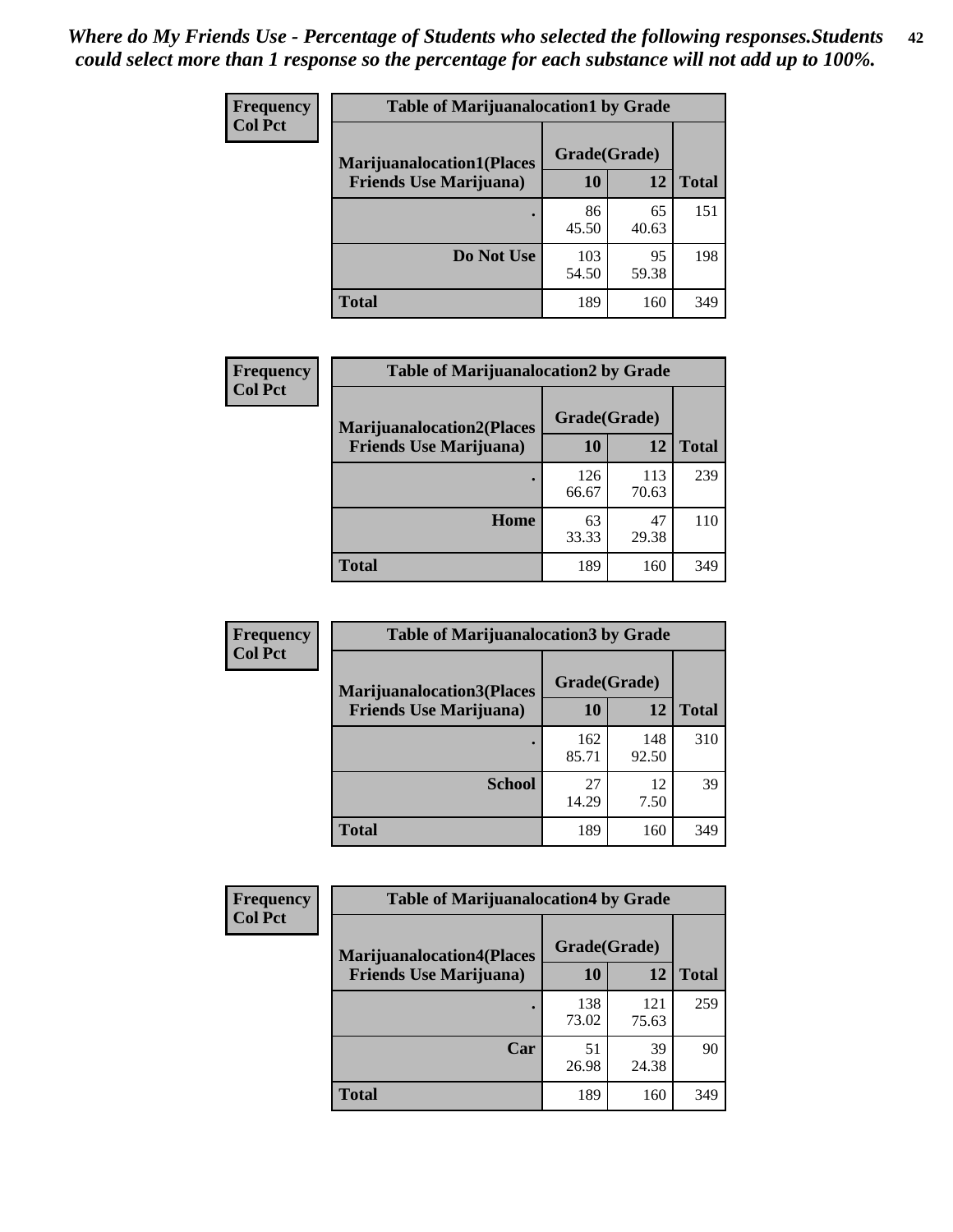| <b>Frequency</b> | <b>Table of Marijuanalocation5 by Grade</b> |              |              |              |
|------------------|---------------------------------------------|--------------|--------------|--------------|
| <b>Col Pct</b>   | <b>Marijuanalocation5</b> (Places           | Grade(Grade) |              |              |
|                  | <b>Friends Use Marijuana</b> )              | 10           | 12           | <b>Total</b> |
|                  |                                             | 117<br>61.90 | 109<br>68.13 | 226          |
|                  | <b>Friend's House</b>                       | 72<br>38.10  | 51<br>31.88  | 123          |
|                  | <b>Total</b>                                | 189          | 160          | 349          |

| <b>Frequency</b> | <b>Table of Marijuanalocation6 by Grade</b>                        |                    |              |              |
|------------------|--------------------------------------------------------------------|--------------------|--------------|--------------|
| <b>Col Pct</b>   | <b>Marijuanalocation6(Places</b><br><b>Friends Use Marijuana</b> ) | Grade(Grade)<br>10 | 12           | <b>Total</b> |
|                  |                                                                    | 135<br>71.43       | 118<br>73.75 | 253          |
|                  | <b>Other</b>                                                       | 54<br>28.57        | 42<br>26.25  | 96           |
|                  | <b>Total</b>                                                       | 189                | 160          | 349          |

| Frequency      | <b>Table of Otherdruglocation1 by Grade</b>                          |              |              |              |
|----------------|----------------------------------------------------------------------|--------------|--------------|--------------|
| <b>Col Pct</b> | <b>Otherdruglocation1(Places</b><br><b>Friends Use Other Illegal</b> | Grade(Grade) |              |              |
|                | Drugs)                                                               | 10           | 12           | <b>Total</b> |
|                |                                                                      | 37<br>19.58  | 33<br>20.63  | 70           |
|                | Do Not Use                                                           | 152<br>80.42 | 127<br>79.38 | 279          |
|                | <b>Total</b>                                                         | 189          | 160          | 349          |

| <b>Frequency</b> | <b>Table of Otherdruglocation2 by Grade</b>                           |              |              |              |
|------------------|-----------------------------------------------------------------------|--------------|--------------|--------------|
| <b>Col Pct</b>   | <b>Otherdruglocation2(Places)</b><br><b>Friends Use Other Illegal</b> | Grade(Grade) |              |              |
|                  | Drugs)                                                                | 10           | 12           | <b>Total</b> |
|                  |                                                                       | 165<br>87.30 | 143<br>89.38 | 308          |
|                  | <b>Home</b>                                                           | 24<br>12.70  | 17<br>10.63  | 41           |
|                  | <b>Total</b>                                                          | 189          | 160          | 349          |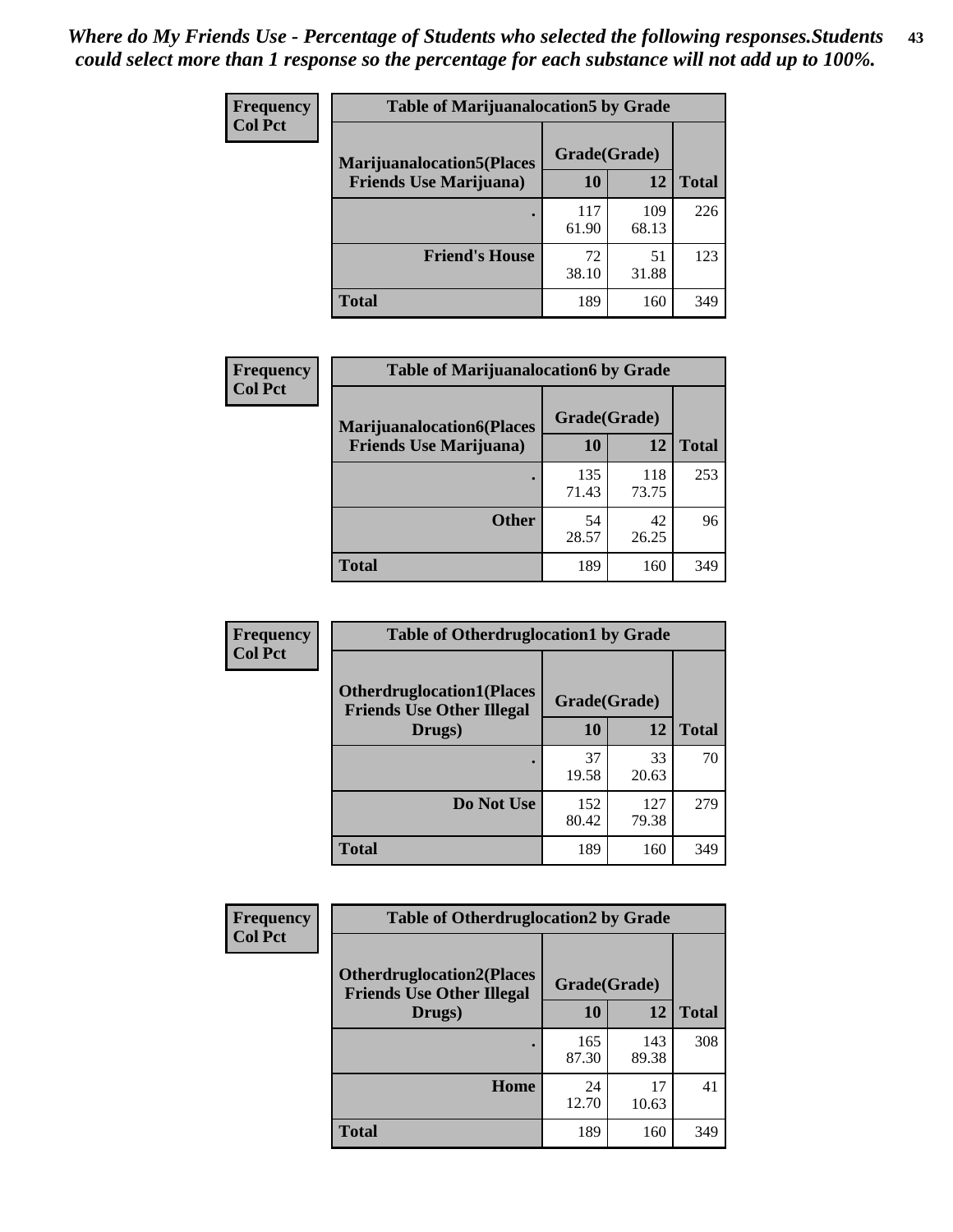| <b>Frequency</b> | <b>Table of Otherdruglocation3 by Grade</b>                           |              |              |              |
|------------------|-----------------------------------------------------------------------|--------------|--------------|--------------|
| <b>Col Pct</b>   | <b>Otherdruglocation3(Places)</b><br><b>Friends Use Other Illegal</b> | Grade(Grade) |              |              |
|                  | Drugs)                                                                | 10           | 12           | <b>Total</b> |
|                  |                                                                       | 178<br>94.18 | 152<br>95.00 | 330          |
|                  | <b>School</b>                                                         | 11<br>5.82   | 8<br>5.00    | 19           |
|                  | <b>Total</b>                                                          | 189          | 160          | 349          |

| <b>Frequency</b> | <b>Table of Otherdruglocation4 by Grade</b>                          |              |              |              |
|------------------|----------------------------------------------------------------------|--------------|--------------|--------------|
| <b>Col Pct</b>   | <b>Otherdruglocation4(Places</b><br><b>Friends Use Other Illegal</b> | Grade(Grade) |              |              |
|                  | Drugs)                                                               | <b>10</b>    | 12           | <b>Total</b> |
|                  |                                                                      | 175<br>92.59 | 143<br>89.38 | 318          |
|                  | Car                                                                  | 14<br>7.41   | 17<br>10.63  | 31           |
|                  | <b>Total</b>                                                         | 189          | 160          | 349          |

| <b>Frequency</b> | <b>Table of Otherdruglocation5 by Grade</b>                          |              |              |              |
|------------------|----------------------------------------------------------------------|--------------|--------------|--------------|
| <b>Col Pct</b>   | <b>Otherdruglocation5(Places</b><br><b>Friends Use Other Illegal</b> | Grade(Grade) |              |              |
|                  | Drugs)                                                               | 10           | 12           | <b>Total</b> |
|                  |                                                                      | 165<br>87.30 | 138<br>86.25 | 303          |
|                  | <b>Friend's House</b>                                                | 24<br>12.70  | 22<br>13.75  | 46           |
|                  | <b>Total</b>                                                         | 189          | 160          | 349          |

| <b>Frequency</b> | <b>Table of Otherdruglocation6 by Grade</b>                          |              |              |              |
|------------------|----------------------------------------------------------------------|--------------|--------------|--------------|
| <b>Col Pct</b>   | <b>Otherdruglocation6(Places</b><br><b>Friends Use Other Illegal</b> | Grade(Grade) |              |              |
|                  | Drugs)                                                               | <b>10</b>    | 12           | <b>Total</b> |
|                  |                                                                      | 161<br>85.19 | 132<br>82.50 | 293          |
|                  | <b>Other</b>                                                         | 28<br>14.81  | 28<br>17.50  | 56           |
|                  | <b>Total</b>                                                         | 189          | 160          | 349          |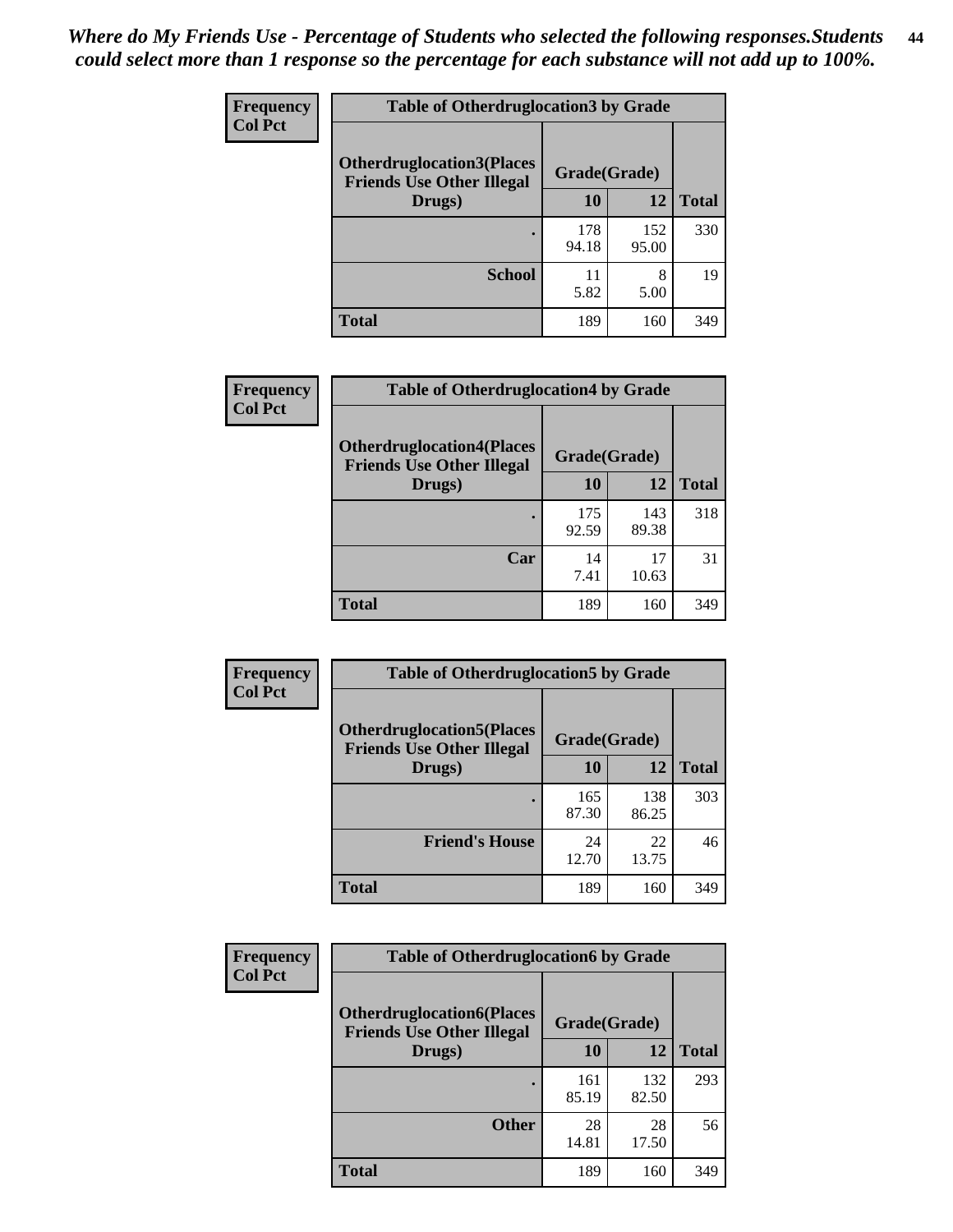| Frequency      | <b>Table of Alcoholtime1 by Grade</b>           |              |              |              |
|----------------|-------------------------------------------------|--------------|--------------|--------------|
| <b>Col Pct</b> | <b>Alcoholtime1(Times</b><br><b>Friends Use</b> | Grade(Grade) |              |              |
|                | Alcohol)                                        | 10           | 12           | <b>Total</b> |
|                |                                                 | 124<br>65.61 | 109<br>68.13 | 233          |
|                | Do Not Use                                      | 65<br>34.39  | 51<br>31.88  | 116          |
|                | <b>Total</b>                                    | 189          | 160          | 349          |

| Frequency<br><b>Col Pct</b> | <b>Table of Alcoholtime2 by Grade</b>           |              |              |              |
|-----------------------------|-------------------------------------------------|--------------|--------------|--------------|
|                             | <b>Alcoholtime2(Times</b><br><b>Friends Use</b> | Grade(Grade) |              |              |
|                             | Alcohol)                                        | 10           | 12           | <b>Total</b> |
|                             |                                                 | 170<br>89.95 | 153<br>95.63 | 323          |
|                             | <b>On Way to School</b>                         | 19<br>10.05  | 7<br>4.38    | 26           |
|                             | <b>Total</b>                                    | 189          | 160          | 349          |

| Frequency<br><b>Col Pct</b> | <b>Table of Alcoholtime3 by Grade</b>           |              |                        |              |
|-----------------------------|-------------------------------------------------|--------------|------------------------|--------------|
|                             | <b>Alcoholtime3(Times</b><br><b>Friends Use</b> | Grade(Grade) |                        |              |
|                             | Alcohol)                                        | 10           | 12                     | <b>Total</b> |
|                             |                                                 | 179<br>94.71 | 158<br>98.75           | 337          |
|                             | <b>During School</b>                            | 10<br>5.29   | $\mathfrak{D}$<br>1.25 | 12           |
|                             | <b>Total</b>                                    | 189          | 160                    | 349          |

| <b>Frequency</b> | <b>Table of Alcoholtime4 by Grade</b> |              |              |              |  |
|------------------|---------------------------------------|--------------|--------------|--------------|--|
| <b>Col Pct</b>   | <b>Alcoholtime4(Times</b>             | Grade(Grade) |              |              |  |
|                  | <b>Friends Use Alcohol)</b>           | 10           | 12           | <b>Total</b> |  |
|                  |                                       | 166<br>87.83 | 149<br>93.13 | 315          |  |
|                  | <b>On Way Home From School</b>        | 23<br>12.17  | 11<br>6.88   | 34           |  |
|                  | <b>Total</b>                          | 189          | 160          | 349          |  |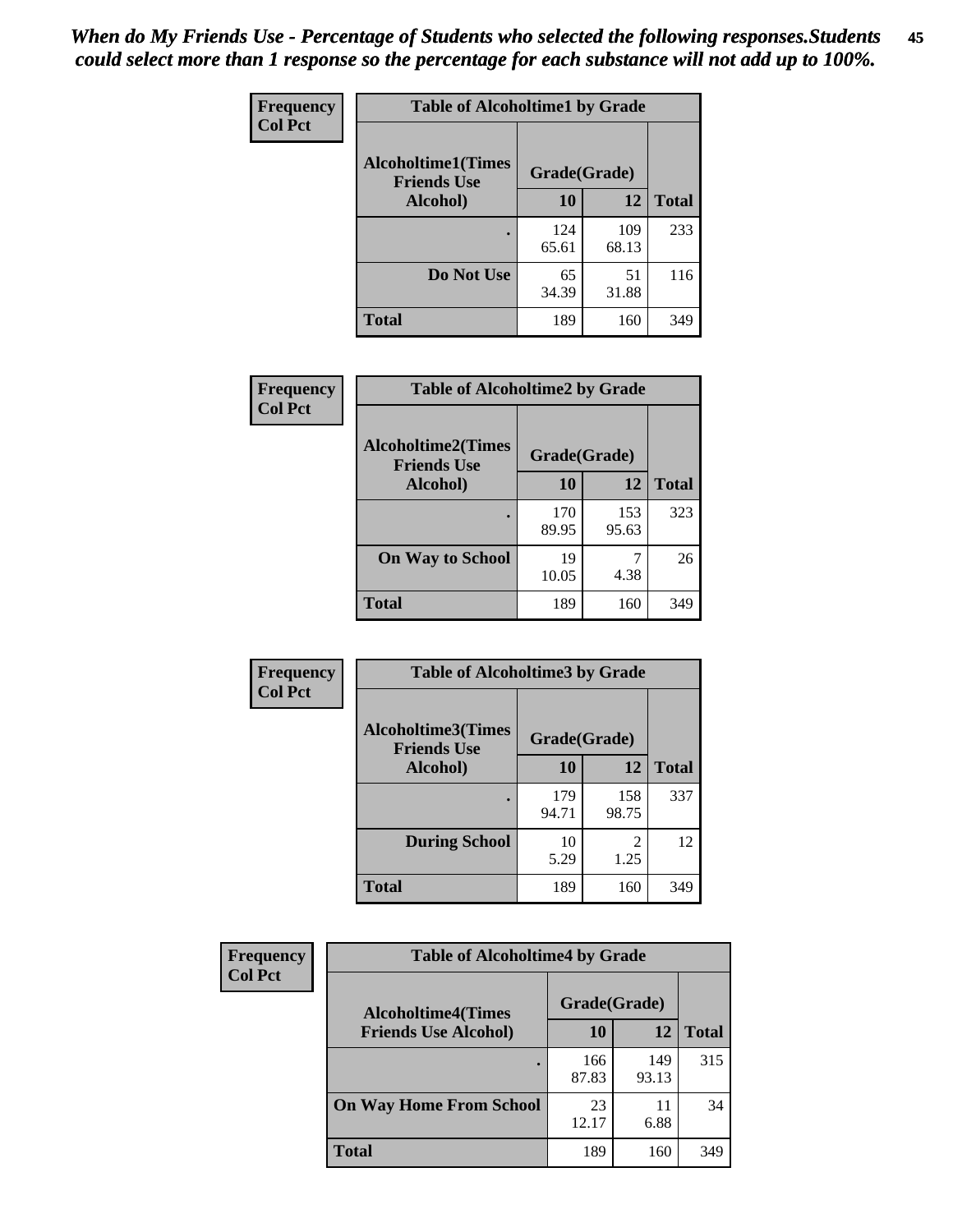*When do My Friends Use - Percentage of Students who selected the following responses.Students could select more than 1 response so the percentage for each substance will not add up to 100%.* **46**

| Frequency      | <b>Table of Alcoholtime5 by Grade</b>           |              |              |              |
|----------------|-------------------------------------------------|--------------|--------------|--------------|
| <b>Col Pct</b> | <b>Alcoholtime5(Times</b><br><b>Friends Use</b> | Grade(Grade) |              |              |
|                | Alcohol)                                        | 10           | <b>12</b>    | <b>Total</b> |
|                |                                                 | 142<br>75.13 | 122<br>76.25 | 264          |
|                | Weeknights                                      | 47<br>24.87  | 38<br>23.75  | 85           |
|                | <b>Total</b>                                    | 189          | 160          | 349          |

| Frequency      | <b>Table of Alcoholtime6 by Grade</b>           |              |              |              |
|----------------|-------------------------------------------------|--------------|--------------|--------------|
| <b>Col Pct</b> | <b>Alcoholtime6(Times</b><br><b>Friends Use</b> | Grade(Grade) |              |              |
|                | Alcohol)                                        | 10           | 12           | <b>Total</b> |
|                | ٠                                               | 57<br>30.16  | 45<br>28.13  | 102          |
|                | Weekends                                        | 132<br>69.84 | 115<br>71.88 | 247          |
|                | <b>Total</b>                                    | 189          | 160          | 349          |

| Frequency<br><b>Col Pct</b> | <b>Table of Tobaccotime1 by Grade</b>           |              |             |              |
|-----------------------------|-------------------------------------------------|--------------|-------------|--------------|
|                             | <b>Tobaccotime1(Times</b><br><b>Friends Use</b> | Grade(Grade) |             |              |
|                             | <b>Tobacco</b> )                                | 10           | 12          | <b>Total</b> |
|                             | ٠                                               | 92<br>48.68  | 86<br>53.75 | 178          |
|                             | Do Not Use                                      | 97<br>51.32  | 74<br>46.25 | 171          |
|                             | <b>Total</b>                                    | 189          | 160         | 349          |

| <b>Frequency</b> | <b>Table of Tobaccotime2 by Grade</b>           |              |              |              |  |
|------------------|-------------------------------------------------|--------------|--------------|--------------|--|
| <b>Col Pct</b>   | <b>Tobaccotime2(Times</b><br><b>Friends Use</b> | Grade(Grade) |              |              |  |
|                  | <b>Tobacco</b> )                                | 10           | 12           | <b>Total</b> |  |
|                  |                                                 | 145<br>76.72 | 105<br>65.63 | 250          |  |
|                  | <b>On Way to School</b>                         | 44<br>23.28  | 55<br>34.38  | 99           |  |
|                  | <b>Total</b>                                    | 189          | 160          | 349          |  |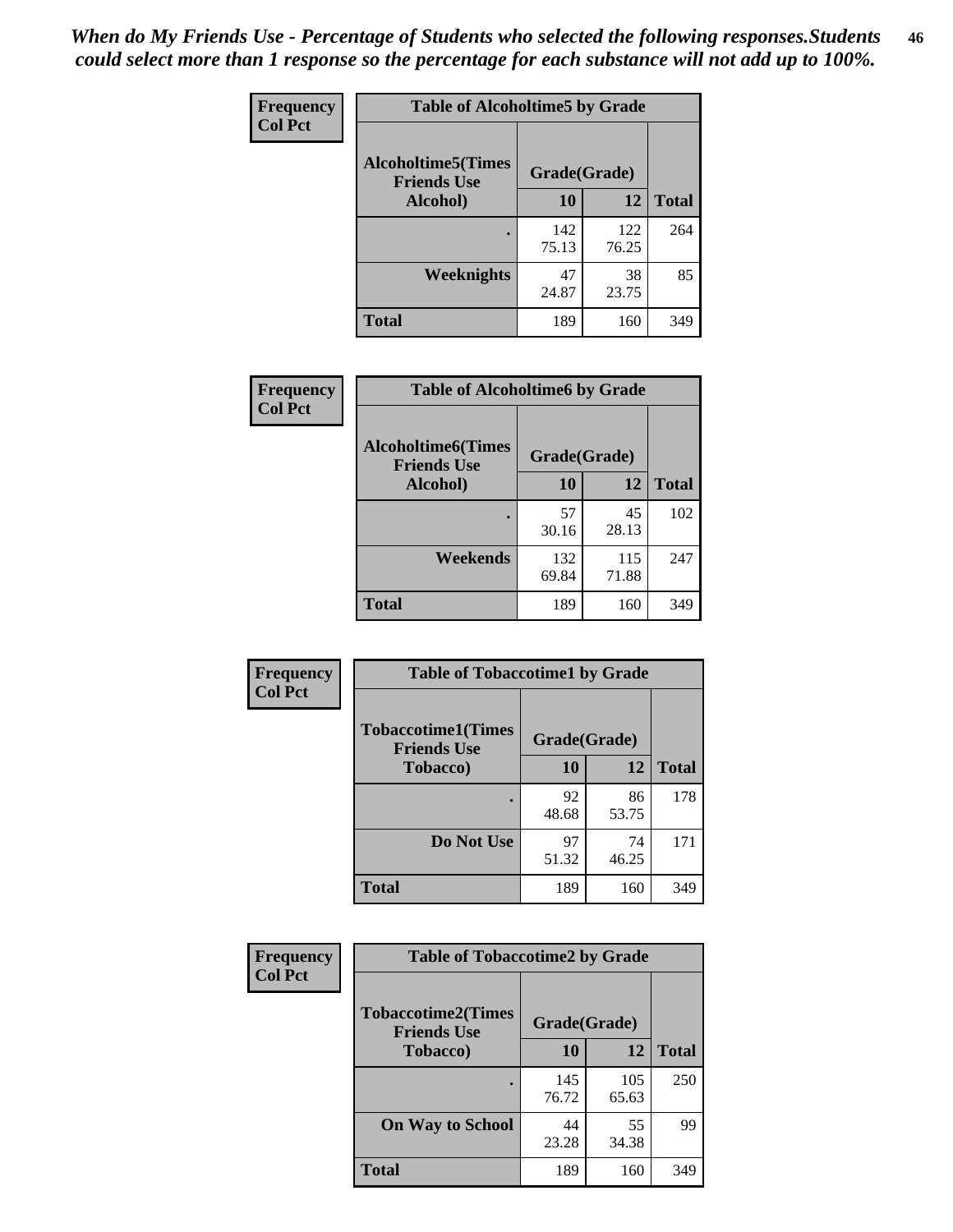*When do My Friends Use - Percentage of Students who selected the following responses.Students could select more than 1 response so the percentage for each substance will not add up to 100%.* **47**

| <b>Frequency</b> | <b>Table of Tobaccotime3 by Grade</b>           |              |              |              |  |
|------------------|-------------------------------------------------|--------------|--------------|--------------|--|
| <b>Col Pct</b>   | <b>Tobaccotime3(Times</b><br><b>Friends Use</b> | Grade(Grade) |              |              |  |
|                  | <b>Tobacco</b> )                                | 10           | 12           | <b>Total</b> |  |
|                  |                                                 | 156<br>82.54 | 129<br>80.63 | 285          |  |
|                  | <b>During School</b>                            | 33<br>17.46  | 31<br>19.38  | 64           |  |
|                  | <b>Total</b>                                    | 189          | 160          | 349          |  |

| Frequency<br><b>Col Pct</b> | <b>Table of Tobaccotime4 by Grade</b> |              |              |              |
|-----------------------------|---------------------------------------|--------------|--------------|--------------|
|                             | <b>Tobaccotime4(Times</b>             | Grade(Grade) |              |              |
|                             | <b>Friends Use Tobacco)</b>           | 10           | 12           | <b>Total</b> |
|                             |                                       | 166<br>87.83 | 149<br>93.13 | 315          |
|                             | <b>On Way Home From School</b>        | 23<br>12.17  | 11<br>6.88   | 34           |
|                             | <b>Total</b>                          | 189          | 160          | 349          |

| Frequency      | <b>Table of Tobaccotime5 by Grade</b>           |              |             |              |
|----------------|-------------------------------------------------|--------------|-------------|--------------|
| <b>Col Pct</b> | <b>Tobaccotime5(Times</b><br><b>Friends Use</b> | Grade(Grade) |             |              |
|                | <b>Tobacco</b> )                                | 10           | 12          | <b>Total</b> |
|                |                                                 | 116<br>61.38 | 92<br>57.50 | 208          |
|                | Weeknights                                      | 73<br>38.62  | 68<br>42.50 | 141          |
|                | <b>Total</b>                                    | 189          | 160         | 349          |

| Frequency      | <b>Table of Tobaccotime6 by Grade</b>           |              |             |              |  |
|----------------|-------------------------------------------------|--------------|-------------|--------------|--|
| <b>Col Pct</b> | <b>Tobaccotime6(Times</b><br><b>Friends Use</b> | Grade(Grade) |             |              |  |
|                | <b>Tobacco</b> )                                | <b>10</b>    | <b>12</b>   | <b>Total</b> |  |
|                | ٠                                               | 96<br>50.79  | 77<br>48.13 | 173          |  |
|                | Weekends                                        | 93<br>49.21  | 83<br>51.88 | 176          |  |
|                | <b>Total</b>                                    | 189          | 160         | 349          |  |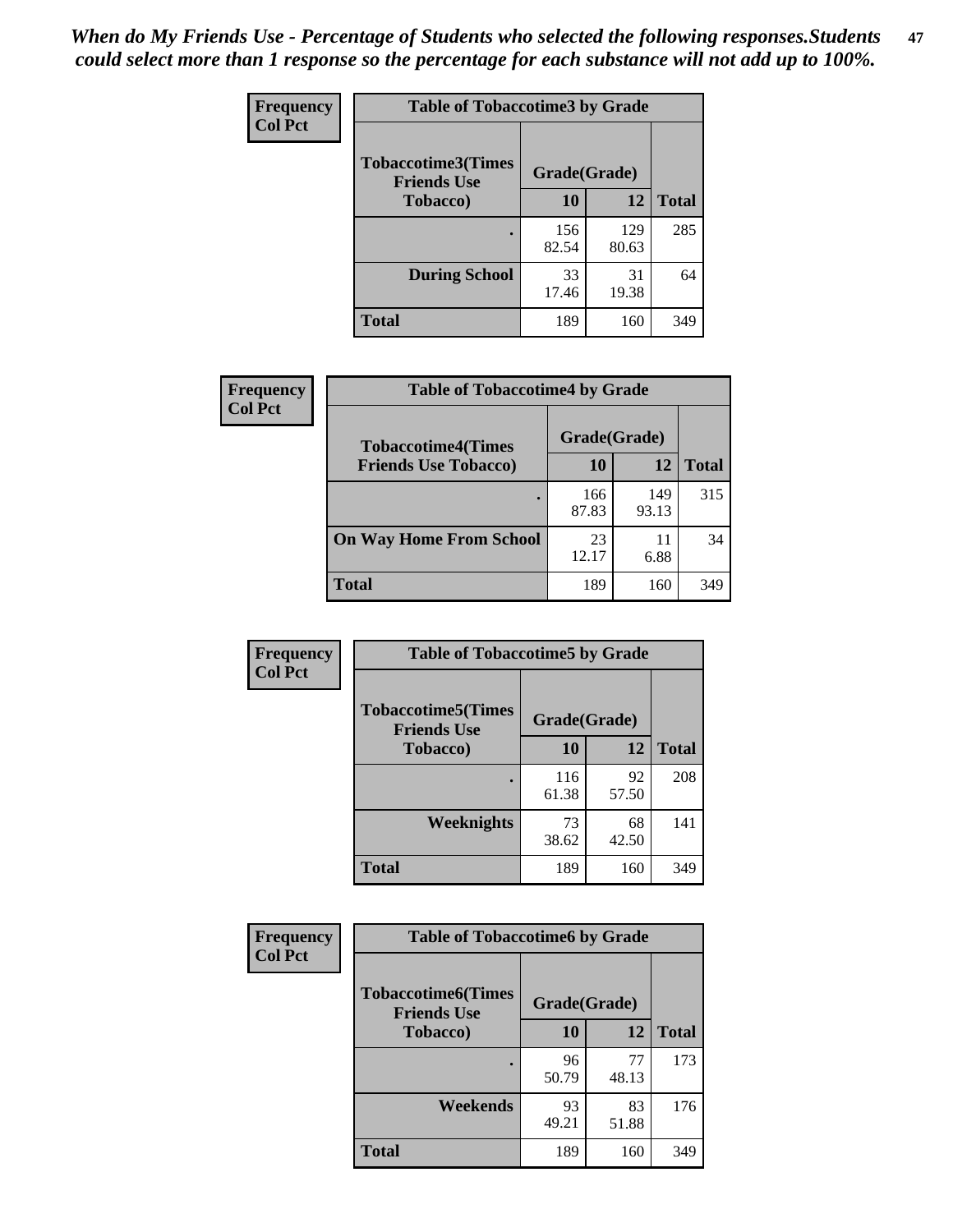| Frequency      | <b>Table of Marijuanatime1 by Grade</b>           |              |             |              |  |  |
|----------------|---------------------------------------------------|--------------|-------------|--------------|--|--|
| <b>Col Pct</b> | <b>Marijuanatime1(Times</b><br><b>Friends Use</b> | Grade(Grade) |             |              |  |  |
|                | Marijuana)                                        | 10           | 12          | <b>Total</b> |  |  |
|                |                                                   | 87<br>46.03  | 69<br>43.13 | 156          |  |  |
|                | Do Not Use                                        | 102<br>53.97 | 91<br>56.88 | 193          |  |  |
|                | <b>Total</b>                                      | 189          | 160         | 349          |  |  |

| Frequency      | <b>Table of Marijuanatime2 by Grade</b>           |              |              |              |
|----------------|---------------------------------------------------|--------------|--------------|--------------|
| <b>Col Pct</b> | <b>Marijuanatime2(Times</b><br><b>Friends Use</b> | Grade(Grade) |              |              |
|                | Marijuana)                                        | 10           | 12           | <b>Total</b> |
|                |                                                   | 156<br>82.54 | 140<br>87.50 | 296          |
|                | <b>On Way to School</b>                           | 33<br>17.46  | 20<br>12.50  | 53           |
|                | <b>Total</b>                                      | 189          | 160          | 349          |

| Frequency      | <b>Table of Marijuanatime3 by Grade</b>    |              |              |              |
|----------------|--------------------------------------------|--------------|--------------|--------------|
| <b>Col Pct</b> | Marijuanatime3(Times<br><b>Friends Use</b> | Grade(Grade) |              |              |
|                | Marijuana)                                 | 10           | 12           | <b>Total</b> |
|                |                                            | 170<br>89.95 | 153<br>95.63 | 323          |
|                | <b>During School</b>                       | 19<br>10.05  | 7<br>4.38    | 26           |
|                | Total                                      | 189          | 160          | 349          |

| <b>Frequency</b><br><b>Col Pct</b> | <b>Table of Marijuanatime4 by Grade</b> |              |              |       |
|------------------------------------|-----------------------------------------|--------------|--------------|-------|
|                                    | <b>Marijuanatime4</b> (Times            | Grade(Grade) |              |       |
|                                    | <b>Friends Use Marijuana</b> )          | 10           | 12           | Total |
|                                    |                                         | 150<br>79.37 | 141<br>88.13 | 291   |
|                                    | <b>On Way Home From School</b>          | 39<br>20.63  | 19<br>11.88  | 58    |
|                                    | <b>Total</b>                            | 189          | 160          | 349   |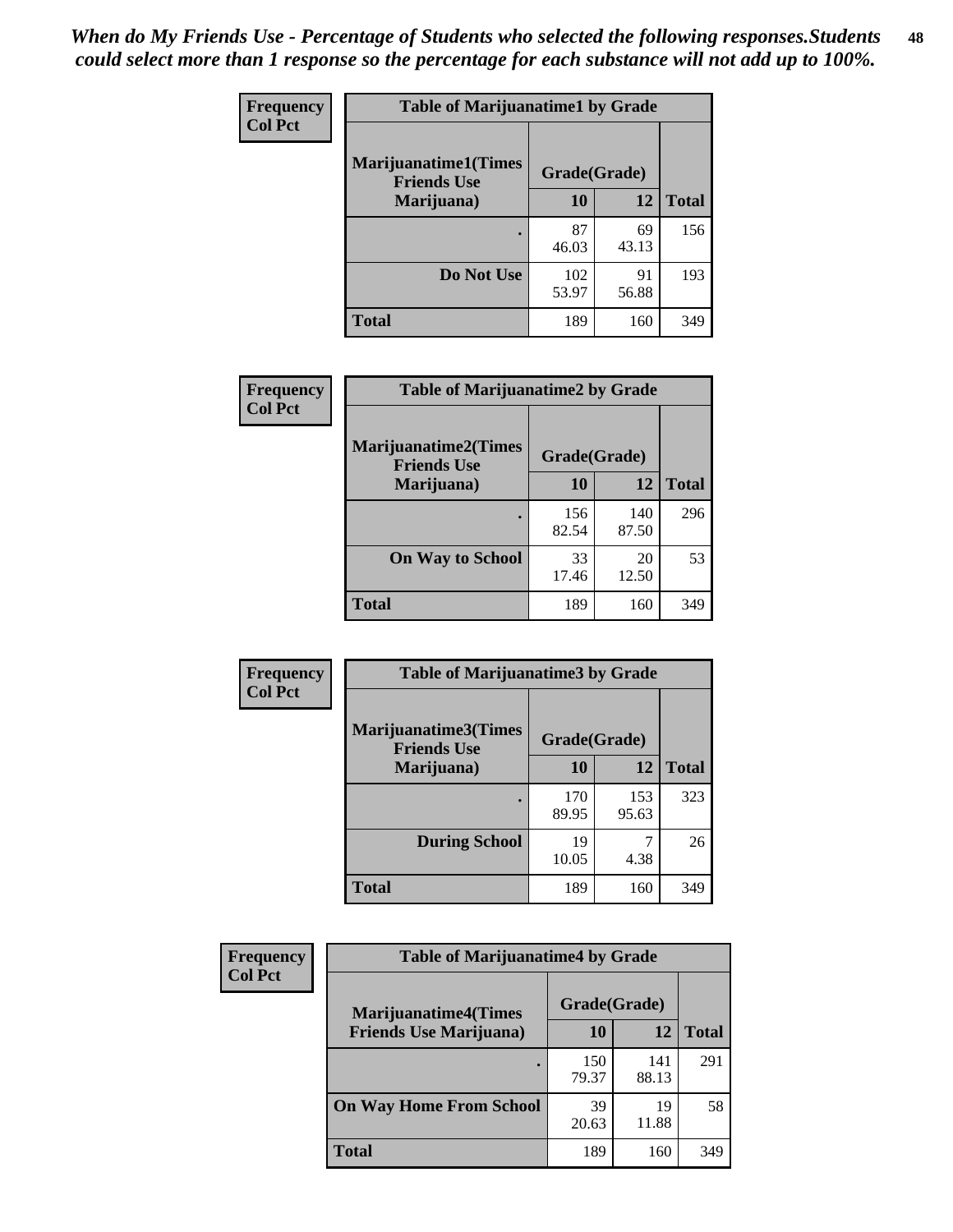| Frequency      | <b>Table of Marijuanatime5 by Grade</b>            |              |              |              |
|----------------|----------------------------------------------------|--------------|--------------|--------------|
| <b>Col Pct</b> | <b>Marijuanatime5</b> (Times<br><b>Friends Use</b> | Grade(Grade) |              |              |
|                | Marijuana)                                         | 10           | 12           | <b>Total</b> |
|                |                                                    | 127<br>67.20 | 117<br>73.13 | 244          |
|                | Weeknights                                         | 62<br>32.80  | 43<br>26.88  | 105          |
|                | <b>Total</b>                                       | 189          | 160          | 349          |

| <b>Frequency</b> | <b>Table of Marijuanatime6 by Grade</b>            |              |             |              |
|------------------|----------------------------------------------------|--------------|-------------|--------------|
| <b>Col Pct</b>   | <b>Marijuanatime6</b> (Times<br><b>Friends Use</b> | Grade(Grade) |             |              |
|                  | Marijuana)                                         | 10           | 12          | <b>Total</b> |
|                  | $\bullet$                                          | 98<br>51.85  | 90<br>56.25 | 188          |
|                  | Weekends                                           | 91<br>48.15  | 70<br>43.75 | 161          |
|                  | <b>Total</b>                                       | 189          | 160         | 349          |

| <b>Frequency</b> | <b>Table of Otherdrugtime1 by Grade</b>                  |              |              |              |  |
|------------------|----------------------------------------------------------|--------------|--------------|--------------|--|
| <b>Col Pct</b>   | <b>Otherdrugtime1</b> (Times<br><b>Friends Use Other</b> | Grade(Grade) |              |              |  |
|                  | <b>Illegal Drugs</b> )                                   | 10           | 12           | <b>Total</b> |  |
|                  |                                                          | 34<br>17.99  | 30<br>18.75  | 64           |  |
|                  | Do Not Use                                               | 155<br>82.01 | 130<br>81.25 | 285          |  |
|                  | <b>Total</b>                                             | 189          | 160          | 349          |  |

| Frequency      | <b>Table of Otherdrugtime2 by Grade</b>                 |              |              |              |  |  |
|----------------|---------------------------------------------------------|--------------|--------------|--------------|--|--|
| <b>Col Pct</b> | <b>Otherdrugtime2(Times</b><br><b>Friends Use Other</b> | Grade(Grade) |              |              |  |  |
|                | <b>Illegal Drugs</b> )                                  | 10           | 12           | <b>Total</b> |  |  |
|                |                                                         | 182<br>96.30 | 156<br>97.50 | 338          |  |  |
|                | <b>On Way to School</b>                                 | 3.70         | 4<br>2.50    | 11           |  |  |
|                | Total                                                   | 189          | 160          | 349          |  |  |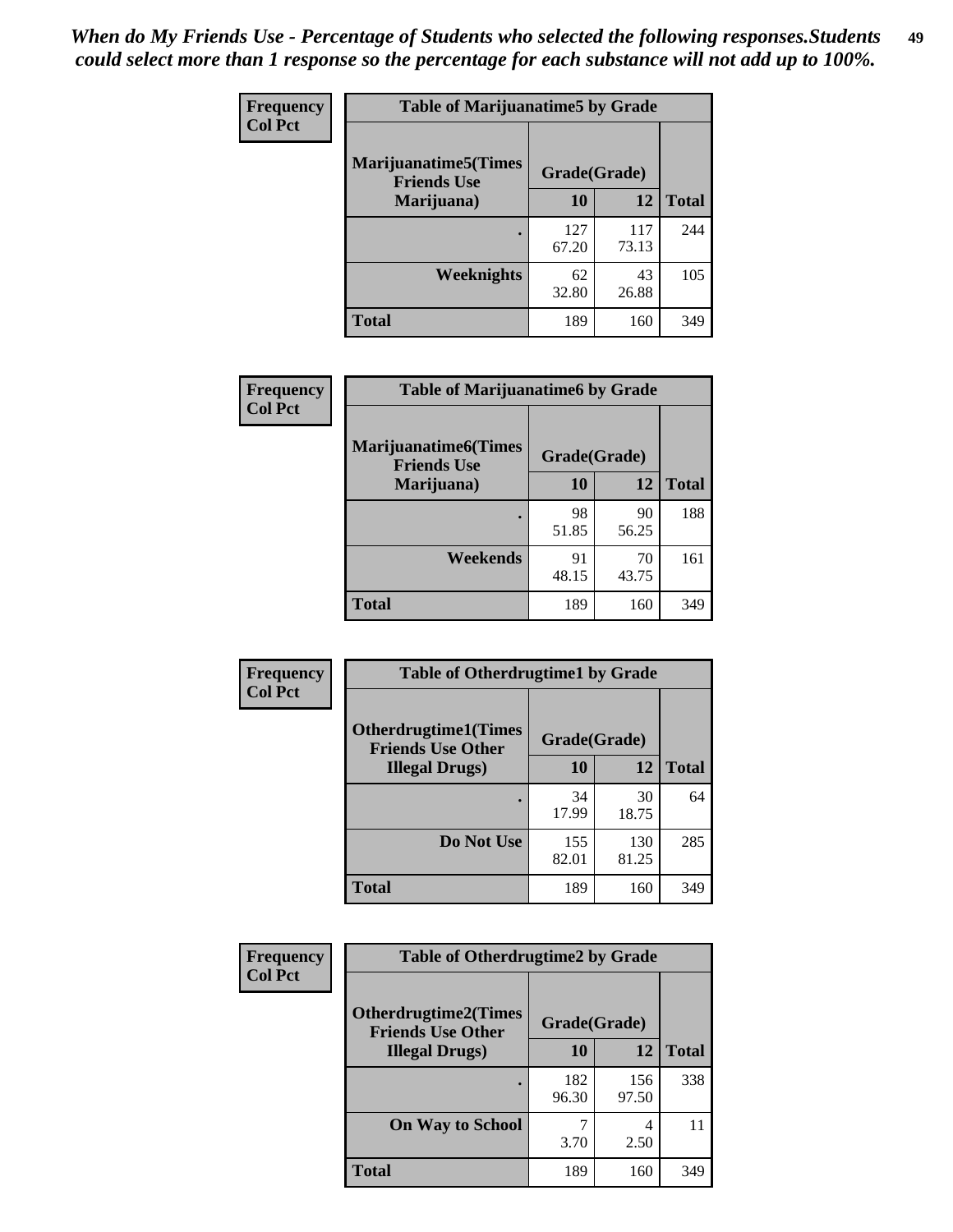| <b>Frequency</b> | <b>Table of Otherdrugtime3 by Grade</b>          |              |                        |              |  |  |
|------------------|--------------------------------------------------|--------------|------------------------|--------------|--|--|
| <b>Col Pct</b>   | Otherdrugtime3(Times<br><b>Friends Use Other</b> | Grade(Grade) |                        |              |  |  |
|                  | <b>Illegal Drugs</b> )                           | 10           | 12                     | <b>Total</b> |  |  |
|                  |                                                  | 181<br>95.77 | 158<br>98.75           | 339          |  |  |
|                  | <b>During School</b>                             | 8<br>4.23    | $\mathfrak{D}$<br>1.25 | 10           |  |  |
|                  | Total                                            | 189          | 160                    | 349          |  |  |

| Frequency      | <b>Table of Otherdrugtime4 by Grade</b>                         |              |              |              |  |  |
|----------------|-----------------------------------------------------------------|--------------|--------------|--------------|--|--|
| <b>Col Pct</b> | <b>Otherdrugtime4(Times</b><br><b>Friends Use Other Illegal</b> | Grade(Grade) |              |              |  |  |
|                | Drugs)                                                          | 10           | 12           | <b>Total</b> |  |  |
|                | $\bullet$                                                       | 179<br>94.71 | 154<br>96.25 | 333          |  |  |
|                | <b>On Way Home From School</b>                                  | 10<br>5.29   | 6<br>3.75    | 16           |  |  |
|                | <b>Total</b>                                                    | 189          | 160          | 349          |  |  |

| <b>Frequency</b> | <b>Table of Otherdrugtime5 by Grade</b>                  |              |              |              |  |  |
|------------------|----------------------------------------------------------|--------------|--------------|--------------|--|--|
| <b>Col Pct</b>   | <b>Otherdrugtime5</b> (Times<br><b>Friends Use Other</b> | Grade(Grade) |              |              |  |  |
|                  | <b>Illegal Drugs</b> )                                   | 10           | 12           | <b>Total</b> |  |  |
|                  |                                                          | 171<br>90.48 | 143<br>89.38 | 314          |  |  |
|                  | <b>Weeknights</b>                                        | 18<br>9.52   | 17<br>10.63  | 35           |  |  |
|                  | Total                                                    | 189          | 160          | 349          |  |  |

| <b>Frequency</b> | <b>Table of Otherdrugtime6 by Grade</b>                 |              |              |              |  |  |
|------------------|---------------------------------------------------------|--------------|--------------|--------------|--|--|
| <b>Col Pct</b>   | <b>Otherdrugtime6(Times</b><br><b>Friends Use Other</b> | Grade(Grade) |              |              |  |  |
|                  | <b>Illegal Drugs</b> )                                  | 10           | 12           | <b>Total</b> |  |  |
|                  |                                                         | 149<br>78.84 | 127<br>79.38 | 276          |  |  |
|                  | Weekends                                                | 40<br>21.16  | 33<br>20.63  | 73           |  |  |
|                  | <b>Total</b>                                            | 189          | 160          | 349          |  |  |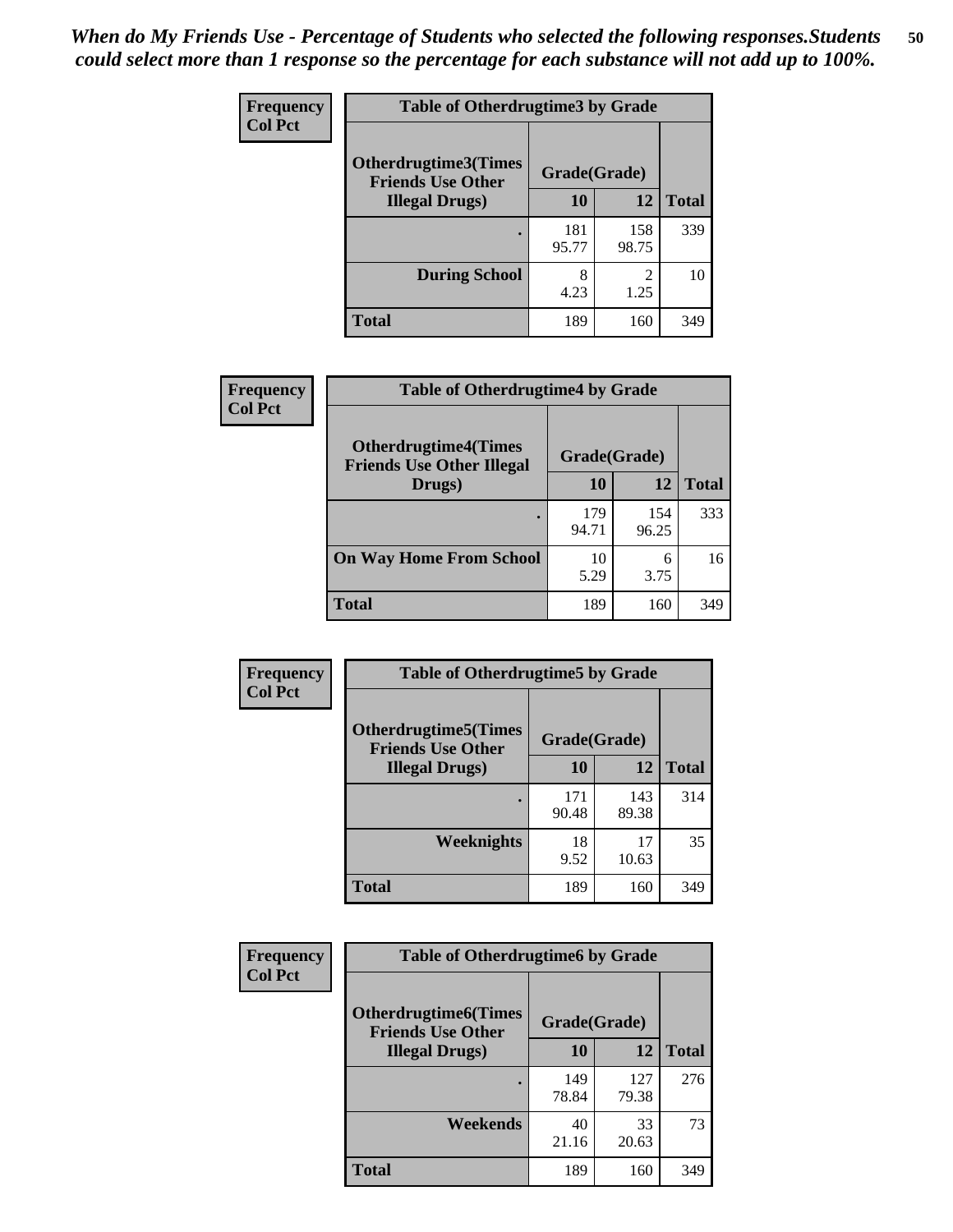| Frequency<br><b>Col Pct</b> | <b>Table of Educationalcohol by Grade</b>                                                                  |              |             |              |  |
|-----------------------------|------------------------------------------------------------------------------------------------------------|--------------|-------------|--------------|--|
|                             | Educationalcohol(I<br>have been taught<br>about alcohol,<br>tobacco,<br>and other drugs<br>within the last | Grade(Grade) |             |              |  |
|                             | year at school)                                                                                            | 10           | 12          | <b>Total</b> |  |
|                             | <b>Yes</b>                                                                                                 | 160<br>84.66 | 74<br>46.25 | 234          |  |
|                             | N <sub>0</sub>                                                                                             | 29<br>15.34  | 86<br>53.75 | 115          |  |
|                             | <b>Total</b>                                                                                               | 189          | 160         | 349          |  |

| Frequency      | <b>Table of Eversmoked by Grade</b> |              |              |              |  |  |  |
|----------------|-------------------------------------|--------------|--------------|--------------|--|--|--|
| <b>Col Pct</b> | Eversmoked(I<br>have smoked         |              | Grade(Grade) |              |  |  |  |
|                | a cigarette)                        | 10           | 12           | <b>Total</b> |  |  |  |
|                | Yes                                 | 86<br>45.50  | 68<br>42.50  | 154          |  |  |  |
|                | N <sub>0</sub>                      | 103<br>54.50 | 92<br>57.50  | 195          |  |  |  |
|                | <b>Total</b>                        | 189          | 160          | 349          |  |  |  |

| Frequency      | <b>Table of Drovedrinking by Grade</b>                                                                              |              |                    |              |  |  |
|----------------|---------------------------------------------------------------------------------------------------------------------|--------------|--------------------|--------------|--|--|
| <b>Col Pct</b> | Drovedrinking(In<br>the past 30 days I<br>have driven a car<br>or other vehicle<br>while I was<br>drinking alcohol) |              | Grade(Grade)<br>12 | <b>Total</b> |  |  |
|                | Yes                                                                                                                 | 11<br>5.82   | 13<br>8.13         | 24           |  |  |
|                | N <sub>0</sub>                                                                                                      | 178<br>94.18 | 147<br>91.88       | 325          |  |  |
|                | <b>Total</b>                                                                                                        | 189          | 160                | 349          |  |  |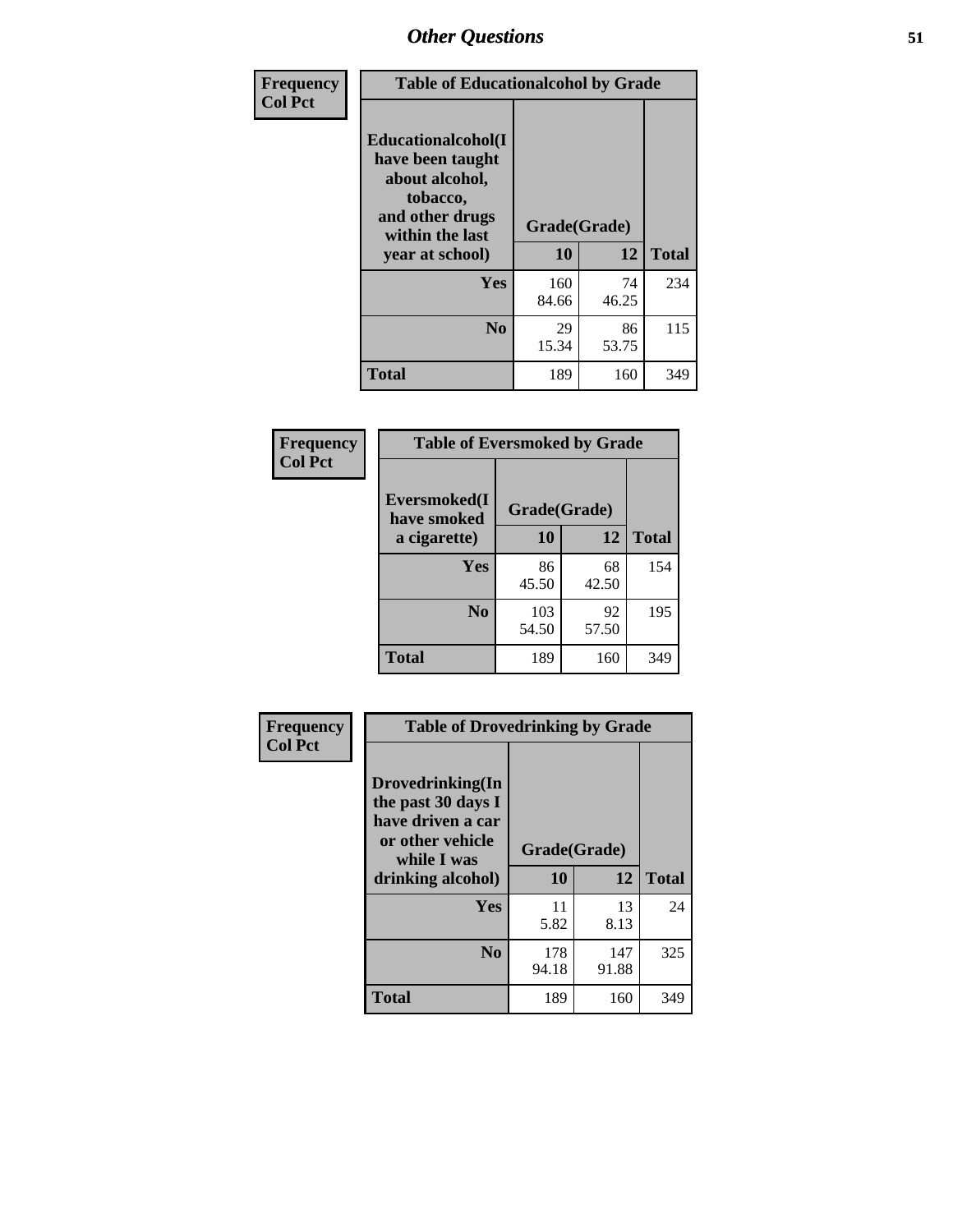| Frequency      | <b>Table of Rodedrinking by Grade</b>                                                                      |              |              |              |  |  |
|----------------|------------------------------------------------------------------------------------------------------------|--------------|--------------|--------------|--|--|
| <b>Col Pct</b> | Rodedrinking(In<br>the past 30 days<br>I have ridden in<br>a car with a<br>driver who had<br>been drinking | Grade(Grade) |              |              |  |  |
|                | alcohol)                                                                                                   | 10           | 12           | <b>Total</b> |  |  |
|                | <b>Yes</b>                                                                                                 | 36<br>19.05  | 34<br>21.25  | 70           |  |  |
|                | N <sub>0</sub>                                                                                             | 153<br>80.95 | 126<br>78.75 | 279          |  |  |
|                | <b>Total</b>                                                                                               | 189          | 160          | 349          |  |  |

#### **Frequency Col Pct**

| <b>Table of Drugsschool by Grade</b>                                                                                      |              |              |              |  |  |  |
|---------------------------------------------------------------------------------------------------------------------------|--------------|--------------|--------------|--|--|--|
| <b>Drugsschool</b> (During<br>the past 12 months,<br>I have been offered,<br>sold,<br>or given illegal<br>drugs on school | Grade(Grade) |              |              |  |  |  |
| property)                                                                                                                 | 10           | 12           | <b>Total</b> |  |  |  |
| Yes                                                                                                                       | 43<br>22.75  | 15<br>9.38   | 58           |  |  |  |
| N <sub>0</sub>                                                                                                            | 146<br>77.25 | 145<br>90.63 | 291          |  |  |  |
| <b>Total</b>                                                                                                              | 189          | 160          | 349          |  |  |  |

| Frequency      | <b>Table of Helpbullied by Grade</b>                                                         |             |             |              |  |  |  |
|----------------|----------------------------------------------------------------------------------------------|-------------|-------------|--------------|--|--|--|
| <b>Col Pct</b> | $Helpb$ ullied $(I$<br>would help<br>Grade(Grade)<br>someone who was<br>10<br>being bullied) |             | 12          | <b>Total</b> |  |  |  |
|                |                                                                                              |             |             |              |  |  |  |
|                | <b>Strongly Agree</b>                                                                        | 80<br>42.33 | 60<br>37.50 | 140          |  |  |  |
|                | <b>Somewhat Agree</b>                                                                        | 90<br>47.62 | 77<br>48.13 | 167          |  |  |  |
|                | <b>Somewhat Disagree</b>                                                                     | 13<br>6.88  | 14<br>8.75  | 27           |  |  |  |
|                | <b>Strongly Disagree</b>                                                                     | 6<br>3.17   | 9<br>5.63   | 15           |  |  |  |
|                | <b>Total</b>                                                                                 | 189         | 160         | 349          |  |  |  |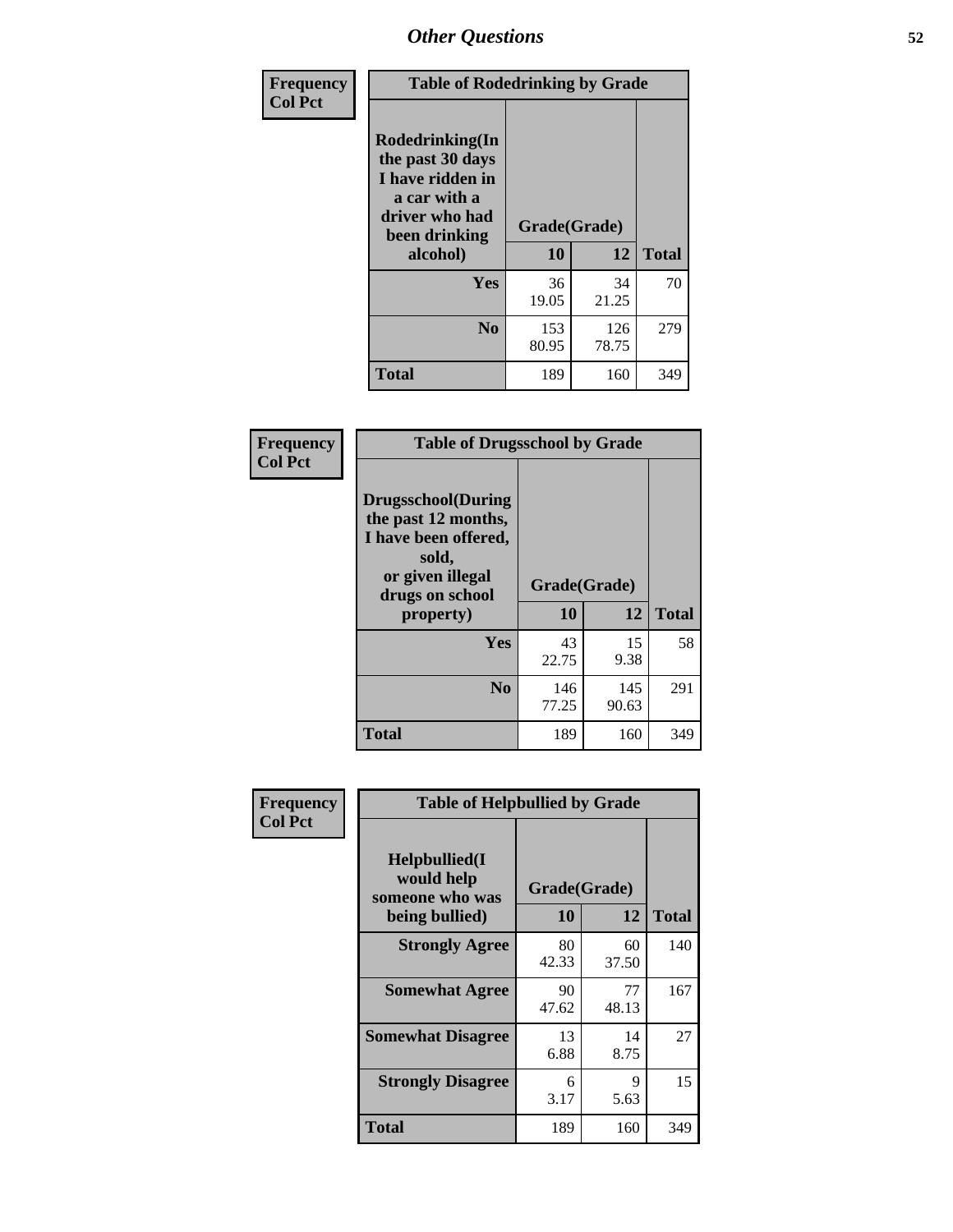| Frequency      | <b>Table of Grade by Bingedrinking</b> |                                                                                                                |                |              |                   |                               |                               |                   |              |
|----------------|----------------------------------------|----------------------------------------------------------------------------------------------------------------|----------------|--------------|-------------------|-------------------------------|-------------------------------|-------------------|--------------|
| <b>Row Pct</b> |                                        | <b>Bingedrinking(I have drunk five or more</b><br>drinks of alcohol at one sitting during the<br>last 30 days) |                |              |                   |                               |                               |                   |              |
|                | Grade(Grade)   Days                    | $\mathbf{0}$                                                                                                   | $1$ or<br>days | 3 to<br>days | 6 to<br>q<br>days | <b>10</b><br>to<br>19<br>days | <b>20</b><br>to<br>29<br>days | All<br>30<br>days | <b>Total</b> |
|                | 10                                     | 156<br>82.54                                                                                                   | 4<br>2.12      | 5<br>2.65    | 6<br>3.17         | 6<br>3.17                     | $\mathcal{R}$<br>1.59         | 9<br>4.76         | 189          |
|                | 12                                     | 140<br>87.50                                                                                                   | 6<br>3.75      | 5<br>3.13    | 0.63              | 3<br>1.88                     | 4<br>2.50                     | 0.63              | 160          |
|                | <b>Total</b>                           | 296                                                                                                            | 10             | 10           | 7                 | 9                             | 7                             | 10                | 349          |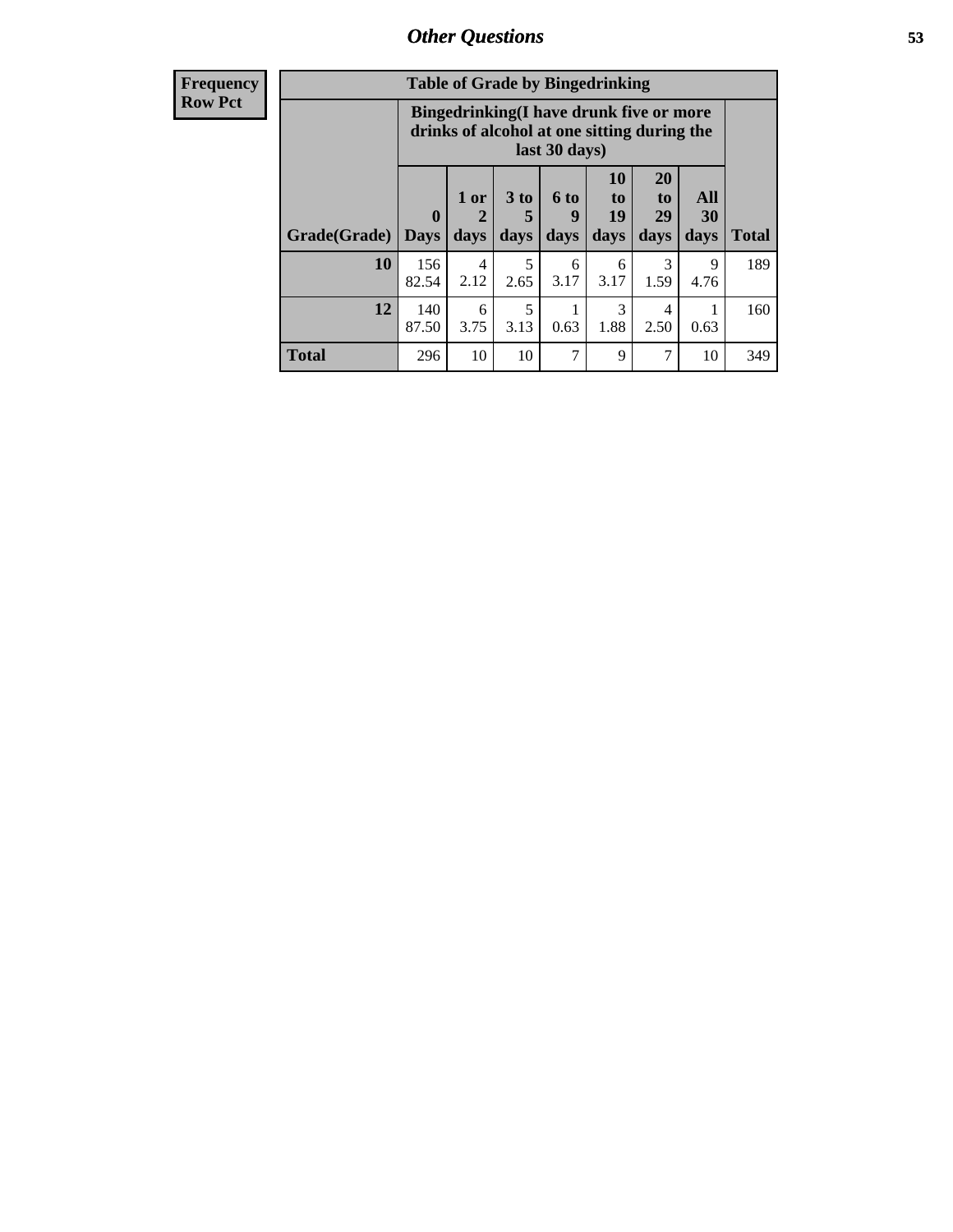### *Nutrition* **54**

| <b>Frequency</b><br>Row Pct |
|-----------------------------|
|                             |

| <b>Table of Grade by Dairy</b> |                                                                                                                                                  |                                                                 |             |             |     |  |  |  |
|--------------------------------|--------------------------------------------------------------------------------------------------------------------------------------------------|-----------------------------------------------------------------|-------------|-------------|-----|--|--|--|
|                                |                                                                                                                                                  | Dairy (I eat at least 3 servings of dairy<br>products each day) |             |             |     |  |  |  |
| Grade(Grade)                   | <b>Somewhat</b><br><b>Somewhat</b><br><b>Strongly</b><br><b>Strongly</b><br><b>Disagree</b><br><b>Disagree</b><br><b>Total</b><br>Agree<br>Agree |                                                                 |             |             |     |  |  |  |
| 10                             | 41<br>21.69                                                                                                                                      | 80<br>42.33                                                     | 46<br>24.34 | 22<br>11.64 | 189 |  |  |  |
| 12                             | 35<br>21.88                                                                                                                                      | 71<br>44.38                                                     | 37<br>23.13 | 17<br>10.63 | 160 |  |  |  |
| <b>Total</b>                   | 76                                                                                                                                               | 151                                                             | 83          | 39          | 349 |  |  |  |

| <b>Frequency</b> |  |
|------------------|--|
| <b>Row Pct</b>   |  |

|              |                                                                          | <b>Table of Grade by Fruitveg</b> |                               |                                    |              |  |
|--------------|--------------------------------------------------------------------------|-----------------------------------|-------------------------------|------------------------------------|--------------|--|
|              | Fruitveg(I eat at least 5 servings of fruits<br>and vegetables each day) |                                   |                               |                                    |              |  |
| Grade(Grade) | <b>Strongly</b><br>Agree                                                 | Agree                             | Somewhat Somewhat<br>Disagree | <b>Strongly</b><br><b>Disagree</b> | <b>Total</b> |  |
| 10           | 26<br>13.76                                                              | 63<br>33.33                       | 69<br>36.51                   | 31<br>16.40                        | 189          |  |
| 12           | 17<br>10.63                                                              | 57<br>35.63                       | 53<br>33.13                   | 33<br>20.63                        | 160          |  |
| <b>Total</b> | 43                                                                       | 120                               | 122                           | 64                                 | 349          |  |

| <b>Frequency</b> | <b>Table of Grade by Cafeteriahealthy</b> |                                                                       |                     |                                    |                                    |              |  |
|------------------|-------------------------------------------|-----------------------------------------------------------------------|---------------------|------------------------------------|------------------------------------|--------------|--|
| <b>Row Pct</b>   |                                           | Cafeteriahealthy (School meals in my<br>school cafeteria are healthy) |                     |                                    |                                    |              |  |
|                  | Grade(Grade)                              | <b>Strongly</b><br>Agree                                              | Somewhat  <br>Agree | <b>Somewhat</b><br><b>Disagree</b> | <b>Strongly</b><br><b>Disagree</b> | <b>Total</b> |  |
|                  | 10                                        | 19<br>10.05                                                           | 61<br>32.28         | 45<br>23.81                        | 64<br>33.86                        | 189          |  |
|                  | 12                                        | 6<br>3.75                                                             | 55<br>34.38         | 48<br>30.00                        | 51<br>31.88                        | 160          |  |
|                  | Total                                     | 25                                                                    | 116                 | 93                                 | 115                                | 349          |  |

| <b>Frequency</b> |
|------------------|
| <b>Row Pct</b>   |

| <b>Table of Grade by Cafeterianutrition</b> |                                                                                           |                     |                                    |                                    |              |  |  |
|---------------------------------------------|-------------------------------------------------------------------------------------------|---------------------|------------------------------------|------------------------------------|--------------|--|--|
|                                             | <b>Cafeterianutrition</b> (Facts about nutrition<br>are available in my school cafeteria) |                     |                                    |                                    |              |  |  |
| Grade(Grade)                                | <b>Strongly</b><br>Agree                                                                  | Somewhat  <br>Agree | <b>Somewhat</b><br><b>Disagree</b> | <b>Strongly</b><br><b>Disagree</b> | <b>Total</b> |  |  |
| 10                                          | 48<br>25.40                                                                               | 64<br>33.86         | 38<br>20.11                        | 39<br>20.63                        | 189          |  |  |
| 12                                          | 28<br>17.50                                                                               | 68<br>42.50         | 31<br>19.38                        | 33<br>20.63                        | 160          |  |  |
| <b>Total</b>                                | 76                                                                                        | 132                 | 69                                 | 72                                 | 349          |  |  |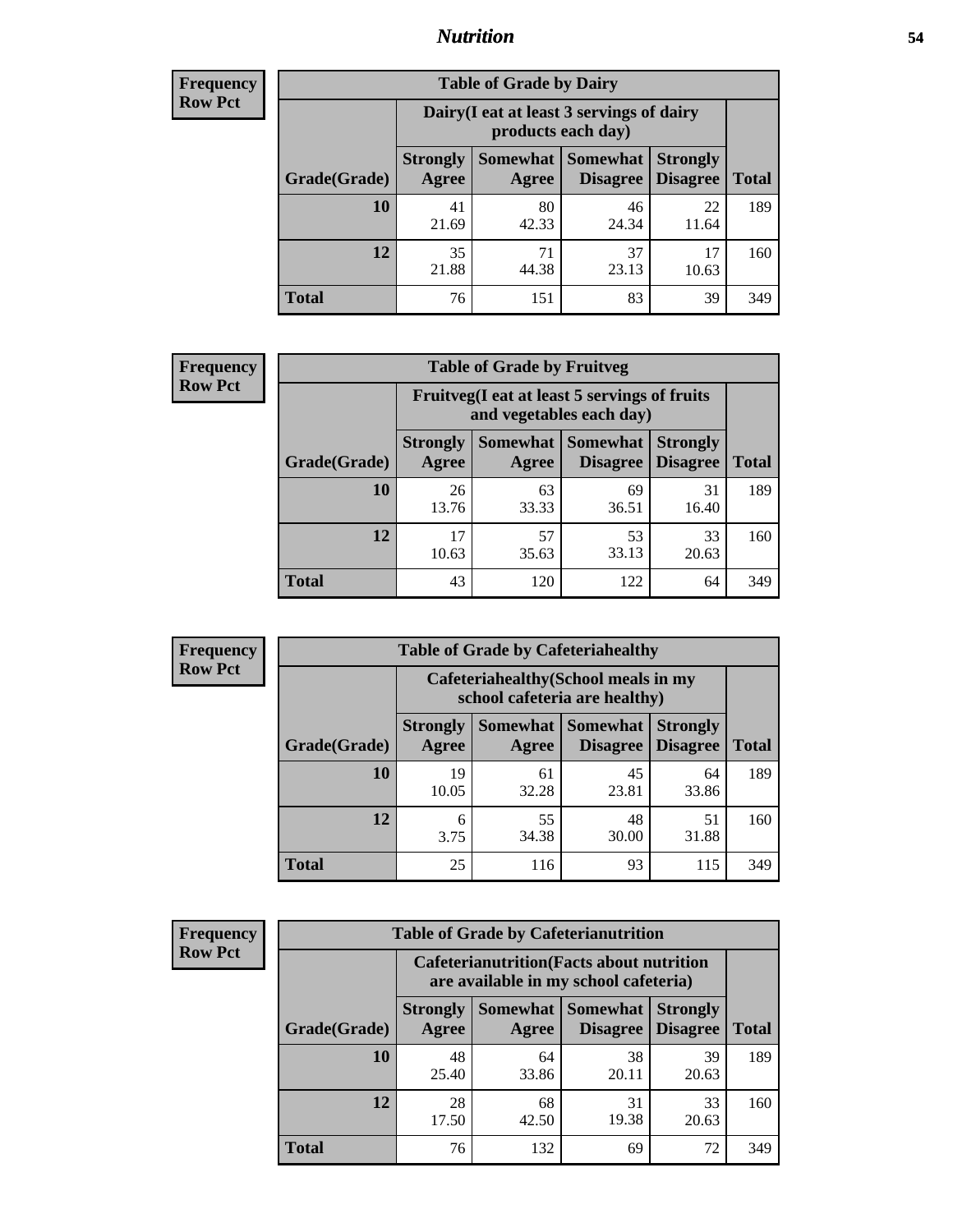### *Nutrition* **55**

| <b>Frequency</b> |
|------------------|
| Row Pct          |

| <b>Table of Grade by Schoollunch</b> |                                                                                                                            |                                                                 |            |             |     |  |  |  |
|--------------------------------------|----------------------------------------------------------------------------------------------------------------------------|-----------------------------------------------------------------|------------|-------------|-----|--|--|--|
|                                      |                                                                                                                            | Schoollunch(I eat school lunch three or<br>more times per week) |            |             |     |  |  |  |
| Grade(Grade)                         | Somewhat   Somewhat<br><b>Strongly</b><br><b>Strongly</b><br><b>Disagree</b><br>Disagree<br><b>Total</b><br>Agree<br>Agree |                                                                 |            |             |     |  |  |  |
| 10                                   | 84<br>44.44                                                                                                                | 40<br>21.16                                                     | 11<br>5.82 | 54<br>28.57 | 189 |  |  |  |
| 12                                   | 50<br>31.25                                                                                                                | 30<br>18.75                                                     | 11<br>6.88 | 69<br>43.13 | 160 |  |  |  |
| <b>Total</b>                         | 134                                                                                                                        | 70                                                              | 22         | 123         | 349 |  |  |  |

| <b>Frequency</b> |  |
|------------------|--|
| <b>Row Pct</b>   |  |

| <b>Table of Grade by Foodchoices</b> |                                                                            |             |                                   |                                    |              |  |  |
|--------------------------------------|----------------------------------------------------------------------------|-------------|-----------------------------------|------------------------------------|--------------|--|--|
|                                      | <b>Foodchoices</b> (I make healthy food choices in<br>my school cafeteria) |             |                                   |                                    |              |  |  |
| Grade(Grade)                         | <b>Strongly</b><br>Agree                                                   | Agree       | Somewhat   Somewhat  <br>Disagree | <b>Strongly</b><br><b>Disagree</b> | <b>Total</b> |  |  |
| 10                                   | 33<br>17.46                                                                | 56<br>29.63 | 51<br>26.98                       | 49<br>25.93                        | 189          |  |  |
| 12                                   | 18<br>11.25                                                                | 60<br>37.50 | 29<br>18.13                       | 53<br>33.13                        | 160          |  |  |
| <b>Total</b>                         | 51                                                                         | 116         | 80                                | 102                                | 349          |  |  |

| <b>Frequency</b> | <b>Table of Grade by Wholewheat</b> |                                                                                                             |             |                                 |                                    |              |  |  |  |
|------------------|-------------------------------------|-------------------------------------------------------------------------------------------------------------|-------------|---------------------------------|------------------------------------|--------------|--|--|--|
| <b>Row Pct</b>   |                                     | Wholewheat (There are whole wheat and<br>multigrain breads and cereals available in<br>my school cafeteria) |             |                                 |                                    |              |  |  |  |
|                  | Grade(Grade)                        | <b>Strongly</b><br>Agree                                                                                    | Agree       | Somewhat   Somewhat<br>Disagree | <b>Strongly</b><br><b>Disagree</b> | <b>Total</b> |  |  |  |
|                  | 10                                  | 58<br>30.69                                                                                                 | 72<br>38.10 | 32<br>16.93                     | 27<br>14.29                        | 189          |  |  |  |
|                  | 12                                  | 30<br>18.75                                                                                                 | 67<br>41.88 | 28<br>17.50                     | 35<br>21.88                        | 160          |  |  |  |
|                  | <b>Total</b>                        | 88                                                                                                          | 139         | 60                              | 62                                 | 349          |  |  |  |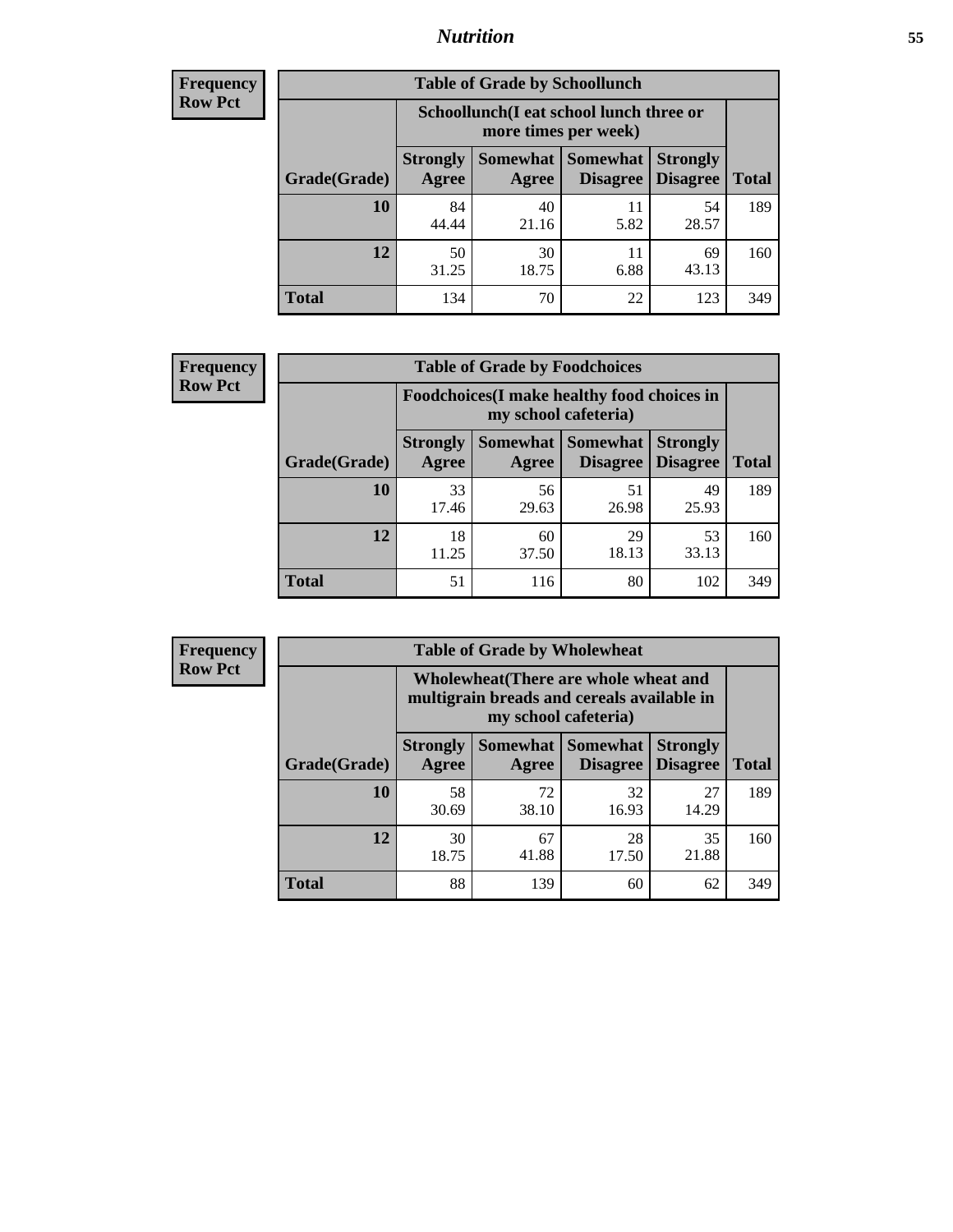### *Nutrition* **56**

**Frequency Row Pct**

| <b>Table of Grade by Healthyvending</b> |                                                                                                                                               |                          |                                    |                                    |              |  |
|-----------------------------------------|-----------------------------------------------------------------------------------------------------------------------------------------------|--------------------------|------------------------------------|------------------------------------|--------------|--|
|                                         | Healthyvending (If only healthy snacks and<br>beverages were available in the vending<br>machines during the school day,<br>I would buy them) |                          |                                    |                                    |              |  |
| Grade(Grade)                            | <b>Strongly</b><br>Agree                                                                                                                      | <b>Somewhat</b><br>Agree | <b>Somewhat</b><br><b>Disagree</b> | <b>Strongly</b><br><b>Disagree</b> | <b>Total</b> |  |
| 10                                      | 42<br>22.22                                                                                                                                   | 52<br>27.51              | 43<br>22.75                        | 52<br>27.51                        | 189          |  |
| 12                                      | 30<br>18.75                                                                                                                                   | 55<br>34.38              | 30<br>18.75                        | 45<br>28.13                        | 160          |  |
| <b>Total</b>                            | 72                                                                                                                                            | 107                      | 73                                 | 97                                 | 349          |  |

**Frequency Row Pct**

| <b>Table of Grade by Schoolbreakfast</b> |                                                                                                                                         |             |                                               |                                    |              |  |
|------------------------------------------|-----------------------------------------------------------------------------------------------------------------------------------------|-------------|-----------------------------------------------|------------------------------------|--------------|--|
|                                          | Schoolbreakfast (If breakfast were<br>available at school,<br>but outside the cafeteria,<br>I would eat breakfast at school more often) |             |                                               |                                    |              |  |
| Grade(Grade)                             | <b>Strongly</b><br>Agree                                                                                                                | Agree       | <b>Somewhat   Somewhat</b><br><b>Disagree</b> | <b>Strongly</b><br><b>Disagree</b> | <b>Total</b> |  |
| 10                                       | 63<br>33.33                                                                                                                             | 54<br>28.57 | 31<br>16.40                                   | 41<br>21.69                        | 189          |  |
| 12                                       | 41<br>25.63                                                                                                                             | 58<br>36.25 | 31<br>19.38                                   | 30<br>18.75                        | 160          |  |
| <b>Total</b>                             | 104                                                                                                                                     | 112         | 62                                            | 71                                 | 349          |  |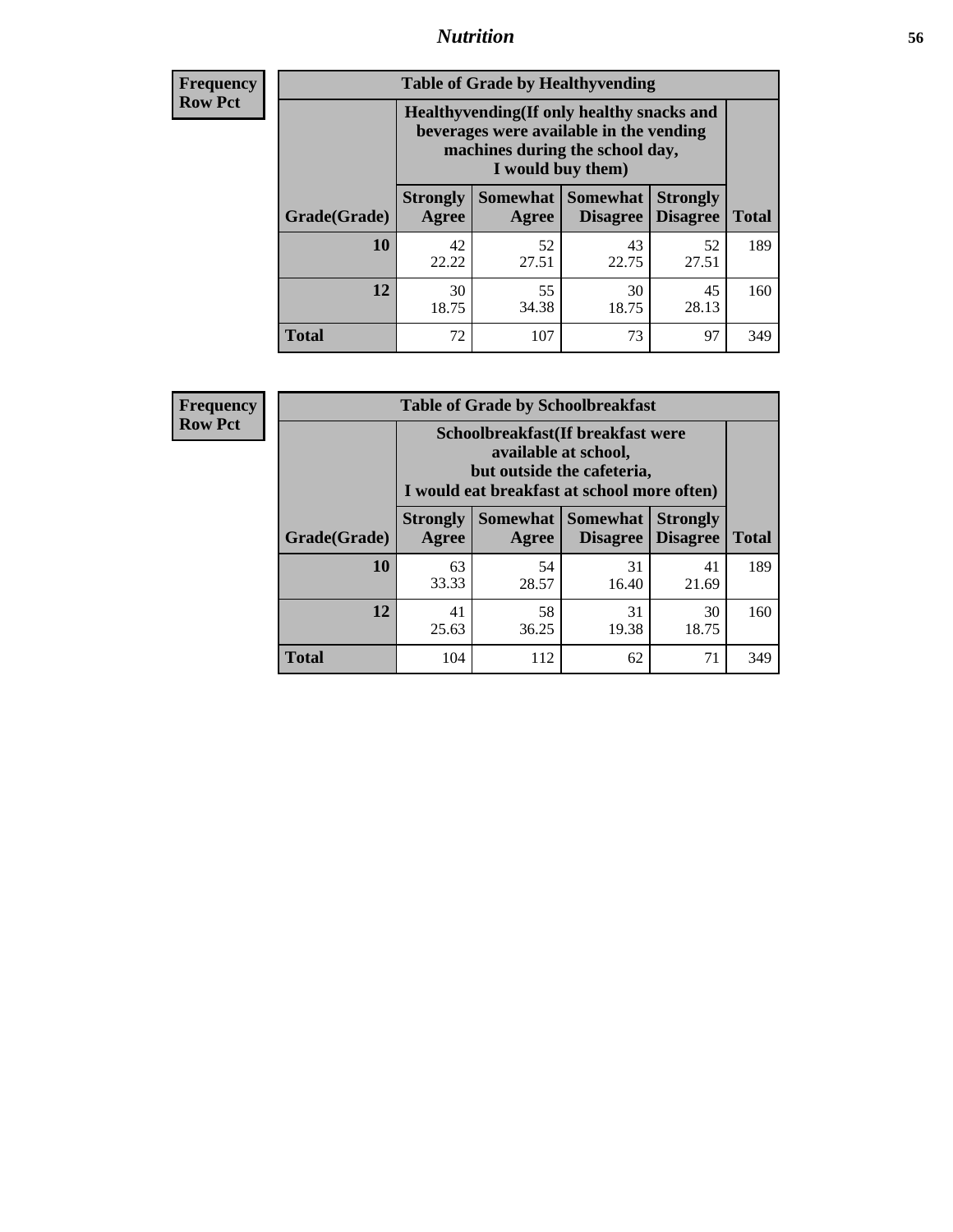| Frequency<br><b>Col Pct</b> | <b>Table of Educationaids by Grade</b>                                                                    |                    |             |              |
|-----------------------------|-----------------------------------------------------------------------------------------------------------|--------------------|-------------|--------------|
|                             | <b>Educationaids</b> (I<br>have been<br>taught about<br><b>HIV/AIDS</b> at<br>school in the<br>past year) | Grade(Grade)<br>10 | 12          | <b>Total</b> |
|                             | Yes                                                                                                       | 145<br>76.72       | 75<br>46.88 | 220          |
|                             | N <sub>0</sub>                                                                                            | 44<br>23.28        | 85<br>53.13 | 129          |
|                             | <b>Total</b>                                                                                              | 189                | 160         | 349          |

| Frequency      | <b>Table of Educationcharacter by Grade</b>                 |              |       |              |
|----------------|-------------------------------------------------------------|--------------|-------|--------------|
| <b>Col Pct</b> | Educationcharacter(I<br>have been taught<br>about character |              |       |              |
|                | education in the past                                       | Grade(Grade) |       |              |
|                | year at school)                                             | 10           | 12    | <b>Total</b> |
|                | Yes                                                         | 146          | 84    | 230          |
|                |                                                             | 77.25        | 52.50 |              |
|                | N <sub>0</sub>                                              | 43           | 76    | 119          |
|                |                                                             | 22.75        | 47.50 |              |
|                | <b>Total</b>                                                | 189          | 160   | 349          |

| <b>Frequency</b><br><b>Col Pct</b> | <b>Table of Gradcoach1 by Grade</b>              |              |              |              |
|------------------------------------|--------------------------------------------------|--------------|--------------|--------------|
|                                    | Gradcoach1(I<br>know who my<br><b>Graduation</b> | Grade(Grade) |              |              |
|                                    | Coach is)                                        | 10           | 12           | <b>Total</b> |
|                                    | Yes                                              | 39<br>20.63  | 51<br>31.88  | 90           |
|                                    | N <sub>0</sub>                                   | 150<br>79.37 | 109<br>68.13 | 259          |
|                                    | <b>Total</b>                                     | 189          | 160          | 349          |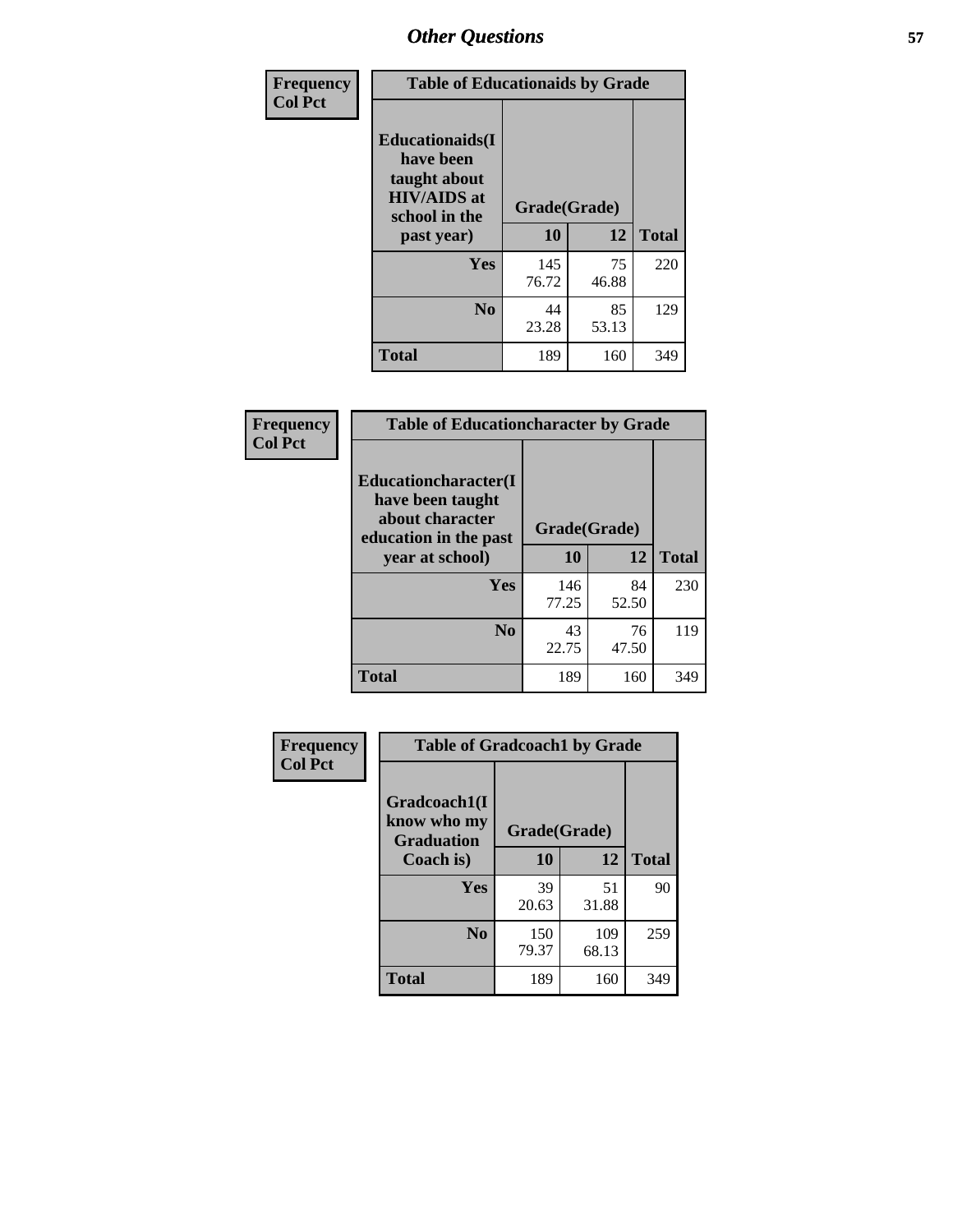| Frequency      | <b>Table of Gradcoach2 by Grade</b> |              |              |              |
|----------------|-------------------------------------|--------------|--------------|--------------|
| <b>Col Pct</b> | Gradcoach2(I<br>have                |              |              |              |
|                | contacted my<br><b>Graduation</b>   | Grade(Grade) |              |              |
|                | Coach)                              | 10           | 12           | <b>Total</b> |
|                | Yes                                 | 17<br>8.99   | 31<br>19.38  | 48           |
|                | N <sub>0</sub>                      | 172<br>91.01 | 129<br>80.63 | 301          |
|                | <b>Total</b>                        | 189          | 160          | 349          |

| <b>Frequency</b><br><b>Col Pct</b> | <b>Table of Gradcoach3 by Grade</b>                                         |              |             |              |
|------------------------------------|-----------------------------------------------------------------------------|--------------|-------------|--------------|
|                                    | Gradcoach3(I<br>have received<br>assistance<br>from my<br><b>Graduation</b> | Grade(Grade) |             |              |
|                                    | Coach)                                                                      | 10           | 12          | <b>Total</b> |
|                                    | Yes                                                                         | 16<br>8.47   | 30<br>18.75 | 46           |
|                                    | N <sub>0</sub>                                                              | 50<br>26.46  | 42<br>26.25 | 92           |
|                                    | Don't know                                                                  | 123<br>65.08 | 88<br>55.00 | 211          |
|                                    | <b>Total</b>                                                                | 189          | 160         | 349          |

| Frequency<br><b>Col Pct</b> | <b>Table of Selfharm by Grade</b>                                                                                                                                          |              |              |              |
|-----------------------------|----------------------------------------------------------------------------------------------------------------------------------------------------------------------------|--------------|--------------|--------------|
|                             | <b>Selfharm</b> (During<br>the past 12<br>months,<br>I harmed myself<br>on purpose<br><b>Suicideconsider</b><br>During the past<br>12 months,<br>I seriously<br>considered | Grade(Grade) |              |              |
|                             | suicide)                                                                                                                                                                   | 10           | 12           | <b>Total</b> |
|                             | <b>Yes</b>                                                                                                                                                                 | 19<br>10.05  | 13<br>8.13   | 32           |
|                             | N <sub>0</sub>                                                                                                                                                             | 170<br>89.95 | 147<br>91.88 | 317          |
|                             | <b>Total</b>                                                                                                                                                               | 189          | 160          | 349          |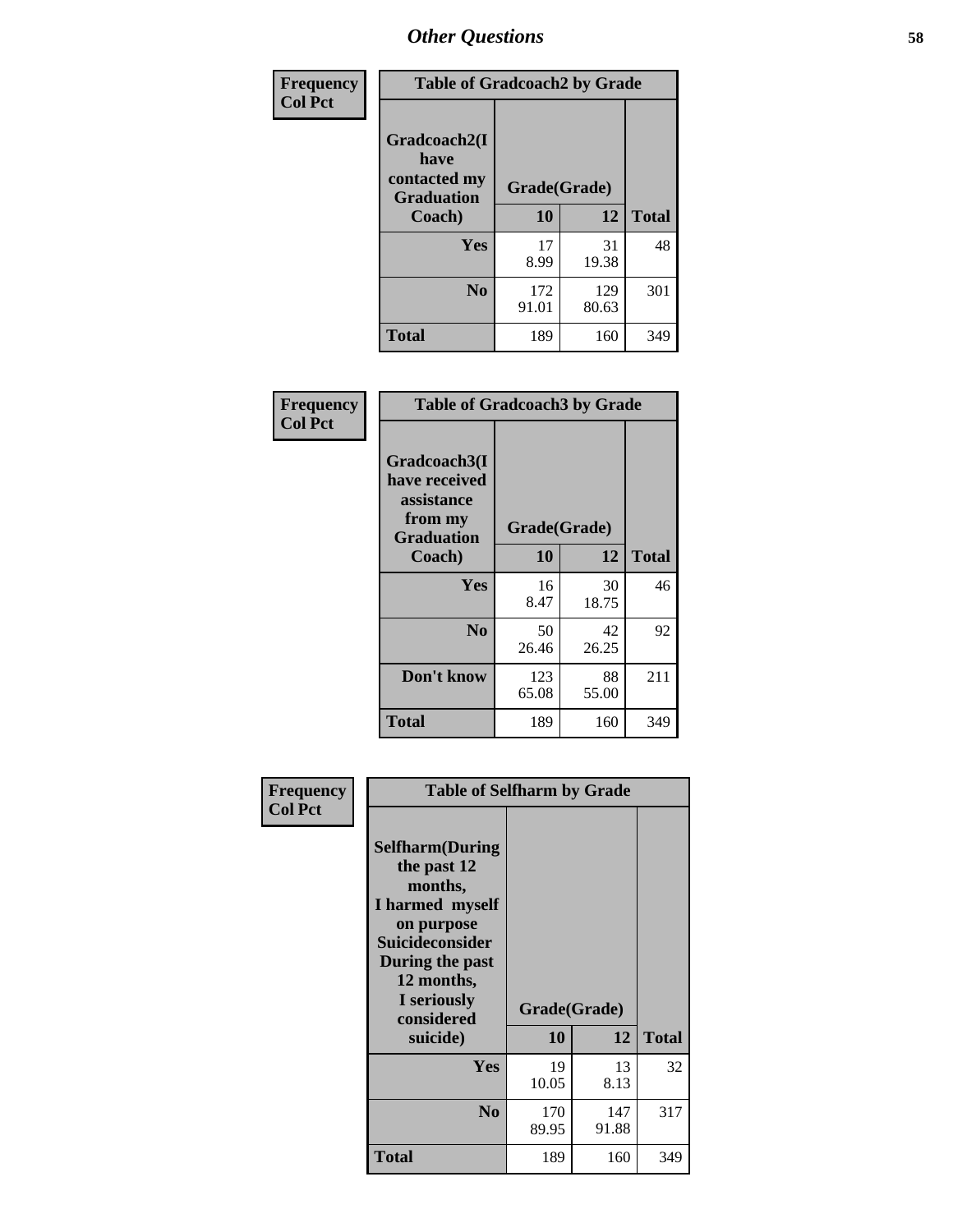| <b>Frequency</b> | <b>Table of Suicideconsider by Grade</b> |              |              |              |  |
|------------------|------------------------------------------|--------------|--------------|--------------|--|
| <b>Col Pct</b>   |                                          | Grade(Grade) |              |              |  |
|                  | <b>Suicideconsider</b>                   | <b>10</b>    | 12           | <b>Total</b> |  |
|                  | Yes                                      | 20<br>10.58  | 11<br>6.88   | 31           |  |
|                  | N <sub>0</sub>                           | 169<br>89.42 | 149<br>93.13 | 318          |  |
|                  | Total                                    | 189          | 160          | 349          |  |

| Frequency      | <b>Table of Suicideattempt by Grade</b>              |              |              |              |
|----------------|------------------------------------------------------|--------------|--------------|--------------|
| <b>Col Pct</b> | Suicideattempt(I<br>have attempted<br>suicide in the | Grade(Grade) |              |              |
|                | last year)                                           | 10           | 12           | <b>Total</b> |
|                | Yes                                                  | 11<br>5.82   | 6<br>3.75    | 17           |
|                | $\bf No$                                             | 178<br>94.18 | 154<br>96.25 | 332          |
|                | <b>Total</b>                                         | 189          | 160          | 349          |

| Frequency      | <b>Table of Instantmessaged by Grade</b>               |              |              |              |
|----------------|--------------------------------------------------------|--------------|--------------|--------------|
| <b>Col Pct</b> | Instantmessaged(I<br>have instant<br>messaged people I | Grade(Grade) |              |              |
|                | do not even know)                                      | 10           | 12           | <b>Total</b> |
|                | Yes                                                    | 66<br>34.92  | 40<br>25.00  | 106          |
|                | N <sub>0</sub>                                         | 123<br>65.08 | 120<br>75.00 | 243          |
|                | <b>Total</b>                                           | 189          | 160          | 349          |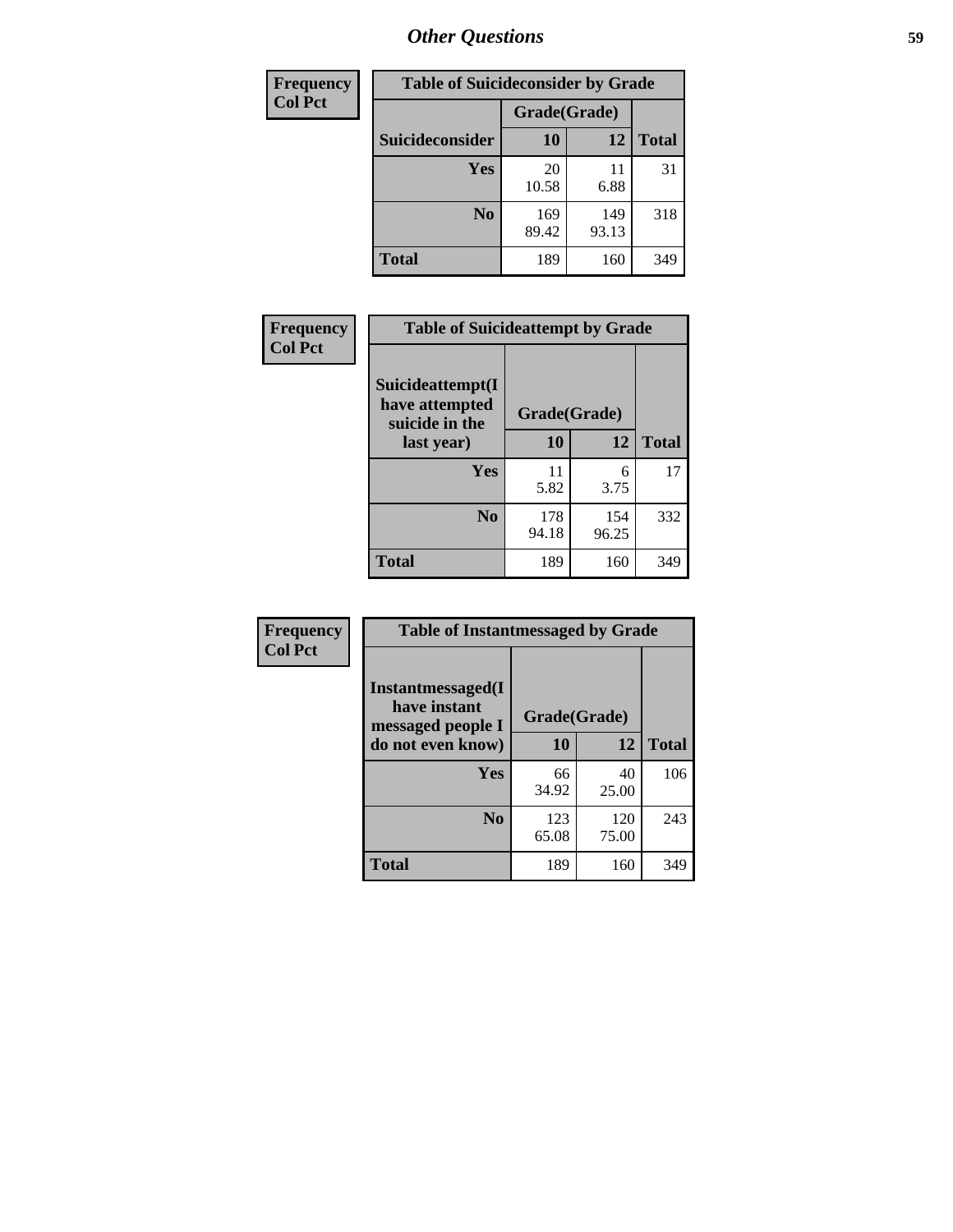| Frequency      | <b>Table of Getsalong by Grade</b>                          |              |             |              |
|----------------|-------------------------------------------------------------|--------------|-------------|--------------|
| <b>Col Pct</b> | <b>Getsalong</b> (I get<br>along with other<br>students and | Grade(Grade) |             |              |
|                | adults)                                                     | 10           | 12          | <b>Total</b> |
|                | <b>Strongly Agree</b>                                       | 99<br>52.38  | 89<br>55.63 | 188          |
|                | <b>Somewhat Agree</b>                                       | 80<br>42.33  | 59<br>36.88 | 139          |
|                | <b>Somewhat Disagree</b>                                    | 9<br>4.76    | 8<br>5.00   | 17           |
|                | <b>Strongly Disagree</b>                                    | 0.53         | 4<br>2.50   | 5            |
|                | <b>Total</b>                                                | 189          | 160         | 349          |

| Frequency      | <b>Table of Safehome by Grade</b> |                    |              |              |
|----------------|-----------------------------------|--------------------|--------------|--------------|
| <b>Col Pct</b> | Safehome(I feel<br>safe at home)  | Grade(Grade)<br>10 | 12           | <b>Total</b> |
|                | <b>Strongly Agree</b>             | 129<br>68.25       | 123<br>76.88 | 252          |
|                | <b>Somewhat Agree</b>             | 43<br>22.75        | 26<br>16.25  | 69           |
|                | <b>Somewhat Disagree</b>          | 13<br>6.88         | 3<br>1.88    | 16           |
|                | <b>Strongly Disagree</b>          | 4<br>2.12          | 8<br>5.00    | 12           |
|                | <b>Total</b>                      | 189                | 160          | 349          |

| Frequency      |                                                                                     | <b>Table of Adulttalk by Grade</b> |              |              |
|----------------|-------------------------------------------------------------------------------------|------------------------------------|--------------|--------------|
| <b>Col Pct</b> | <b>Adulttalk(I</b><br>know an<br>adult at<br>school that<br>I can talk<br>with if I | Grade(Grade)                       |              |              |
|                | need help)                                                                          | 10                                 | 12           | <b>Total</b> |
|                | <b>Yes</b>                                                                          | 137<br>72.49                       | 116<br>72.50 | 253          |
|                | N <sub>0</sub>                                                                      | 52<br>27.51                        | 44<br>27.50  | 96           |
|                | <b>Total</b>                                                                        | 189                                | 160          | 349          |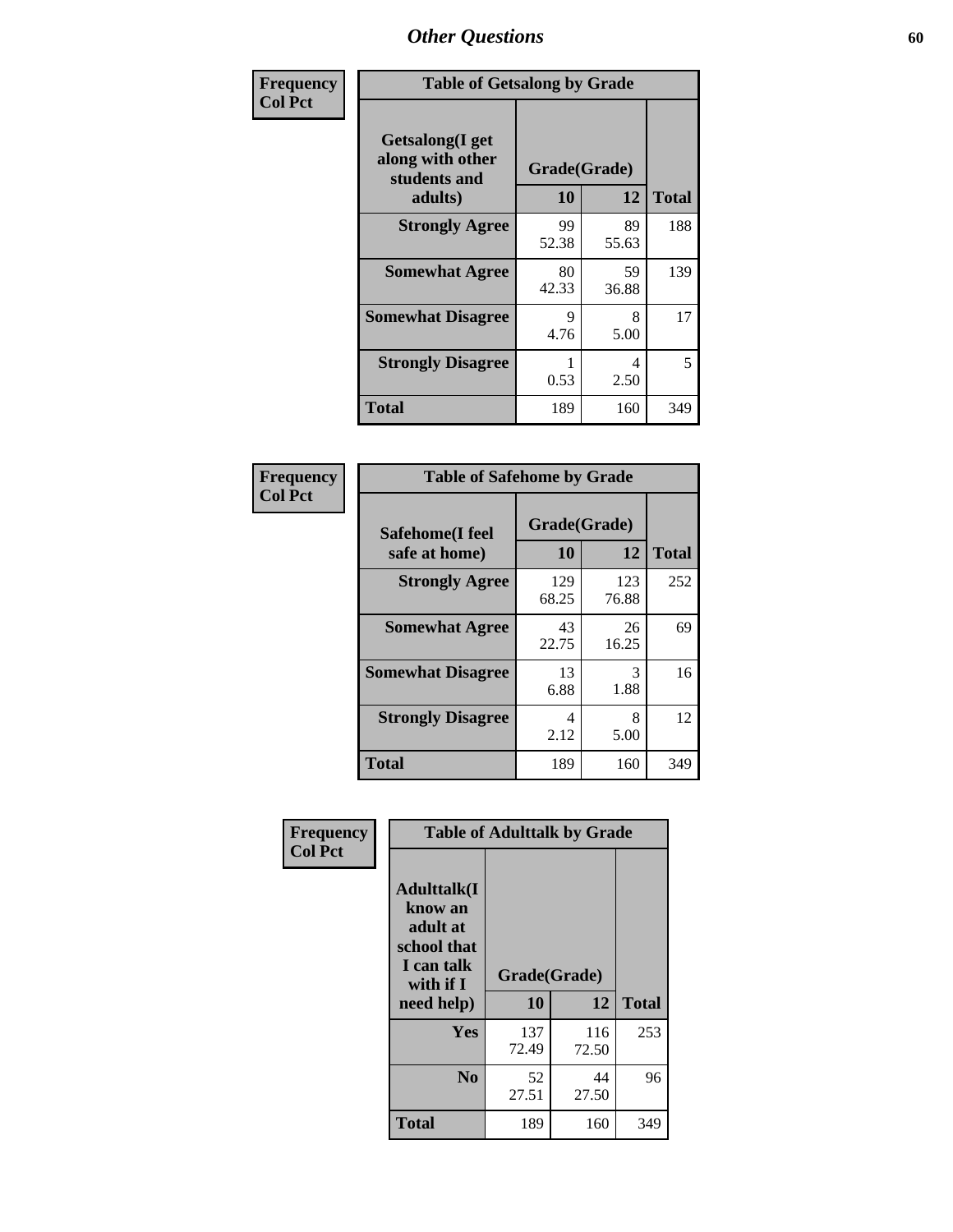**Frequency Row Pct**

| <b>Table of Grade by Tvtime</b> |             |                                                                                         |                     |             |                       |             |              |  |  |
|---------------------------------|-------------|-----------------------------------------------------------------------------------------|---------------------|-------------|-----------------------|-------------|--------------|--|--|
|                                 |             | Tytime (On an average school day,<br>how much unsupervised time do I spend watching TV) |                     |             |                       |             |              |  |  |
|                                 |             | <b>Less that</b>                                                                        |                     | $2 - 3$     | $4 - 5$               | $6+$        |              |  |  |
| Grade(Grade)   None             |             |                                                                                         | hour/day   hour/day | hours/day   | hours/day   hours/day |             | <b>Total</b> |  |  |
| 10                              | 31<br>16.40 | 20<br>10.58                                                                             | 22<br>11.64         | 63<br>33.33 | 26<br>13.76           | 27<br>14.29 | 189          |  |  |
| 12                              | 28<br>17.50 | 18<br>11.25                                                                             | 24<br>15.00         | 52<br>32.50 | 21<br>13.13           | 17<br>10.63 | 160          |  |  |
| <b>Total</b>                    | 59          | 38                                                                                      | 46                  | 115         | 47                    | 44          | 349          |  |  |

**Frequency Row Pct**

| <b>Table of Grade by Computertime</b> |             |                                                                                                                               |             |             |            |             |     |  |  |
|---------------------------------------|-------------|-------------------------------------------------------------------------------------------------------------------------------|-------------|-------------|------------|-------------|-----|--|--|
|                                       |             | Computertime (On an average school day,<br>how much unsupervised time do I spend on the computer)                             |             |             |            |             |     |  |  |
| Grade(Grade)                          | None $ $    | <b>Less that</b><br>$4 - 5$<br>$2 - 3$<br>$6+$<br>hour/day<br>hours/day<br>hours/day<br>hour/day<br>hours/day<br><b>Total</b> |             |             |            |             |     |  |  |
| 10                                    | 37<br>19.58 | 39<br>20.63                                                                                                                   | 32<br>16.93 | 46<br>24.34 | 14<br>7.41 | 21<br>11.11 | 189 |  |  |
| 12                                    | 29<br>18.13 | 38<br>30<br>40<br>12<br>23.75<br>18.75<br>6.88<br>25.00<br>7.50                                                               |             |             |            |             |     |  |  |
| <b>Total</b>                          | 66          | 77                                                                                                                            | 62          | 86          | 26         | 32          | 349 |  |  |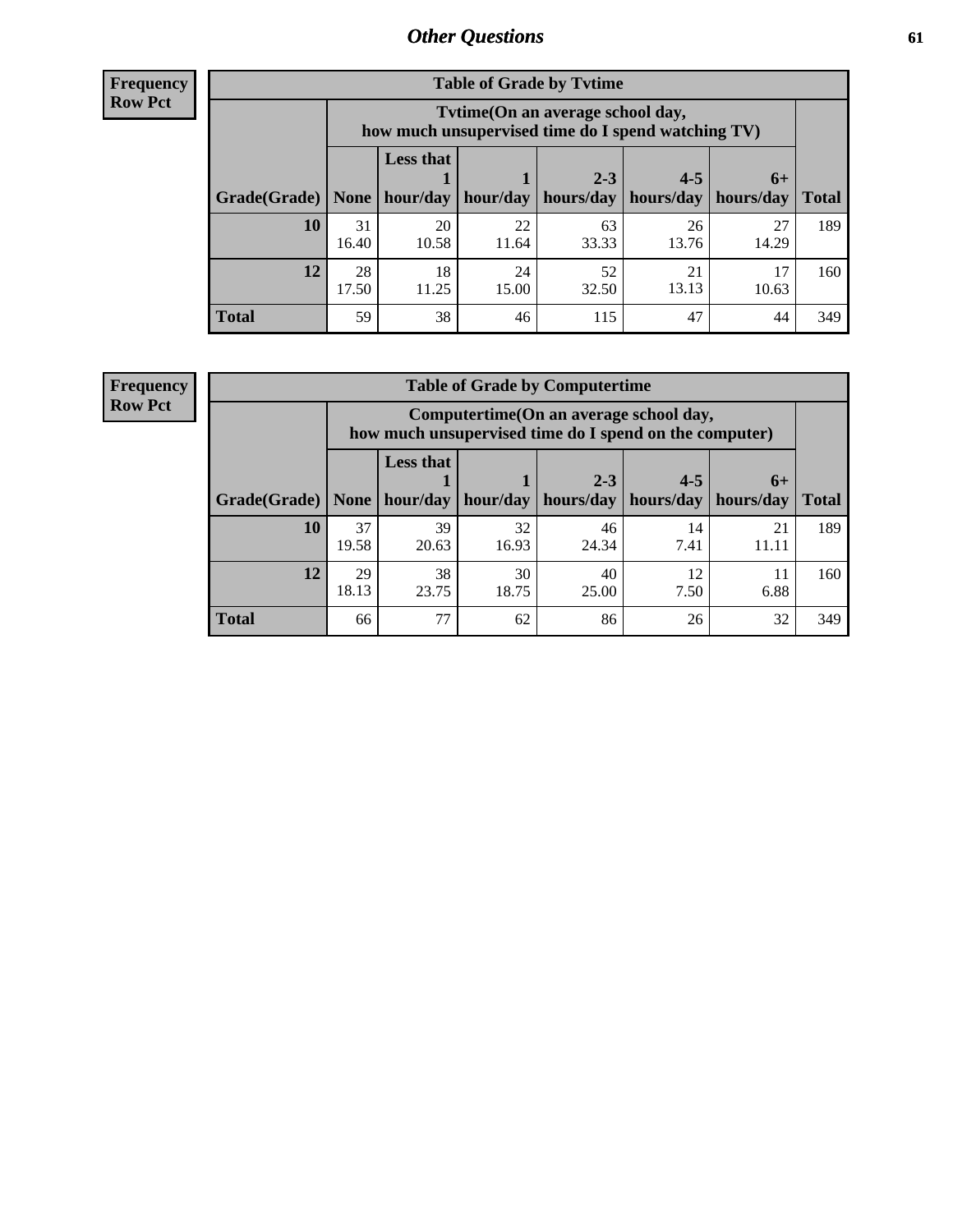#### *Questions about Driving Laws* **62** *Driving Questions were asked only of high school students.*

| <b>Frequency</b> |
|------------------|
| <b>Row Pct</b>   |

| <b>Table of Grade by License1</b> |                                                                       |                                                                                                                                           |           |               |                      |              |  |  |  |
|-----------------------------------|-----------------------------------------------------------------------|-------------------------------------------------------------------------------------------------------------------------------------------|-----------|---------------|----------------------|--------------|--|--|--|
|                                   |                                                                       | License1(During the first 6 months of driving<br>with a provisional license,<br>the only passengers who can ride with the<br>driver are:) |           |               |                      |              |  |  |  |
| Grade(Grade)                      | <b>Parent or</b>                                                      | <b>Family</b><br><b>Guardian   Members  </b>                                                                                              | Friends   | <b>Anyone</b> | Don't<br><b>Know</b> | <b>Total</b> |  |  |  |
| 10                                | 68<br>35.98                                                           | 79<br>41.80                                                                                                                               | 3<br>1.59 | 16<br>8.47    | 23<br>12.17          | 189          |  |  |  |
| 12                                | 78<br>2<br>18<br>17<br>45<br>28.13<br>11.25<br>48.75<br>1.25<br>10.63 |                                                                                                                                           |           |               |                      |              |  |  |  |
| Total                             | 113                                                                   | 157                                                                                                                                       | 5         | 34            | 40                   | 349          |  |  |  |

| Frequency      |              | <b>Table of Grade by License2</b>                                                                        |                  |                  |                                                      |               |              |  |  |
|----------------|--------------|----------------------------------------------------------------------------------------------------------|------------------|------------------|------------------------------------------------------|---------------|--------------|--|--|
| <b>Row Pct</b> |              | License2(17 yr old drivers with a<br>provisional driver's license cannot<br>drive between the hours of:) |                  |                  |                                                      |               |              |  |  |
|                | Grade(Grade) | <b>Midnight</b><br>to 6am                                                                                | 1am<br>to<br>5am | 1am<br>to<br>6am | N <sub>0</sub><br>curfew<br>for $17$<br>year<br>olds | Don't<br>Know | <b>Total</b> |  |  |
|                | 10           | 95<br>50.26                                                                                              | 20<br>10.58      | 17<br>8.99       | 19<br>10.05                                          | 38<br>20.11   | 189          |  |  |
|                | 12           | 100<br>62.50                                                                                             | 11<br>6.88       | 13<br>8.13       | 14<br>8.75                                           | 22<br>13.75   | 160          |  |  |
|                | <b>Total</b> | 195                                                                                                      | 31               | 30               | 33                                                   | 60            | 349          |  |  |

| Frequency      | <b>Table of Grade by License3</b> |                                       |             |              |           |                                     |               |              |
|----------------|-----------------------------------|---------------------------------------|-------------|--------------|-----------|-------------------------------------|---------------|--------------|
| <b>Row Pct</b> |                                   | License3(For drivers under the age of |             | 21,<br>DUI?) |           | what level of alcohol is considered |               |              |
|                | Grade(Grade)                      | Any<br><b>Amount</b>                  | 0.02        | 0.04         | 0.06      | 0.08                                | Don't<br>know | <b>Total</b> |
|                | 10                                | 52<br>27.51                           | 49<br>25.93 | 14<br>7.41   | 7<br>3.70 | 24<br>12.70                         | 43<br>22.75   | 189          |
|                | 12                                | 63<br>39.38                           | 27<br>16.88 | 15<br>9.38   | 3<br>1.88 | 6<br>3.75                           | 46<br>28.75   | 160          |
|                | <b>Total</b>                      | 115                                   | 76          | 29           | 10        | 30                                  | 89            | 349          |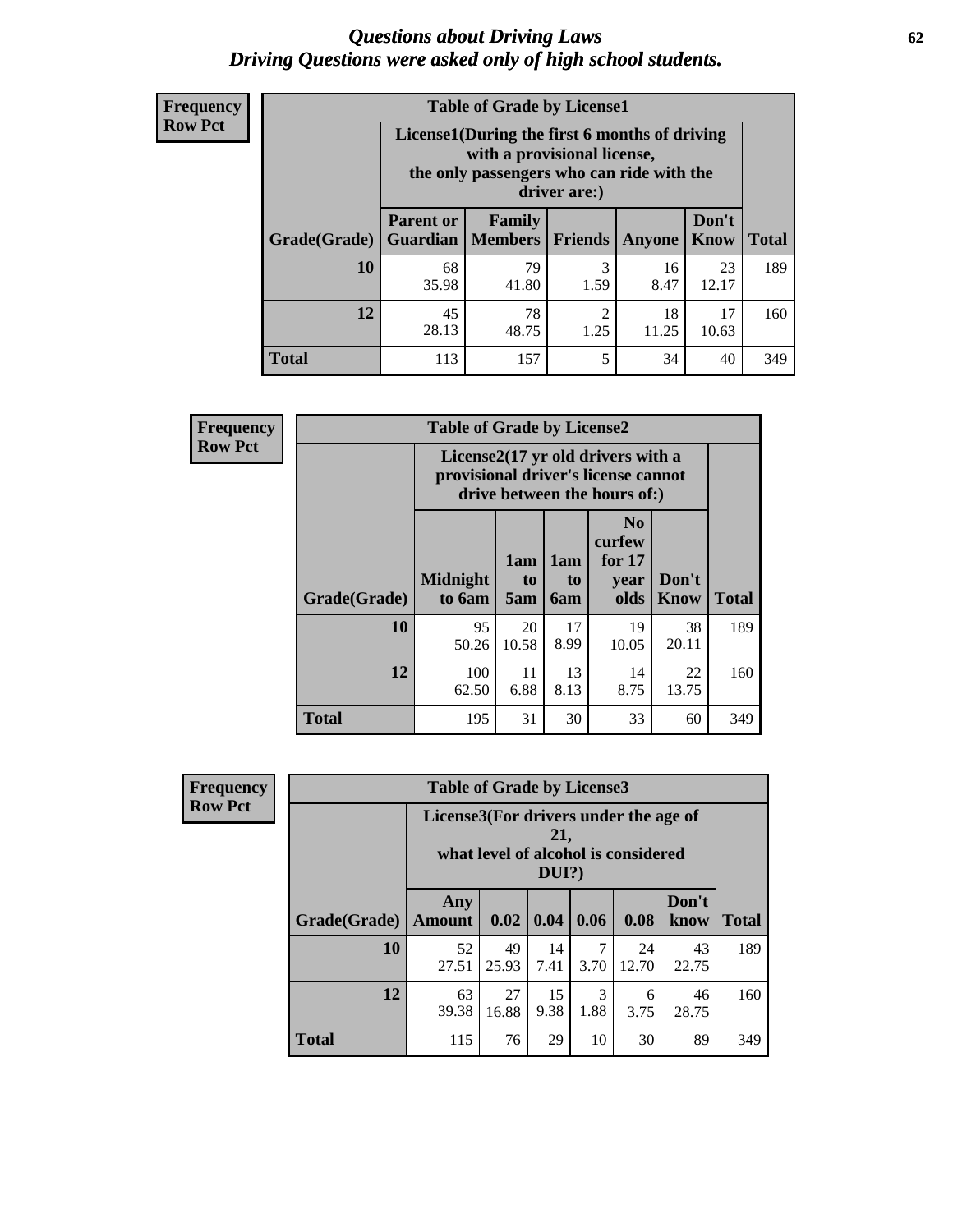#### *Questions about Driving Laws* **63** *Driving Questions were asked only of high school students.*

**Frequency Row Pct**

| <b>Table of Grade by License4</b> |              |                                                                                                                                                      |             |            |            |             |     |  |
|-----------------------------------|--------------|------------------------------------------------------------------------------------------------------------------------------------------------------|-------------|------------|------------|-------------|-----|--|
|                                   |              | License4(A driver under 21 automatically<br>loses his/her license if caught exceeding the<br>posted speet limit by:)                                 |             |            |            |             |     |  |
| Grade(Grade)                      | $15+$<br>mph | Can't<br>lose<br><b>Depends</b><br>license<br>$25+$<br>$35+$<br>Don't<br>for<br><b>on</b><br><b>Total</b><br>mph<br>speeding<br>know<br>mph<br>judge |             |            |            |             |     |  |
| 10                                | 46<br>24.34  | 21<br>11.11                                                                                                                                          | 25<br>13.23 | 14<br>7.41 | 13<br>6.88 | 70<br>37.04 | 189 |  |
| 12                                | 31<br>19.38  | 36<br>22.50                                                                                                                                          | 20<br>12.50 | 11<br>6.88 | 8<br>5.00  | 54<br>33.75 | 160 |  |
| <b>Total</b>                      | 77           | 57                                                                                                                                                   | 45          | 25         | 21         | 124         | 349 |  |

| Frequency      | <b>Table of Grade by License5</b> |             |                                                                                                                                      |                     |       |  |
|----------------|-----------------------------------|-------------|--------------------------------------------------------------------------------------------------------------------------------------|---------------------|-------|--|
| <b>Row Pct</b> |                                   |             | License5(A)<br>Georgia teenager<br>with family<br>connections or a<br>good lawyer can<br>break a teen<br>driving law and<br>license) | keep their driver's |       |  |
|                | Grade(Grade)                      | Yes         | N <sub>0</sub>                                                                                                                       | Don't<br>know       | Total |  |
|                | 10                                | 24<br>12.70 | 96<br>50.79                                                                                                                          | 69<br>36.51         | 189   |  |
|                | 12                                | 45<br>28.13 | 63<br>39.38                                                                                                                          | 52<br>32.50         | 160   |  |
|                | <b>Total</b>                      | 69          | 159                                                                                                                                  | 121                 | 349   |  |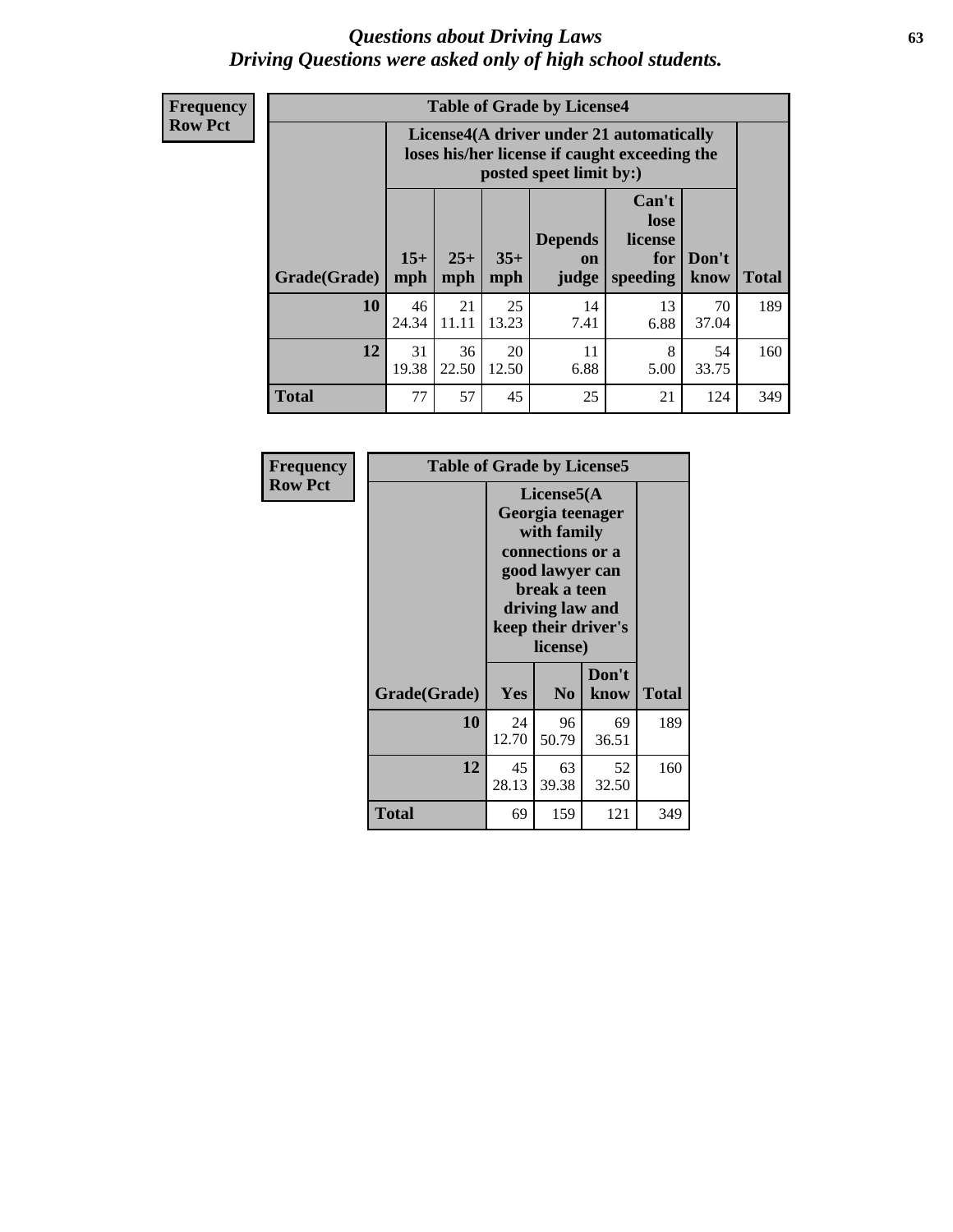#### *Questions about Driving Laws* **64** *Driving Questions were asked only of high school students.*

| <b>Frequency</b> | <b>Table of Grade by License6</b> |             |                                                                                                                           |                    |              |  |
|------------------|-----------------------------------|-------------|---------------------------------------------------------------------------------------------------------------------------|--------------------|--------------|--|
| <b>Row Pct</b>   |                                   |             | License <sub>6</sub> (I know a<br>friend or<br>classmate that<br>broke a teen<br>driving law,<br>keep his/her<br>license) | but was allowed to |              |  |
|                  | Grade(Grade)                      | <b>Yes</b>  | N <sub>0</sub>                                                                                                            | Don't<br>know      | <b>Total</b> |  |
|                  | 10                                | 54<br>28.57 | 80<br>42.33                                                                                                               | 55<br>29.10        | 189          |  |
|                  | 12                                | 58<br>36.25 | 59<br>36.88                                                                                                               | 43<br>26.88        | 160          |  |
|                  | Total                             | 112         | 139                                                                                                                       | 98                 | 349          |  |

| Frequency      |              |                                                                             | <b>Table of Grade by License7</b>                                                             |                                                   |                        |              |  |  |  |
|----------------|--------------|-----------------------------------------------------------------------------|-----------------------------------------------------------------------------------------------|---------------------------------------------------|------------------------|--------------|--|--|--|
| <b>Row Pct</b> |              |                                                                             | License7(A student under the age of 18 cam loser<br>his/her driving privileges if he or she:) |                                                   |                        |              |  |  |  |
|                | Grade(Grade) | <b>Have</b><br>more than<br>10<br>unexcused<br>absences<br>per school<br>yr | Drop out<br>without  <br>graduating                                                           | <b>Bring</b><br>alcohol/drugs/weapon<br>to school | All of<br>the<br>above | <b>Total</b> |  |  |  |
|                | 10           | 54<br>28.57                                                                 | 9<br>4.76                                                                                     | 6<br>3.17                                         | 120<br>63.49           | 189          |  |  |  |
|                | 12           | 40<br>25.00                                                                 | 4<br>2.50                                                                                     | 4<br>2.50                                         | 112<br>70.00           | 160          |  |  |  |
|                | <b>Total</b> | 94                                                                          | 13                                                                                            | 10                                                | 232                    | 349          |  |  |  |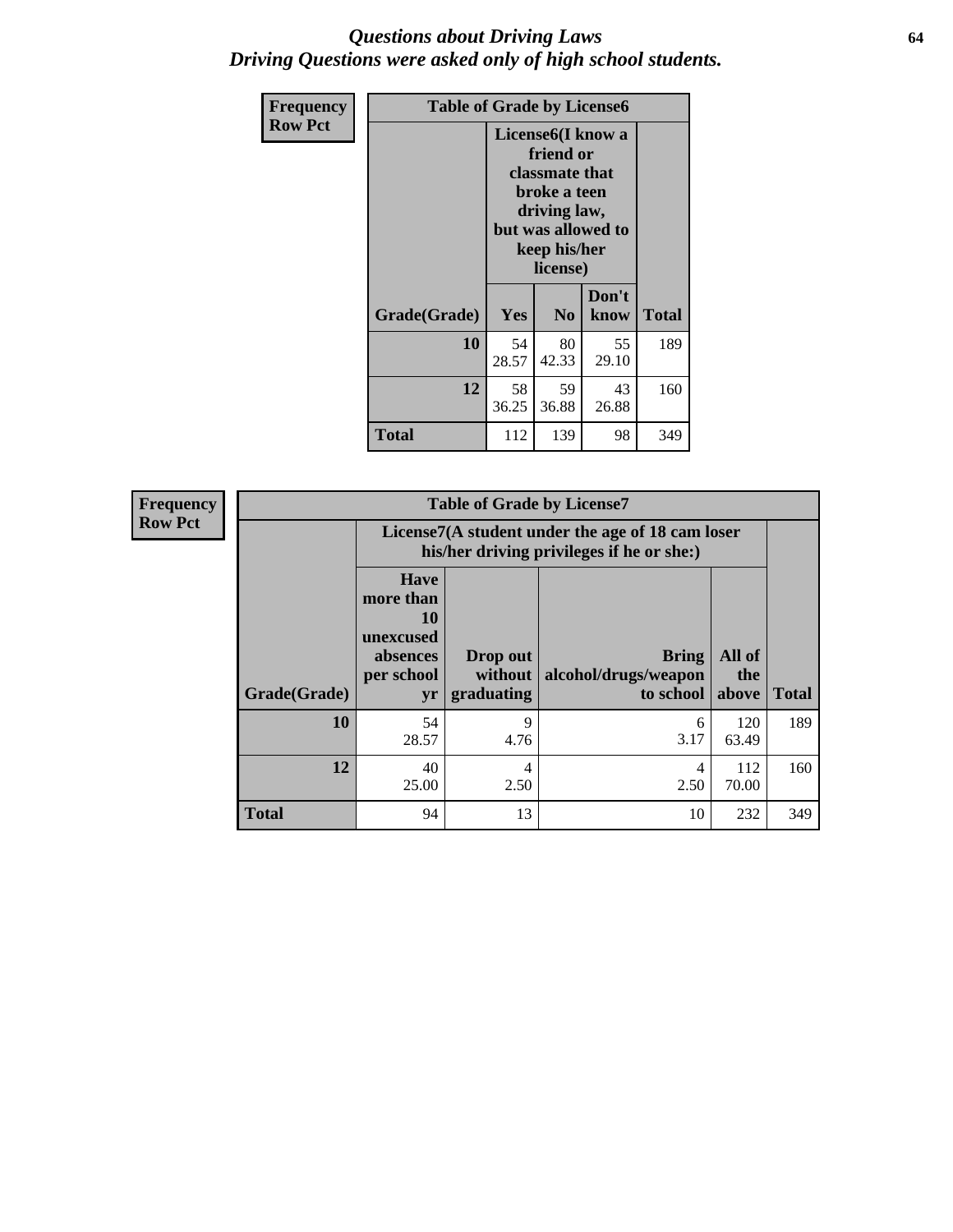# *Select Results by Gender* **65**

| Frequency      | <b>Table of SchoolClimate2 by Gender</b>          |                                 |             |              |  |
|----------------|---------------------------------------------------|---------------------------------|-------------|--------------|--|
| <b>Col Pct</b> | SchoolClimate2(I<br>feel successful at<br>school) | Gender(Gender)<br><b>Female</b> | <b>Male</b> | <b>Total</b> |  |
|                | <b>Strongly Agree</b>                             | 56<br>32.75                     | 70<br>39.33 | 126          |  |
|                | <b>Somewhat Agree</b>                             | 102<br>59.65                    | 99<br>55.62 | 201          |  |
|                | <b>Somewhat Disagree</b>                          | 10<br>5.85                      | 8<br>4.49   | 18           |  |
|                | <b>Strongly Disagree</b>                          | 3<br>1.75                       | 0.56        | 4            |  |
|                | <b>Total</b>                                      | 171                             | 178         | 349          |  |

| <b>Frequency</b> | <b>Table of SchoolClimate6 by Gender</b>                 |                                 |             |              |  |
|------------------|----------------------------------------------------------|---------------------------------|-------------|--------------|--|
| <b>Col Pct</b>   | <b>SchoolClimate6(Teachers</b><br>treat me with respect) | Gender(Gender)<br><b>Female</b> | <b>Male</b> | <b>Total</b> |  |
|                  | <b>Strongly Agree</b>                                    | 45<br>26.32                     | 54<br>30.34 | 99           |  |
|                  | <b>Somewhat Agree</b>                                    | 89<br>52.05                     | 78<br>43.82 | 167          |  |
|                  | <b>Somewhat Disagree</b>                                 | 25<br>14.62                     | 30<br>16.85 | 55           |  |
|                  | <b>Strongly Disagree</b>                                 | 12<br>7.02                      | 16<br>8.99  | 28           |  |
|                  | <b>Total</b>                                             | 171                             | 178         | 349          |  |

| Frequency      | <b>Table of SchoolClimate8 by Gender</b>                                             |                                 |             |              |
|----------------|--------------------------------------------------------------------------------------|---------------------------------|-------------|--------------|
| <b>Col Pct</b> | <b>SchoolClimate8(Students</b><br>are frequently<br>recognized for good<br>behavior) | Gender(Gender)<br><b>Female</b> | <b>Male</b> | <b>Total</b> |
|                | <b>Strongly Agree</b>                                                                | 30<br>17.54                     | 14<br>7.87  | 44           |
|                | <b>Somewhat Agree</b>                                                                | 61<br>35.67                     | 78<br>43.82 | 139          |
|                | <b>Somewhat Disagree</b>                                                             | 44<br>25.73                     | 48<br>26.97 | 92           |
|                | <b>Strongly Disagree</b>                                                             | 36<br>21.05                     | 38<br>21.35 | 74           |
|                | Total                                                                                | 171                             | 178         | 349          |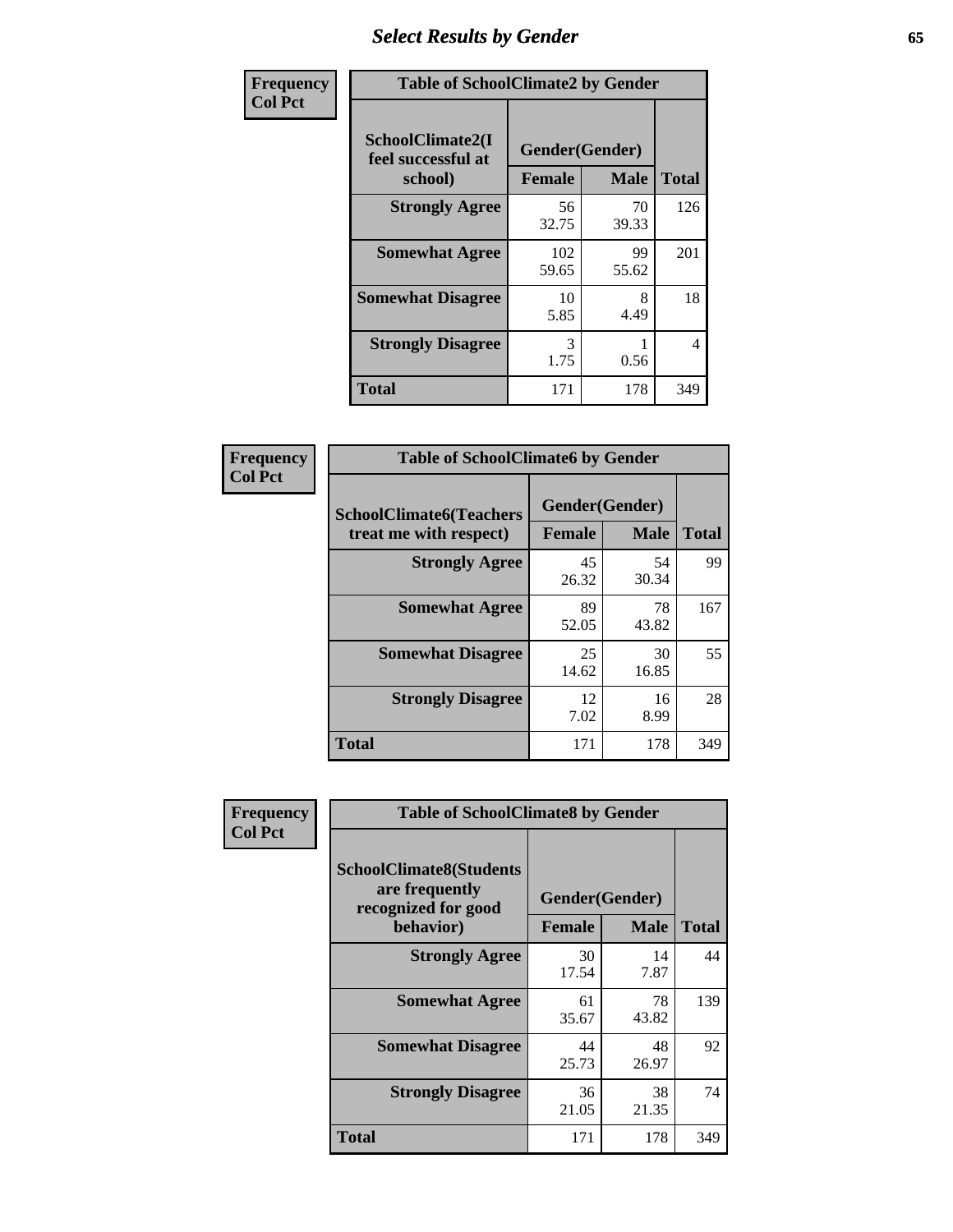## *Select Results by Gender* **66**

| Frequency      | <b>Table of Gender by Dropout</b> |                                                                        |                |              |
|----------------|-----------------------------------|------------------------------------------------------------------------|----------------|--------------|
| <b>Row Pct</b> |                                   | Dropout(I<br>have<br>thought<br>about<br>dropping<br>out of<br>school) |                |              |
|                | Gender(Gender)                    | Yes                                                                    | N <sub>0</sub> | <b>Total</b> |
|                | <b>Female</b>                     | 55<br>32.16                                                            | 116<br>67.84   | 171          |
|                | <b>Male</b>                       | 45<br>25.28                                                            | 133<br>74.72   | 178          |
|                | <b>Total</b>                      | 100                                                                    | 249            | 349          |

| <b>Frequency</b> | <b>Table of Gender by Dropoutreason</b> |                                                                     |              |                                 |                                |              |              |
|------------------|-----------------------------------------|---------------------------------------------------------------------|--------------|---------------------------------|--------------------------------|--------------|--------------|
| <b>Row Pct</b>   |                                         | Dropoutreason (If I dropped out the<br>reason would most likely be) |              |                                 |                                |              |              |
|                  | <b>Gender</b> (Gender)                  | Won't<br><b>Drop</b><br>out                                         | <b>Bored</b> | <b>Family</b><br><b>Reasons</b> | <b>Being</b><br><b>Bullied</b> | <b>Other</b> | <b>Total</b> |
|                  | <b>Female</b>                           | 96<br>56.14                                                         | 31<br>18.13  | 11<br>6.43                      | 0.58                           | 32<br>18.71  | 171          |
|                  | <b>Male</b>                             | 107<br>60.11                                                        | 29<br>16.29  | 13<br>7.30                      | ി<br>1.12                      | 27<br>15.17  | 178          |
|                  | <b>Total</b>                            | 203                                                                 | 60           | 24                              | 3                              | 59           | 349          |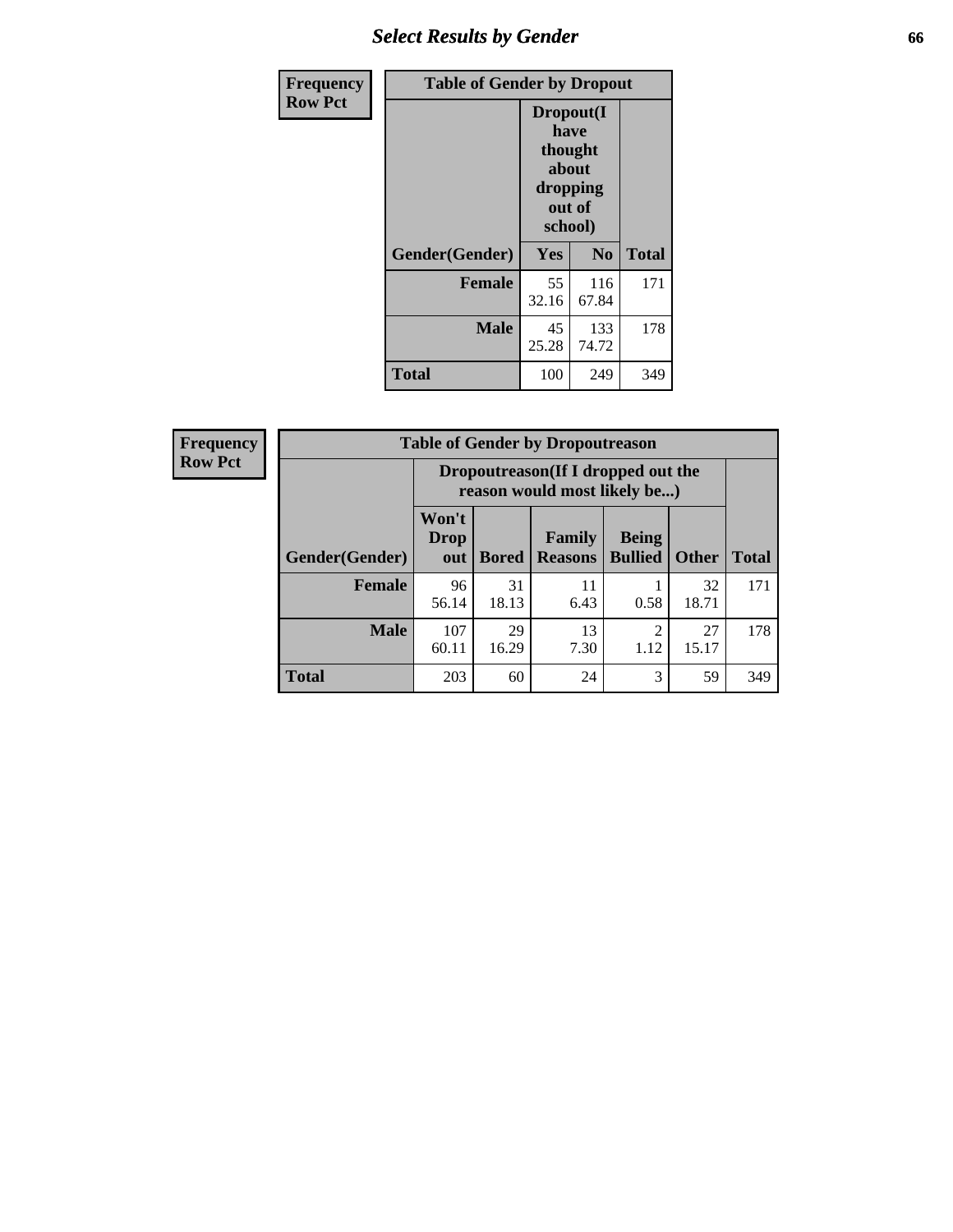*School Safety* **67**

| Frequency      | <b>Table of Gender by Bullied2</b> |                 |                |              |
|----------------|------------------------------------|-----------------|----------------|--------------|
| <b>Row Pct</b> |                                    | <b>Bullied2</b> |                |              |
|                | Gender(Gender)                     | Yes             | N <sub>0</sub> | <b>Total</b> |
|                | Female                             | 16<br>9.36      | 155<br>90.64   | 171          |
|                | <b>Male</b>                        | 10<br>5.62      | 168<br>94.38   | 178          |
|                | <b>Total</b>                       | 26              | 323            | 349          |

| <b>Frequency</b> | <b>Table of Gender by Bulliedothers2</b> |                       |                |              |
|------------------|------------------------------------------|-----------------------|----------------|--------------|
| <b>Row Pct</b>   |                                          | <b>Bulliedothers2</b> |                |              |
|                  | Gender(Gender)                           | Yes                   | N <sub>0</sub> | <b>Total</b> |
|                  | <b>Female</b>                            | 14<br>8.19            | 157<br>91.81   | 171          |
|                  | <b>Male</b>                              | 3.93                  | 171<br>96.07   | 178          |
|                  | <b>Total</b>                             | 21                    | 328            | 349          |

| Frequency      | <b>Table of Gender by Weaponschool2</b> |                      |                |              |
|----------------|-----------------------------------------|----------------------|----------------|--------------|
| <b>Row Pct</b> |                                         | <b>Weaponschool2</b> |                |              |
|                | Gender(Gender)                          | Yes                  | N <sub>0</sub> | <b>Total</b> |
|                | <b>Female</b>                           | 2.34                 | 167<br>97.66   | 171          |
|                | <b>Male</b>                             | 2<br>1.12            | 176<br>98.88   | 178          |
|                | <b>Total</b>                            | 6                    | 343            | 349          |

| Frequency      | <b>Table of Gender by Absentunsafe2</b> |               |                |              |
|----------------|-----------------------------------------|---------------|----------------|--------------|
| <b>Row Pct</b> |                                         | Absentunsafe2 |                |              |
|                | Gender(Gender)                          | Yes           | N <sub>0</sub> | <b>Total</b> |
|                | <b>Female</b>                           | 3<br>1.75     | 168<br>98.25   | 171          |
|                | <b>Male</b>                             | 3<br>1.69     | 175<br>98.31   | 178          |
|                | <b>Total</b>                            | 6             | 343            | 349          |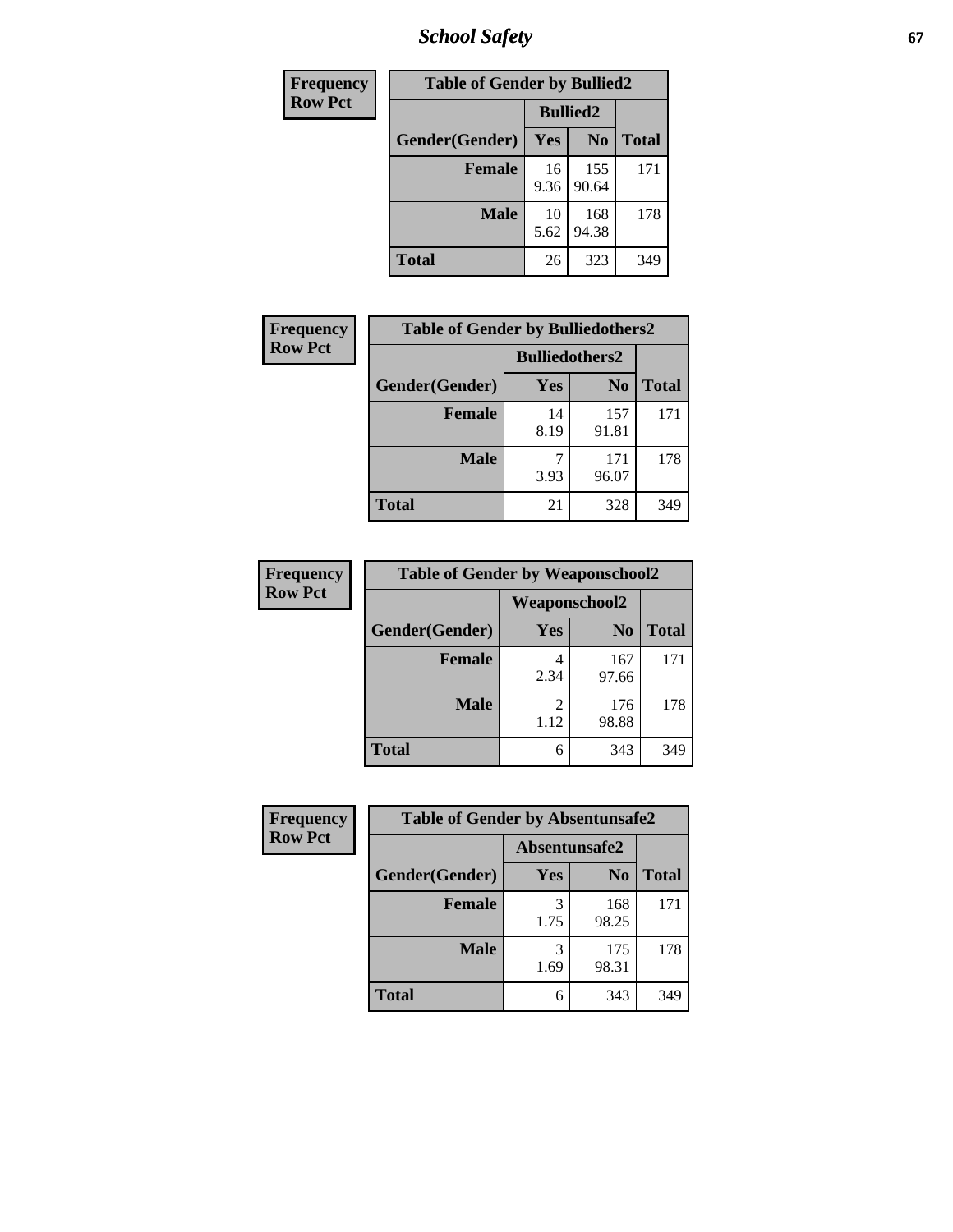*School Safety* **68**

| Frequency      |                | <b>Table of Gender by Gangself</b>                                                             |                |              |  |
|----------------|----------------|------------------------------------------------------------------------------------------------|----------------|--------------|--|
| <b>Row Pct</b> |                | Gangself(I<br>have<br>participated<br>in illegal gang<br>activities in<br>the past 30<br>days) |                |              |  |
|                | Gender(Gender) | Yes                                                                                            | N <sub>0</sub> | <b>Total</b> |  |
|                | <b>Female</b>  | 6<br>3.51                                                                                      | 165<br>96.49   | 171          |  |
|                | <b>Male</b>    | 10<br>5.62                                                                                     | 168<br>94.38   | 178          |  |
|                | <b>Total</b>   | 16                                                                                             | 333            | 349          |  |

| <b>Frequency</b> | <b>Table of Gender by Gangpeers</b> |                                                                                                                             |                |              |
|------------------|-------------------------------------|-----------------------------------------------------------------------------------------------------------------------------|----------------|--------------|
| <b>Row Pct</b>   |                                     | <b>Gangpeers</b> (I<br>have friends<br>who have<br>participated<br>in illegal gang<br>activities in<br>the past 30<br>days) |                |              |
|                  | Gender(Gender)                      | Yes                                                                                                                         | N <sub>0</sub> | <b>Total</b> |
|                  | <b>Female</b>                       | 39<br>22.81                                                                                                                 | 132<br>77.19   | 171          |
|                  | <b>Male</b>                         | 44<br>24.72                                                                                                                 | 134<br>75.28   | 178          |
|                  | <b>Total</b>                        | 83                                                                                                                          | 266            | 349          |

| <b>Frequency</b> | <b>Table of Gender by Pickedon2</b> |             |                |              |
|------------------|-------------------------------------|-------------|----------------|--------------|
| <b>Row Pct</b>   |                                     | Pickedon2   |                |              |
|                  | Gender(Gender)                      | Yes         | N <sub>0</sub> | <b>Total</b> |
|                  | <b>Female</b>                       | 48<br>28.07 | 123<br>71.93   | 171          |
|                  | <b>Male</b>                         | 36<br>20.22 | 142<br>79.78   | 178          |
|                  | <b>Total</b>                        | 84          | 265            | 349          |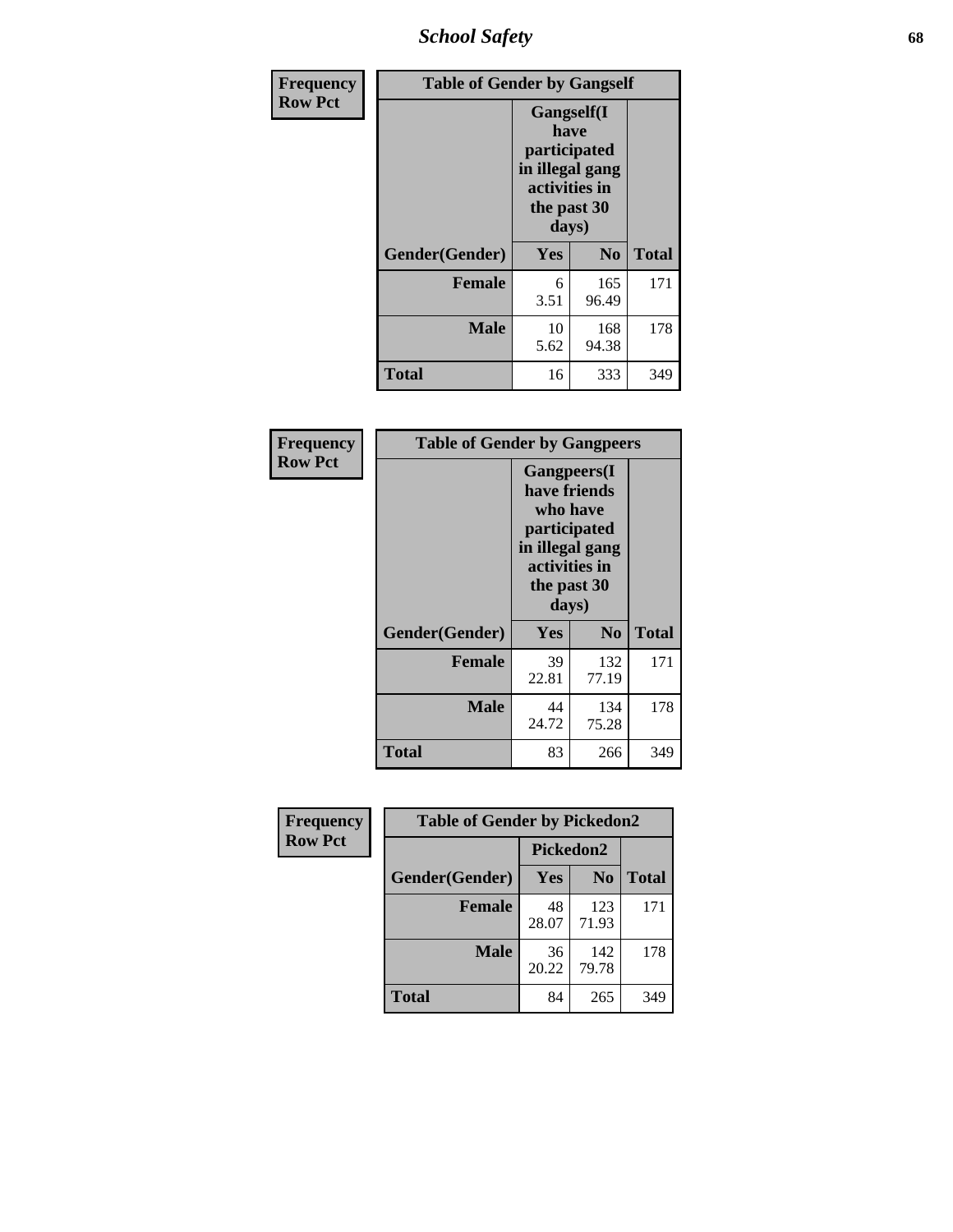*School Safety* **69**

| Frequency      | <b>Table of Gender by Safeschool2</b> |              |                |              |  |
|----------------|---------------------------------------|--------------|----------------|--------------|--|
| <b>Row Pct</b> |                                       |              | Safeschool2    |              |  |
|                | Gender(Gender)                        | Yes          | N <sub>0</sub> | <b>Total</b> |  |
|                | <b>Female</b>                         | 113<br>66.08 | 58<br>33.92    | 171          |  |
|                | <b>Male</b>                           | 120<br>67.42 | 58<br>32.58    | 178          |  |
|                | <b>Total</b>                          | 233          | 116            | 349          |  |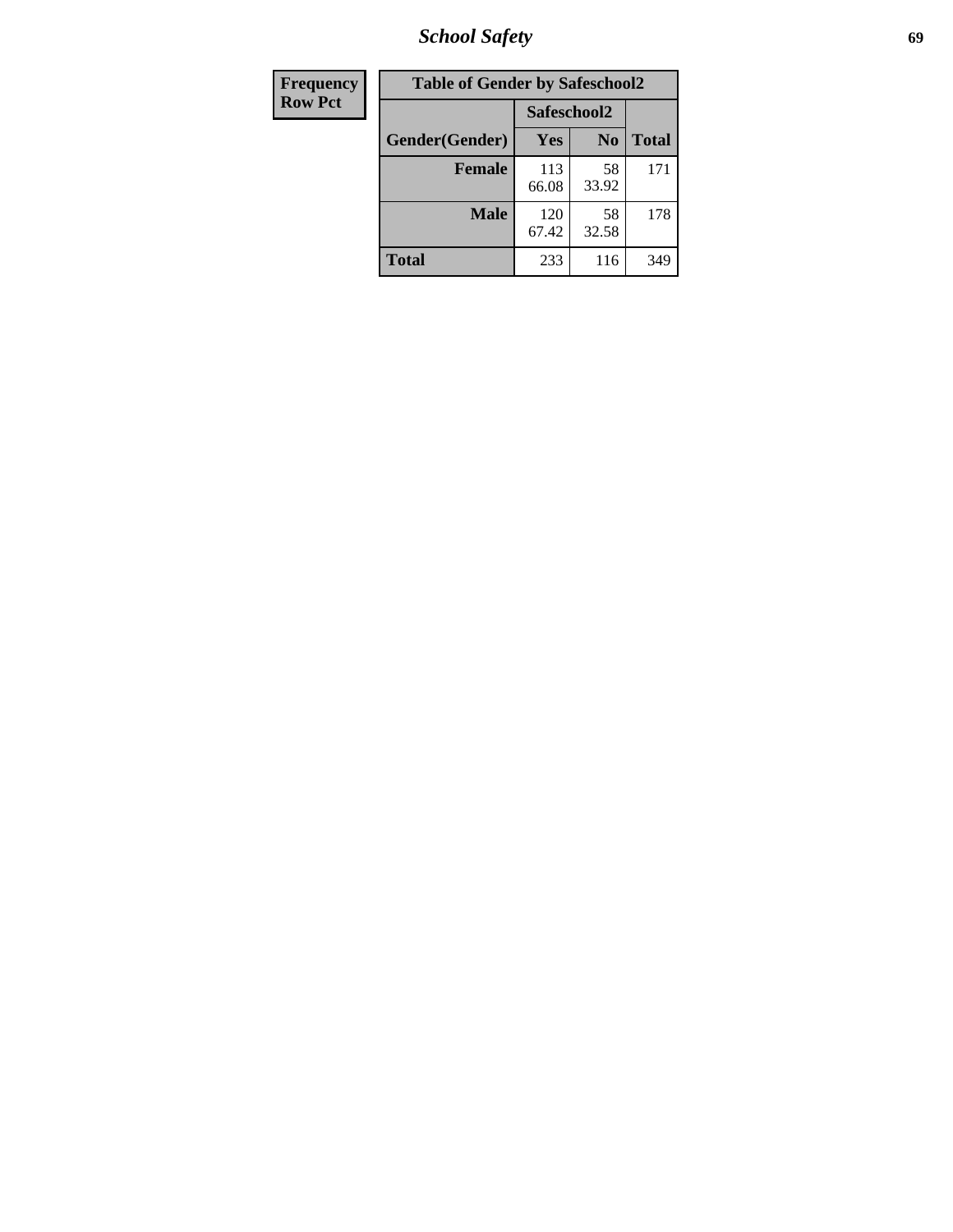# *Incidence of Drug Use* **70**

| <b>Frequency</b> | <b>Table of Gender by AlcoholAlt</b> |                                          |                |              |  |
|------------------|--------------------------------------|------------------------------------------|----------------|--------------|--|
| <b>Row Pct</b>   |                                      | AlcoholAlt(Alcohol<br>use, past 30 days) |                |              |  |
|                  | Gender(Gender)                       | <b>Yes</b>                               | N <sub>0</sub> | <b>Total</b> |  |
|                  | <b>Female</b>                        | 49<br>28.65                              | 122<br>71.35   | 171          |  |
|                  | <b>Male</b>                          | 44<br>24.72                              | 134<br>75.28   | 178          |  |
|                  | <b>Total</b>                         | 93                                       | 256            | 349          |  |

| <b>Frequency</b> | <b>Table of Gender by TobaccoAny</b> |                    |                    |              |  |
|------------------|--------------------------------------|--------------------|--------------------|--------------|--|
| <b>Row Pct</b>   |                                      | use, past 30 days) | TobaccoAny(Tobacco |              |  |
|                  | Gender(Gender)                       | Yes                | N <sub>0</sub>     | <b>Total</b> |  |
|                  | <b>Female</b>                        | 41<br>23.98        | 130<br>76.02       | 171          |  |
|                  | <b>Male</b>                          | 30<br>16.85        | 148<br>83.15       | 178          |  |
|                  | <b>Total</b>                         | 71                 | 278                | 349          |  |

| <b>Frequency</b> | <b>Table of Gender by MarijuanaAlt</b> |                                              |                |              |
|------------------|----------------------------------------|----------------------------------------------|----------------|--------------|
| <b>Row Pct</b>   |                                        | MarijuanaAlt(Marijuana<br>use, past 30 days) |                |              |
|                  | Gender(Gender)                         | <b>Yes</b>                                   | N <sub>0</sub> | <b>Total</b> |
|                  | Female                                 | 29<br>16.96                                  | 142<br>83.04   | 171          |
|                  | <b>Male</b>                            | 13<br>7.30                                   | 165<br>92.70   | 178          |
|                  | <b>Total</b>                           | 42                                           | 307            | 349          |

| <b>Frequency</b> | <b>Table of Gender by OtherDrugAny</b> |                                                       |                |              |  |
|------------------|----------------------------------------|-------------------------------------------------------|----------------|--------------|--|
| <b>Row Pct</b>   |                                        | <b>OtherDrugAny</b> (Other<br>drug use, past 30 days) |                |              |  |
|                  | Gender(Gender)                         | <b>Yes</b>                                            | N <sub>0</sub> | <b>Total</b> |  |
|                  | <b>Female</b>                          | 17<br>9.94                                            | 154<br>90.06   | 171          |  |
|                  | <b>Male</b>                            | Q<br>5.06                                             | 169<br>94.94   | 178          |  |
|                  | <b>Total</b>                           | 26                                                    | 323            | 349          |  |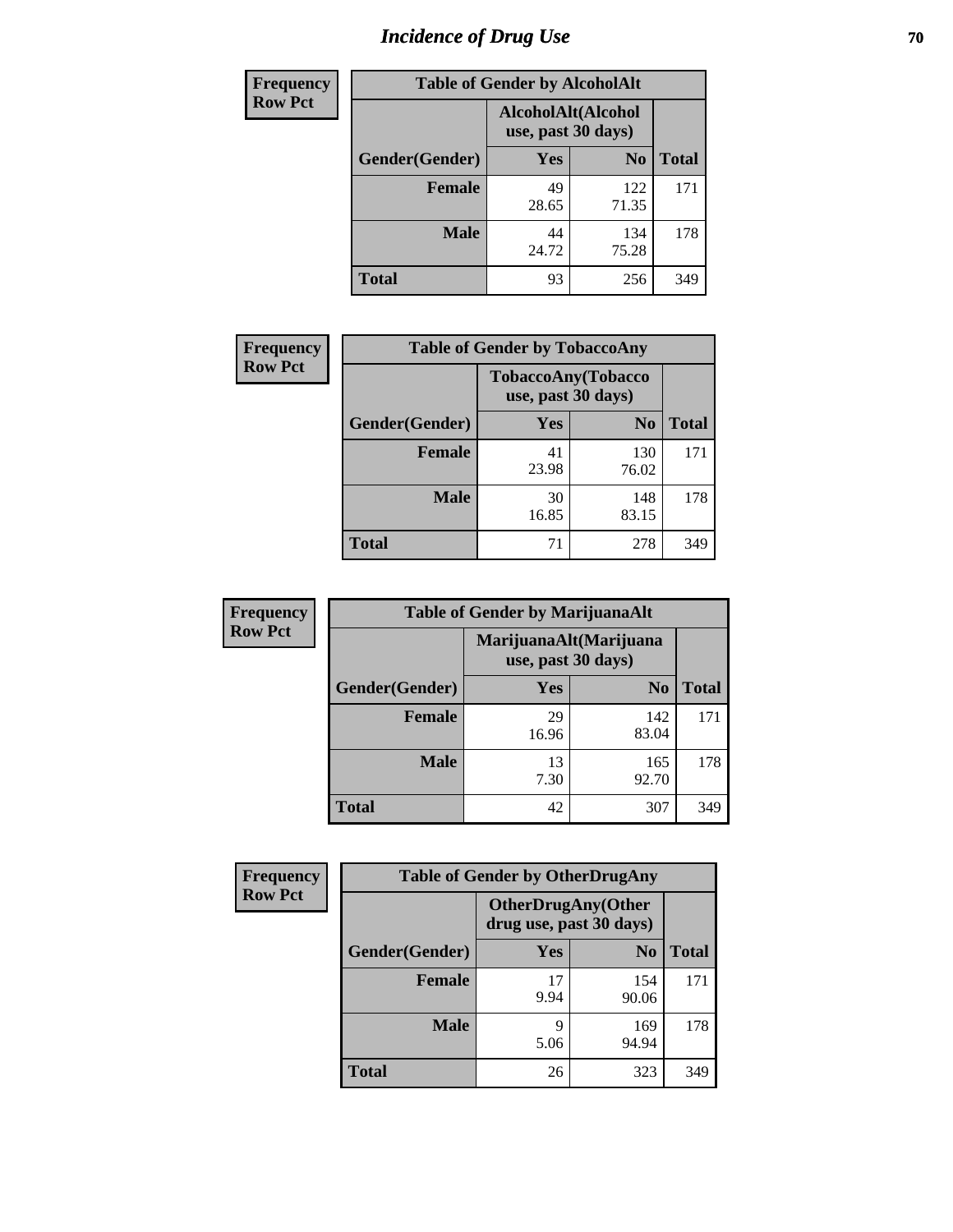#### *Average Age at Onset of Use* **71** *Results for "Average Age at Onset of Use" questions exclude students who said they did not use that substance*

#### **Gender=Female**

| <b>Variable</b>    | <b>Label</b>                                                       | <b>Mean</b> |
|--------------------|--------------------------------------------------------------------|-------------|
| Alcoholinit2       | I started using alcohol when I was                                 | 13.82       |
| Cigarettesinit2    | I started smoking tobacco when I was                               | 14.33       |
| Smokelessinit2     | I started chewing tobacco when I was                               | 13.33       |
| Marijuanainit2     | I started using marijuana when I was                               | 14.62       |
| Cocaineinit2       | I started using cocaine when I was                                 | 15.00       |
| Inhalantsinit2     | I started using inhalants when I was                               | 9.67        |
| Steroidsinit2      | I started using steroids when I was                                |             |
| Ecstasyinit2       | I started using ecstasy when I was                                 | 15.67       |
| Methinit2          | I started using methamphetamines when I was                        | 16.00       |
| Hallucinogensinit2 | I started using hallucinogens when I was                           | 15.00       |
| Prescription in t2 | I started using prescription drugs not prescribed to me when I was | 14.12       |

#### **Gender=Male**

| <b>Variable</b>    | Label                                                              | <b>Mean</b> |
|--------------------|--------------------------------------------------------------------|-------------|
| Alcoholinit2       | I started using alcohol when I was                                 | 13.97       |
| Cigarettesinit2    | I started smoking tobacco when I was                               | 13.61       |
| Smokelessinit2     | I started chewing tobacco when I was                               | 14.12       |
| Marijuanainit2     | I started using marijuana when I was                               | 13.33       |
| Cocaineinit2       | I started using cocaine when I was                                 | 14.00       |
| Inhalantsinit2     | I started using inhalants when I was                               | 11.25       |
| Steroidsinit2      | I started using steroids when I was                                | 8.00        |
| Ecstasyinit2       | I started using ecstasy when I was                                 | 8.67        |
| Methinit2          | I started using methamphetamines when I was                        | 8.00        |
| Hallucinogensinit2 | I started using hallucinogens when I was                           | 8.00        |
| Prescription in t2 | I started using prescription drugs not prescribed to me when I was | 13.40       |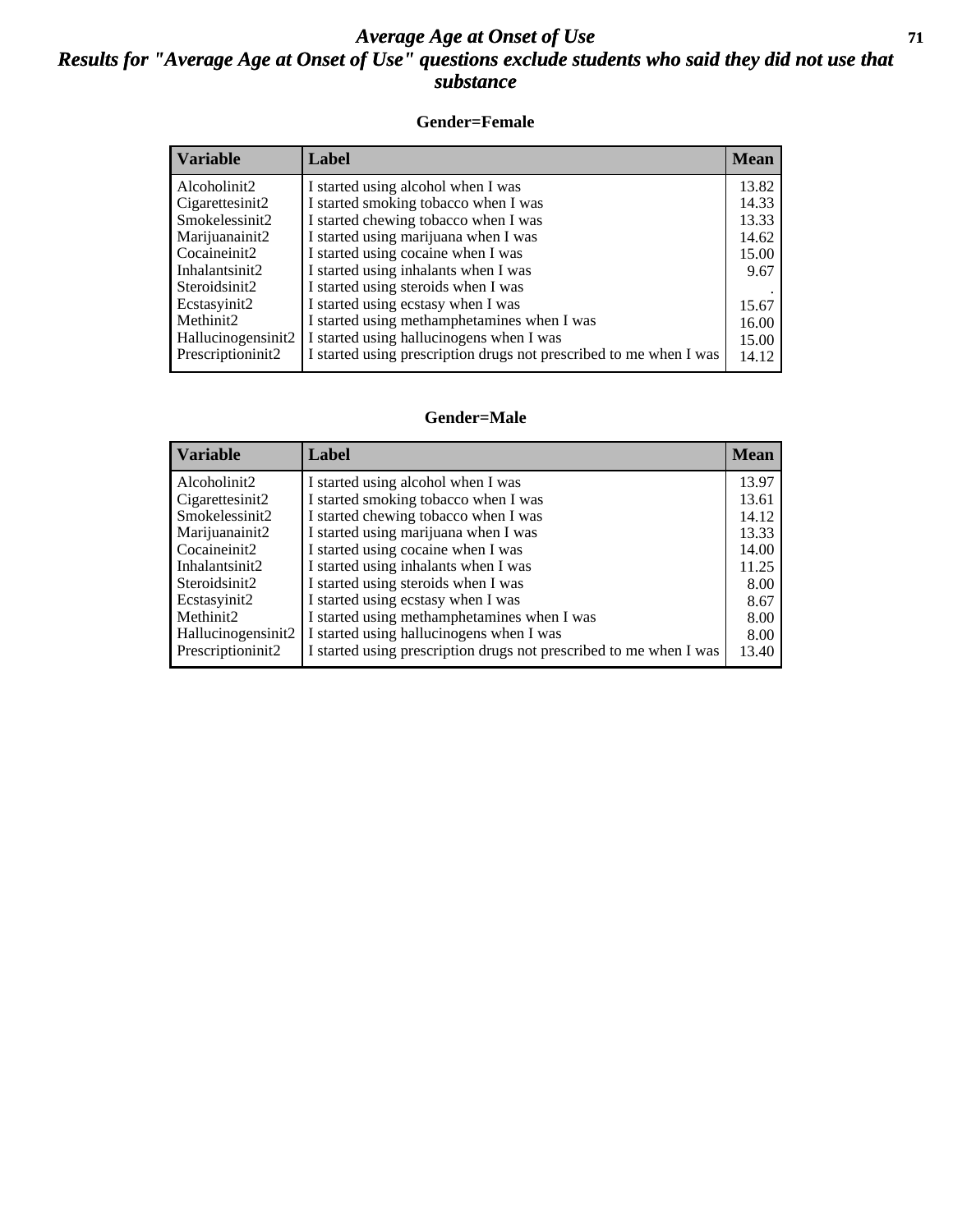# *I Think These Drugs are Harmful* **72**

| <b>Frequency</b> | <b>Table of Gender by Alcoholharmdich</b> |                                                   |                |              |  |
|------------------|-------------------------------------------|---------------------------------------------------|----------------|--------------|--|
| <b>Row Pct</b>   |                                           | Alcoholharmdich(I<br>think alcohol is<br>harmful) |                |              |  |
|                  | Gender(Gender)                            | Yes                                               | N <sub>0</sub> | <b>Total</b> |  |
|                  | <b>Female</b>                             | 138<br>80.70                                      | 33<br>19.30    | 171          |  |
|                  | <b>Male</b>                               | 138<br>77.53                                      | 40<br>22.47    | 178          |  |
|                  | Total                                     | 276                                               | 73             | 349          |  |

| Frequency      | <b>Table of Gender by Tobaccoharmdich</b> |                                                   |                |              |  |
|----------------|-------------------------------------------|---------------------------------------------------|----------------|--------------|--|
| <b>Row Pct</b> |                                           | Tobaccoharmdich(I<br>think tobacco is<br>harmful) |                |              |  |
|                | Gender(Gender)                            | Yes                                               | N <sub>0</sub> | <b>Total</b> |  |
|                | <b>Female</b>                             | 164<br>95.91                                      | 4.09           | 171          |  |
|                | <b>Male</b>                               | 170<br>95.51                                      | 8<br>4.49      | 178          |  |
|                | <b>Total</b>                              | 334                                               | 15             | 349          |  |

| Frequency      | <b>Table of Gender by Marijuanaharmdich</b> |                                                       |                |              |  |
|----------------|---------------------------------------------|-------------------------------------------------------|----------------|--------------|--|
| <b>Row Pct</b> |                                             | Marijuanaharmdich(I<br>think marijuana is<br>harmful) |                |              |  |
|                | Gender(Gender)                              | <b>Yes</b>                                            | N <sub>0</sub> | <b>Total</b> |  |
|                | <b>Female</b>                               | 135<br>78.95                                          | 36<br>21.05    | 171          |  |
|                | <b>Male</b>                                 | 147<br>82.58                                          | 31<br>17.42    | 178          |  |
|                | <b>Total</b>                                | 282                                                   | 67             | 349          |  |

| Frequency      | <b>Table of Gender by Otherdrugharmdich</b> |                                                          |                |              |  |
|----------------|---------------------------------------------|----------------------------------------------------------|----------------|--------------|--|
| <b>Row Pct</b> |                                             | Otherdrugharmdich(I<br>think other drugs are<br>harmful) |                |              |  |
|                | Gender(Gender)                              | <b>Yes</b>                                               | N <sub>0</sub> | <b>Total</b> |  |
|                | <b>Female</b>                               | 164<br>95.91                                             | 7<br>4.09      | 171          |  |
|                | <b>Male</b>                                 | 173<br>97.19                                             | 5<br>2.81      | 178          |  |
|                | <b>Total</b>                                | 337                                                      | 12             | 349          |  |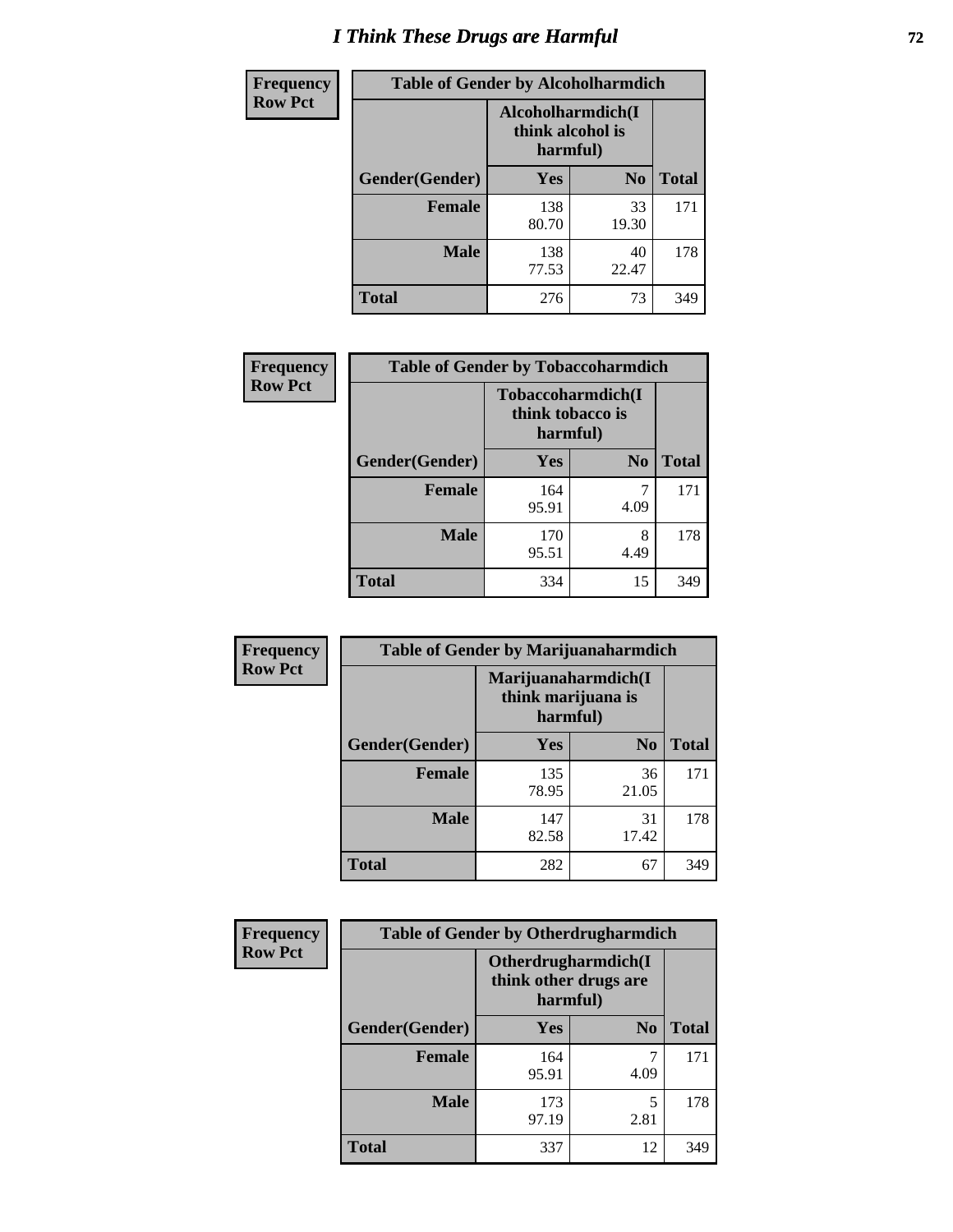| <b>Frequency</b> | <b>Table of Gender by Alcohollocation1</b> |                                                               |             |              |
|------------------|--------------------------------------------|---------------------------------------------------------------|-------------|--------------|
| <b>Row Pct</b>   |                                            | <b>Alcohollocation1(Places</b><br><b>Friends Use Alcohol)</b> |             |              |
|                  | Gender(Gender)                             |                                                               | Do Not Use  | <b>Total</b> |
|                  | <b>Female</b>                              | 117<br>68.42                                                  | 54<br>31.58 | 171          |
|                  | <b>Male</b>                                | 110<br>61.80                                                  | 68<br>38.20 | 178          |
|                  | <b>Total</b>                               | 227                                                           | 122         | 349          |

| <b>Frequency</b> | <b>Table of Gender by Alcohollocation2</b> |                                                               |             |              |
|------------------|--------------------------------------------|---------------------------------------------------------------|-------------|--------------|
| <b>Row Pct</b>   |                                            | <b>Alcohollocation2(Places</b><br><b>Friends Use Alcohol)</b> |             |              |
|                  | Gender(Gender)                             |                                                               | Home        | <b>Total</b> |
|                  | <b>Female</b>                              | 100<br>58.48                                                  | 71<br>41.52 | 171          |
|                  | <b>Male</b>                                | 113<br>63.48                                                  | 65<br>36.52 | 178          |
|                  | <b>Total</b>                               | 213                                                           | 136         | 349          |

| Frequency      | <b>Table of Gender by Alcohollocation3</b> |                                                               |               |              |
|----------------|--------------------------------------------|---------------------------------------------------------------|---------------|--------------|
| <b>Row Pct</b> |                                            | <b>Alcohollocation3(Places</b><br><b>Friends Use Alcohol)</b> |               |              |
|                | Gender(Gender)                             |                                                               | <b>School</b> | <b>Total</b> |
|                | <b>Female</b>                              | 157<br>91.81                                                  | 14<br>8.19    | 171          |
|                | <b>Male</b>                                | 164<br>92.13                                                  | 14<br>7.87    | 178          |
|                | <b>Total</b>                               | 321                                                           | 28            | 349          |

| <b>Frequency</b> | <b>Table of Gender by Alcohollocation4</b> |                                                               |             |              |
|------------------|--------------------------------------------|---------------------------------------------------------------|-------------|--------------|
| <b>Row Pct</b>   |                                            | <b>Alcohollocation4(Places</b><br><b>Friends Use Alcohol)</b> |             |              |
|                  | Gender(Gender)                             |                                                               | Car         | <b>Total</b> |
|                  | Female                                     | 127<br>74.27                                                  | 44<br>25.73 | 171          |
|                  | <b>Male</b>                                | 143<br>80.34                                                  | 35<br>19.66 | 178          |
|                  | <b>Total</b>                               | 270                                                           | 79          | 349          |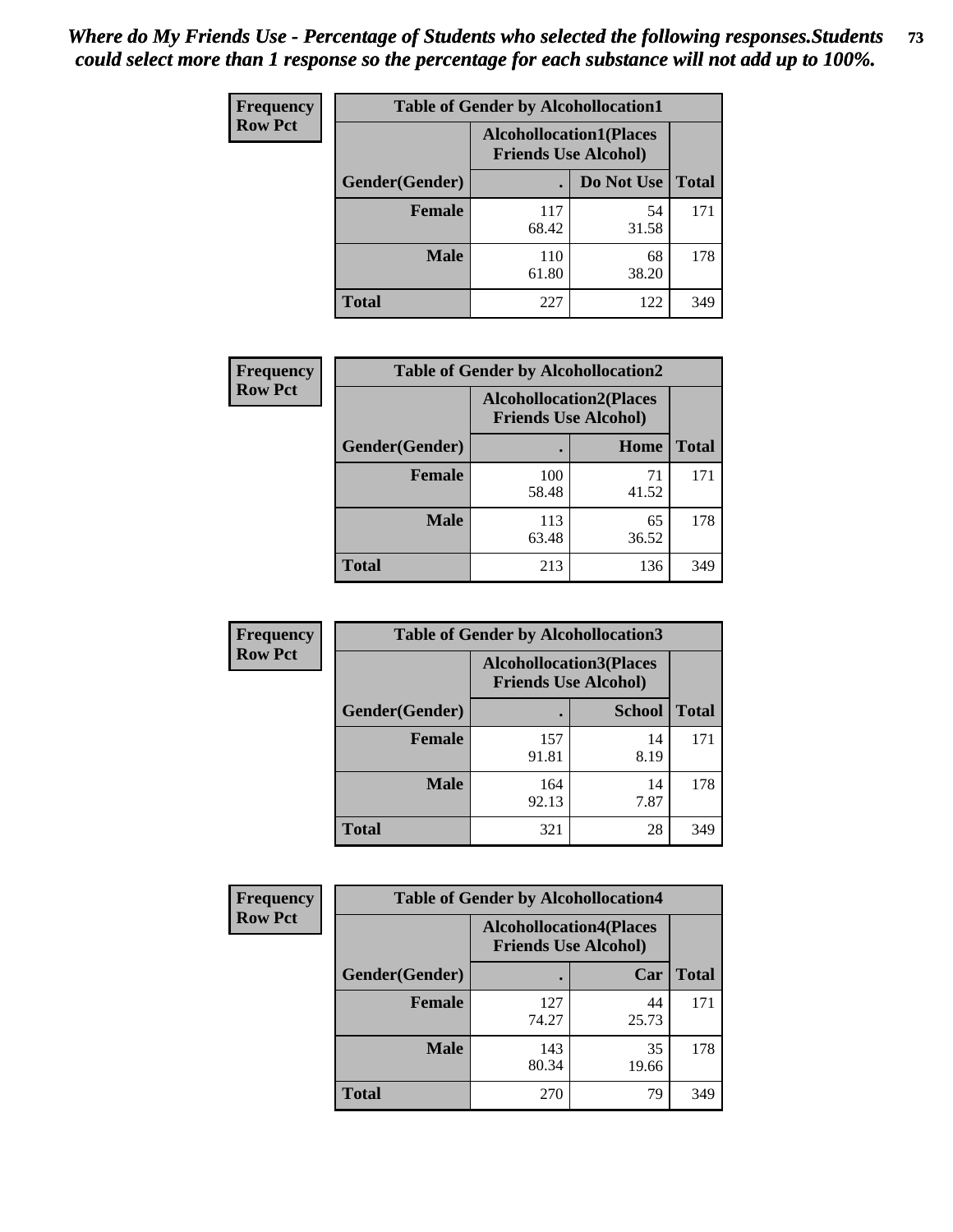| <b>Frequency</b> |                | <b>Table of Gender by Alcohollocation5</b>                     |                                 |              |
|------------------|----------------|----------------------------------------------------------------|---------------------------------|--------------|
| <b>Row Pct</b>   |                | <b>Alcohollocation5</b> (Places<br><b>Friends Use Alcohol)</b> |                                 |              |
|                  | Gender(Gender) | $\bullet$                                                      | <b>Friend's</b><br><b>House</b> | <b>Total</b> |
|                  | <b>Female</b>  | 58<br>33.92                                                    | 113<br>66.08                    | 171          |
|                  | <b>Male</b>    | 100<br>56.18                                                   | 78<br>43.82                     | 178          |
|                  | <b>Total</b>   | 158                                                            | 191                             | 349          |

| <b>Frequency</b> | <b>Table of Gender by Alcohollocation6</b> |              |                                                               |              |
|------------------|--------------------------------------------|--------------|---------------------------------------------------------------|--------------|
| <b>Row Pct</b>   |                                            |              | <b>Alcohollocation6(Places</b><br><b>Friends Use Alcohol)</b> |              |
|                  | Gender(Gender)                             |              | <b>Other</b>                                                  | <b>Total</b> |
|                  | <b>Female</b>                              | 100<br>58.48 | 71<br>41.52                                                   | 171          |
|                  | <b>Male</b>                                | 113<br>63.48 | 65<br>36.52                                                   | 178          |
|                  | <b>Total</b>                               | 213          | 136                                                           | 349          |

| Frequency      | <b>Table of Gender by Tobaccolocation1</b> |                                                               |             |              |  |
|----------------|--------------------------------------------|---------------------------------------------------------------|-------------|--------------|--|
| <b>Row Pct</b> |                                            | <b>Tobaccolocation1(Places</b><br><b>Friends Use Tobacco)</b> |             |              |  |
|                | Gender(Gender)                             |                                                               | Do Not Use  | <b>Total</b> |  |
|                | Female                                     | 82<br>47.95                                                   | 89<br>52.05 | 171          |  |
|                | <b>Male</b>                                | 90<br>50.56                                                   | 88<br>49.44 | 178          |  |
|                | <b>Total</b>                               | 172                                                           | 177         | 349          |  |

| <b>Frequency</b> |                | <b>Table of Gender by Tobaccolocation2</b>                    |             |              |  |  |
|------------------|----------------|---------------------------------------------------------------|-------------|--------------|--|--|
| <b>Row Pct</b>   |                | <b>Tobaccolocation2(Places</b><br><b>Friends Use Tobacco)</b> |             |              |  |  |
|                  | Gender(Gender) |                                                               | Home        | <b>Total</b> |  |  |
|                  | Female         | 102<br>59.65                                                  | 69<br>40.35 | 171          |  |  |
|                  | <b>Male</b>    | 115<br>64.61                                                  | 63<br>35.39 | 178          |  |  |
|                  | <b>Total</b>   | 217                                                           | 132         | 349          |  |  |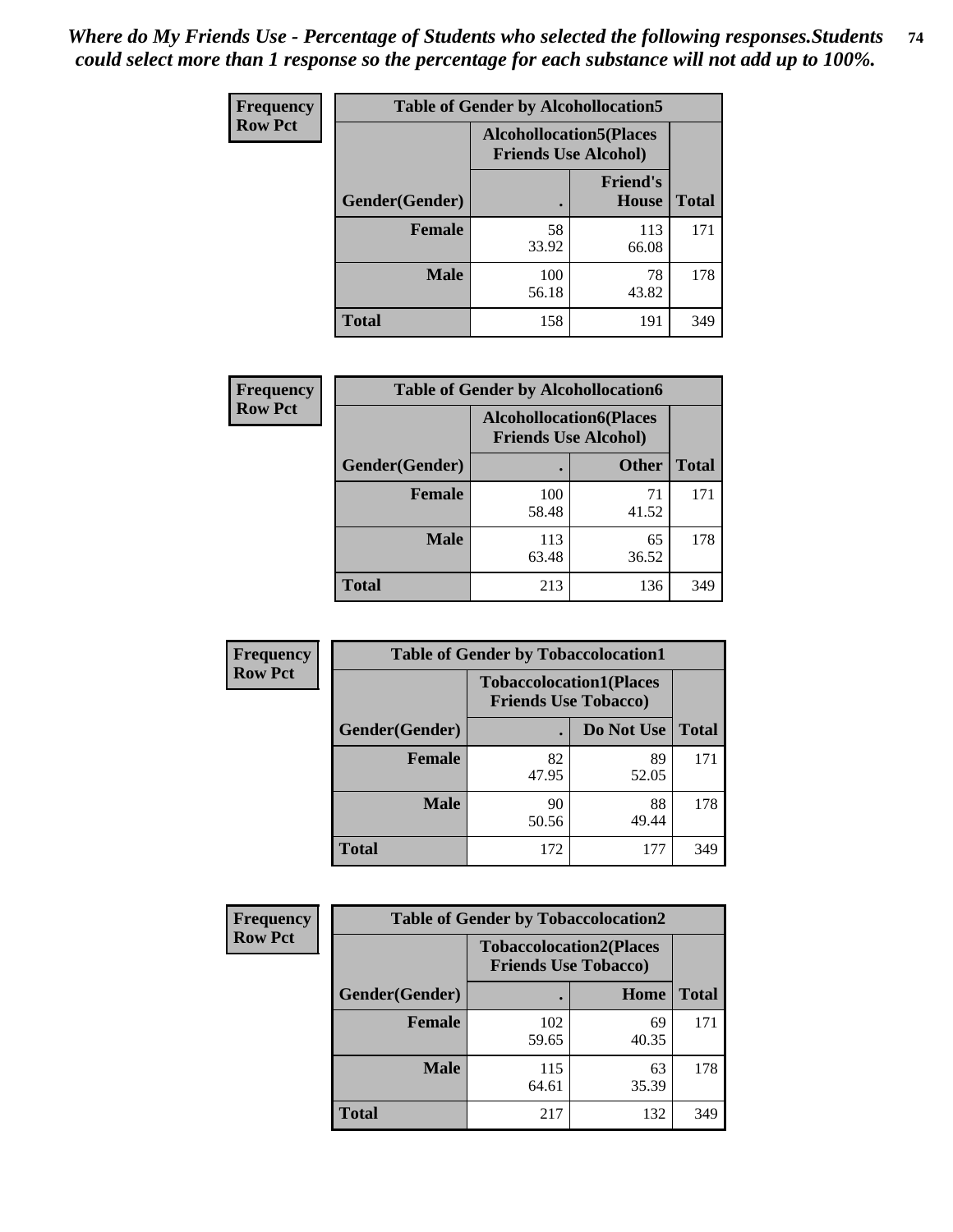| <b>Frequency</b> | <b>Table of Gender by Tobaccolocation3</b> |              |                                                               |              |
|------------------|--------------------------------------------|--------------|---------------------------------------------------------------|--------------|
| <b>Row Pct</b>   |                                            |              | <b>Tobaccolocation3(Places</b><br><b>Friends Use Tobacco)</b> |              |
|                  | Gender(Gender)                             |              | <b>School</b>                                                 | <b>Total</b> |
|                  | <b>Female</b>                              | 143<br>83.63 | 28<br>16.37                                                   | 171          |
|                  | <b>Male</b>                                | 136<br>76.40 | 42<br>23.60                                                   | 178          |
|                  | Total                                      | 279          | 70                                                            | 349          |

| <b>Frequency</b> | <b>Table of Gender by Tobaccolocation4</b> |                             |                                |              |
|------------------|--------------------------------------------|-----------------------------|--------------------------------|--------------|
| <b>Row Pct</b>   |                                            | <b>Friends Use Tobacco)</b> | <b>Tobaccolocation4(Places</b> |              |
|                  | Gender(Gender)                             |                             | Car                            | <b>Total</b> |
|                  | <b>Female</b>                              | 106<br>61.99                | 65<br>38.01                    | 171          |
|                  | <b>Male</b>                                | 121<br>67.98                | 57<br>32.02                    | 178          |
|                  | <b>Total</b>                               | 227                         | 122                            | 349          |

| <b>Frequency</b> | <b>Table of Gender by Tobaccolocation5</b> |                             |                                 |              |
|------------------|--------------------------------------------|-----------------------------|---------------------------------|--------------|
| <b>Row Pct</b>   |                                            | <b>Friends Use Tobacco)</b> | <b>Tobaccolocation5(Places</b>  |              |
|                  | Gender(Gender)                             |                             | <b>Friend's</b><br><b>House</b> | <b>Total</b> |
|                  | <b>Female</b>                              | 94<br>54.97                 | 77<br>45.03                     | 171          |
|                  | <b>Male</b>                                | 119<br>66.85                | 59<br>33.15                     | 178          |
|                  | <b>Total</b>                               | 213                         | 136                             | 349          |

| <b>Frequency</b> | <b>Table of Gender by Tobaccolocation6</b> |                                                               |              |              |
|------------------|--------------------------------------------|---------------------------------------------------------------|--------------|--------------|
| <b>Row Pct</b>   |                                            | <b>Tobaccolocation6(Places</b><br><b>Friends Use Tobacco)</b> |              |              |
|                  | Gender(Gender)                             |                                                               | <b>Other</b> | <b>Total</b> |
|                  | Female                                     | 111<br>64.91                                                  | 60<br>35.09  | 171          |
|                  | <b>Male</b>                                | 127<br>71.35                                                  | 51<br>28.65  | 178          |
|                  | <b>Total</b>                               | 238                                                           | 111          | 349          |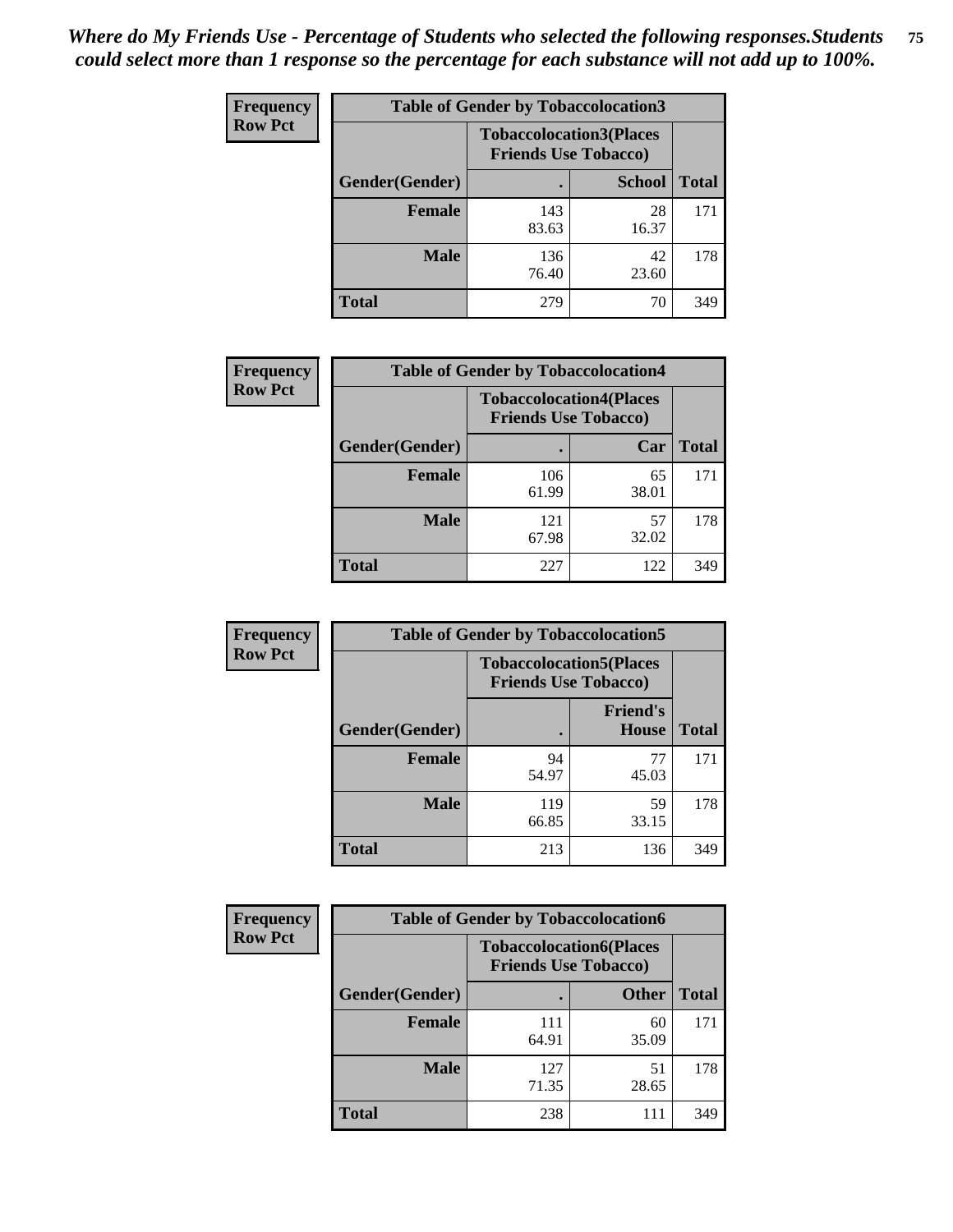| <b>Frequency</b> | <b>Table of Gender by Marijuanalocation1</b> |                                                                    |             |              |
|------------------|----------------------------------------------|--------------------------------------------------------------------|-------------|--------------|
| <b>Row Pct</b>   |                                              | <b>Marijuanalocation1(Places</b><br><b>Friends Use Marijuana</b> ) |             |              |
|                  | Gender(Gender)                               |                                                                    | Do Not Use  | <b>Total</b> |
|                  | <b>Female</b>                                | 72<br>42.11                                                        | 99<br>57.89 | 171          |
|                  | <b>Male</b>                                  | 79<br>44.38                                                        | 99<br>55.62 | 178          |
|                  | <b>Total</b>                                 | 151                                                                | 198         | 349          |

| <b>Frequency</b> | <b>Table of Gender by Marijuanalocation2</b> |                                                                    |             |              |  |
|------------------|----------------------------------------------|--------------------------------------------------------------------|-------------|--------------|--|
| <b>Row Pct</b>   |                                              | <b>Marijuanalocation2(Places</b><br><b>Friends Use Marijuana</b> ) |             |              |  |
|                  | Gender(Gender)                               |                                                                    | Home        | <b>Total</b> |  |
|                  | <b>Female</b>                                | 119<br>69.59                                                       | 52<br>30.41 | 171          |  |
|                  | <b>Male</b>                                  | 120<br>67.42                                                       | 58<br>32.58 | 178          |  |
|                  | <b>Total</b>                                 | 239                                                                | 110         | 349          |  |

| Frequency      | <b>Table of Gender by Marijuanalocation3</b> |                                                                    |               |              |
|----------------|----------------------------------------------|--------------------------------------------------------------------|---------------|--------------|
| <b>Row Pct</b> |                                              | <b>Marijuanalocation3(Places</b><br><b>Friends Use Marijuana</b> ) |               |              |
|                | Gender(Gender)                               |                                                                    | <b>School</b> | <b>Total</b> |
|                | Female                                       | 154<br>90.06                                                       | 17<br>9.94    | 171          |
|                | <b>Male</b>                                  | 156<br>87.64                                                       | 22<br>12.36   | 178          |
|                | <b>Total</b>                                 | 310                                                                | 39            | 349          |

| <b>Frequency</b> | <b>Table of Gender by Marijuanalocation4</b> |                                                                    |             |              |  |
|------------------|----------------------------------------------|--------------------------------------------------------------------|-------------|--------------|--|
| <b>Row Pct</b>   |                                              | <b>Marijuanalocation4(Places</b><br><b>Friends Use Marijuana</b> ) |             |              |  |
|                  | Gender(Gender)                               |                                                                    | Car         | <b>Total</b> |  |
|                  | Female                                       | 122<br>71.35                                                       | 49<br>28.65 | 171          |  |
|                  | <b>Male</b>                                  | 137<br>76.97                                                       | 41<br>23.03 | 178          |  |
|                  | <b>Total</b>                                 | 259                                                                | 90          | 349          |  |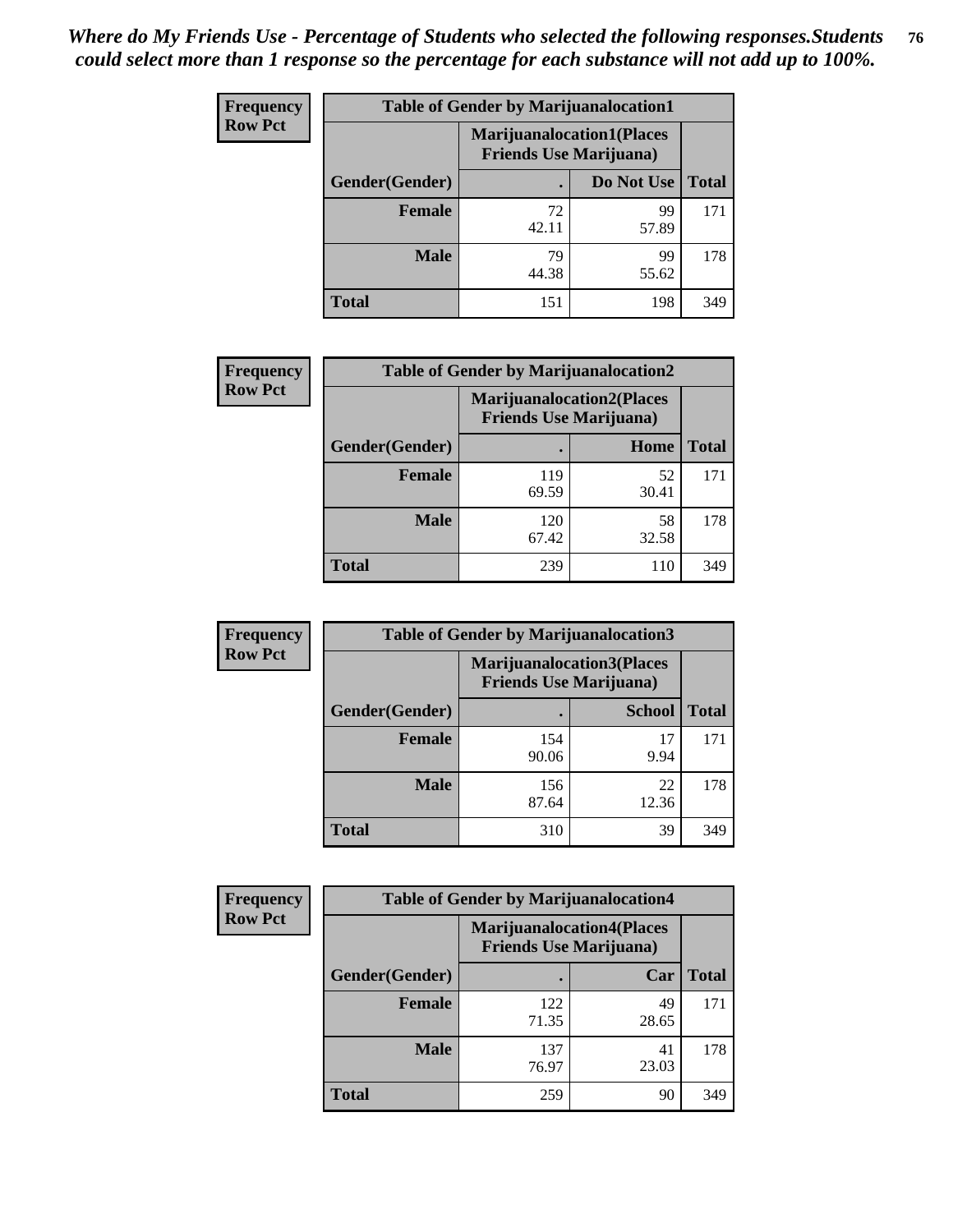| <b>Frequency</b> | <b>Table of Gender by Marijuanalocation5</b> |                                                                     |                          |              |  |
|------------------|----------------------------------------------|---------------------------------------------------------------------|--------------------------|--------------|--|
| <b>Row Pct</b>   |                                              | <b>Marijuanalocation5</b> (Places<br><b>Friends Use Marijuana</b> ) |                          |              |  |
|                  | Gender(Gender)                               |                                                                     | <b>Friend's</b><br>House | <b>Total</b> |  |
|                  | <b>Female</b>                                | 106<br>61.99                                                        | 65<br>38.01              | 171          |  |
|                  | <b>Male</b>                                  | 120<br>67.42                                                        | 58<br>32.58              | 178          |  |
|                  | <b>Total</b>                                 | 226                                                                 | 123                      | 349          |  |

| <b>Frequency</b> | <b>Table of Gender by Marijuanalocation6</b> |                                |                                  |              |
|------------------|----------------------------------------------|--------------------------------|----------------------------------|--------------|
| <b>Row Pct</b>   |                                              | <b>Friends Use Marijuana</b> ) | <b>Marijuanalocation6(Places</b> |              |
|                  | Gender(Gender)                               |                                | <b>Other</b>                     | <b>Total</b> |
|                  | <b>Female</b>                                | 120<br>70.18                   | 51<br>29.82                      | 171          |
|                  | <b>Male</b>                                  | 133<br>74.72                   | 45<br>25.28                      | 178          |
|                  | <b>Total</b>                                 | 253                            | 96                               | 349          |

| <b>Frequency</b> | <b>Table of Gender by Otherdruglocation1</b> |                                                                                |              |              |
|------------------|----------------------------------------------|--------------------------------------------------------------------------------|--------------|--------------|
| <b>Row Pct</b>   |                                              | <b>Otherdruglocation1(Places</b><br><b>Friends Use Other Illegal</b><br>Drugs) |              |              |
|                  | <b>Gender</b> (Gender)                       |                                                                                | Do Not Use   | <b>Total</b> |
|                  | <b>Female</b>                                | 30<br>17.54                                                                    | 141<br>82.46 | 171          |
|                  | <b>Male</b>                                  | 40<br>22.47                                                                    | 138<br>77.53 | 178          |
|                  | <b>Total</b>                                 | 70                                                                             | 279          | 349          |

| Frequency      | <b>Table of Gender by Otherdruglocation2</b> |                                                                                |             |              |
|----------------|----------------------------------------------|--------------------------------------------------------------------------------|-------------|--------------|
| <b>Row Pct</b> |                                              | <b>Otherdruglocation2(Places</b><br><b>Friends Use Other Illegal</b><br>Drugs) |             |              |
|                | Gender(Gender)                               |                                                                                | Home        | <b>Total</b> |
|                | Female                                       | 153<br>89.47                                                                   | 18<br>10.53 | 171          |
|                | <b>Male</b>                                  | 155<br>87.08                                                                   | 23<br>12.92 | 178          |
|                | <b>Total</b>                                 | 308                                                                            | 41          | 349          |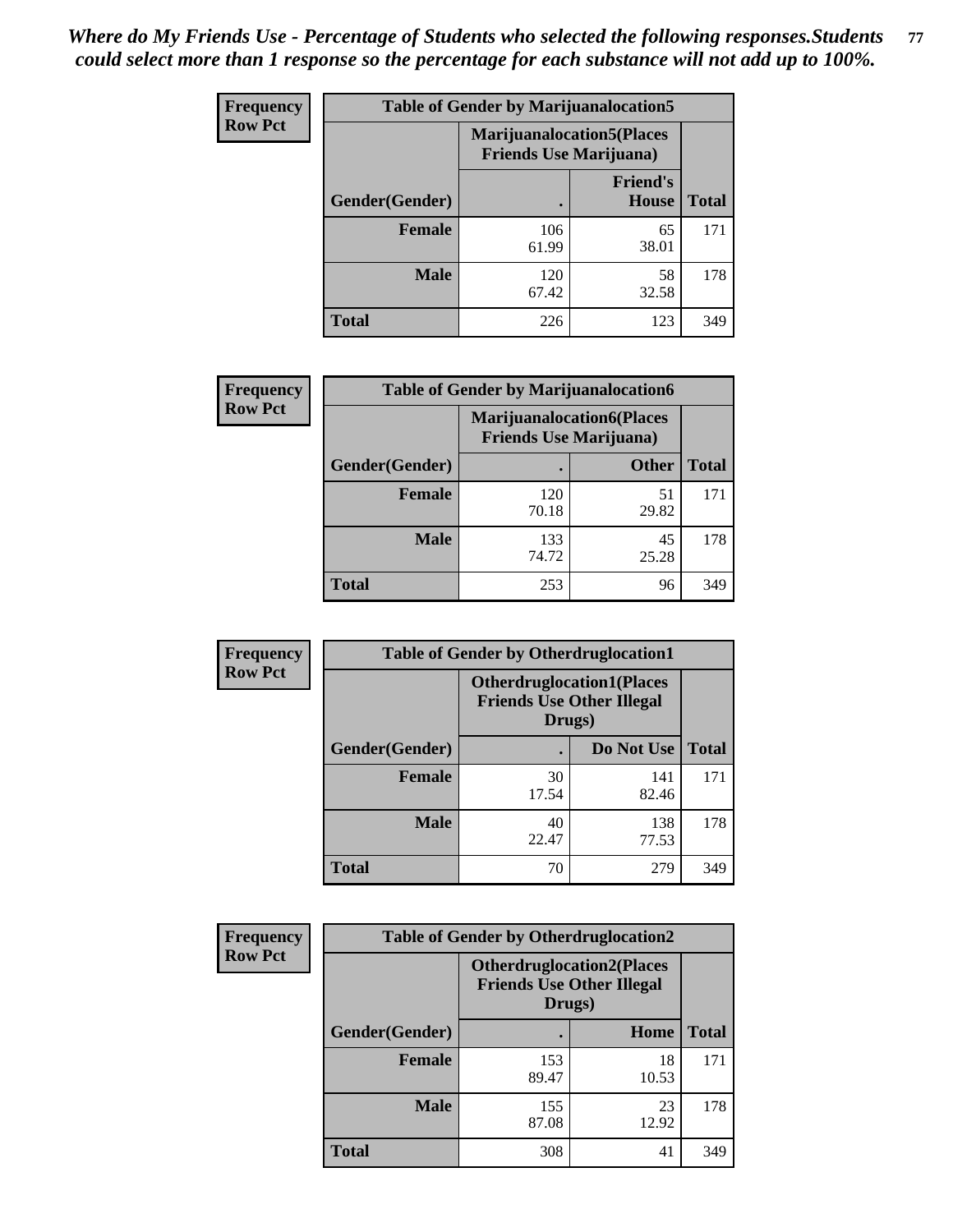| <b>Frequency</b> | <b>Table of Gender by Otherdruglocation3</b> |                                                                                |               |              |
|------------------|----------------------------------------------|--------------------------------------------------------------------------------|---------------|--------------|
| <b>Row Pct</b>   |                                              | <b>Otherdruglocation3(Places</b><br><b>Friends Use Other Illegal</b><br>Drugs) |               |              |
|                  | Gender(Gender)                               |                                                                                | <b>School</b> | <b>Total</b> |
|                  | Female                                       | 164<br>95.91                                                                   | 4.09          | 171          |
|                  | <b>Male</b>                                  | 166<br>93.26                                                                   | 12<br>6.74    | 178          |
|                  | <b>Total</b>                                 | 330                                                                            | 19            | 349          |

| Frequency      | <b>Table of Gender by Otherdruglocation4</b> |                                                                                |            |              |
|----------------|----------------------------------------------|--------------------------------------------------------------------------------|------------|--------------|
| <b>Row Pct</b> |                                              | <b>Otherdruglocation4(Places</b><br><b>Friends Use Other Illegal</b><br>Drugs) |            |              |
|                | Gender(Gender)                               |                                                                                | Car        | <b>Total</b> |
|                | <b>Female</b>                                | 154<br>90.06                                                                   | 17<br>9.94 | 171          |
|                | <b>Male</b>                                  | 164<br>92.13                                                                   | 14<br>7.87 | 178          |
|                | <b>Total</b>                                 | 318                                                                            | 31         | 349          |

| <b>Frequency</b> |                | <b>Table of Gender by Otherdruglocation5</b> |                                  |              |
|------------------|----------------|----------------------------------------------|----------------------------------|--------------|
| <b>Row Pct</b>   |                | <b>Friends Use Other Illegal</b><br>Drugs)   | <b>Otherdruglocation5(Places</b> |              |
|                  | Gender(Gender) |                                              | <b>Friend's</b><br>House         | <b>Total</b> |
|                  | <b>Female</b>  | 148<br>86.55                                 | 23<br>13.45                      | 171          |
|                  | <b>Male</b>    | 155<br>87.08                                 | 23<br>12.92                      | 178          |
|                  | <b>Total</b>   | 303                                          | 46                               | 349          |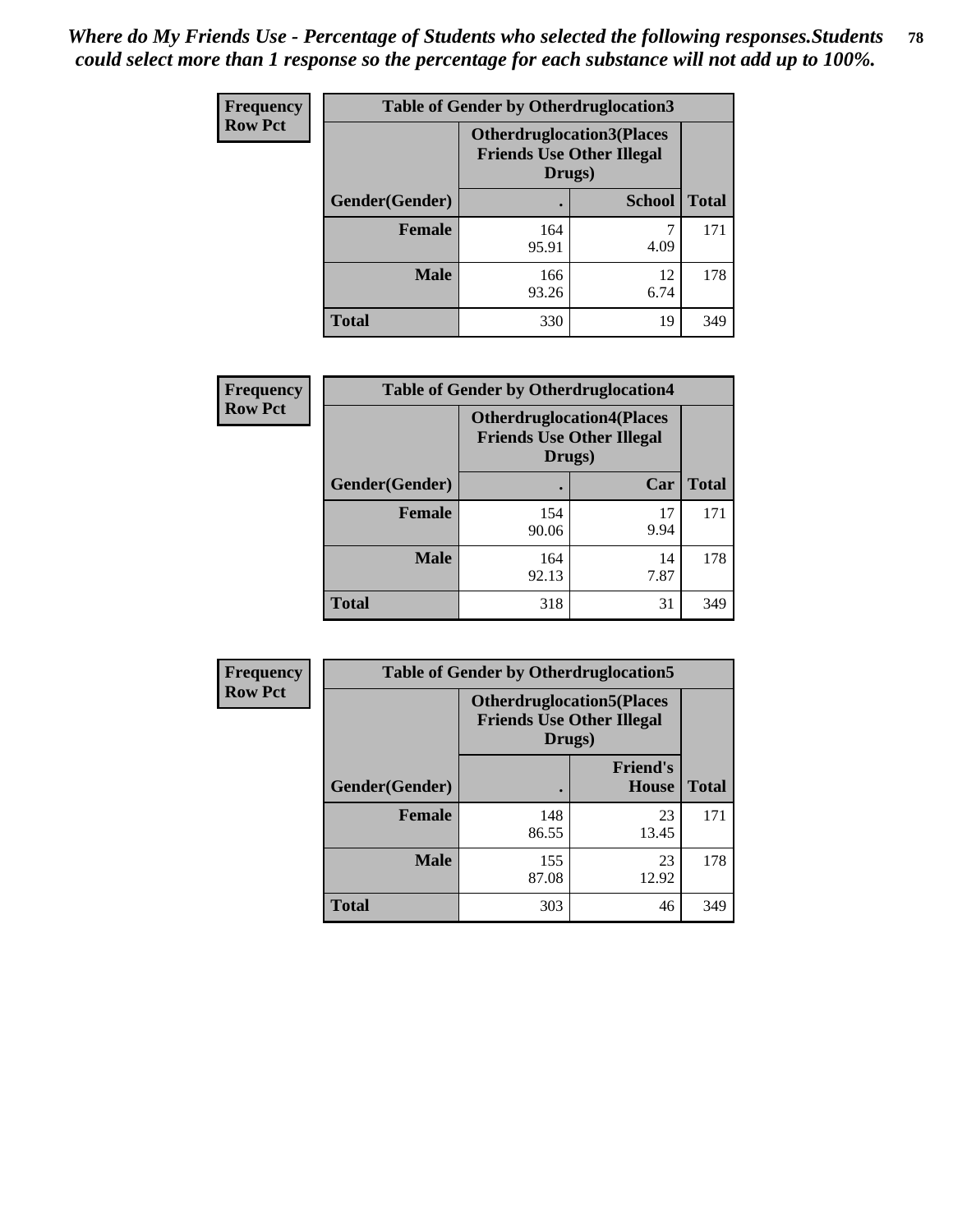| <b>Frequency</b> | <b>Table of Gender by Otherdruglocation6</b> |                                                                                |              |              |
|------------------|----------------------------------------------|--------------------------------------------------------------------------------|--------------|--------------|
| <b>Row Pct</b>   |                                              | <b>Otherdruglocation6(Places</b><br><b>Friends Use Other Illegal</b><br>Drugs) |              |              |
|                  | Gender(Gender)                               |                                                                                | <b>Other</b> | <b>Total</b> |
|                  | <b>Female</b>                                | 146<br>85.38                                                                   | 25<br>14.62  | 171          |
|                  | <b>Male</b>                                  | 147<br>82.58                                                                   | 31<br>17.42  | 178          |
|                  | <b>Total</b>                                 | 293                                                                            | 56           | 349          |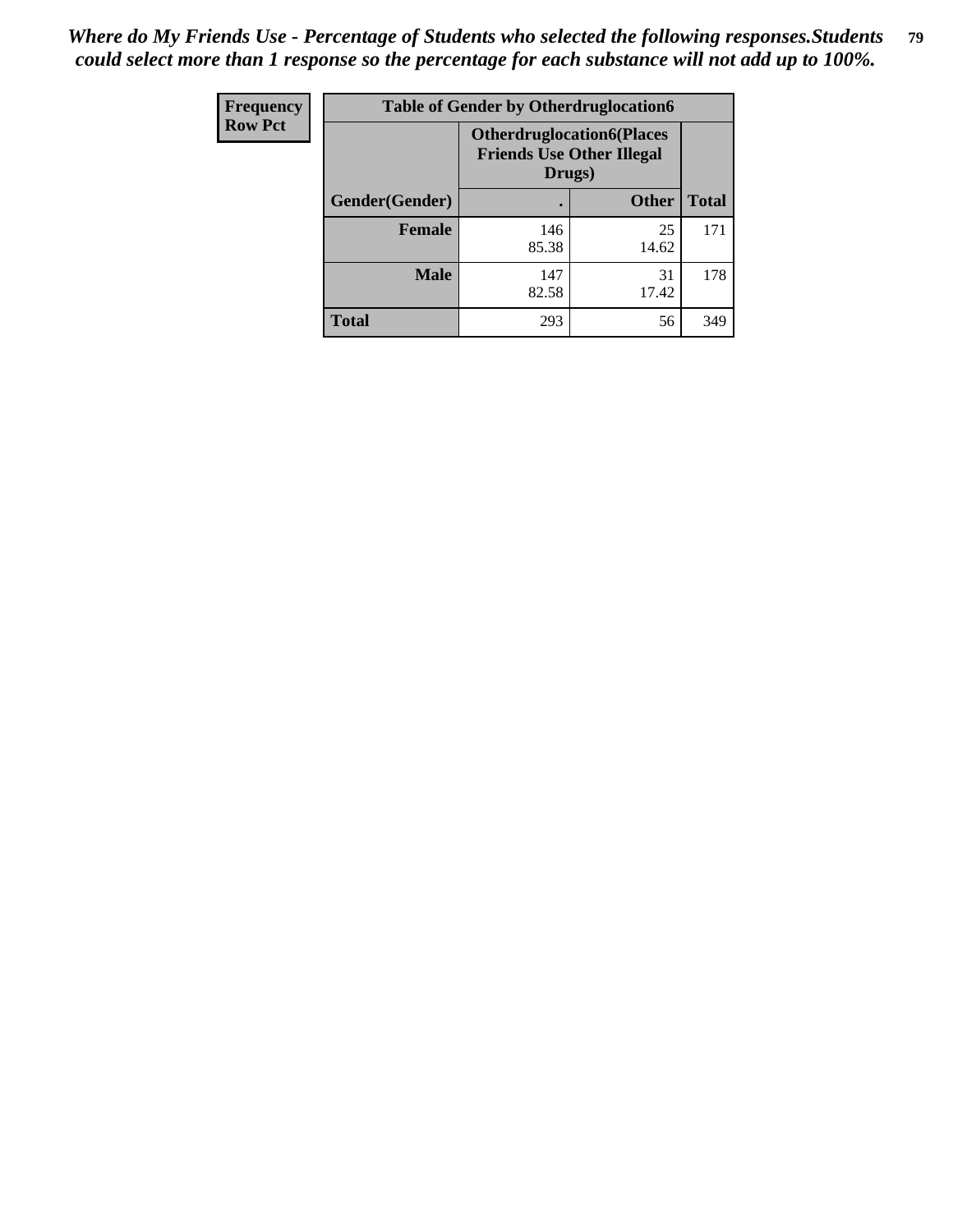| <b>Frequency</b> | <b>Table of Gender by Alcoholtime1</b> |                                                          |                      |              |
|------------------|----------------------------------------|----------------------------------------------------------|----------------------|--------------|
| <b>Row Pct</b>   |                                        | <b>Alcoholtime1(Times</b><br><b>Friends Use Alcohol)</b> |                      |              |
|                  | Gender(Gender)                         | $\bullet$                                                | Do Not<br><b>Use</b> | <b>Total</b> |
|                  | <b>Female</b>                          | 120<br>70.18                                             | 51<br>29.82          | 171          |
|                  | <b>Male</b>                            | 113<br>63.48                                             | 65<br>36.52          | 178          |
|                  | <b>Total</b>                           | 233                                                      | 116                  | 349          |

| Frequency      | <b>Table of Gender by Alcoholtime2</b> |                                                          |                            |              |
|----------------|----------------------------------------|----------------------------------------------------------|----------------------------|--------------|
| <b>Row Pct</b> |                                        | <b>Alcoholtime2(Times</b><br><b>Friends Use Alcohol)</b> |                            |              |
|                | Gender(Gender)                         |                                                          | <b>On Way</b><br>to School | <b>Total</b> |
|                | <b>Female</b>                          | 157<br>91.81                                             | 14<br>8.19                 | 171          |
|                | <b>Male</b>                            | 166<br>93.26                                             | 12<br>6.74                 | 178          |
|                | <b>Total</b>                           | 323                                                      | 26                         | 349          |

| Frequency      | <b>Table of Gender by Alcoholtime3</b> |                                                   |                                |              |
|----------------|----------------------------------------|---------------------------------------------------|--------------------------------|--------------|
| <b>Row Pct</b> |                                        | Alcoholtime3(Times<br><b>Friends Use Alcohol)</b> |                                |              |
|                | Gender(Gender)                         |                                                   | <b>During</b><br><b>School</b> | <b>Total</b> |
|                | Female                                 | 166<br>97.08                                      | 5<br>2.92                      | 171          |
|                | <b>Male</b>                            | 171<br>96.07                                      | 3.93                           | 178          |
|                | <b>Total</b>                           | 337                                               | 12                             | 349          |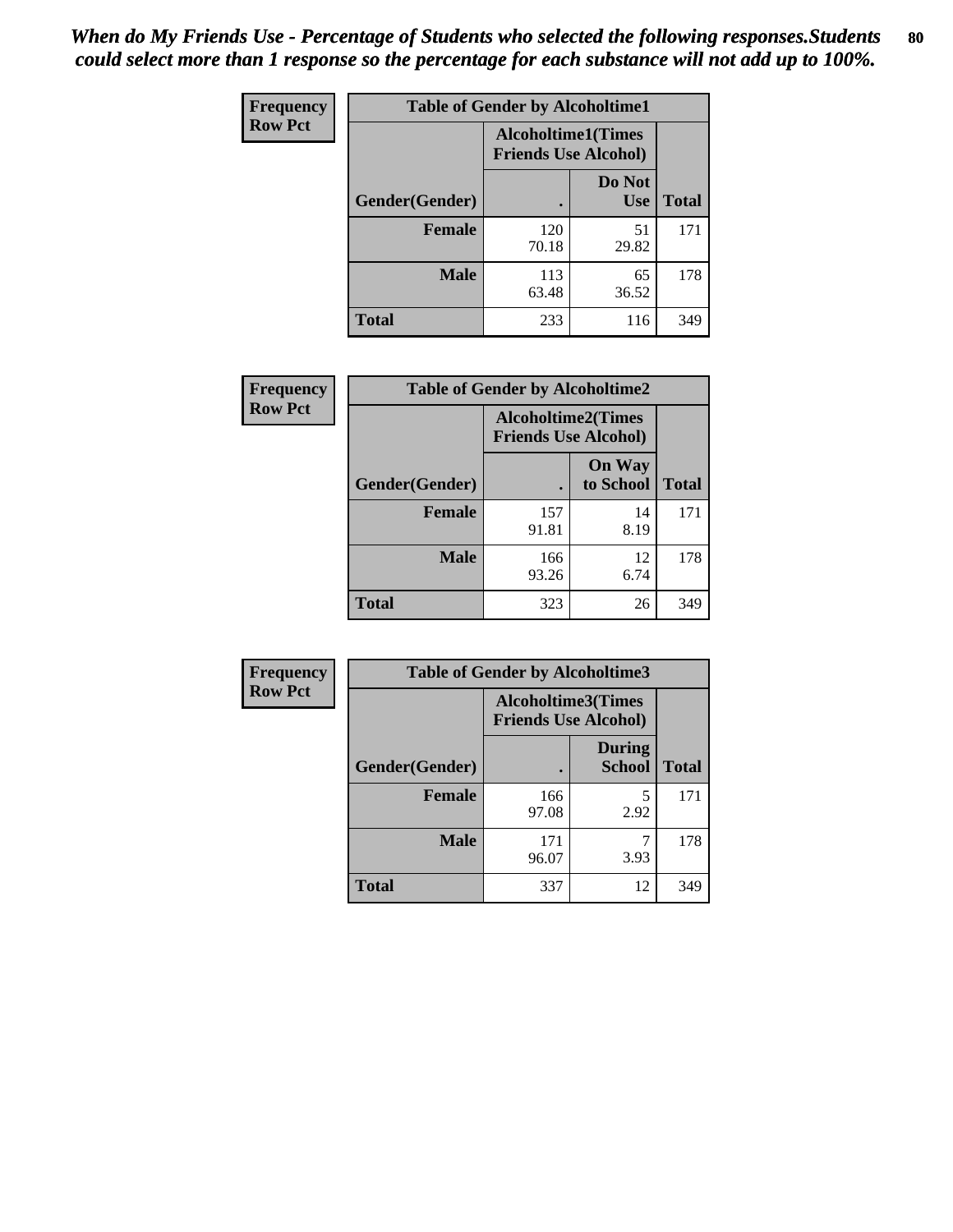*When do My Friends Use - Percentage of Students who selected the following responses.Students could select more than 1 response so the percentage for each substance will not add up to 100%.* **81**

| <b>Frequency</b> | <b>Table of Gender by Alcoholtime4</b> |                                                          |                                                |              |
|------------------|----------------------------------------|----------------------------------------------------------|------------------------------------------------|--------------|
| <b>Row Pct</b>   |                                        | <b>Alcoholtime4(Times</b><br><b>Friends Use Alcohol)</b> |                                                |              |
|                  | Gender(Gender)                         |                                                          | <b>On Way</b><br>Home<br>From<br><b>School</b> | <b>Total</b> |
|                  | <b>Female</b>                          | 151<br>88.30                                             | 20<br>11.70                                    | 171          |
|                  | <b>Male</b>                            | 164<br>92.13                                             | 14<br>7.87                                     | 178          |
|                  | <b>Total</b>                           | 315                                                      | 34                                             | 349          |

| <b>Frequency</b> | <b>Table of Gender by Alcoholtime5</b> |                                                           |                   |              |
|------------------|----------------------------------------|-----------------------------------------------------------|-------------------|--------------|
| <b>Row Pct</b>   |                                        | <b>Alcoholtime5</b> (Times<br><b>Friends Use Alcohol)</b> |                   |              |
|                  | Gender(Gender)                         |                                                           | <b>Weeknights</b> | <b>Total</b> |
|                  | <b>Female</b>                          | 123<br>71.93                                              | 48<br>28.07       | 171          |
|                  | <b>Male</b>                            | 141<br>79.21                                              | 37<br>20.79       | 178          |
|                  | <b>Total</b>                           | 264                                                       | 85                | 349          |

| <b>Frequency</b> | <b>Table of Gender by Alcoholtime6</b> |             |                                                          |              |  |
|------------------|----------------------------------------|-------------|----------------------------------------------------------|--------------|--|
| <b>Row Pct</b>   |                                        |             | <b>Alcoholtime6(Times</b><br><b>Friends Use Alcohol)</b> |              |  |
|                  | Gender(Gender)                         |             | <b>Weekends</b>                                          | <b>Total</b> |  |
|                  | Female                                 | 37<br>21.64 | 134<br>78.36                                             | 171          |  |
|                  | <b>Male</b>                            | 65<br>36.52 | 113<br>63.48                                             | 178          |  |
|                  | <b>Total</b>                           | 102         | 247                                                      | 349          |  |

| <b>Frequency</b> | <b>Table of Gender by Tobaccotime1</b> |                                                          |                      |              |
|------------------|----------------------------------------|----------------------------------------------------------|----------------------|--------------|
| <b>Row Pct</b>   |                                        | <b>Tobaccotime1(Times</b><br><b>Friends Use Tobacco)</b> |                      |              |
|                  | Gender(Gender)                         |                                                          | Do Not<br><b>Use</b> | <b>Total</b> |
|                  | Female                                 | 86<br>50.29                                              | 85<br>49.71          | 171          |
|                  | <b>Male</b>                            | 92<br>51.69                                              | 86<br>48.31          | 178          |
|                  | <b>Total</b>                           | 178                                                      | 171                  | 349          |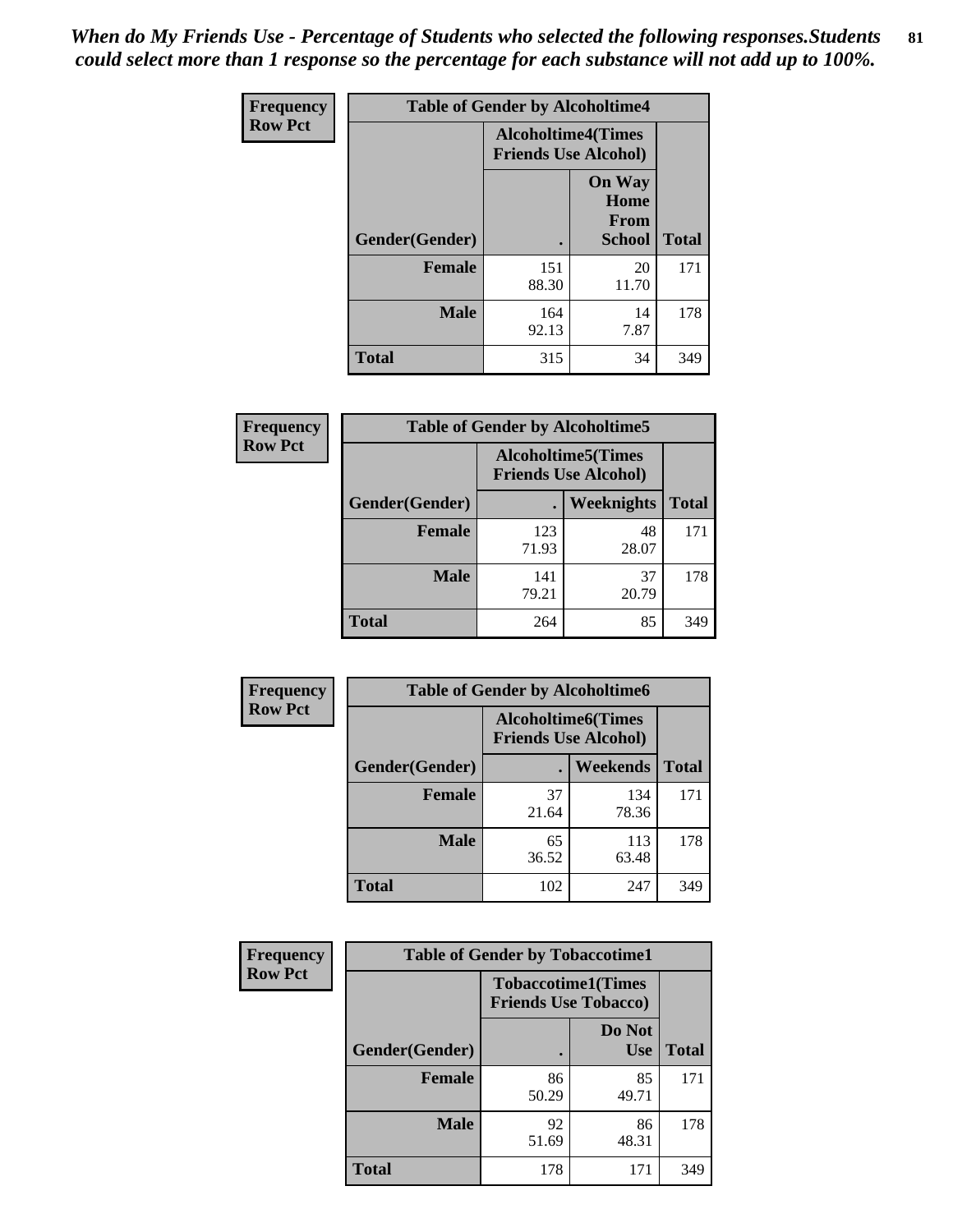*When do My Friends Use - Percentage of Students who selected the following responses.Students could select more than 1 response so the percentage for each substance will not add up to 100%.* **82**

| Frequency      | <b>Table of Gender by Tobaccotime2</b> |                                                          |                            |              |
|----------------|----------------------------------------|----------------------------------------------------------|----------------------------|--------------|
| <b>Row Pct</b> |                                        | <b>Tobaccotime2(Times</b><br><b>Friends Use Tobacco)</b> |                            |              |
|                | Gender(Gender)                         | $\bullet$                                                | <b>On Way</b><br>to School | <b>Total</b> |
|                | <b>Female</b>                          | 121<br>70.76                                             | 50<br>29.24                | 171          |
|                | <b>Male</b>                            | 129<br>72.47                                             | 49<br>27.53                | 178          |
|                | Total                                  | 250                                                      | 99                         | 349          |

| Frequency      | <b>Table of Gender by Tobaccotime3</b> |                                                          |                                |              |
|----------------|----------------------------------------|----------------------------------------------------------|--------------------------------|--------------|
| <b>Row Pct</b> |                                        | <b>Tobaccotime3(Times</b><br><b>Friends Use Tobacco)</b> |                                |              |
|                | Gender(Gender)                         |                                                          | <b>During</b><br><b>School</b> | <b>Total</b> |
|                | Female                                 | 151<br>88.30                                             | 20<br>11.70                    | 171          |
|                | <b>Male</b>                            | 134<br>75.28                                             | 44<br>24.72                    | 178          |
|                | <b>Total</b>                           | 285                                                      | 64                             | 349          |

| Frequency      | <b>Table of Gender by Tobaccotime4</b> |                                                          |                                                |              |
|----------------|----------------------------------------|----------------------------------------------------------|------------------------------------------------|--------------|
| <b>Row Pct</b> |                                        | <b>Tobaccotime4(Times</b><br><b>Friends Use Tobacco)</b> |                                                |              |
|                | Gender(Gender)                         |                                                          | <b>On Way</b><br>Home<br>From<br><b>School</b> | <b>Total</b> |
|                | <b>Female</b>                          | 151<br>88.30                                             | 20<br>11.70                                    | 171          |
|                | <b>Male</b>                            | 164<br>92.13                                             | 14<br>7.87                                     | 178          |
|                | <b>Total</b>                           | 315                                                      | 34                                             | 349          |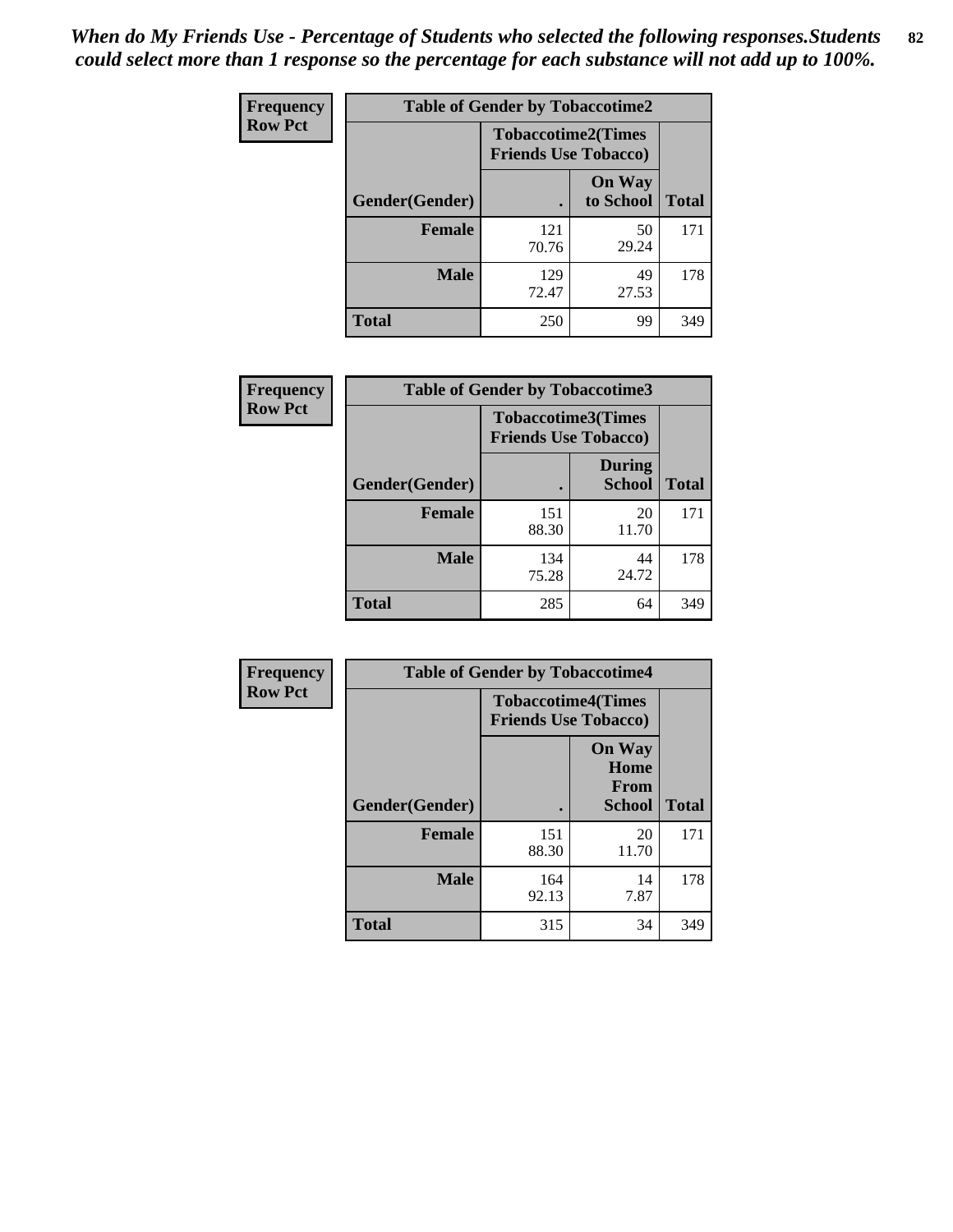| Frequency      | <b>Table of Gender by Tobaccotime5</b> |              |                                                          |              |  |
|----------------|----------------------------------------|--------------|----------------------------------------------------------|--------------|--|
| <b>Row Pct</b> |                                        |              | <b>Tobaccotime5(Times</b><br><b>Friends Use Tobacco)</b> |              |  |
|                | <b>Gender</b> (Gender)                 |              | Weeknights                                               | <b>Total</b> |  |
|                | <b>Female</b>                          | 100<br>58.48 | 71<br>41.52                                              | 171          |  |
|                | <b>Male</b>                            | 108<br>60.67 | 70<br>39.33                                              | 178          |  |
|                | <b>Total</b>                           | 208          | 141                                                      | 349          |  |

| Frequency      | <b>Table of Gender by Tobaccotime6</b> |                                                          |             |              |
|----------------|----------------------------------------|----------------------------------------------------------|-------------|--------------|
| <b>Row Pct</b> |                                        | <b>Tobaccotime6(Times</b><br><b>Friends Use Tobacco)</b> |             |              |
|                | Gender(Gender)                         |                                                          | Weekends    | <b>Total</b> |
|                | Female                                 | 78<br>45.61                                              | 93<br>54.39 | 171          |
|                | <b>Male</b>                            | 95<br>53.37                                              | 83<br>46.63 | 178          |
|                | <b>Total</b>                           | 173                                                      | 176         | 349          |

| <b>Frequency</b> | <b>Table of Gender by Marijuanatime1</b> |                                                        |             |              |
|------------------|------------------------------------------|--------------------------------------------------------|-------------|--------------|
| <b>Row Pct</b>   |                                          | Marijuanatime1(Times<br><b>Friends Use Marijuana</b> ) |             |              |
|                  | Gender(Gender)                           |                                                        | Do Not Use  | <b>Total</b> |
|                  | <b>Female</b>                            | 76<br>44.44                                            | 95<br>55.56 | 171          |
|                  | <b>Male</b>                              | 80<br>44.94                                            | 98<br>55.06 | 178          |
|                  | <b>Total</b>                             | 156                                                    | 193         | 349          |

| <b>Frequency</b> | <b>Table of Gender by Marijuanatime2</b> |                                                               |                            |              |
|------------------|------------------------------------------|---------------------------------------------------------------|----------------------------|--------------|
| <b>Row Pct</b>   |                                          | <b>Marijuanatime2(Times</b><br><b>Friends Use Marijuana</b> ) |                            |              |
|                  | Gender(Gender)                           |                                                               | On Way to<br><b>School</b> | <b>Total</b> |
|                  | <b>Female</b>                            | 144<br>84.21                                                  | 27<br>15.79                | 171          |
|                  | <b>Male</b>                              | 152<br>85.39                                                  | 26<br>14.61                | 178          |
|                  | <b>Total</b>                             | 296                                                           | 53                         | 349          |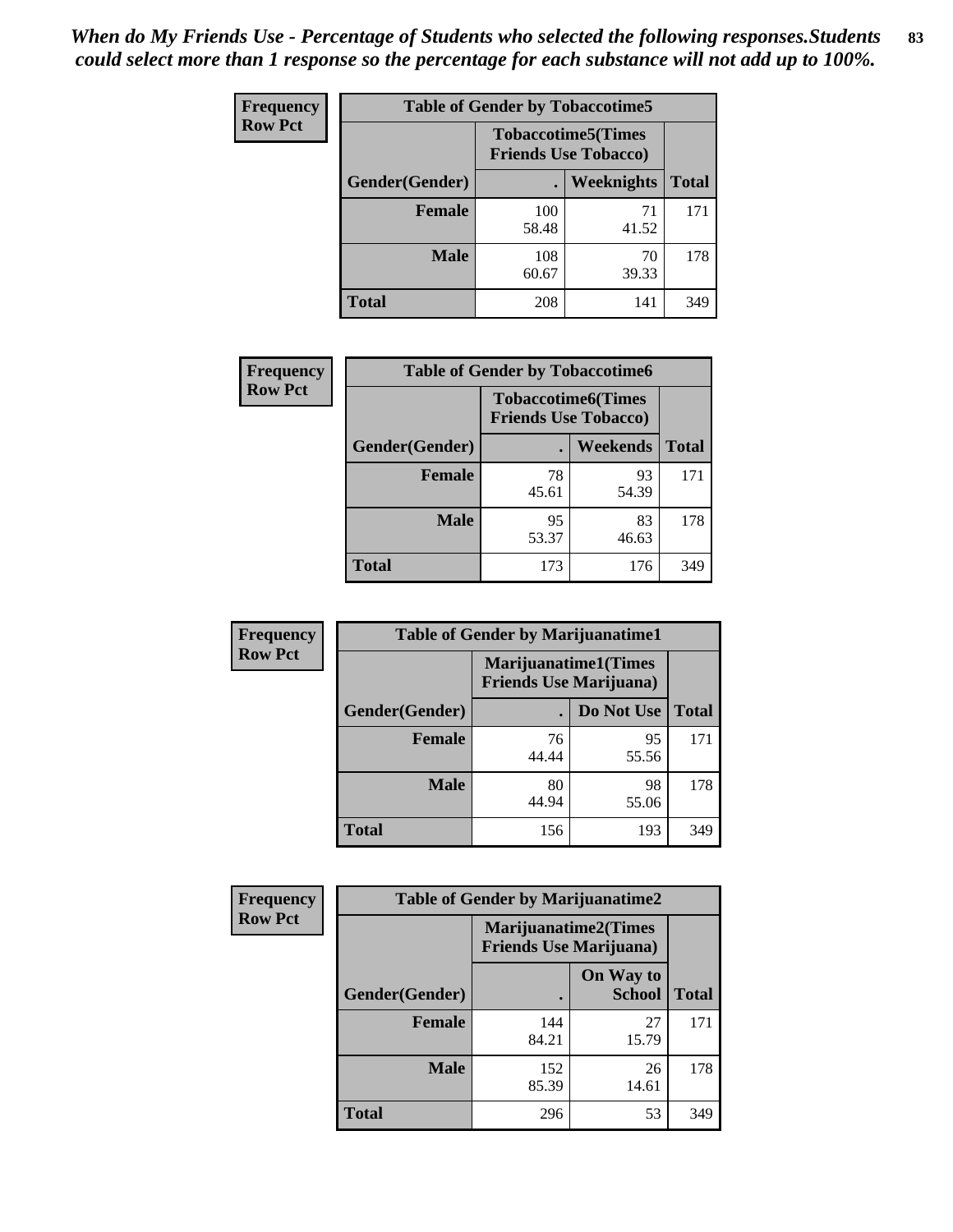*When do My Friends Use - Percentage of Students who selected the following responses.Students could select more than 1 response so the percentage for each substance will not add up to 100%.* **84**

| <b>Frequency</b> | Table of Gender by Marijuanatime3 |                                                        |                                |              |
|------------------|-----------------------------------|--------------------------------------------------------|--------------------------------|--------------|
| <b>Row Pct</b>   |                                   | Marijuanatime3(Times<br><b>Friends Use Marijuana</b> ) |                                |              |
|                  | Gender(Gender)                    |                                                        | <b>During</b><br><b>School</b> | <b>Total</b> |
|                  | <b>Female</b>                     | 159<br>92.98                                           | 12<br>7.02                     | 171          |
|                  | <b>Male</b>                       | 164<br>92.13                                           | 14<br>7.87                     | 178          |
|                  | <b>Total</b>                      | 323                                                    | 26                             | 349          |

| Frequency      | <b>Table of Gender by Marijuanatime4</b> |                                |                                                       |              |
|----------------|------------------------------------------|--------------------------------|-------------------------------------------------------|--------------|
| <b>Row Pct</b> |                                          | <b>Friends Use Marijuana</b> ) | <b>Marijuanatime4(Times</b>                           |              |
|                | Gender(Gender)                           |                                | <b>On Way</b><br>Home<br><b>From</b><br><b>School</b> | <b>Total</b> |
|                | <b>Female</b>                            | 140<br>81.87                   | 31<br>18.13                                           | 171          |
|                | <b>Male</b>                              | 151<br>84.83                   | 27<br>15.17                                           | 178          |
|                | <b>Total</b>                             | 291                            | 58                                                    | 349          |

| <b>Frequency</b> | <b>Table of Gender by Marijuanatime5</b> |                                                                |             |              |  |
|------------------|------------------------------------------|----------------------------------------------------------------|-------------|--------------|--|
| <b>Row Pct</b>   |                                          | <b>Marijuanatime5</b> (Times<br><b>Friends Use Marijuana</b> ) |             |              |  |
|                  | Gender(Gender)                           |                                                                | Weeknights  | <b>Total</b> |  |
|                  | <b>Female</b>                            | 113<br>66.08                                                   | 58<br>33.92 | 171          |  |
|                  | <b>Male</b>                              | 131<br>73.60                                                   | 47<br>26.40 | 178          |  |
|                  | <b>Total</b>                             | 244                                                            | 105         | 349          |  |

| <b>Frequency</b> | <b>Table of Gender by Marijuanatime6</b> |                                                               |             |              |
|------------------|------------------------------------------|---------------------------------------------------------------|-------------|--------------|
| <b>Row Pct</b>   |                                          | <b>Marijuanatime6(Times</b><br><b>Friends Use Marijuana</b> ) |             |              |
|                  | <b>Gender</b> (Gender)                   |                                                               | Weekends    | <b>Total</b> |
|                  | <b>Female</b>                            | 91<br>53.22                                                   | 80<br>46.78 | 171          |
|                  | <b>Male</b>                              | 97<br>54.49                                                   | 81<br>45.51 | 178          |
|                  | <b>Total</b>                             | 188                                                           | 161         | 349          |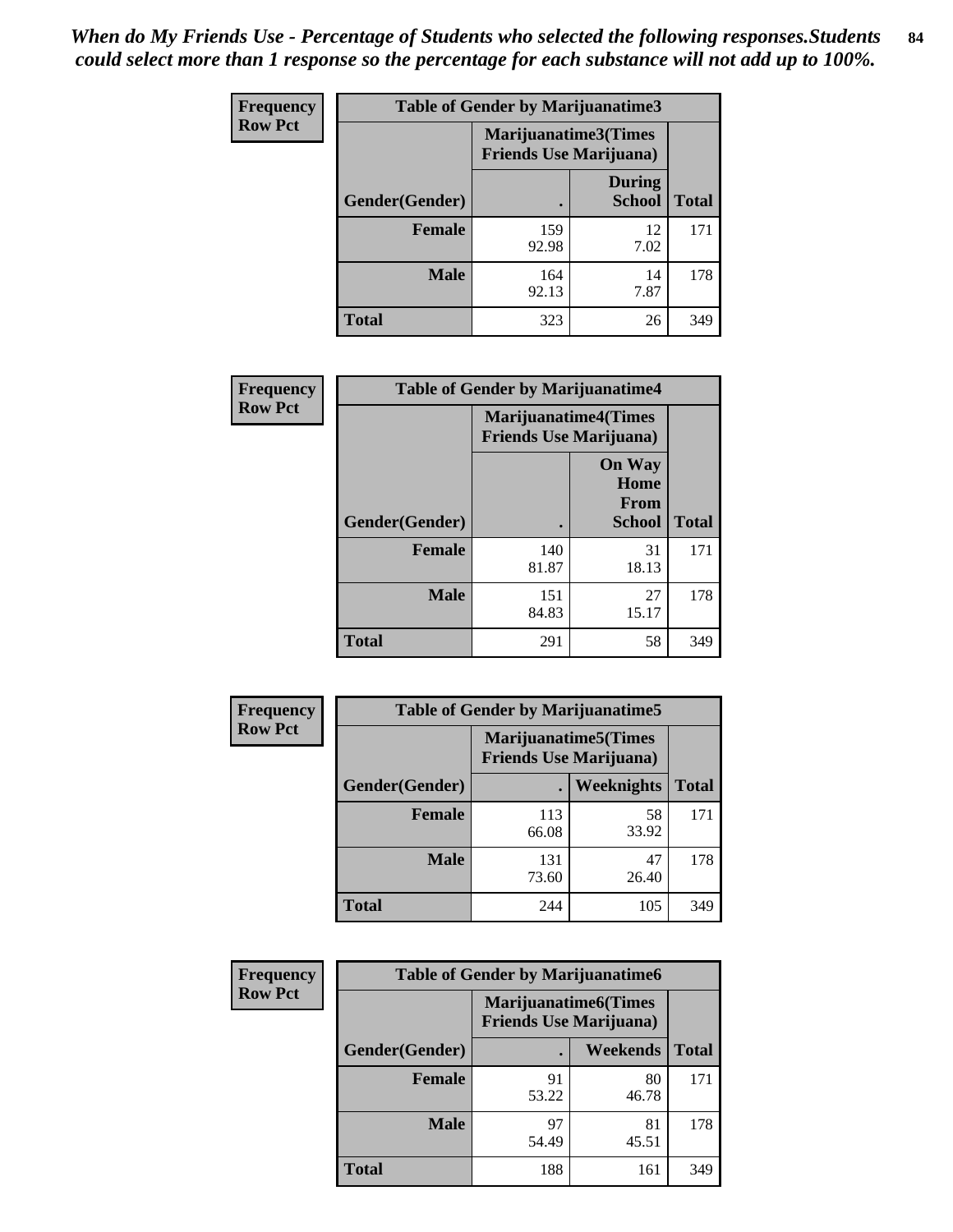*When do My Friends Use - Percentage of Students who selected the following responses.Students could select more than 1 response so the percentage for each substance will not add up to 100%.* **85**

| <b>Frequency</b> | <b>Table of Gender by Otherdrugtime1</b> |                                                                                    |              |              |  |
|------------------|------------------------------------------|------------------------------------------------------------------------------------|--------------|--------------|--|
| <b>Row Pct</b>   |                                          | <b>Otherdrugtime1</b> (Times<br><b>Friends Use Other</b><br><b>Illegal Drugs</b> ) |              |              |  |
|                  | Gender(Gender)                           |                                                                                    | Do Not Use   | <b>Total</b> |  |
|                  | <b>Female</b>                            | 30<br>17.54                                                                        | 141<br>82.46 | 171          |  |
|                  | <b>Male</b>                              | 34<br>19.10                                                                        | 144<br>80.90 | 178          |  |
|                  | <b>Total</b>                             | 64                                                                                 | 285          | 349          |  |

| Frequency      | <b>Table of Gender by Otherdrugtime2</b> |                                                                                   |                            |              |
|----------------|------------------------------------------|-----------------------------------------------------------------------------------|----------------------------|--------------|
| <b>Row Pct</b> |                                          | <b>Otherdrugtime2(Times</b><br><b>Friends Use Other</b><br><b>Illegal Drugs</b> ) |                            |              |
|                | Gender(Gender)                           |                                                                                   | On Way to<br><b>School</b> | <b>Total</b> |
|                | <b>Female</b>                            | 165<br>96.49                                                                      | 6<br>3.51                  | 171          |
|                | <b>Male</b>                              | 173<br>97.19                                                                      | 5<br>2.81                  | 178          |
|                | <b>Total</b>                             | 338                                                                               | 11                         | 349          |

| Frequency      | <b>Table of Gender by Otherdrugtime3</b> |                        |                                                         |              |
|----------------|------------------------------------------|------------------------|---------------------------------------------------------|--------------|
| <b>Row Pct</b> |                                          | <b>Illegal Drugs</b> ) | <b>Otherdrugtime3(Times</b><br><b>Friends Use Other</b> |              |
|                | Gender(Gender)                           |                        | <b>During</b><br><b>School</b>                          | <b>Total</b> |
|                | <b>Female</b>                            | 168<br>98.25           | 3<br>1.75                                               | 171          |
|                | <b>Male</b>                              | 171<br>96.07           | ┑<br>3.93                                               | 178          |
|                | <b>Total</b>                             | 339                    | 10                                                      | 349          |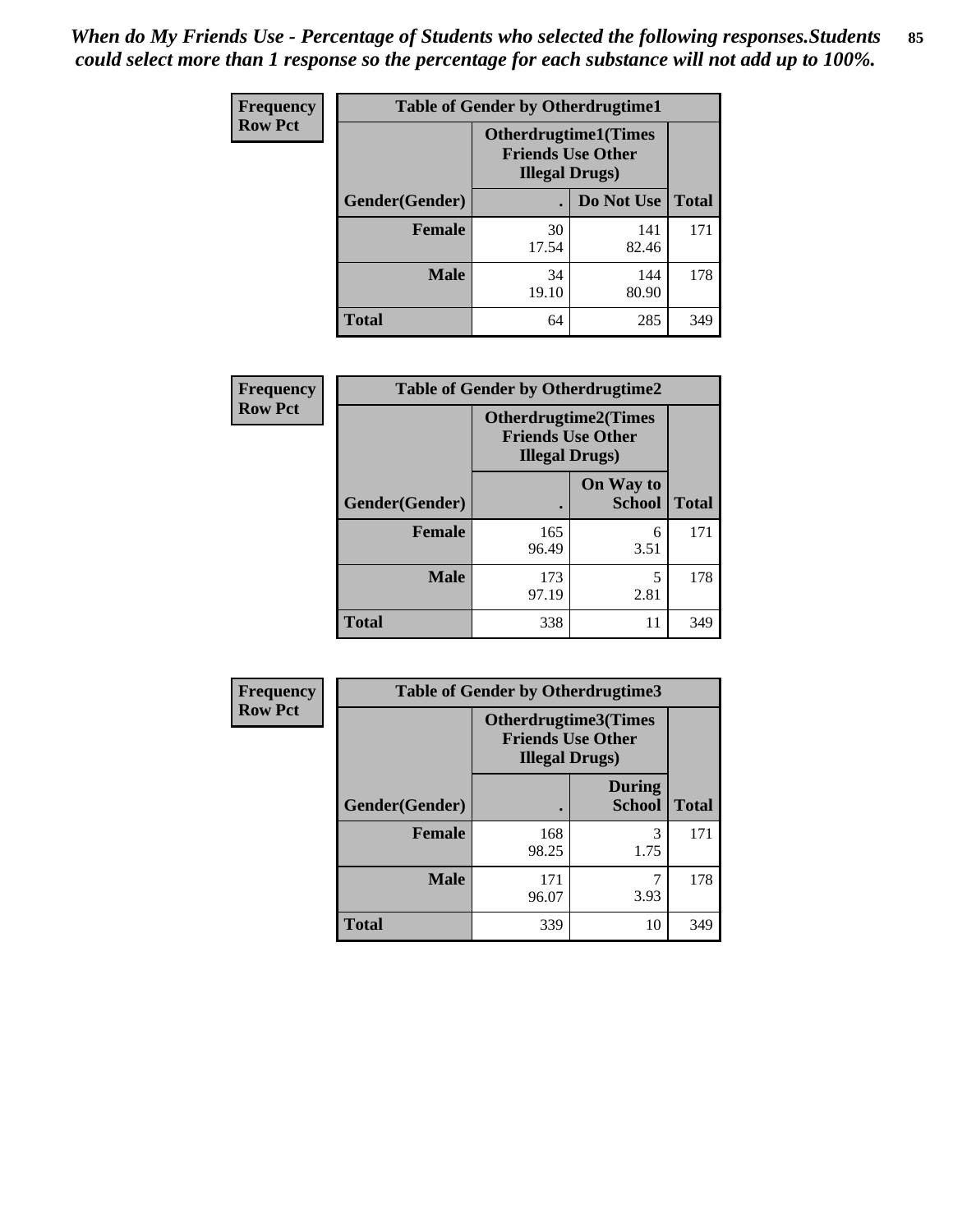*When do My Friends Use - Percentage of Students who selected the following responses.Students could select more than 1 response so the percentage for each substance will not add up to 100%.* **86**

| <b>Frequency</b> | <b>Table of Gender by Otherdrugtime4</b> |                                                    |                                                       |              |
|------------------|------------------------------------------|----------------------------------------------------|-------------------------------------------------------|--------------|
| <b>Row Pct</b>   |                                          | <b>Friends Use Other</b><br><b>Illegal Drugs</b> ) | <b>Otherdrugtime4(Times</b>                           |              |
|                  | Gender(Gender)                           |                                                    | <b>On Way</b><br>Home<br><b>From</b><br><b>School</b> | <b>Total</b> |
|                  | Female                                   | 163<br>95.32                                       | 8<br>4.68                                             | 171          |
|                  | <b>Male</b>                              | 170<br>95.51                                       | 8<br>4.49                                             | 178          |
|                  | <b>Total</b>                             | 333                                                | 16                                                    | 349          |

| Frequency      | <b>Table of Gender by Otherdrugtime5</b> |                                                                                    |             |              |
|----------------|------------------------------------------|------------------------------------------------------------------------------------|-------------|--------------|
| <b>Row Pct</b> |                                          | <b>Otherdrugtime5</b> (Times<br><b>Friends Use Other</b><br><b>Illegal Drugs</b> ) |             |              |
|                | Gender(Gender)                           |                                                                                    | Weeknights  | <b>Total</b> |
|                | <b>Female</b>                            | 152<br>88.89                                                                       | 19<br>11.11 | 171          |
|                | <b>Male</b>                              | 162<br>91.01                                                                       | 16<br>8.99  | 178          |
|                | <b>Total</b>                             | 314                                                                                | 35          | 349          |

| <b>Frequency</b> | <b>Table of Gender by Otherdrugtime6</b> |                                                                                   |             |              |  |
|------------------|------------------------------------------|-----------------------------------------------------------------------------------|-------------|--------------|--|
| <b>Row Pct</b>   |                                          | <b>Otherdrugtime6(Times</b><br><b>Friends Use Other</b><br><b>Illegal Drugs</b> ) |             |              |  |
|                  | Gender(Gender)                           |                                                                                   | Weekends    | <b>Total</b> |  |
|                  | <b>Female</b>                            | 134<br>78.36                                                                      | 37<br>21.64 | 171          |  |
|                  | <b>Male</b>                              | 142<br>79.78                                                                      | 36<br>20.22 | 178          |  |
|                  | <b>Total</b>                             | 276                                                                               | 73          | 349          |  |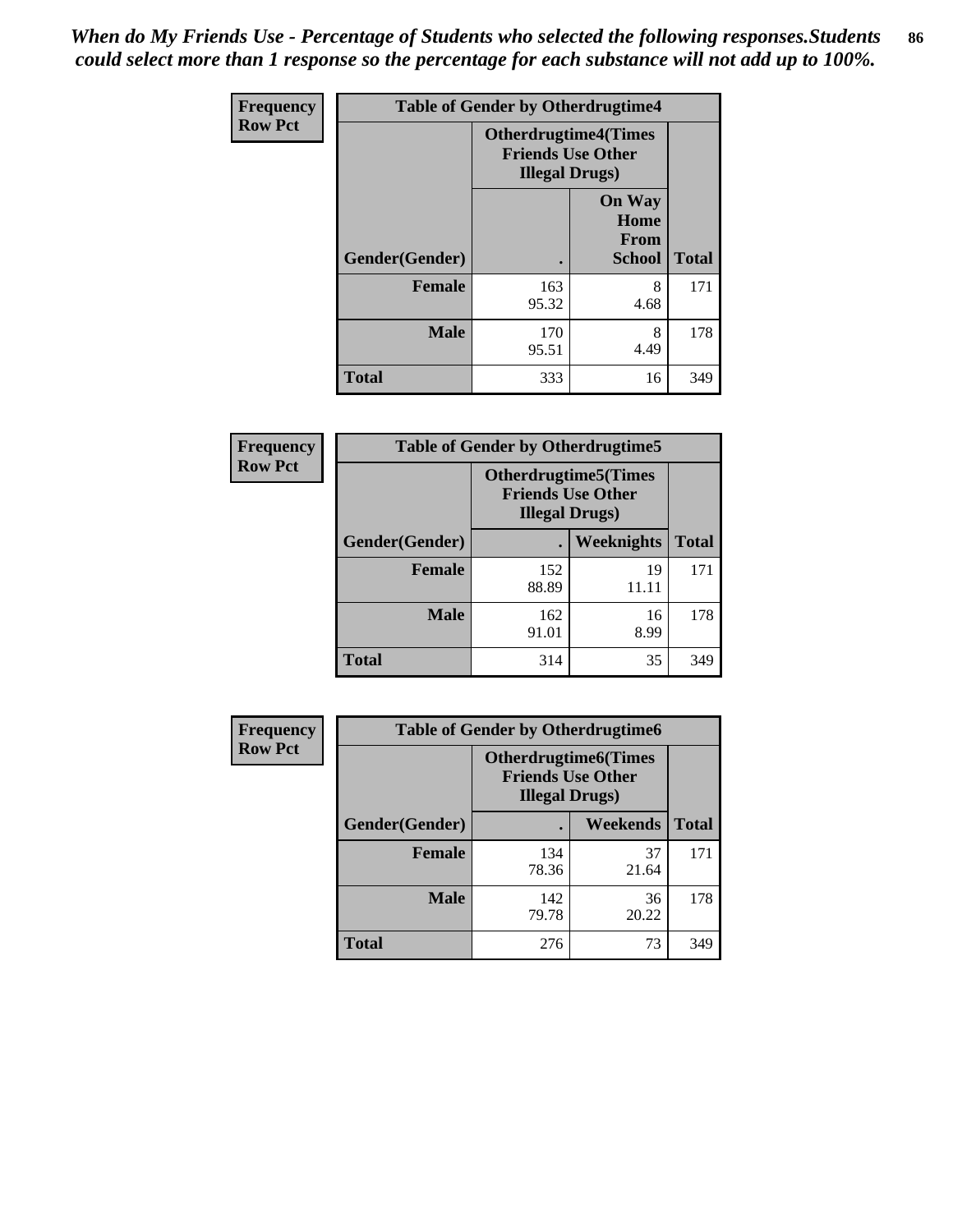# *Other Questions* **87**

| <b>Frequency</b> | <b>Table of Gender by Educationalcohol</b> |                                                                                                                                       |                |              |  |
|------------------|--------------------------------------------|---------------------------------------------------------------------------------------------------------------------------------------|----------------|--------------|--|
| <b>Row Pct</b>   |                                            | <b>Educationalcohol</b> (I<br>have been taught<br>about alcohol,<br>tobacco,<br>and other drugs<br>within the last year<br>at school) |                |              |  |
|                  | Gender(Gender)                             | <b>Yes</b>                                                                                                                            | N <sub>0</sub> | <b>Total</b> |  |
|                  | <b>Female</b>                              | 115<br>67.25                                                                                                                          | 56<br>32.75    | 171          |  |
|                  | <b>Male</b>                                | 119<br>66.85                                                                                                                          | 59<br>33.15    | 178          |  |
|                  | <b>Total</b>                               | 234                                                                                                                                   | 115            | 349          |  |

| Frequency      | <b>Table of Gender by Rodedrinking</b> |                                                                                                                     |                |              |  |
|----------------|----------------------------------------|---------------------------------------------------------------------------------------------------------------------|----------------|--------------|--|
| <b>Row Pct</b> |                                        | Rodedrinking(In<br>the past 30 days I<br>have ridden in a<br>car with a driver<br>who had been<br>drinking alcohol) |                |              |  |
|                | Gender(Gender)                         | Yes                                                                                                                 | N <sub>0</sub> | <b>Total</b> |  |
|                | <b>Female</b>                          | 42<br>24.56                                                                                                         | 129<br>75.44   | 171          |  |
|                | <b>Male</b>                            | 28<br>15.73                                                                                                         | 150<br>84.27   | 178          |  |
|                | <b>Total</b>                           | 70                                                                                                                  | 279            | 349          |  |

| Frequency      | <b>Table of Gender by Drugsschool</b> |                                                                                                                                     |                |              |  |
|----------------|---------------------------------------|-------------------------------------------------------------------------------------------------------------------------------------|----------------|--------------|--|
| <b>Row Pct</b> |                                       | <b>Drugsschool</b> (During<br>the past 12 months,<br>I have been offered,<br>sold,<br>or given illegal drugs<br>on school property) |                |              |  |
|                | Gender(Gender)                        | <b>Yes</b>                                                                                                                          | N <sub>0</sub> | <b>Total</b> |  |
|                | <b>Female</b>                         | 29<br>16.96                                                                                                                         | 142<br>83.04   | 171          |  |
|                | <b>Male</b>                           | 29<br>16.29                                                                                                                         | 149<br>83.71   | 178          |  |
|                | <b>Total</b>                          | 58                                                                                                                                  | 291            | 349          |  |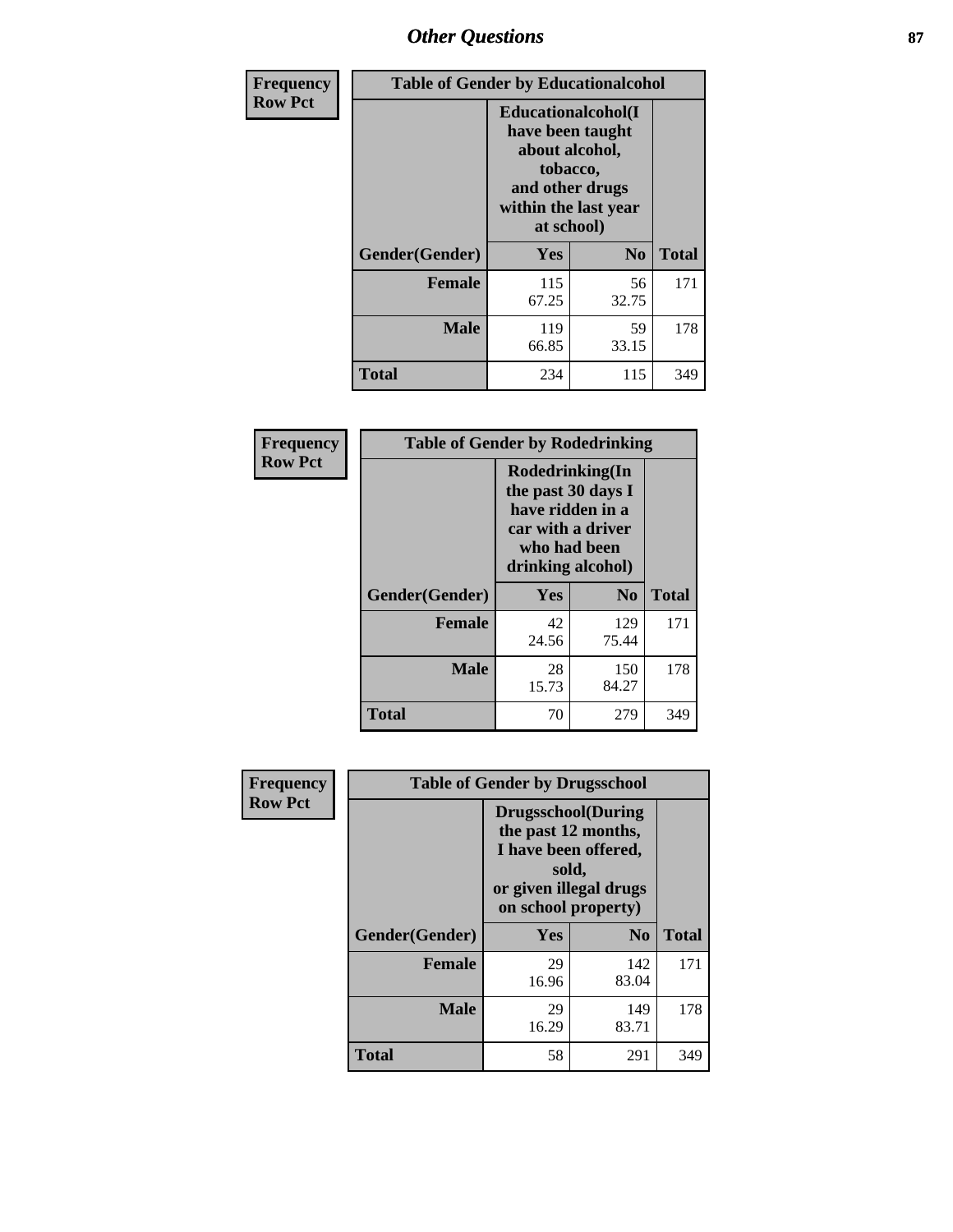# *Other Questions* **88**

**Frequency Row Pct**

| <b>Table of Gender by Bingedrinking</b> |                         |                                                                                                         |                   |                        |                        |                               |                   |              |
|-----------------------------------------|-------------------------|---------------------------------------------------------------------------------------------------------|-------------------|------------------------|------------------------|-------------------------------|-------------------|--------------|
|                                         |                         | Bingedrinking(I have drunk five or more<br>drinks of alcohol at one sitting during the<br>last 30 days) |                   |                        |                        |                               |                   |              |
| <b>Gender</b> (Gender)                  | $\bf{0}$<br><b>Days</b> | 1 or<br>days                                                                                            | 3 to<br>5<br>days | 6 to<br>9<br>days      | 10<br>to<br>19<br>days | <b>20</b><br>to<br>29<br>days | All<br>30<br>days | <b>Total</b> |
| Female                                  | 136<br>79.53            | 6<br>3.51                                                                                               | 5<br>2.92         | 5<br>2.92              | 5<br>2.92              | 5<br>2.92                     | 9<br>5.26         | 171          |
| <b>Male</b>                             | 160<br>89.89            | 4<br>2.25                                                                                               | 5<br>2.81         | $\overline{c}$<br>1.12 | 4<br>2.25              | 2<br>1.12                     | 0.56              | 178          |
| <b>Total</b>                            | 296                     | 10                                                                                                      | 10                | 7                      | 9                      | 7                             | 10                | 349          |

| Frequency      | <b>Table of Gender by Educationaids</b> |                                                                                                 |                |              |  |  |
|----------------|-----------------------------------------|-------------------------------------------------------------------------------------------------|----------------|--------------|--|--|
| <b>Row Pct</b> |                                         | <b>Educationaids</b> (I<br>have been taught<br>about HIV/AIDS<br>at school in the<br>past year) |                |              |  |  |
|                | Gender(Gender)                          | Yes                                                                                             | N <sub>0</sub> | <b>Total</b> |  |  |
|                | <b>Female</b>                           | 107<br>62.57                                                                                    | 64<br>37.43    | 171          |  |  |
|                | <b>Male</b>                             | 113<br>63.48                                                                                    | 65<br>36.52    | 178          |  |  |
|                | <b>Total</b>                            | 220                                                                                             | 129            | 349          |  |  |

| <b>Frequency</b> | <b>Table of Gender by Suicideconsider</b> |                 |                |              |  |
|------------------|-------------------------------------------|-----------------|----------------|--------------|--|
| <b>Row Pct</b>   |                                           | Suicideconsider |                |              |  |
|                  | Gender(Gender)                            | Yes             | N <sub>0</sub> | <b>Total</b> |  |
|                  | <b>Female</b>                             | 20<br>11.70     | 151<br>88.30   | 171          |  |
|                  | <b>Male</b>                               | 11<br>6.18      | 167<br>93.82   | 178          |  |
|                  | <b>Total</b>                              | 31              | 318            | 349          |  |